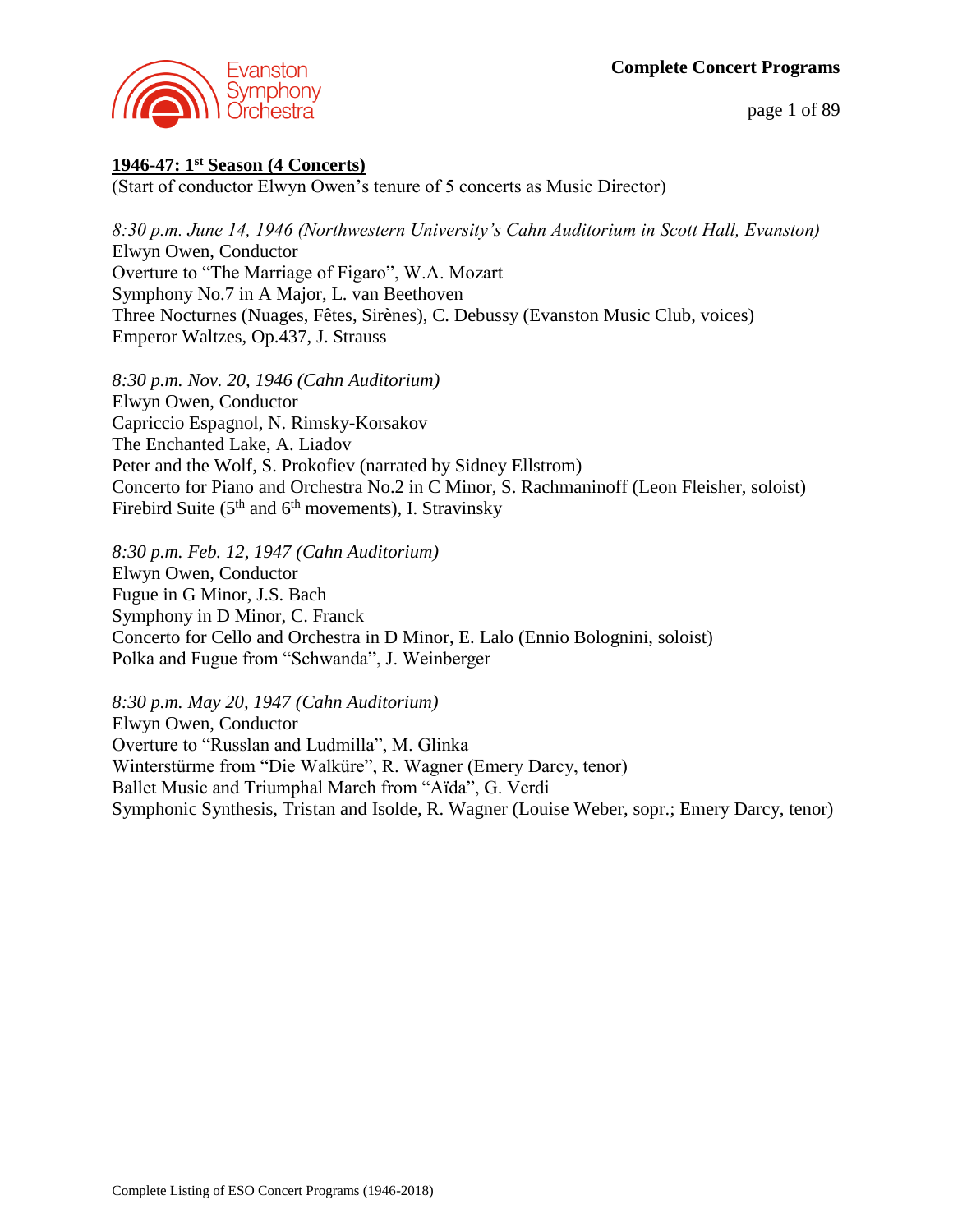



## **1947-48: 2nd Season (3 Concerts)**

*8:30 p.m. Dec. 2, 1947 (Northwestern University's Cahn Auditorium in Scott Hall, Evanston)* Elwyn Owen, Conductor (last concert conducted by Mr. Owen) "Les Préludes" (Symphonic Poem), F. Liszt Concerto for Two Pianos in E-Flat Major, W.A. Mozart (Vera Gillette, Vincert Micari, soloists) Carnival of the Animals, C. Saint-Saëns The Swan of Tuonela, J. Sibelius Polovetsian Dances from "Prince Igor", A. Borodin

*8:30 p.m. Feb. 17, 1948 (Cahn Auditorium)* Hans Heniot, Conductor (start of his 5-year tenure as Music Director) Toccata, G. Frescobaldi Symphony No.4 in A Major ("Italian"), F. Mendelssohn "Gypsy Baron" Overture, J. Strauss The Moldau, B. Smetana The Last Spring, No.2, E. Grieg Roumanian Rhapsody No.1, G. Enesco

*8:30 p.m. May 25, 1948 (Cahn Auditorium)* Hans Heniot, Conductor Overture and Allegro, La Sultane Suite, F. Couperin Overture to "A Midsummer Night's Dream", F. Mendelssohn Concerto for Violin and Orchestra in A Minor, A. Glazunov (Fannie Paschell, soloist) Symphony No.8 in F Major, L. van Beethoven Suite for Orchestra in D Minor, E. von Dohnanyi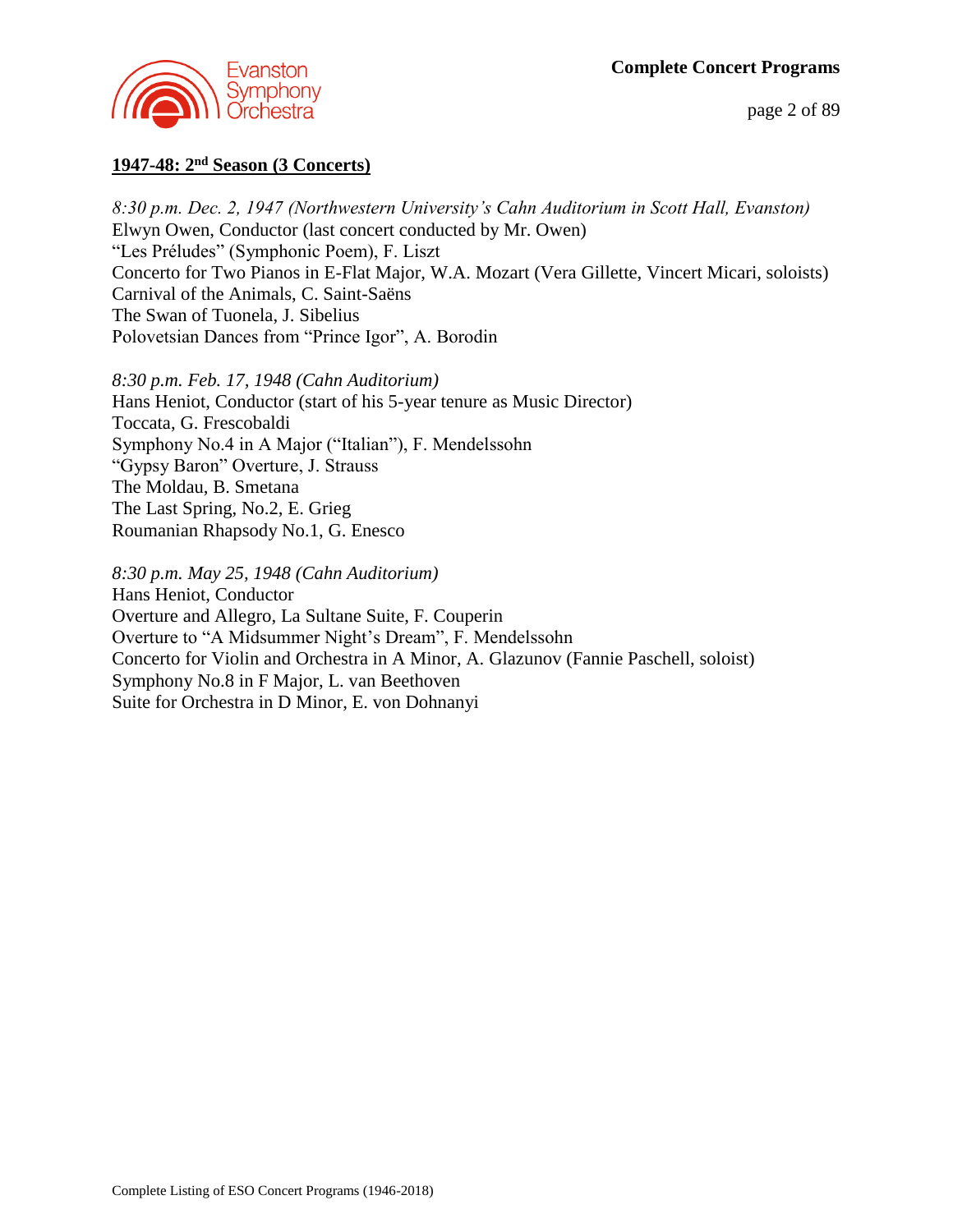

page 3 of 89

# **1948-49: 3rd Season (3 Concerts)**

*8:30 p.m. Jan. 18, 1949 (Northwestern University's Cahn Auditorium in Scott Hall, Evanston)* Hans Heniot, Conductor Concerto Grosso in D Minor, No.11, A. Vivaldi (transcribed by A. Siloti) Symphony No.1 in C Major, L. van Beethoven Konzertstück for Piano and Orchestra, C.M. von Weber (Zenon Tuczynski, soloist) Masquerade Suite, A. Khatchatourian

*8:30 p.m. March 18, 1949 (Cahn Auditorium)* Hans Heniot, Conductor Kamarinskaia, M. Glinka Symphony No.5 in B-Flat Major, F. Schubert Piano Concerto No.1 in E-Flat Major, F. Liszt (Margaret Henderlite, soloist) Three Dances (The Neighbors, The Miller's Dance, Final Dance) from "El Sombrero de Tres Picos", M. de Falla

*8:30 p.m. June 10, 1949 (Cahn Auditorium)* Hans Heniot, Conductor Roman Carnival Overture, H. Berlioz Concerto for Piano and Orchestra in E Minor, No.1, F. Chopin (Mary Papesch, soloist) Symphony No.1 in G Minor, W. Kalinnikov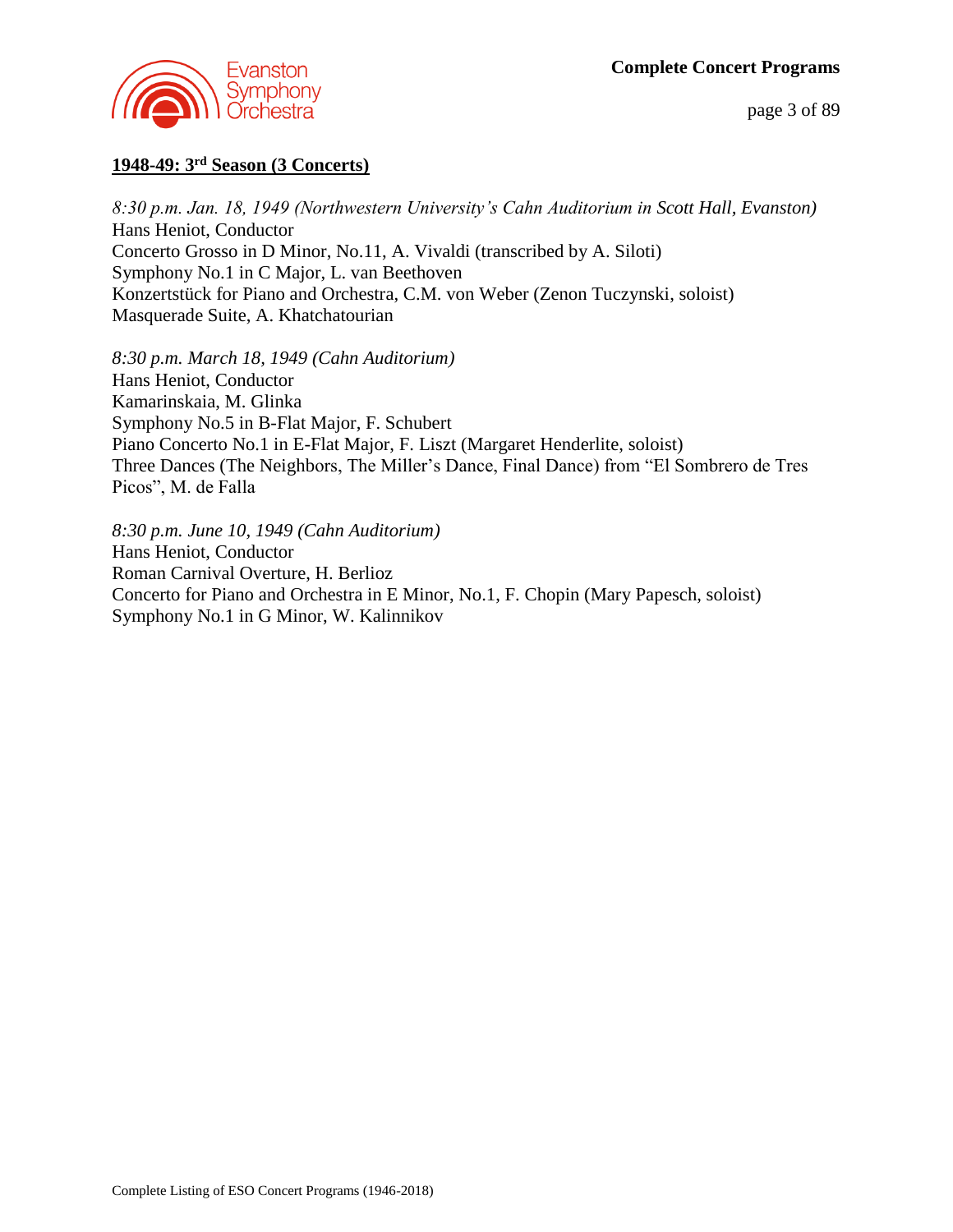page 4 of 89

## **1949-50: 4th Season (3 Concerts)**

*8:30 p.m. Dec. 6, 1949 (Northwestern University's Cahn Auditorium in Scott Hall, Evanston)* Hans Heniot, Conductor Suite from "The Water Music", G.F. Handel (orchestration with strings by H. Harty) Symphony No.1 in C Major, G. Bizet Piano Concerto No.2 in G Minor, C. Saint-Saëns (Raymond Hanson, soloist) Waltz from "Eugene Onegin", P. Tchaikovsky Cossack Dance from "Mazeppa", P. Tchaikovsky

*8:30 p.m. March 7, 1950 (Cahn Auditorium, with Evanston Township High School Choir)* Hans Heniot, Conductor Toccata, G. Frescobaldi Symphony No.1 ("Spring"), R. Schumann O Vermeland, arranged by G. Nelson (A Capella Choir) Land Sighting, E. Grieg (Choir and Orchestra) Music of the Spheres Waltz, J. Strauss Entry of the Guests from Act II of "Tannhäuser", R. Wagner

*8:30 p.m. May 23, 1950 (Cahn Auditorium)* Hans Heniot, Conductor Symphony in D Minor, C. Franck Concerto for Violin and Orchestra in E Minor, F. Mendelssohn (Robert Quick, soloist) Romeo and Juliet Fantasy Overture, P. Tchaikovsky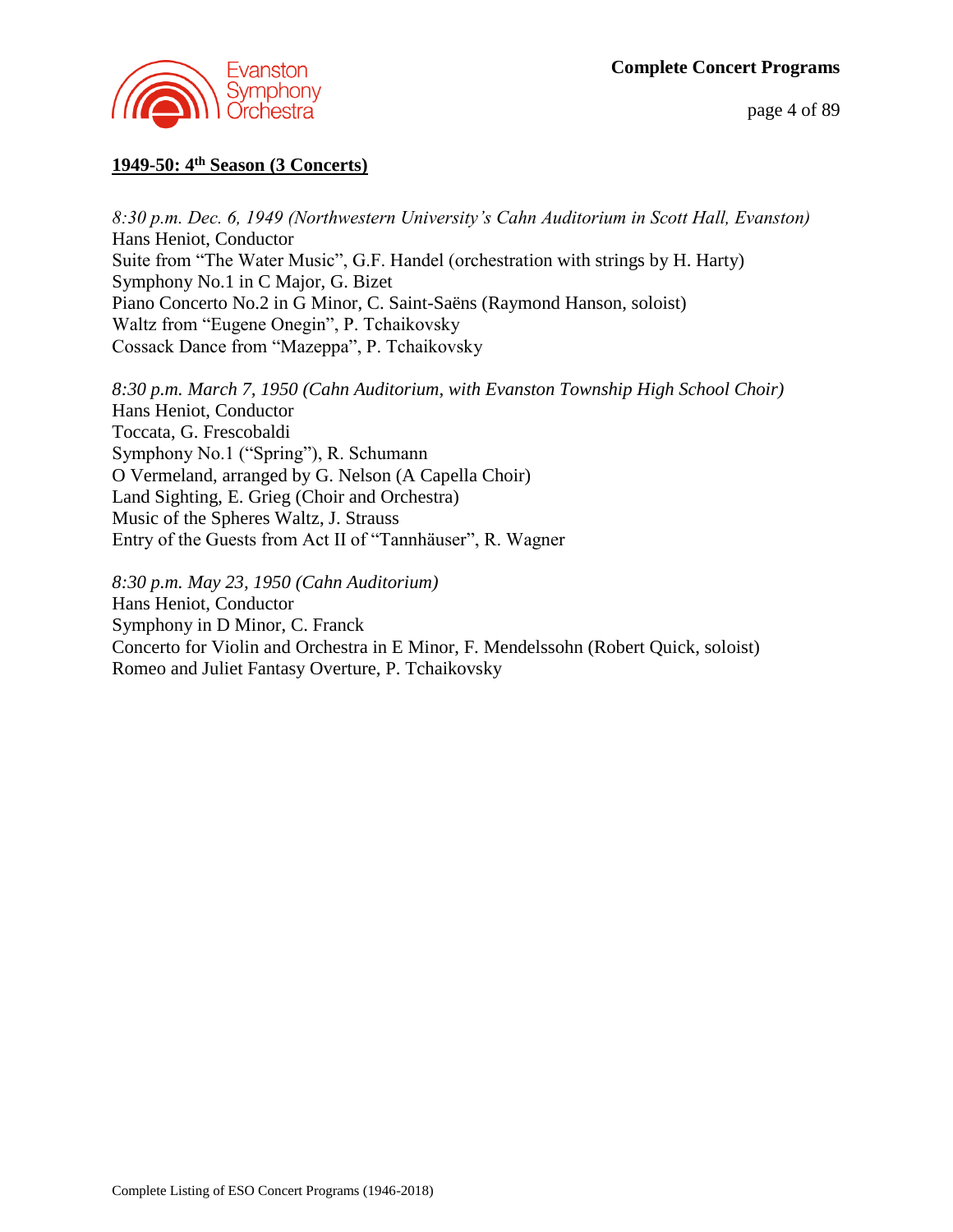

#### **950-51: 5th Season (3 Concerts)**

*8:30 p.m. Dec. 5, 1950 (Northwestern University's Cahn Auditorium in Scott Hall, Evanston)* Hans Heniot, Conductor Choral Prelude, "Wachet Auf" (transcribed by Eugene Ormandy), J.S. Bach Overture to "Ruy Blas", F. Mendelssohn Rivolgete a Lui from "Cosi Fan Tutte", W.A. Mozart (Garfield Swift, baritone) Symphony No.4 in G Major, A. Dvorák Pavane pour une infante défunte, M. Ravel Siegfried's Rhine Journey from "Die Götterdämmerung", R. Wagner Verachtet Mir die Meister Nicht from "Die Meistersinger", R. Wagner (Garfield Swift, baritone) Vision Fugitive from "Hérodiade", J. Massenet (Garfield Swift, baritone)

*8:30 p.m. March 6, 1951 (Cahn Auditorium)* Hans Heniot, Conductor Pennsylvania Suite, G. Read Symphony No.3 in E-Flat Major, R. Schumann Triple Concerto in C Major, L. van Beethoven (The Bartolina Trio: Agnes Conover, piano; Amy Neill, violin, and Genieve Hughel, cello)

*8:30 p.m. May 22, 1951 (Cahn Auditorium)* Hans Heniot, Conductor Chorale Prelude No.45, "O Mensch, Bewein Dein Sünde Gross", J.S. Bach (transcribed for String Orchestra by G. Campbell) Coriolanus Overture, L. van Beethoven Piano Concerto No.4 in C Minor, C. Saint-Saëns (Pauline Manchester Lindsey, soloist) Symphony No.4 in B-Flat Major, L. van Beethoven Dance of the Camorristi from "The Jewels of the Madonna", E. Wolf-Ferrari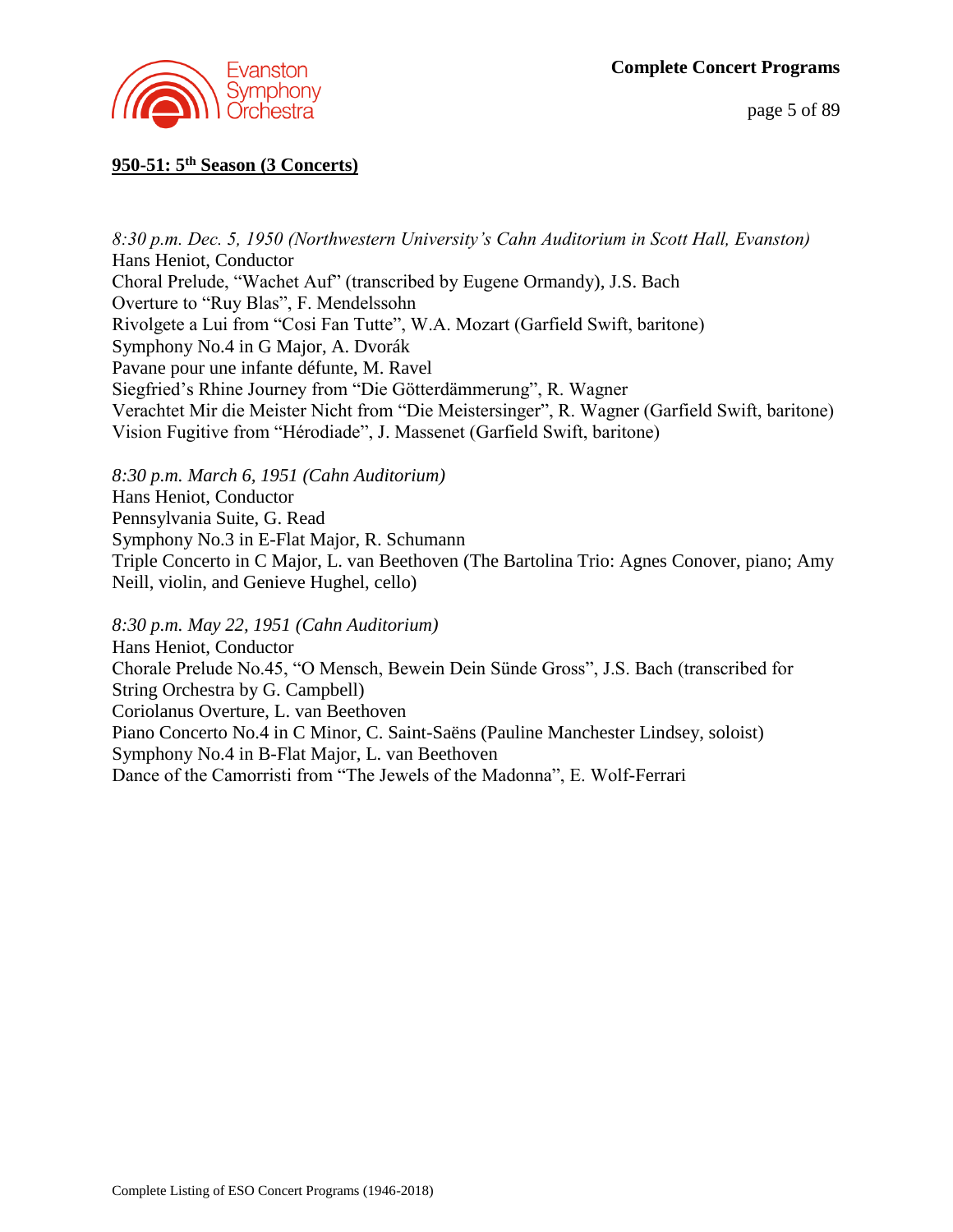

page 6 of 89

## **1951-52: 6th Season (3 Concerts)**

*8:30 p.m. Dec. 4, 1951 (Northwestern University's Cahn Auditorium in Scott Hall, Evanston)* Hans Heniot, Conductor The Faithful Shepherd Suite, G.F. Handel (orchestral version arranged by Sir Thomas Beecham) Concerto for Cello and Orchestra in A Minor, C. Saint-Saëns (Margaret Cree Evans, soloist) Tod und Verklärung, R. Strauss Emperor Waltzes, Op.437, J. Strauss

*8:30 p.m. March 11, 1952 (Cahn Auditorium)* Hans Heniot, Conductor Concerto for Violin and Orchestra in D Major, P. Tchaikovsky (Esther Glazer, soloist) Danze Piedmontesi No.1, L. Sinigaglia Aus Meinen Leben, B. Smetana (arranged for orchestra by George Szell)

*8:30 p.m. May 20, 1952 (Cahn Auditorium)* Hans Heniot, Conductor Overture to "Die Fledermaus", J. Strauss Concerto for Two Pianos in E-Flat Major, W.A. Mozart (Lucille and Louis Crowder, soloists) Vocalise, S. Rachmaninoff Symphony No.2 in B Minor, A. Borodin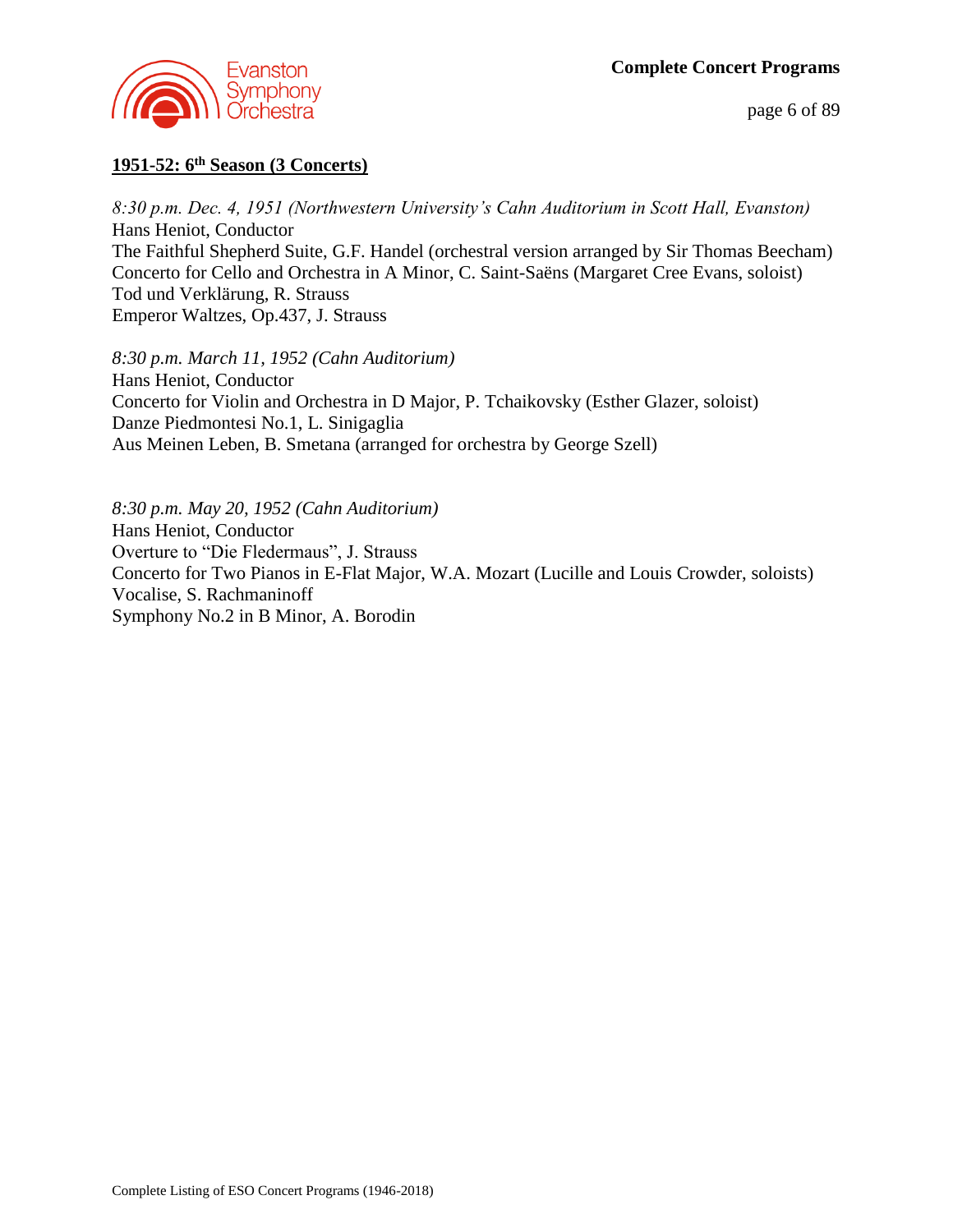

page 7 of 89

#### **1952-53: 7th Season (3 Concerts)**

(season of guest conductors to select the next resident conductor)

*4:00 p.m. Nov. 16, 1952 (Northwestern University's Technological Institute Auditorium)* (Irwin Fischer, Guest Conductor) Euryanthe Overture, C.M. von Weber Fantasia on Greensleeves, R.Vaughan Williams Symphony No.4 in A Major ("Italian"), F. Mendelssohn Larghetto from Serenade for Strings, E. Elgar Sinfonietta, Phillip Warner Cantabile, C. Franck (transcribed for orchestra by I. Fischer) Waltzes from "Der Rosenkavalier", R. Strauss

*4:00 p.m. Feb. 22, 1953 (Northwestern University's Technological Institute Auditorium)* Dudley Powers, Guest Conductor Russlan and Ludmilla, M. Glinka Poème, E. Chausson (Fannie Paschell, violin soloist) Introduction and Rondo Capriccioso, C. Saint-Saëns (Fannie Paschell, violin soloist) Carmen Suite, G. Bizet Symphony No.2 in D Major, J. Brahms

*4:00 p.m. May 17, 1953 (Northwestern University's Technological Institute Auditorium)* Karl Schulte, Guest Conductor A Joyous March, E. Chabrier Symphony No.5 in E Minor, A. Dvorák Overture to "Mignon", A. Thomas A Night Soliloquy for Flute, Harp and Strings, K. Kennan (Wasley Krogdahl, flute) An Italian Caprice, P. Tchaikovsky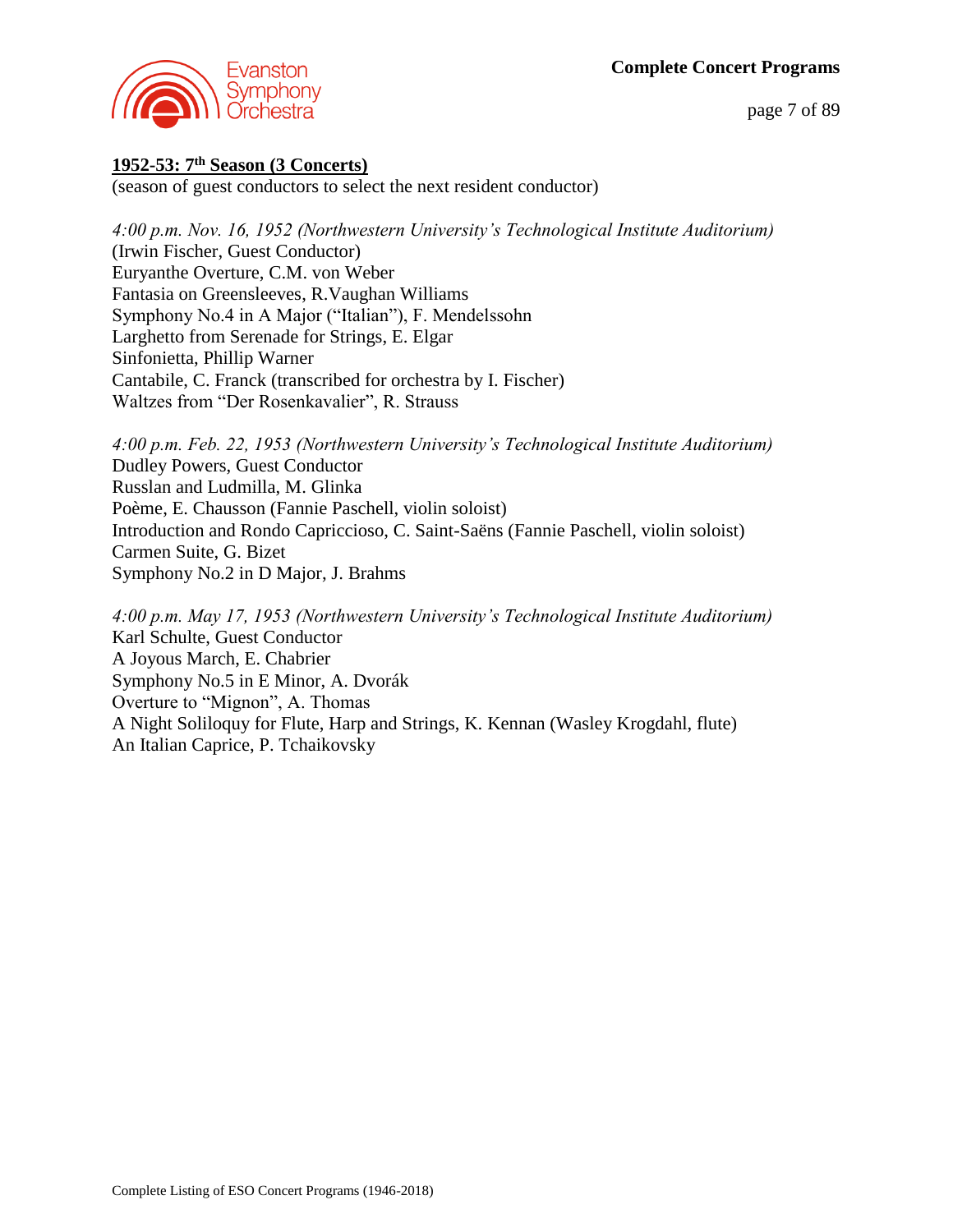

page 8 of 89

#### **1953-54: 8th Season (3 Concerts)**

(start of conductor Irwin Fischer's 5-year tenure as Music Director)

*4:00 p.m. Dec. 13, 1953 (Northwestern University's Technological Institute Auditorium)* Irwin Fischer, Conductor Concerto Grosso No.8 in G Minor, A. Corelli Symphony No.4 in D Minor, R. Schumann The White Peacock No.1, C. Griffes Concertina da Camera, J. Ibert (Cyrus Read, alto saxophone soloist) Nutcracker Suite, P. Tchaikovsky

*4:00 p.m. Feb. 28, 1954 (Northwestern University's Technological Institute Auditorium)* Irwin Fischer, Conductor The Thievish Magpie Overture, G. Rossini Symphony No.35 ("Haffner"), W.A. Mozart L'Arlésienne Suite No.2, G. Bizet Serenade near Taos, E. De Lamarter Pavane, Op.50, G. Fauré Music of the Spheres Waltzes, J. Strauss

*4:00 p.m. May 2, 1954 (Northwestern University's Technological Institute Auditorium)* Irwin Fischer, Conductor The Secret of Suzanne Overture, E. Wolf-Ferrari Rustic Wedding Symphony, Op.26, R. Goldmark L'Anero Saro Costante from "Il Re Pastore", W.A. Mozart (Jean Hayden, soprano) Morgen, R. Strauss (Jean Hayden, soprano) Ständchen, R. Strauss (Jean Hayden, soprano) Introduction to the "Through the Looking Glass" Suite, J.D. Taylor Russian Easter Overture, Op.36, N. Rimsky-Korsakov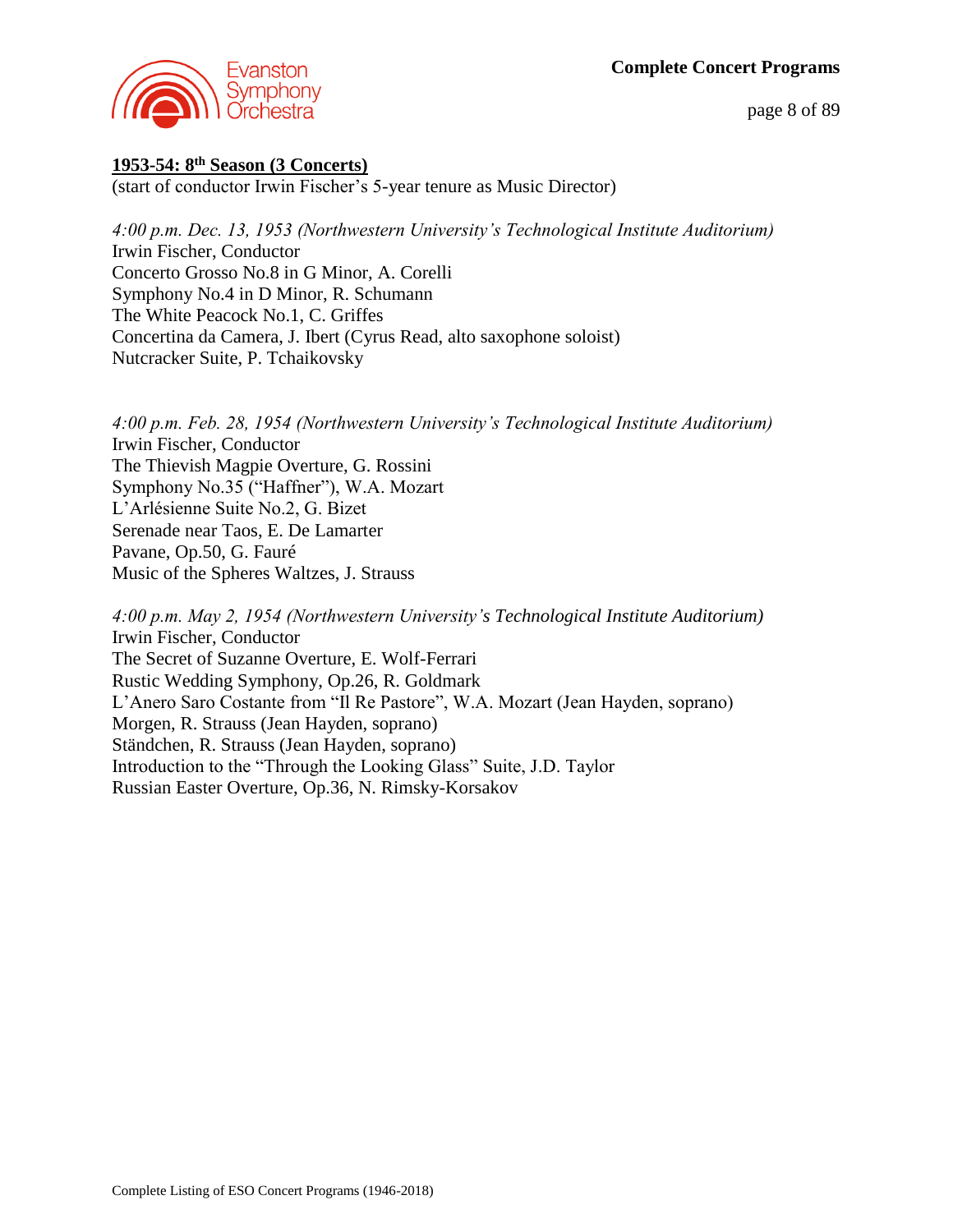

#### **1954-55: 9th Season (4 Concerts)**

*4:00 p.m. Dec. 12, 1954 (Northwestern University's Technological Institute Auditorium)* Irwin Fischer, Conductor Symphony No.7 in C Major, F. Schubert Variations Symphoniques, C. Franck (Mary Sauer, piano soloist) Saturday Night (A Barn Dance), R.L. Sanders The Bartered Bride Overture, B. Smetana

*4:00 p.m. Feb. 20, 1955 (Northwestern University's Technological Institute Auditorium)* Irwin Fischer, Conductor Beatrice and Benedict Overture, H. Berlioz Variations on a Theme by Haydn, J. Brahms Concerto for Violin in G Minor, M. Bruch (Joseph Knitzer, soloist) Sarabande-Chaconne for Flute and Orchestra, P. Warner (Wasley Krogdahl, soloist) The Walk to the Paradise Garden, F. Delius Tales From the Vienna Woods, J. Strauss II

*4:00 p.m. May 1, 1955 (Northwestern University's Technological Institute Auditorium)* Irwin Fischer, Conductor The Magic Flute Overture, W.A. Mozart Dance of the Happy Spirits from Orpheus, C.W. Gluck (Mary Louise Poor, flute soloist) Minuet from Serenade, J. Brahms Piano Concerto No.2 in D Minor, E. MacDowell (Rochelle Liebling, soloist) Le Tombeau de Couperin, M. Ravel Danse Macabre, C. Saint-Saëns Roumanian Rhapsody No.1 in A Major, G. Enesco

*8:00 p.m. July 17, 1955 (Wilmette Bowl, Gilson Park, Wilmette)* Irwin Fischer, Conductor "Die Fledermaus" Overture, J. Strauss Symphony No.8 in B Minor ("Unfinished"), F. Schubert Flight of the Bumble Bee, N. Rimsky-Korsakov Mosquito Dance, from "Five Miniatures", P. White Spanish Dance No.1, M de Falla Scènes Pittoresques (Marche, Air de Ballet, Angelus, Fête de Bohème), J. Massenet Sandpaper Ballet, L. Anderson The Syncopated Clock, L. Anderson The Surrey With the Fringe on Top, from "Oklahoma", Rodgers and Chase Finlandia, J. Sibelius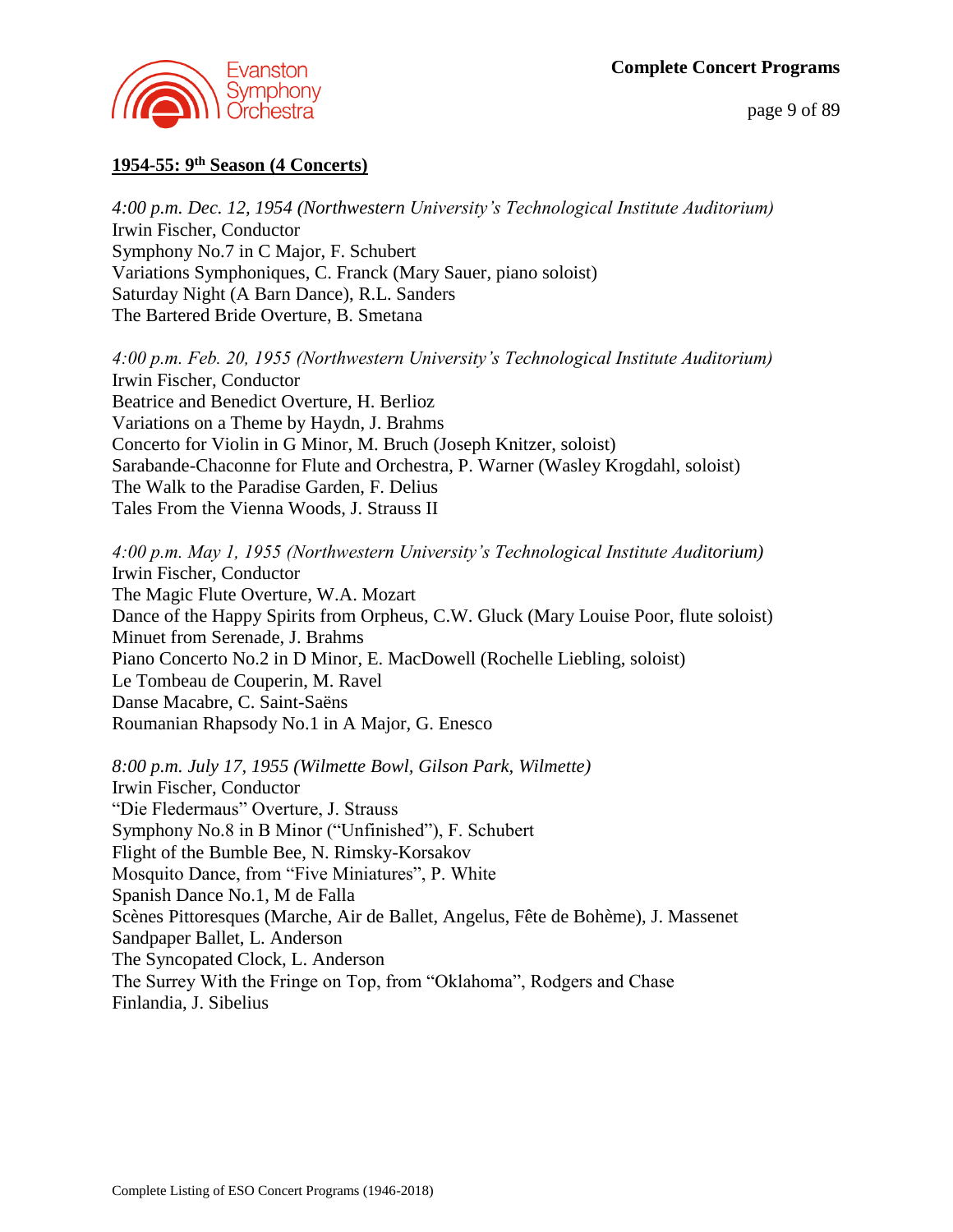

## **1955-56: 10th Season (4 Concerts)**

*4:00 p.m. Nov. 13, 1955 (Northwestern University's Technological Institute Auditorium)* Irwin Fischer, Conductor Donna Diana Overture, E.N. von Reznicek Symphony No.5 in E Minor, P Tchaikovsky Piano Concerto in E Minor, I. Fischer (Fred Fisher, soloist) Carnival Overture, A. Dvorák

*4:00 p.m. Feb. 19, 1956 (Northwestern University's Technological Institute Auditorium)* Irwin Fischer, Conductor Hansel and Gretel Overture, E. Humperdinck Symphony No.100 in G Major, ("Military"), F.J. Haydn Matinées Musicales, B. Britten Berceuse, A. Järnefelt Waltz for Teenie's Doll, from "Five Miniatures", P. White Mother Goose Suite, M. Ravel The Sorcerer's Apprentice, P. Dukas (narrated by Nellie McCaslin)

*4:00 p.m. May 6, 1956 (Northwestern University's Technological Institute Auditorium)* Irwin Fischer, Conductor Symphony in B-Flat Major, E. Chausson Flute Concerto No.1 in G Major (1<sup>st</sup> movement), W.A. Mozart (Ann Harnsberger, soloist) Rhapsody on a Theme of Paganini, S. Rachmaninoff (David Pope, piano soloist) Academic Festival Overture, J. Brahms

*8:00 p.m. May 13, 1956 (Highland Park High School Auditorium)* Irwin Fischer, Conductor Overture to Donna Diana, E.N. von Reznicek Symphony in B-Flat Major, E. Chausson Waltz from Matinées Musicales, B. Britten Piano Concerto in A Minor, R. Schumann (Mary Morrison, soloist)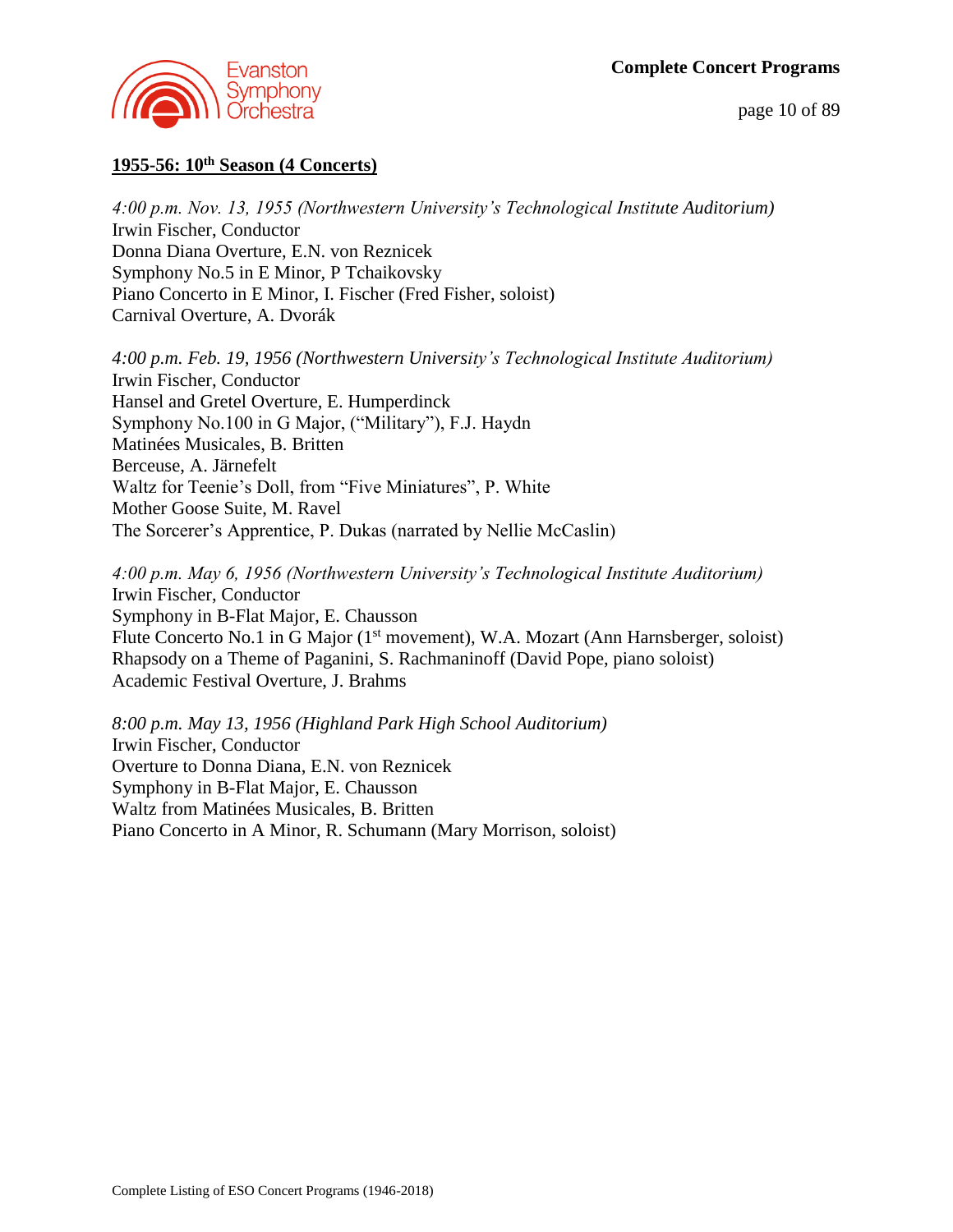

# **1956-57: 11th Season (3 Concerts)**

*4:00 p.m. Nov. 18, 1956 (Northwestern University's Technological Institute Auditorium)* Irwin Fischer, Conductor Roman Carnival Overture, H. Berlioz Symphony No.4 in E Minor, J. Brahms Peter and the Wolf, S. Prokofiev (narrated by Norman Ross) Pièce Héroique, C. Franck (transcribed by I. Fischer)

*4:00 p.m. Jan. 27, 1957 (Northwestern University's Technological Institute Auditorium)* Irwin Fischer, Conductor Symphony No.1 in E Minor, J. Sibelius Introduction and Allegro for Harp, Strings, Flute & Clarinet, M. Ravel (Lynn Turner, harp solo) Zigeunerweisen, Op.20, P. de Sarasate (Fannie Passchell, violin soloist) Love Duet from Merry Mount, H. Hanson Capriccio Italien, P. Tchaikovsky

*4:00 p.m. May 5, 1957 (Northwestern University's Technological Institute Auditorium)* Irwin Fischer, Conductor Overture to "Oberon", C.M. von Weber Sicilienne from "Pelléas et Mélisande", G. Fauré Fiddler's Jig for Violin and String Orchestra, H. Cowell (Fannie Paschell Chase, soloist) Symphony No.6 in C Major, F. Schubert Symphony on a French Mountain Air, V. d'Indy (Stephen Crosby, piano soloist) Introduction to Act III, Dance of the Apprentices, & Finale from "Die Meistersinger", R. Wagner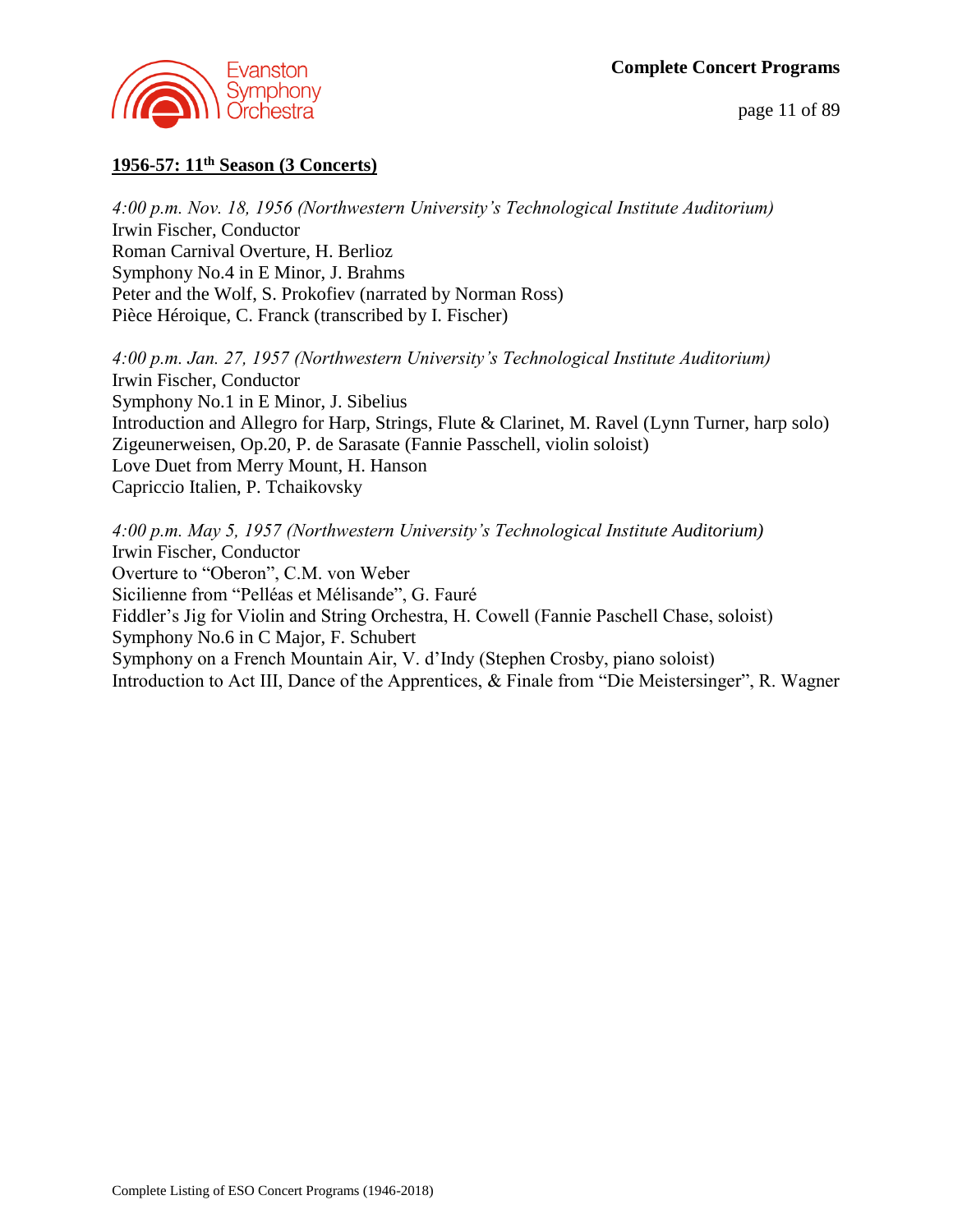

page 12 of 89

# **1957-58: 12th Season (8 Concerts)**

*3:30 p.m. Oct. 20, 1957 (Glenview Junior High School Auditorium)* Young People's Concert Series; Irwin Fischer, Conductor Overture to the Barber of Seville, G. Rossini Larghetto from "The Serenade for Strings", E. Elgar Praeludium, A. Järnefelt Perpetual Motion, J. Strauss Sorcerer's Apprentice, P. Dukas (narrated by Norman Ross) Rondo Capriccioso, F. Mendelssohn (David Hemmingway, piano soloist) Peter and the Wolf, S. Prokofiev (narrated by Norman Ross) Capriccio Espagnol, N. Rimsky-Korsakov

*4:00 p.m. Nov. 17, 1957 (Northwestern University's Technological Institute Auditorium)* Irwin Fischer, Conductor The Barber of Seville Overture, G. Rossini Symphony No.4 in G Major, A. Dvorák Poème, E. Chausson (Amy Neill, violin soloist) Capriccio Espagnol, N. Rimsky-Korsakov

*3:30 p.m. Dec. 15, 1957 (Glenview Junior High School Auditorium)* Young People's Concert Series; Irwin Fischer, Conductor Overture to "Fidelio", L. van Beethoven A Rose Breaks Into Bloom, J. Brahms The Dancing Doll, E. Poldini Sheep May Safely Graze, J.S. Bach Toy Symphony, F.J. Haydn The Flight Into Egypt Overture, H. Berlioz Double Violin Concerto (1<sup>st</sup> movement), A. Vivaldi (Richard Posner & Mark Zweigler, soloists) Arab Dance, March from "The Nutcracker Suite", P. Tchaikovsky March of the Toys from "Babes in Toyland", V. Herbert

*4:00 p.m. Feb. 16, 1958 (Northwestern University's Technological Institute Auditorium)* Irwin Fischer, Conductor Hebrides Overture ("Fingal's Cave"), F. Mendelssohn Slavonic Dance No.8, A. Dvorák The Moldau, B. Smetana An American in Paris, G. Gershwin Roumanian Folk Dances, B. Bartok Selections from "The King and I", Rodgers and Hammerstein (transcribed by R.R. Bennett) Jamaican Rhumba, A. Benjamin Rhapsodie Espagnole, E. Chabrier

*4:00 p.m. March 23, 1958 (Highland Park High School Auditorium)* Herman Clebanoff, Guest Conductor La Gazza Ladra Overture, G. Rossini Symphony No.4 in A Major ("Italian"), F. Mendelssohn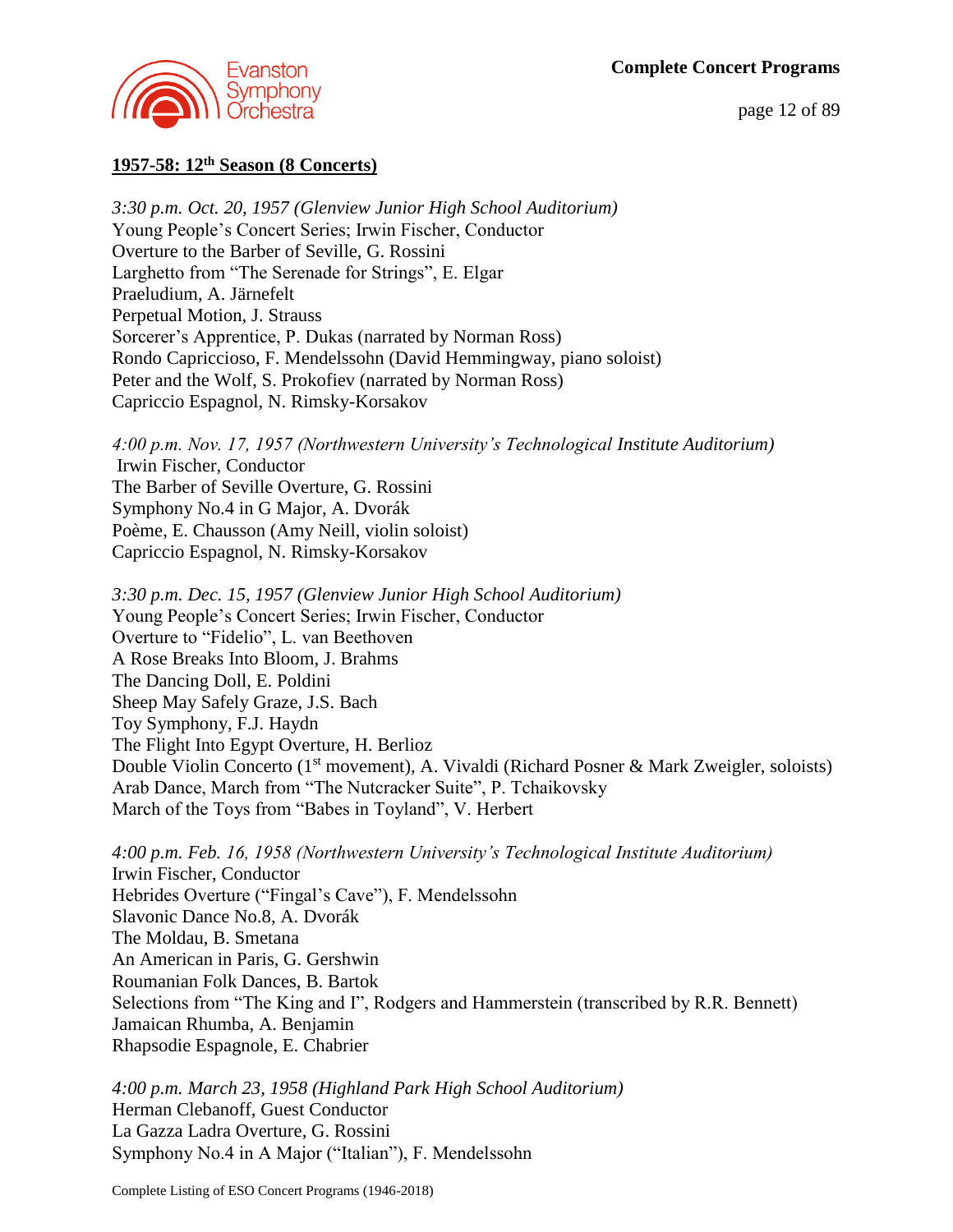

page 13 of 89

Three Arias from "La Traviata", G. Verdi (Gloria Lind, soprano) Canto di Primavera, P. Cimara Thou Blind Fool, Love from "The Taming of the Shrew", V. Giannini One Kiss from New Moon, S. Romberg Ernani, involami from "Ernani", G. Verdi (Gloria Lind, soprano; Olga Sandor, piano) Pace, mio Dio from "La Forza del Destino", G. Verdi (Gloria Lind, soprano) An American in Paris, G. Gershwin

*4:00 p.m. May 11, 1958 (Northwestern University's Technological Institute Auditorium)* Irwin Fischer, Conductor Leonore Overture No.3, L. van Beethoven Enchanted Lake, A. Liadoff Dance Slav, E. Chabrier Prelude to "The Afternoon of a Faun", C. Debussy Polka and Fugue from "Schwanda", J. Weinberger Piano Concerto No.2, C. Saint-Saëns (Lynn Wilgus, soloist) Dances from "The Three Cornered Hat" (including The Neighbors, The Miller's Dance, Final Dance), M. de Falla

*3:30 p.m. May 25, 1958 (Glenview Junior High School Auditorium)* Young People's Concert Series; Irwin Fischer, Conductor Hebrides Overture ("Fingal's Cave"), F. Mendelssohn Fiddler's Jig for Violin and String Orchestra, H. Cowell (Fannie Paschel Chase, soloist) Pavane, G. Fauré Roumanian Folk Dances, B. Bartok Piano Concerto No.2 in G Minor, C. Saint-Saëns (Lynn Wilgus, soloist) Pop Goes the Weasel (woodwind quintet), L. Sowerby Jamaican Rhumba, A. Benjamin Ballet Music from "Faust", C. Gounod

*8:00 p.m. June 15, 1958 (Wilmette Bowl, Gilson Park, Wilmette)* Irwin Fischer, Conductor Prelude and Quadruple Fugue, A. Hovhaness Music for Strings, C. Porter Dance Rhythms, W. Riegger Prairie Night from "Billy the Kid", A. Copland Children's Dance, Love Duet from "Merry Mount", H. Hanson Saturday Night (A Barn Dance), R.L. Sanders The White Peacock, C. Griffes Pop Goes the Weasel (woodwind quintet), L. Sowerby Dedication from "Through the Looking Glass", D. Taylor Five Miniatures (By the Lake, Caravan Song, Waltz for Teenie's Doll, Hippo Dance, Mosquito Dance), P. White Selections from "The King and I", Rogers and Hammerstein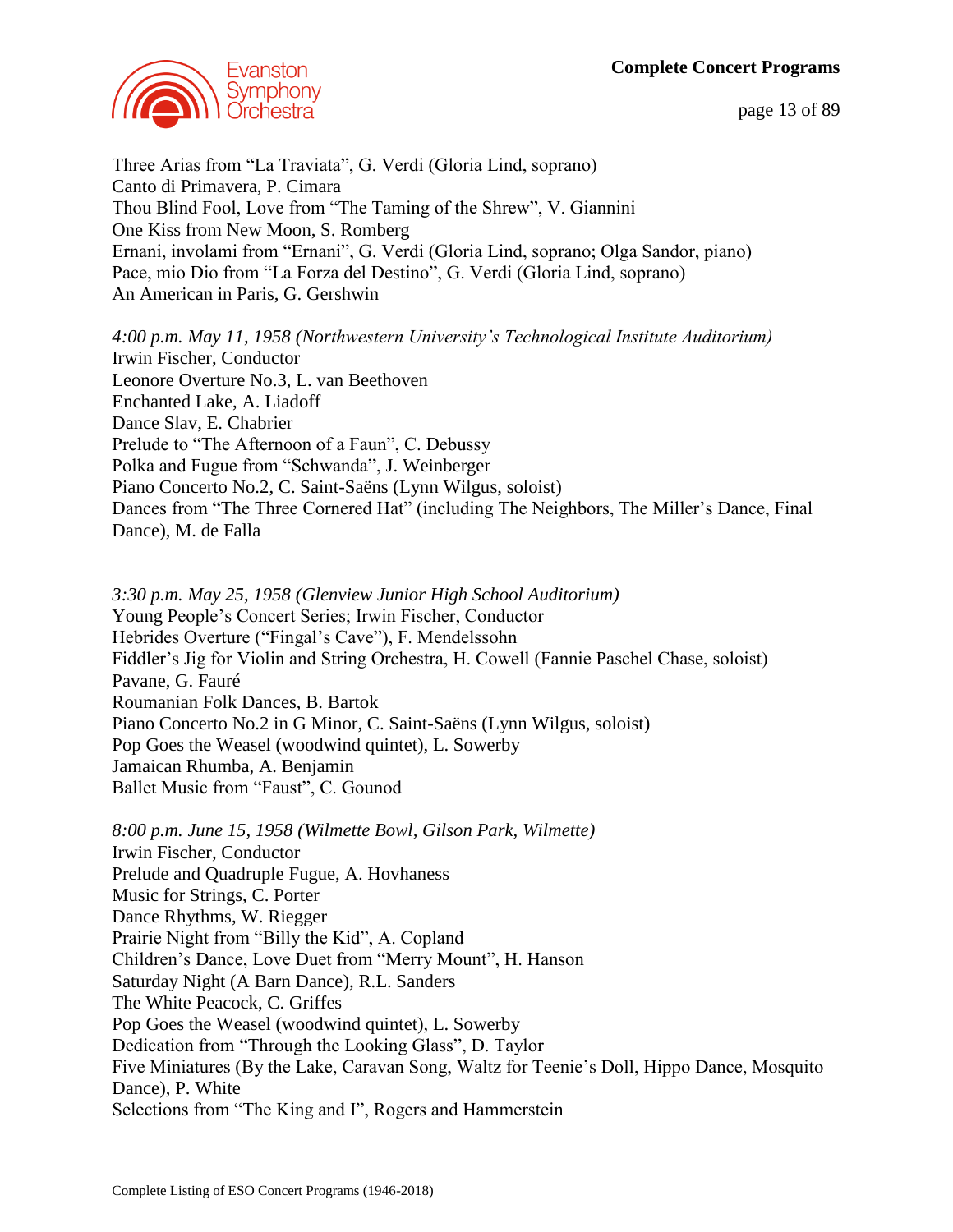page 14 of 89



**1958-59: 13th Season (4 Concerts)**

(start of conductor Herman Clebanoff's 2-year tenure as Music Director)

*8:30 p.m. Oct. 31, 1958 (Evanston Township High School Auditorium)* Herman Clebanoff, Conductor Roman Carnival Overture, H. Berlioz Adagio for Strings, S. Barber Mysterious Mountain, A. Hovhaness Triana from "The Iberia Suite", I. Albeniz (orchestration by F. Arbos Symphony No.5, P. Tchaikovsky

*8:30 p.m. Jan. 23, 1959 (Evanston Township High School Auditorium)* Herman Clebanoff, Conductor Suite from "The Water Music", G.F. Handel (orchestration with strings by H. Harty) Violin Concerto in D Major, W.A. Mozart (Fritz Siegal, soloist) Nocturnes (Nuages, Fêtes), C. Debussy Pastorale, N. Hoffman Carmen Fantasie based on Bizet's "Carmen", F. Waxman (Fritz Siegal, violin soloist) Der Rosenkavalier Waltzes, R. Strauss

*8:30 p.m. March 14, 1959 (Evanston Township High School Auditorium)* Herman Clebanoff, Conductor Zampa Overture, L. Herold Scene and Waltz from "Swan Lake Ballet Suite", P. Tchaikovsky Valse Triste, J. Sibelius Tritsch-Tratsch Polka, J. Strauss Bacchanale from "Samson et Delilah", C. Saint-Saëns Rhapsody in Blue, G. Gershwin (Caesar Giovannini, piano soloist) Tenderly, W. Gross (Caesar Giovannini, piano soloist) Belle of the Ball, Forgotten Dreams and Sandpaper Ballet, L. Anderson Laura, D. Raksin (arranged by C. Giovannini and W. Robinson) Blue Scarecrow, N. Ludwig (arranged by D. Carroll)

*8:30 p.m. May 15, 1959 (Evanston Township High School Auditorium)* Herman Clebanoff, Conductor Concerto in A Minor for Two Violins, A. Vivaldi (Herman Clebanoff & Fannie Chase, soloists) Symphony No.7 in A Major, L. van Beethoven Piano Concerto No.2, S. Rachmaninoff (Sheldon Shkolnik, soloist) American Salute, M. Gould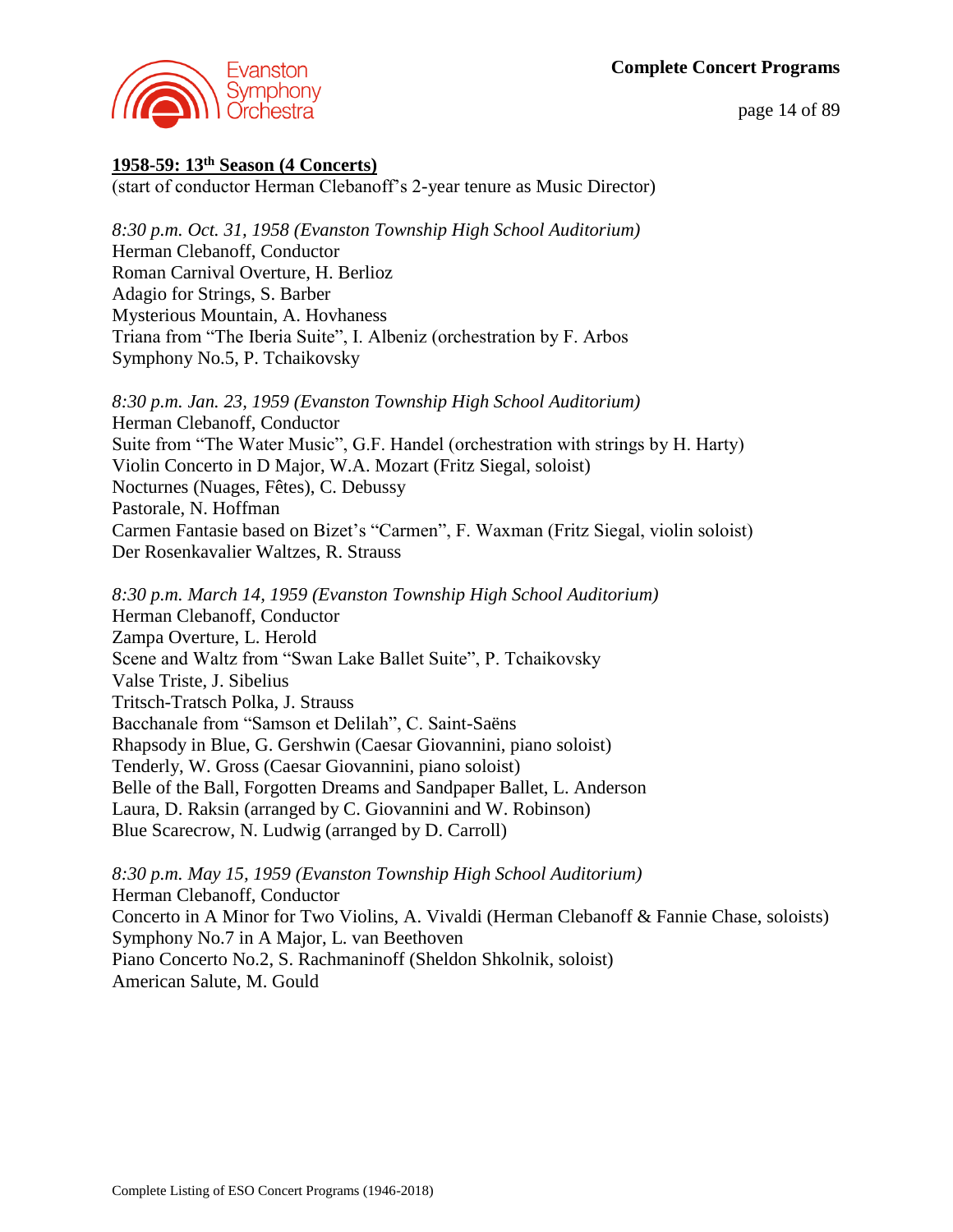

page 15 of 89

# **1959-60: 14th Season (4 Concerts)**

*8:30 p.m. Nov. 20, 1959 (Evanston Township High School Auditorium)* Herman Clebanoff, Conductor Symphony No.4 in A Major ("Italian"), F. Mendelssohn The Triumph of St. Joan, N. Dello Joio Deuxième Concerto pour Piano et Orchestre, A. Tcherepnin (Alexander Tcherepnin, soloist) Capriccio Italien, P. Tchaikovsky

*8:30 p.m. Jan. 29, 1960 (Evanston Township High School Auditorium)* Perry Crafton, Associate Conductor La Gazza Ladra (The Thievish Magpie) Overture, G. Rossini Symphony No.1 in C Major, G. Bizet Violin Concerto in D Major, L. van Beethoven (Elaine Skorodin, soloist) The Pines of Rome, O. Respighi

*8:30 p.m. March 26, 1960 (Evanston Township High School Auditorium)* Herman Clebanoff, Conductor Light Cavalry Overture, F. von Suppé Prelude to Act I from "La Traviata", G. Verdi Suite: Dance of the Rose Maidens, Lullaby and Saber Dance, A. Khatchaturian Fantasia on Greensleeves, R.Vaughan Williams Russian Sailor's Dance from "The Red Poppy", R. Glière A Prite Un Poquegl'Occhi from "The Marriage of Figaro", W.A. Mozart Canzonetta from "Don Giovanni", W.A. Mozart Ein Jeder Kent Die Liebauf Erden from "Eugene Onegin", P. Tchaikovsky It Ain't Necessarily So from "Porgy and Bess", G. Gershwin Soliloquy from "Carousel", Rodgers and Hammerstein (Len Dresslar, baritone) Blue Tango and Serenata, L. Anderson Symphonic Impressions from "The Music Man", M. Willson (arranged by R. Hayman)

*8:30 p.m. May 6, 1960 (Evanston Township High School Auditorium)* Perry Crafton, Associate Conductor Hebrides Overture ("Fingal's Cave"), F. Mendelssohn Symphony No.1 in C Major, J. Brahms Intermezzo from "Jewels of the Madonna", E. Wolf-Ferrari Prelude to "The Afternoon of a Faun", C. Debussy Suite from "The Swan Lake Ballet", P. Tchaikovsky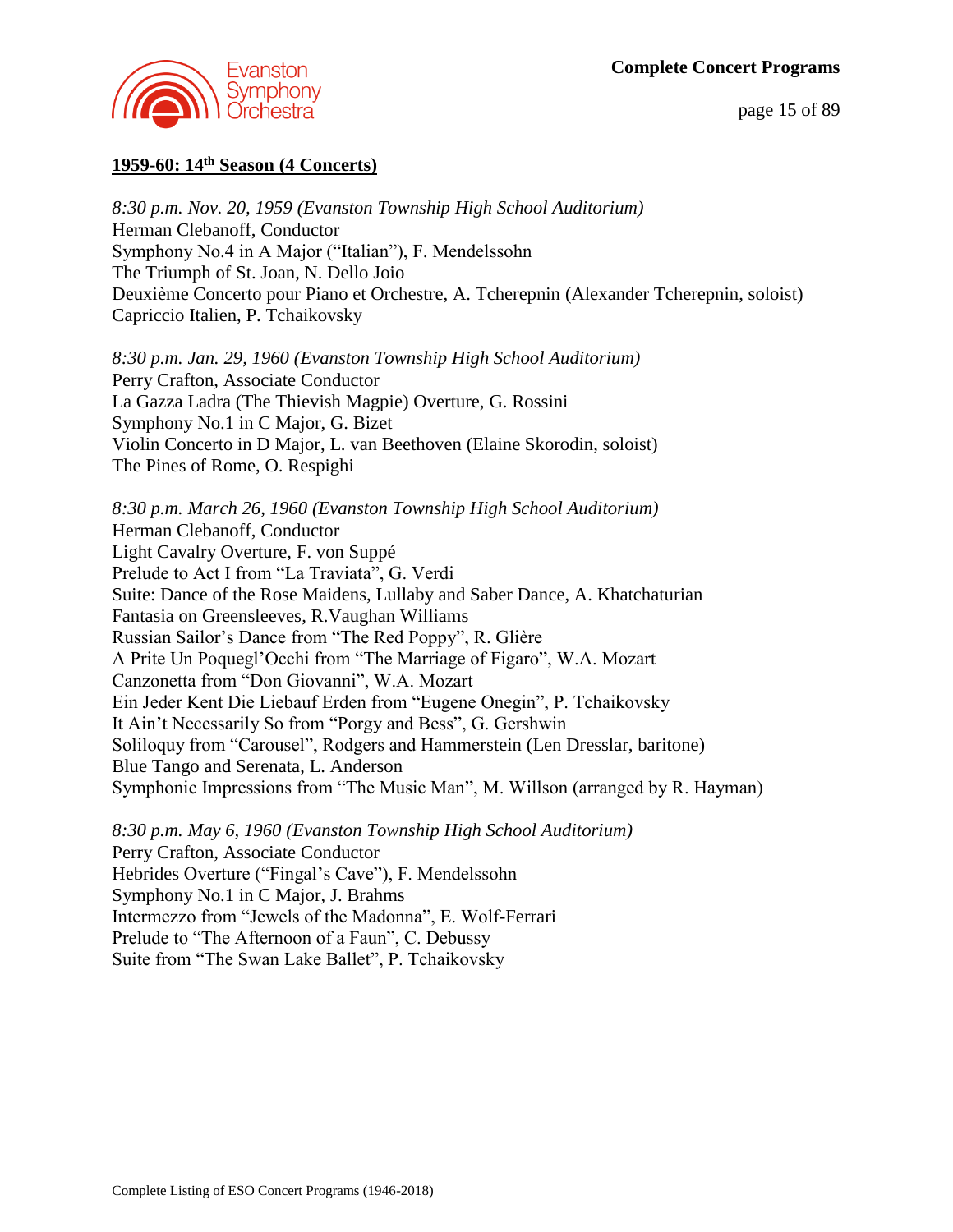

page 16 of 89

#### **1960-61: 15th Season (4 Concerts)**

(start of conductor Sidney Harth's 2-year tenure as Music Director)

*8:30 p.m. Nov. 5, 1960 (Evanston Township High School Auditorium)* Sidney Harth, Conductor Rosamunde Overture, F. Schubert Symphony No.1 in B-Flat Major, R. Schumann Symphony No.5, D. Shostakovich

*8:30 p.m. Jan. 17, 1961 (Evanston Township High School Auditorium)* Sidney Harth, Conductor Symphony No.104 in D Major ("London"), F.J. Haydn Piano Concerto No.27, W.A. Mozart (William Doppman, soloist) Lieutenant Kije Suite, S. Prokofiev Rhapsody on a Theme of Paganini, S. Rachmaninoff (William Doppman, soloist)

*8:30 p.m. March 7, 1961 (Evanston Township High School Auditorium)* Sidney Harth, Conductor Nocturnes (Nuages, Fêtes, Sirènes), C. Debussy Alto Rhapsody, J. Brahms (Kay Griffel, mezzo-soprano) Budavari Te Deum, Z. Kodály (Apollo Musical Club; Jane Lindgren, soprano; Lois Kransz, alto; Bernhardt Mendro, tenor; John V. Nelson, baritone)

*8:30 p.m. April 21, 1961 (Evanston Township High School Auditorium)* Sidney Harth, Conductor Introduction to Act III of "Lohengrin", R. Wagner Overture Dovetail, R. Muczynski Overture to "The Barber of Seville", G. Rossini Western Horizons, A. Semmler Carnival of the Animals, C. Saint-Saëns (Poems by Ogden Nash narrated by Ken Nordine; Lillian Waller and Philip Warner, piano soloists) Wiener Blut Waltz, J. Strauss 1812 Overture, P. Tchaikovsky (with members of the Northwestern University Band)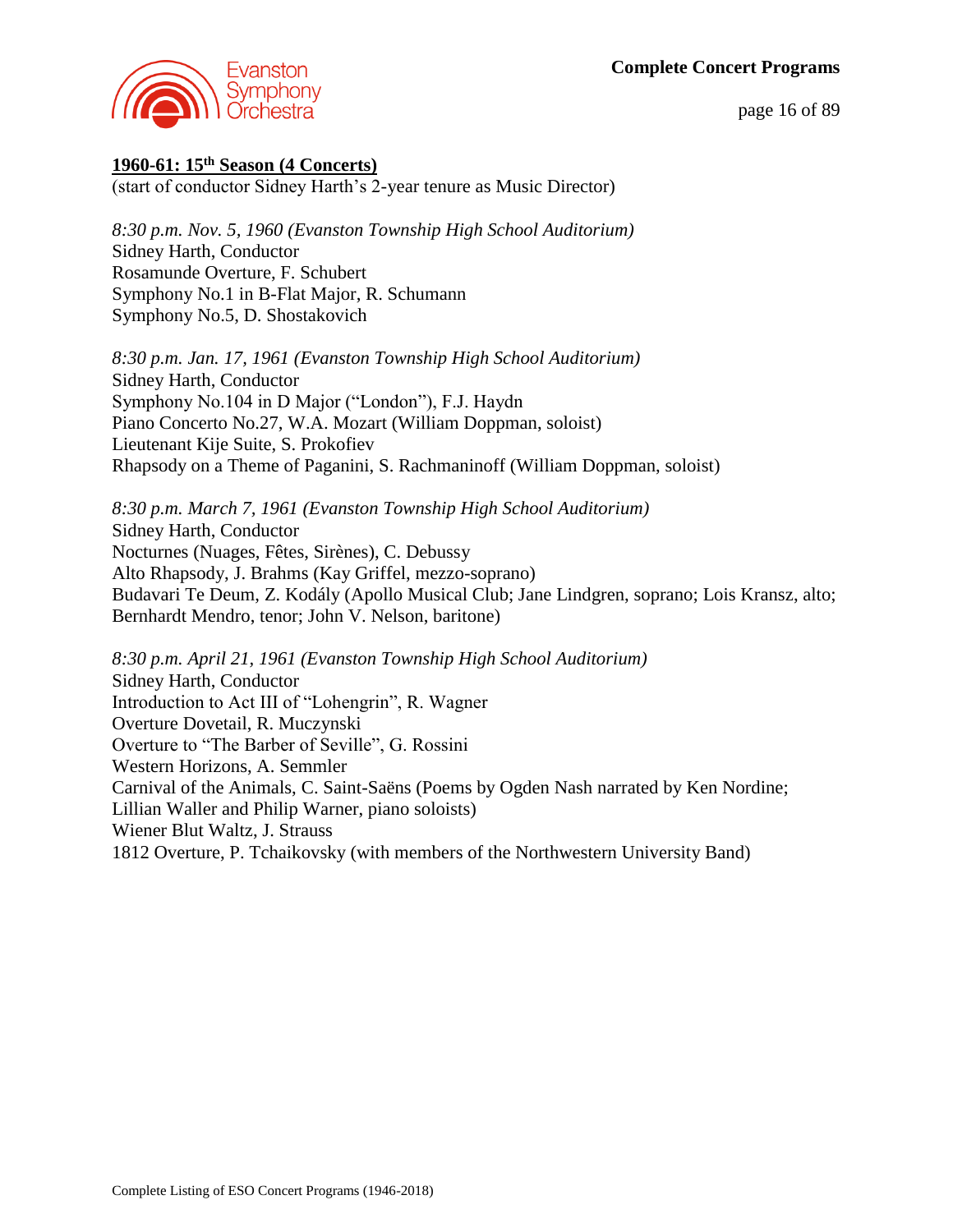

page 17 of 89

## **1961-62: 16th Season with 4 Concerts**

*8:30 p.m. Nov. 24, 1961 (Evanston Township High School Auditorium)* Sidney Harth, Conductor Variations on a Theme by Haydn, J. Brahms Death and Transfiguration, R. Strauss Symphony No.5 in C Minor, L. van Beethoven

*8:30 p.m. Jan. 16, 1962 (Evanston Township High School Auditorium)* Sidney Harth, Conductor Brandenburg Concerto No.5, J.S. Bach (David Burge, piano; Ann Harnsberger, flute; Fannie Chase, violin) Concerto for Piano and Orchestra, D. Burge (David Burge, soloist) Symphony No.4 in F Minor, P. Tchaikovsky

*8:30 p.m. March 2, 1962 (Evanston Township High School Auditorium)* Sidney Harth, Conductor Holofernes Overture, G. Gutche Cello Concerto in B-Flat Major, L. Boccherini (Raya Garbousova, soloist) Variations on a Rococo Theme, P. Tchaikovsky (Raya Garbousova, cello soloist) Symphony No.4 in G Major, A. Dvorák

*8:30 p.m. April 27, 1962 (Evanston Township High School Auditorium)* Sidney Harth, Conductor An Outdoor Overture, A. Copland Vernal Equinox Overture, G. Read Russian Overture, S. Gadvibekov The Young Person's Guide to the Orchestra, B. Britten (narrated by Byron Belt) Roumanian Rhapsody No.1, G. Enesco Boléro, M. Ravel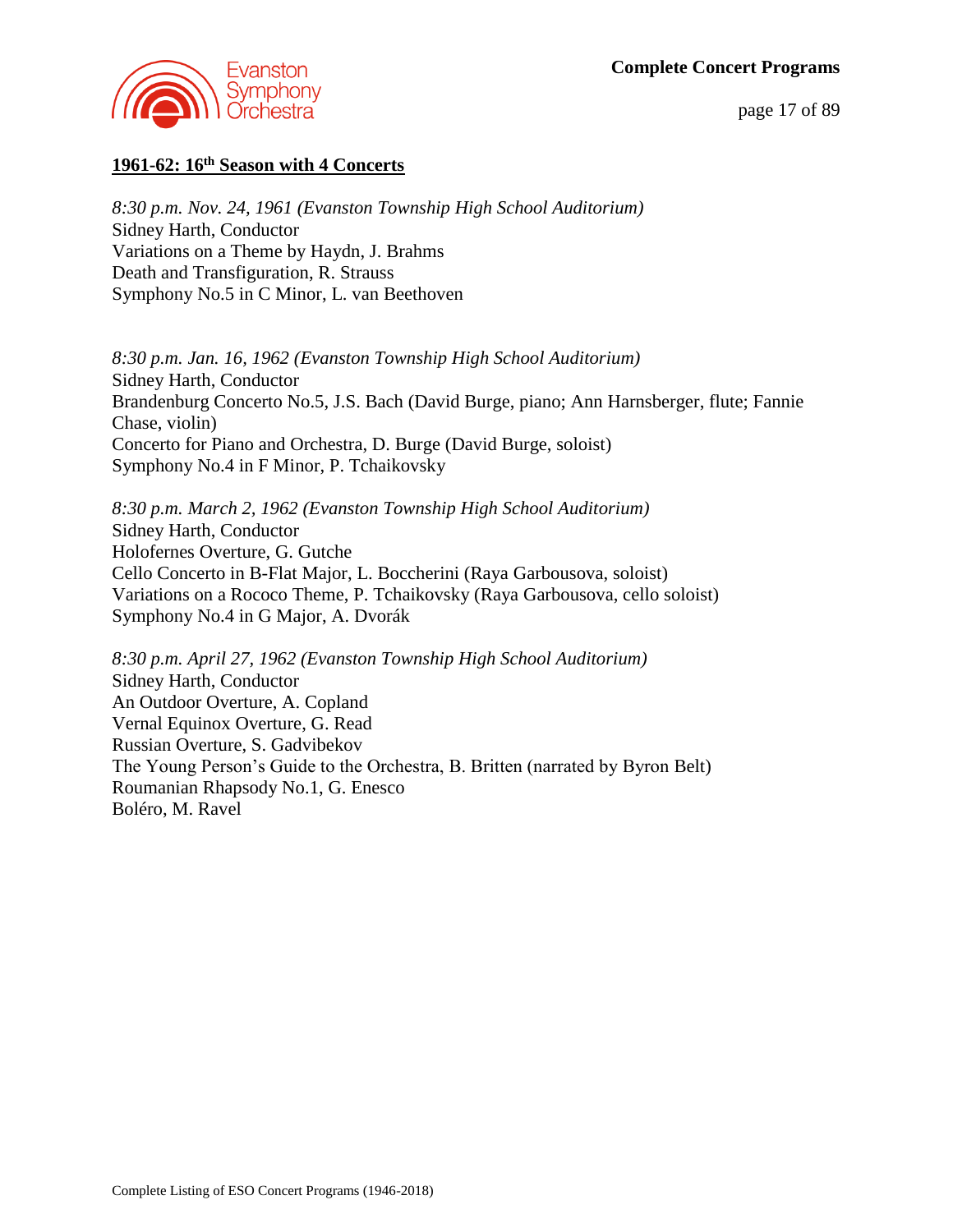

page 18 of 89

#### **1962-63: 17th Season (4 Concerts)**

(start of conductor Frank Miller's 22-year tenure as Music Director)

*8:30 p.m. Nov. 23, 1962 (Evanston Township High School Auditorium)* Frank Miller, Conductor Schéhérazade, Symphonic Suite, N. Rimsky-Korsakov Scherzo Capriccioso, A. Dvorák Suite from the Ballet "The Firebird", I. Stravinsky

*8:30 p.m. Jan. 18, 1963 (Evanston Township High School Auditorium)* Featuring The Illinois Ballet; Frank Miller, Conductor Overture to "Phèdre", J. Massenet Three Selections from "The Damnation of Faust", H. Berlioz Memento, G. Bizet (members of The Illinois Ballet, choreographed by Dom Orejudos) Carillon from "L'Arlésienne", G. Bizet Encounter, P. Creston (members of The Illinois Ballet, choreographed by G. Montaign) Introduction, Mazurka and Waltz from "Coppélia", L. Delibes

*8:30 p.m. March 5, 1963 (Evanston Township High School Auditorium)* Frank Miller, Conductor Euryanthe Overture, C.M. von Weber Concerto for Violin and Orchestra in D Major, P. Tchaikovsky (Sidney Harth, soloist) Polka from "The Golden Age", D. Shostakovich Pictures at an Exhibition, M. Mussorgsky (transcribed for full orchestra by M. Ravel)

*8:30 p.m. April 26, 1963 (Evanston Township High School Auditorium)* Frank Miller, Conductor Overture to "The Secret of Suzanne", E. Wolf-Ferrari Incidental Music for A Midsummer Night's Dream, F. Mendelssohn Concerto in F for Piano and Orchestra, G. Gershwin (Frank Glazer, soloist) Rapsodie Espagnole, E. Chabrier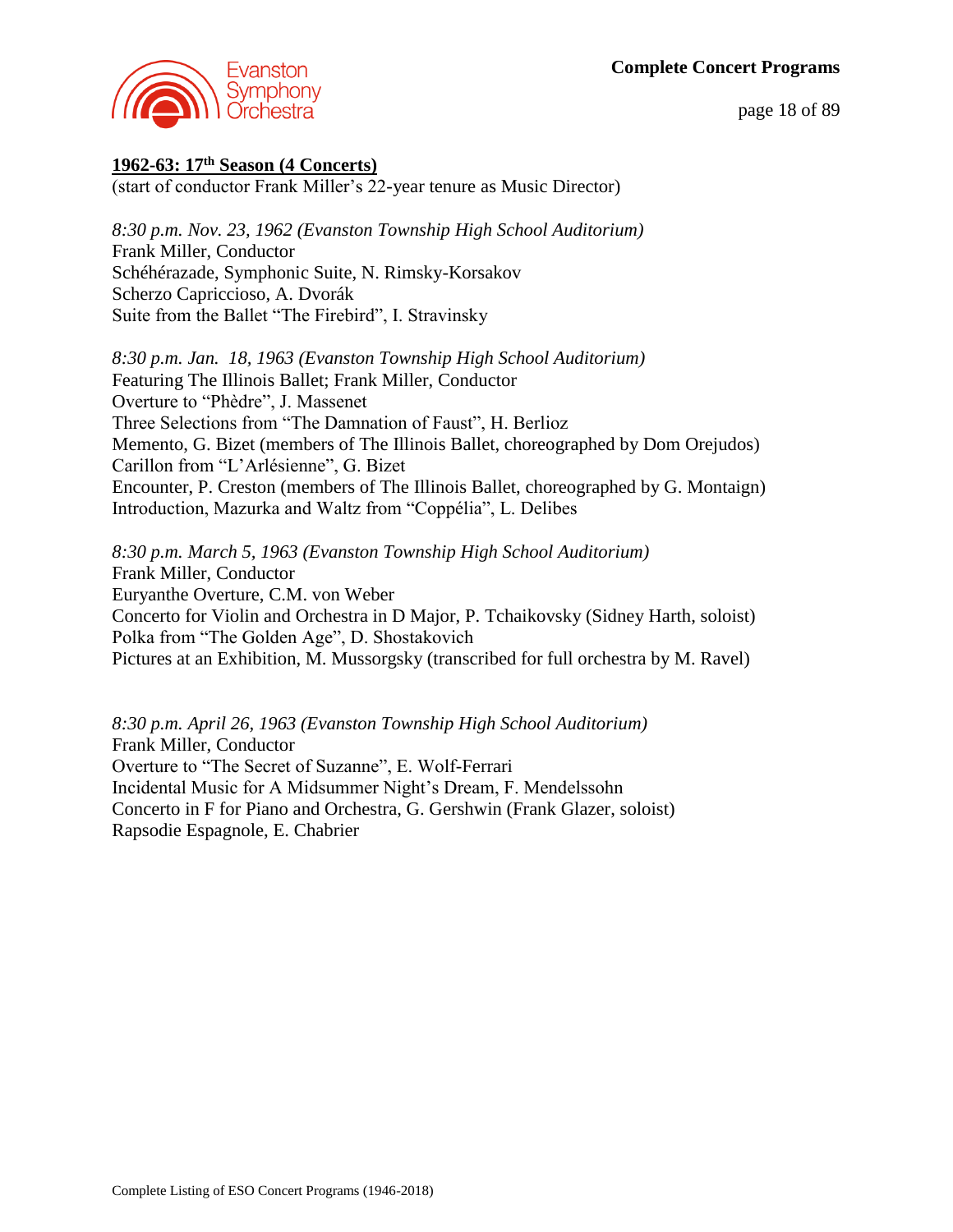

page 19 of 89

# **1963-64: 18th Season (4 Concerts)**

*8:30 p.m. Oct. 25, 1963 (Evanston Township High School Auditorium)* Frank Miller, Conductor Symphony No.3 in F Major, J. Brahms Concerto for String Quartet and Orchestra, L. Spohr (with the Fine Arts Quartet) Suite from Hary Janos, Z. Kodály

ESO Concert scheduled for the first evening of Evanston's Centennial Music Festival: *8:30 p.m. Nov. 22, 1963 (Evanston Township High School Auditorium)* Frank Miller, Conductor Overture to "Benvenuto Cellini", H. Berlioz Suite from "Billy the Kid", A. Copland V'adoro pupille, G.F. Handel (Elisabeth Schwarzkopf, Soprano) Voi che sapete, W.A. Mozart (Elisabeth Schwarzkopf, Soprano) Music for a Scene from Shelley, S. Barber Songs (Wiegenlied, Morgen, Ständchen), R. Strauss (Elisabeth Schwarzkopf, Soprano) Capriccio Espagnol, N. Rimsky-Korsakov (concert cancelled at City Hall's order because of President Kennedy's assassination)

*8:30 p.m. Jan. 13, 1964 (Evanston Township High School Auditorium)* Frank Miller, Conductor Symphony No.35 in D Major ("Haffner"), W.A. Mozart Rondo from "Till Eulenspiegel's Merry Pranks", R. Strauss Concerto for Violin and Orchestra in D Major, J. Brahms (Angel Reyes, soloist)

*8:30 p.m. March 4, 1964 (Evanston Township High School Auditorium)* Frank Miller, Conductor Toccata and Fugue in D Minor, J.S. Bach (arranged by L. Cailliet) Symphony No.1 in C Major, L. van Beethoven Voi Che Sapete and Non Su Piu Cosa Son from "The Marriage of Figaro", W.A. Mozart (Lois Marshall, soprano) Agathe's Recitative and Leise, Leise from "Der Freischütz", C.M. von Weber (Lois Marshall, soprano) Four Last Songs, R. Strauss (Lois Marshall, soprano) Capriccio Espagnol, N. Rimsky-Korsakov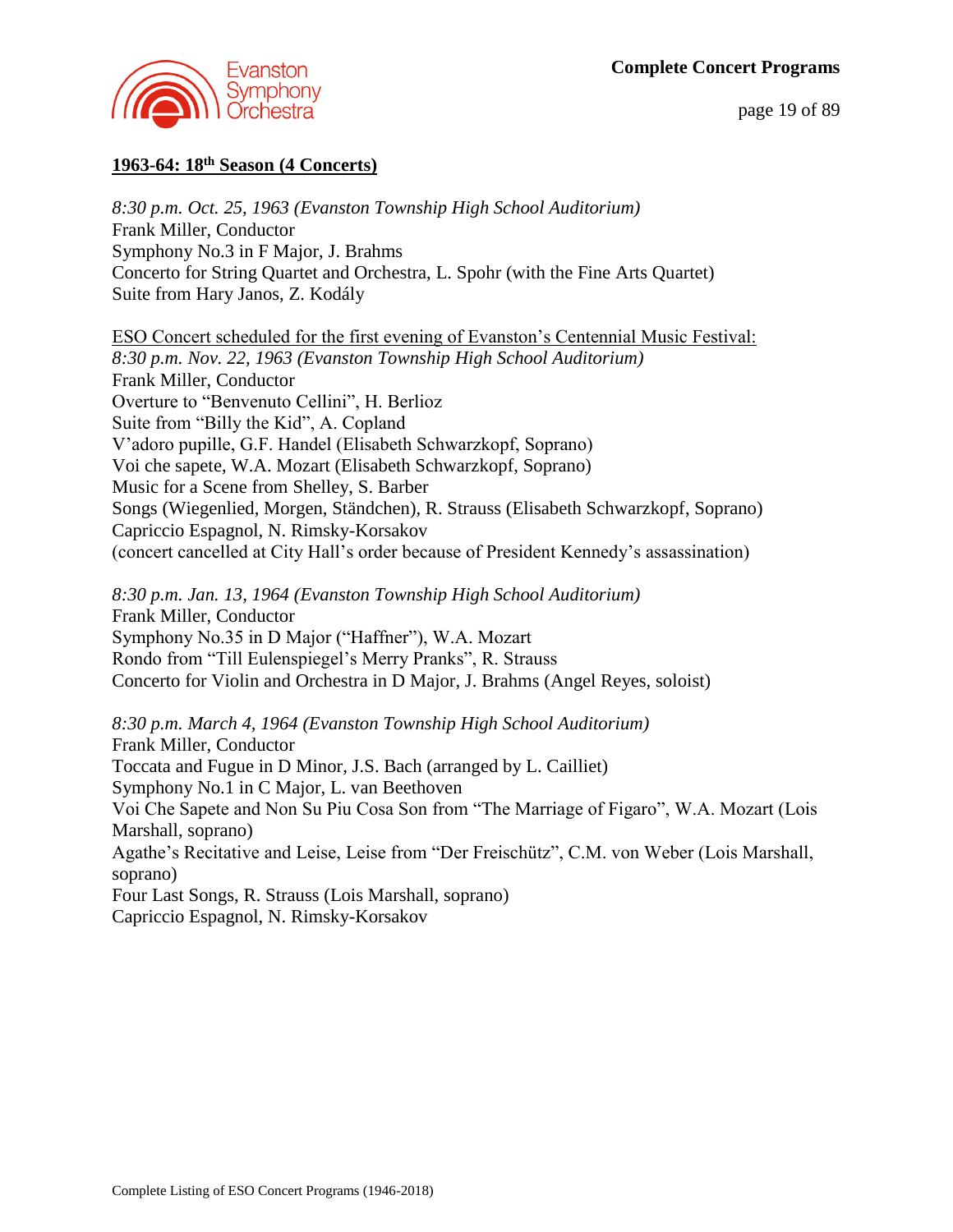

page 20 of 89

*8:30 p.m. April 24, 1964 (Evanston Township High School Auditorium)* Featuring The Illinois Ballet (Richard Ellis and Christine du Boulay, Directors) Frank Miller, Conductor Overture to "The Beautiful Galatea", F. von Suppé Symphony No.5 in E Minor, A. Dvorák Grand Pas de Deux from "Don Quixote", L. Minkus (members of The Illinois Ballet, choreography by Richard Ellis Symphony No.1 (1<sup>st</sup> movement), V. Kalinnikov Valse Promenade in 3 movements (members of The Illinois Ballet, choreographyby Hy Somers): 1 st movement: Valse Fantasie, M. Glinka 2<sup>nd</sup> movement: Symphony No.1 (2<sup>nd</sup> movement), V. Kalinnikov 3<sup>rd</sup> movement: Overture to "Russlan and Ludmilla", M. Glinka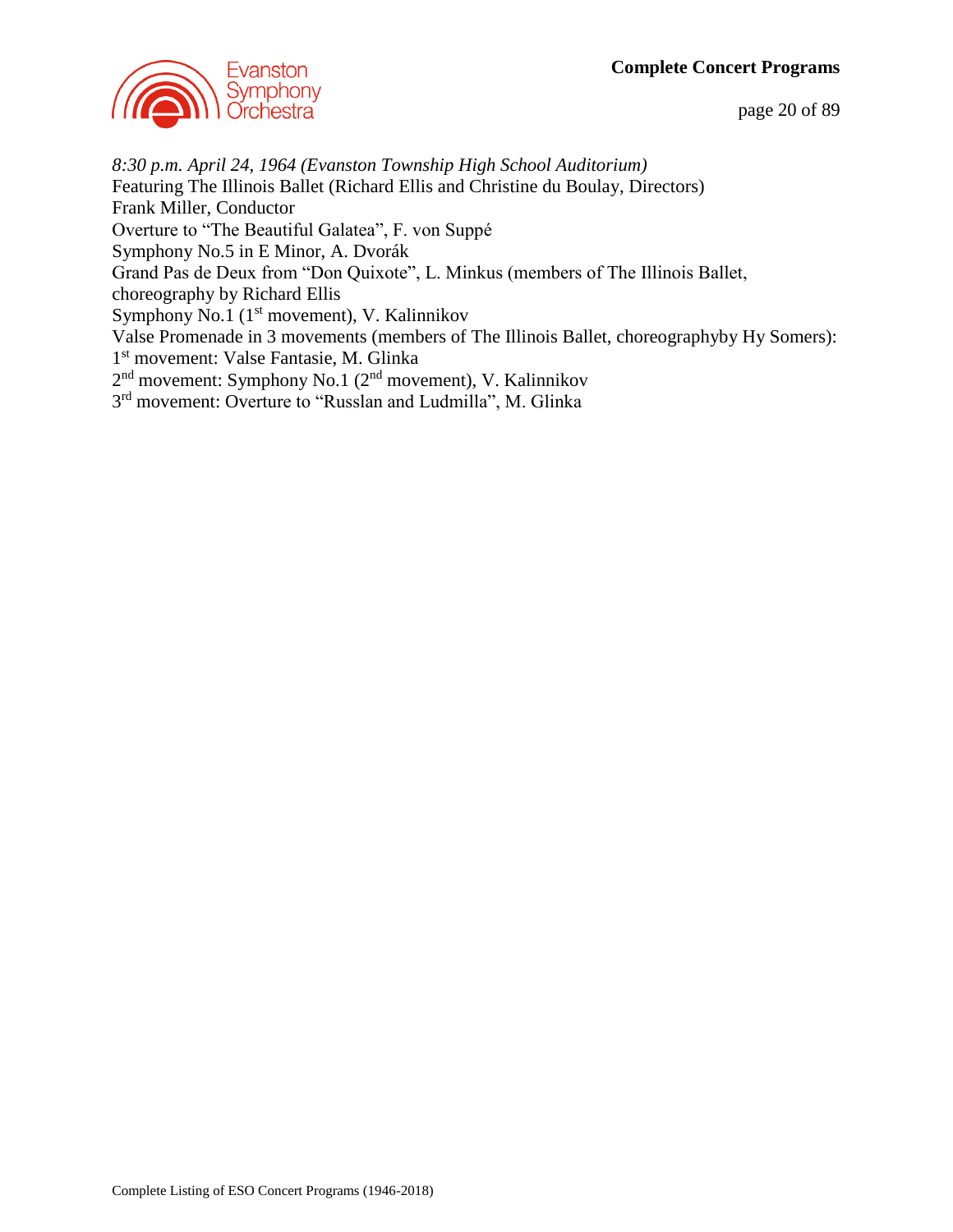



# **1964-65: 19th Season (4 Concerts)**

*8:30 p.m. Nov. 20, 1964 (Evanston Township High School Auditorium)* Frank Miller, Conductor Overture to "La Forza del Destino", G. Verdi Suite in F Sharp for Orchestra, E. von Dohnanyi Symphonie Concertante in E-Flat Major for Violin, Viola and Orchestra, W.A. Mozart (Steven Staryk, violin,and Milton Preves, viola) The Sorcerer's Apprentice, P. Dukas

*8:30 p.m. Jan. 22, 1965 (Evanston Township High School Auditorium)* Frank Miller, Conductor Overture to "Pinnochio", E. Toch Symphony No.3 in A Minor ("Scotch"), F. Mendelssohn Deh Vieni Alla Finestra from "Don Giovanni", W.A. Mozart Ständchen, Opus 17 No.2, R. Strauss (Michael Cousins, baritone) Die Almacht, Opus 79 No.2, F. Schubert (Michael Cousins, baritone) Eri Tu from Un Ballo in Maschera, G. Verdi (Michael Cousins, baritone) Overture to "Mignon", A. Thomas Bella Siccome un Angelo from "Don Pasquale", G. Donizetti (Michael Cousins, baritone) Adamastor from "L'Africaine", G. Meyerbeer (Michael Cousins, baritone) Largo al Factotum from "The Barber of Seville", G. Rossini (Michael Cousins, baritone)

*8:30 p.m. March 26, 1965 (Evanston Township High School Auditorium)* Frank Miller, Conductor Symphony in D Minor, C. Franck Concerto for Trumpet, J. Hummel (Adolph Herseth, soloist) Ballet Suite from "Billy the Kid", A. Copland

*8:30 p.m. April 23, 1965 (Evanston Township High School Auditorium)* Frank Miller, Conductor Concerto Grosso for String Orchestra with Piano Obbligato, E. Bloch Overture to "Benvenuto Cellini", H. Berlioz Symphony No.9 in D Minor ("Choral"), L. van Beethoven (with The Northwestern University Choral Union, Wm. Ballard, Conductor; Barbara Garrison, soprano; Evelyn Reynolds, contralto; George DeLoriea, tenor; Daniel Sullivan, bass)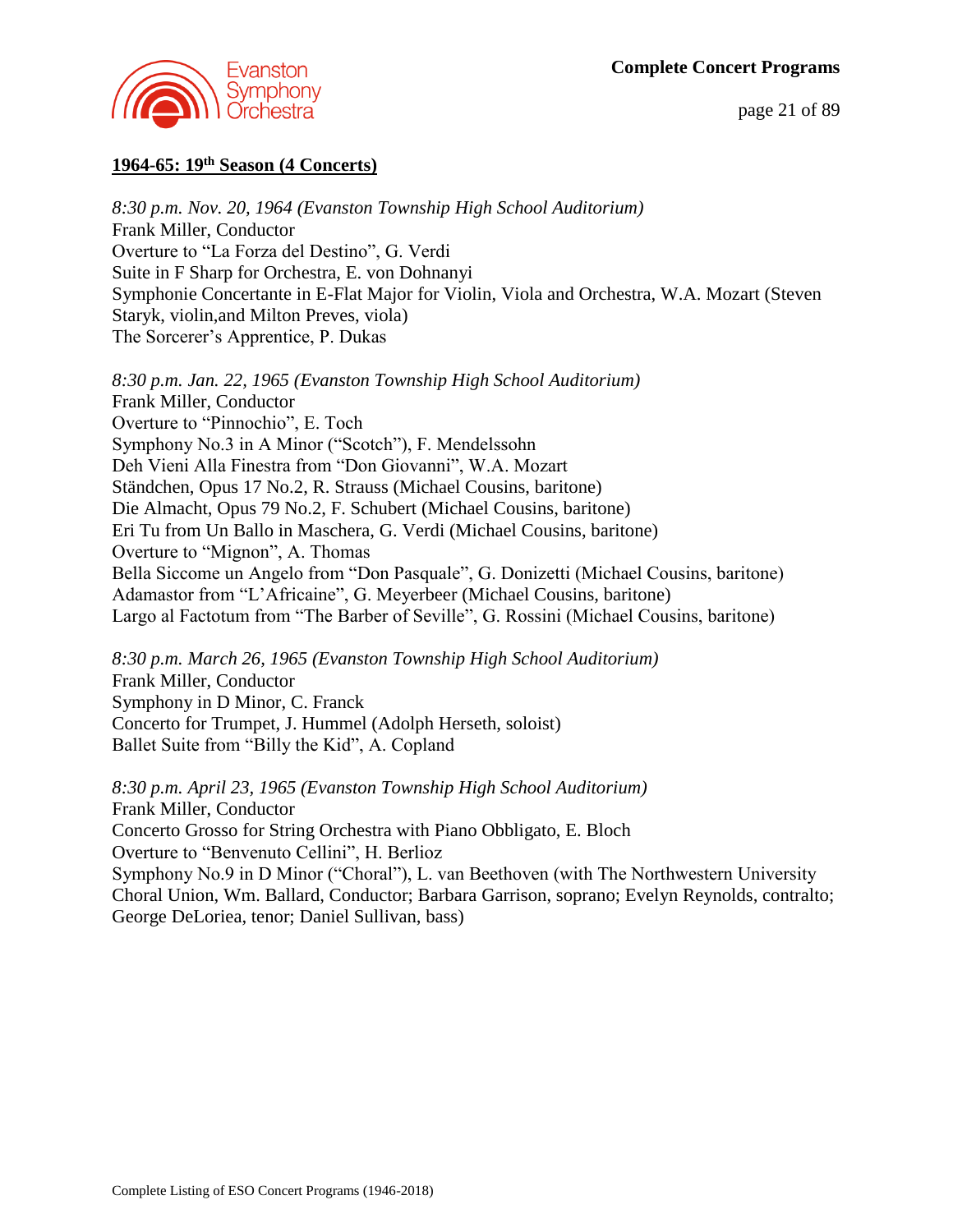



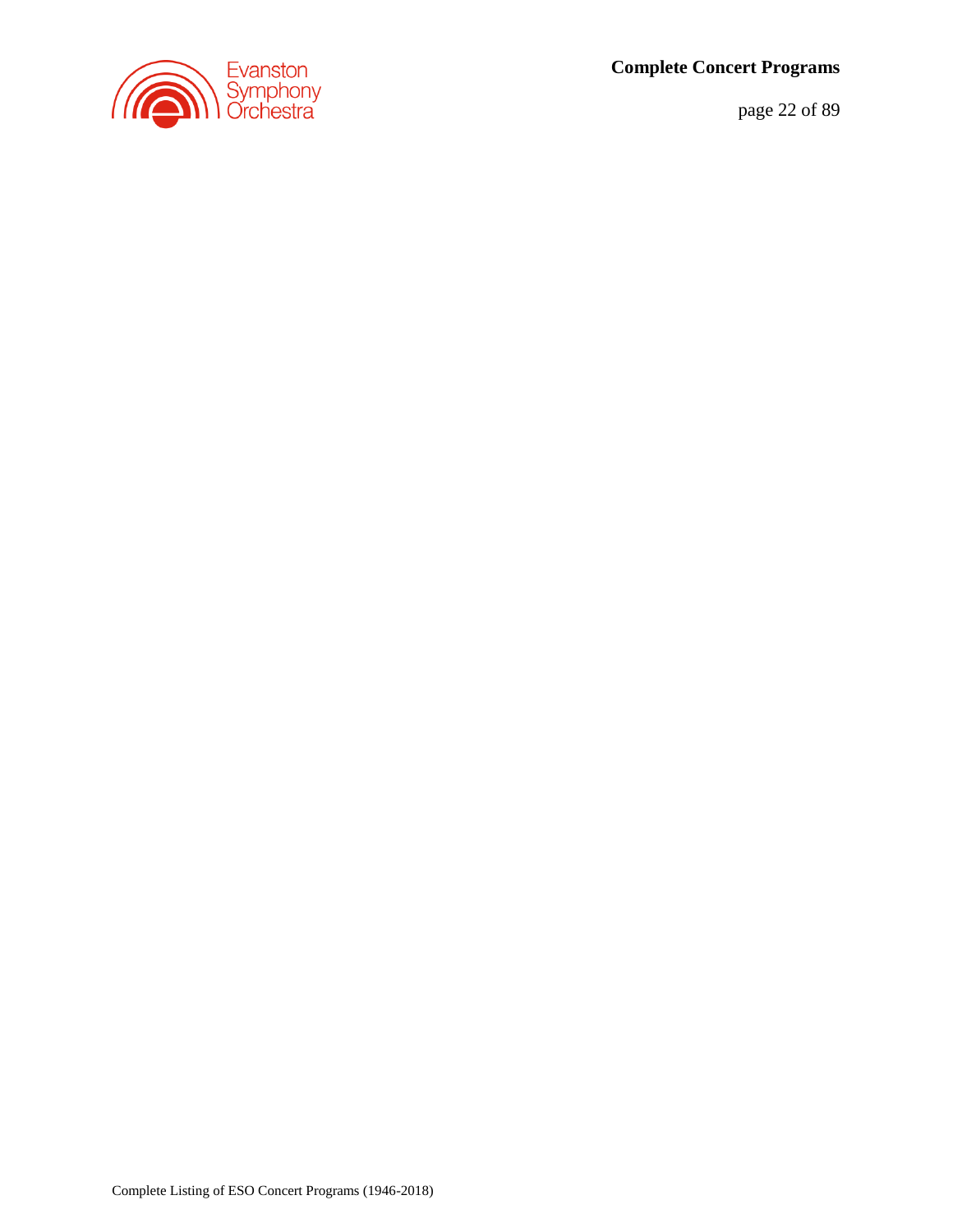

page 23 of 89

## **1965-66: 20th Season (4 Concerts)**

*8:30 p.m. Nov. 19, 1965 (Evanston Township High School Auditorium)* Frank Miller, Conductor Symphony No.6 in B Minor ("Pathétique"), P. Tchaikovsky Piano Concerto No.3 in C Major, S. Prokofiev (Jeffrey Siegel, soloist) Neighbors, Miller's Dance and Final Dance from "The Three Cornered Hat", M. de Falla

*8:30 p.m. Jan. 25, 1966 (Evanston Township High School Auditorium)* Frank Miller, Conductor Overture to "Semiramide", G. Rossini Symphony No.3 in E-Flat Major ("Rhenish"), R. Schumann Suite from the Ballet "Petrouchka", I. Stravinsky Ride of the Valkyries from "Die Walküre", R. Wagner

*8:30 p.m. March 25, 1966 (Evanston Township High School Auditorium)* Frank Miller, Conductor Academic Festival Overture, J. Brahms Concerto for Flute and Harp in C Major, Mozart (Donald Peck, flute; Edward Druzinsky, harp) Night on Bald Mountain, M. Mussorgsky Symphonic Metamorphoses on Themes by Weber, P. Hindemith

*8:30 p.m. May 3, 1966 (Evanston Township High School Auditorium)* Frank Miller, Conductor Overture to Rienzi, R. Wagner Symphony No.1, D. Shostakovich Concerto for String Bass, D. Dragonetti (Gary Karr, soloist) Moses Fantasy, N. Paganini (Gary Karr, double bass) Symphonic Poem No.3, Les Préludes, F. Liszt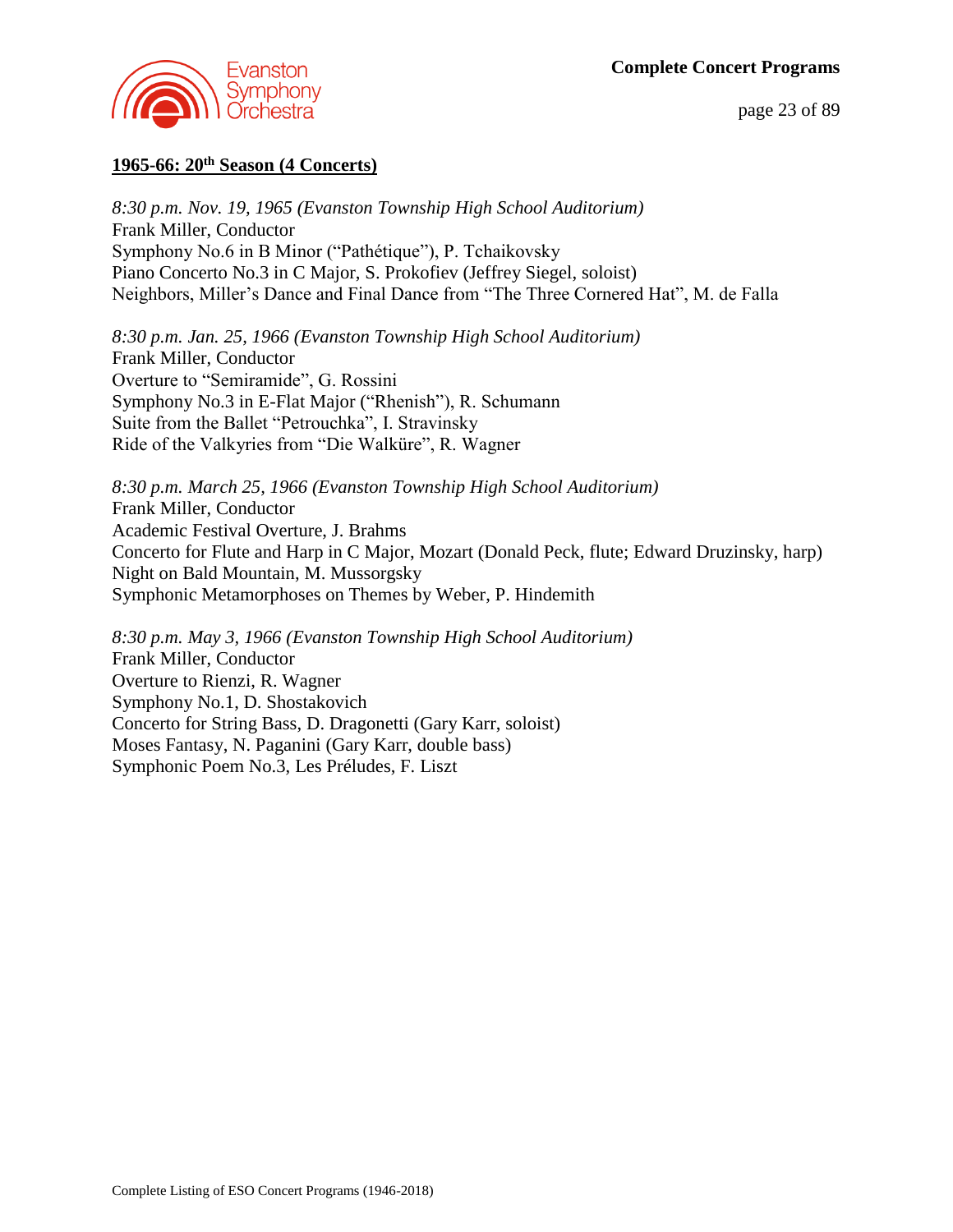

page 24 of 89

## **1966-67: 21st Season (4 Concerts)**

*8:30 p.m. Oct. 28, 1966 (Evanston Township High School Auditorium)* Frank Miller, Conductor Overture to "Ruy Blas", F. Mendelssohn Symphony No.2 in D Major, J. Brahms Piano Concerto No.1 in E Minor, F. Chopin (Emilio del Rosario, soloist)

*8:30 p.m. Jan. 27, 1967 (Evanston Township High School Auditorium)* Frank Miller, Conductor Symphonie Fantastique, H. Berlioz Concertino da Camera for Saxophone and Orchestra, J. Ibert (Fred Hemke, soloist) Danse Macabre, Symphonic Poem No.3, C. Saint-Saëns Marche Militaire Française from "Suite Algérienne", C. Saint-Saëns

*8:30 p.m. March 17, 1967 (Evanston Township High School Auditorium)* Frank Miller, Conductor Symphony No.40 in G Minor, W.A. Mozart French Horn Concerto No.1 in E-Flat Major, R. Strauss (Richard Oldberg, soloist) Suite from the Ballet "The Incredible Flutist", W. Piston Fantasy-Overture Romeo and Juliet, P. Tchaikovsky

*8:30 p.m. May 5, 1967 (Evanston Township High School Auditorium)* Featuring the Ballet of Sybil Shearer; Frank Miller, Conductor Overture to "Candide", L. Bernstein Symphony No.2 in E Minor, S. Rachmaninoff Excerpts from "In Place of Opinions" Concerto for Flute and Orchestra No.3 ("The Bull Finch"), A. Vivaldi (Jean Hoogheem, soloist) Suite on Paul Klee, G. Schuller Alborada del Gracioso, M. Ravel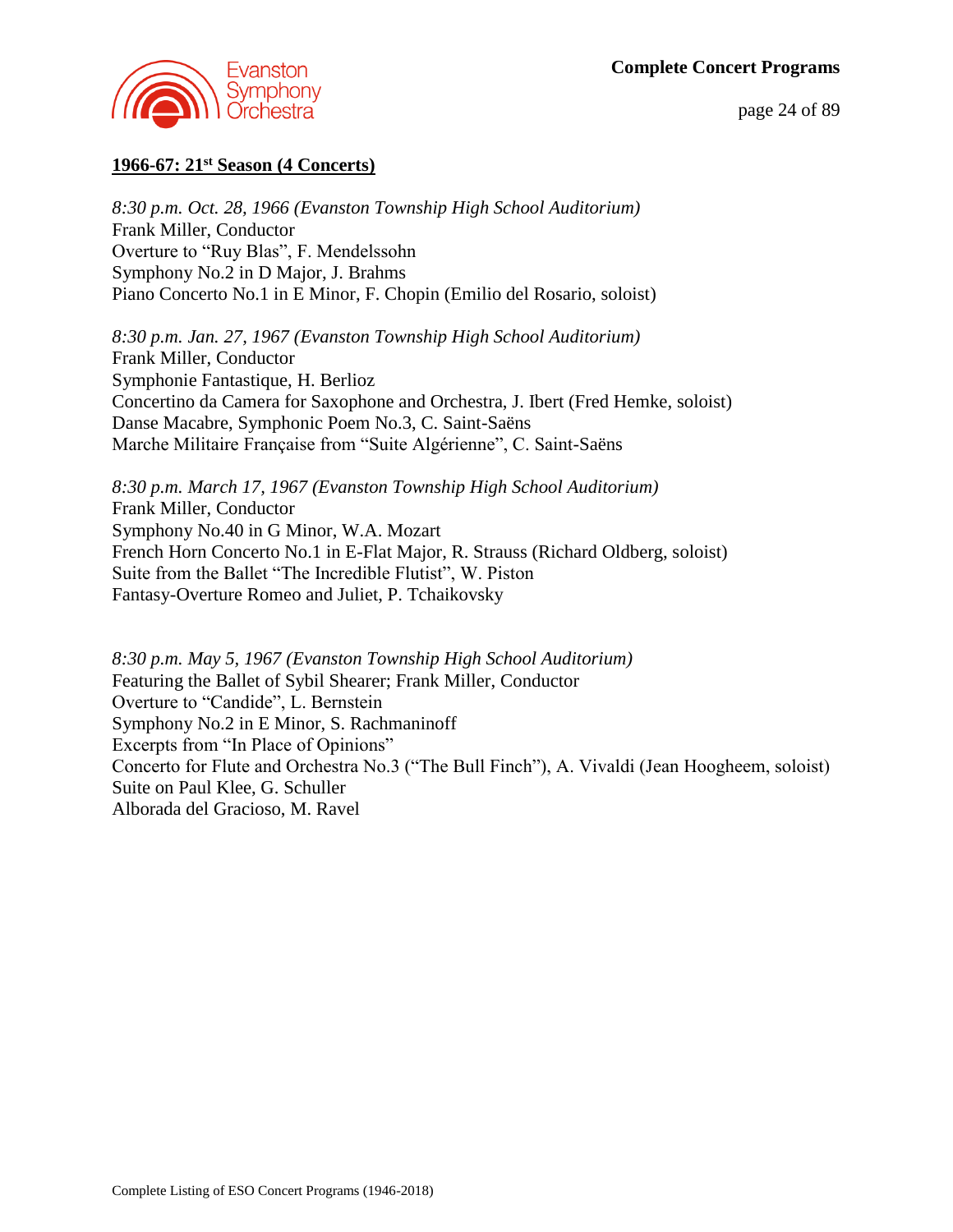



# **1967-68: 22nd Season (5 Concerts)**

*8:30 p.m. Nov. 24, 1967 (Evanston Township High School Auditorium)* Frank Miller, Conductor Overture to "Colas Breugnon", Kabelevsky "Classical" Symphony in D Major, S. Prokofiev Daphnis and Chloe, Suite No.2, M. Ravel Concerto for Violin and Orchestra in D Minor, J. Sibelius (Sidney Harth, soloist)

*8:30 p.m. Jan. 26, 1968 (Evanston Township High School Auditorium)* Frank Miller, Conductor Fugue in G Minor, J.S. Bach (transcribed for full orchestra by Leopold Stokowski) Concerto in D Minor for Two Violins, J.S. Bach (Howard Gottlieb and Elmer Rosen, soloists) Sinfonia Concertante in E Flat for Four Solo winds and String Orchestra, Mozart (Don Mason, oboe; Paul Boynton, clarinet; Sam Gordon, bassoon; Fred Greene, French horn) Suite Française, D. Milhaud Tone Poem Macbeth, R. Strauss Finlandia No.7, J. Sibelius

*8:30 p.m. Feb. 4, 1968 (National College of Education)* Frank Miller, Conductor Overture to "The Merry Wives of Windsor", O. Nicolai Concerto in E-Flat Major for Two Pianos, Mozart (Dayton Grafman and Wesley Teply, soloists) Suite Française, D. Milhaud Tone Poem Macbeth, R. Strauss Finlandia No.7, J. Sibelius

*8:30 p.m. April 5, 1968 (Evanston Township High School Auditorium)* Frank Miller, Conductor Overture to "The Merry Wives of Windsor", O. Nicolai Symphony in B-Flat Major, E. Chausson Concerto for Piano and Orchestra, A. Khachaturian (Mary Sauer, soloist)

*8:30 p.m. May 17, 1968 (Evanston Township High School Auditorium)* Frank Miller, Conductor Symphony No.3 in D Major, F. Schubert Le Chasseur Maudit, C. Franck The Old Maid and the Thief, G-C. Menotti (The Northwestern University Opera Workshop; Robert Gay, Director; with Jeanette Junk, Marguerite Bauer, Glen Harder and Susan Wold)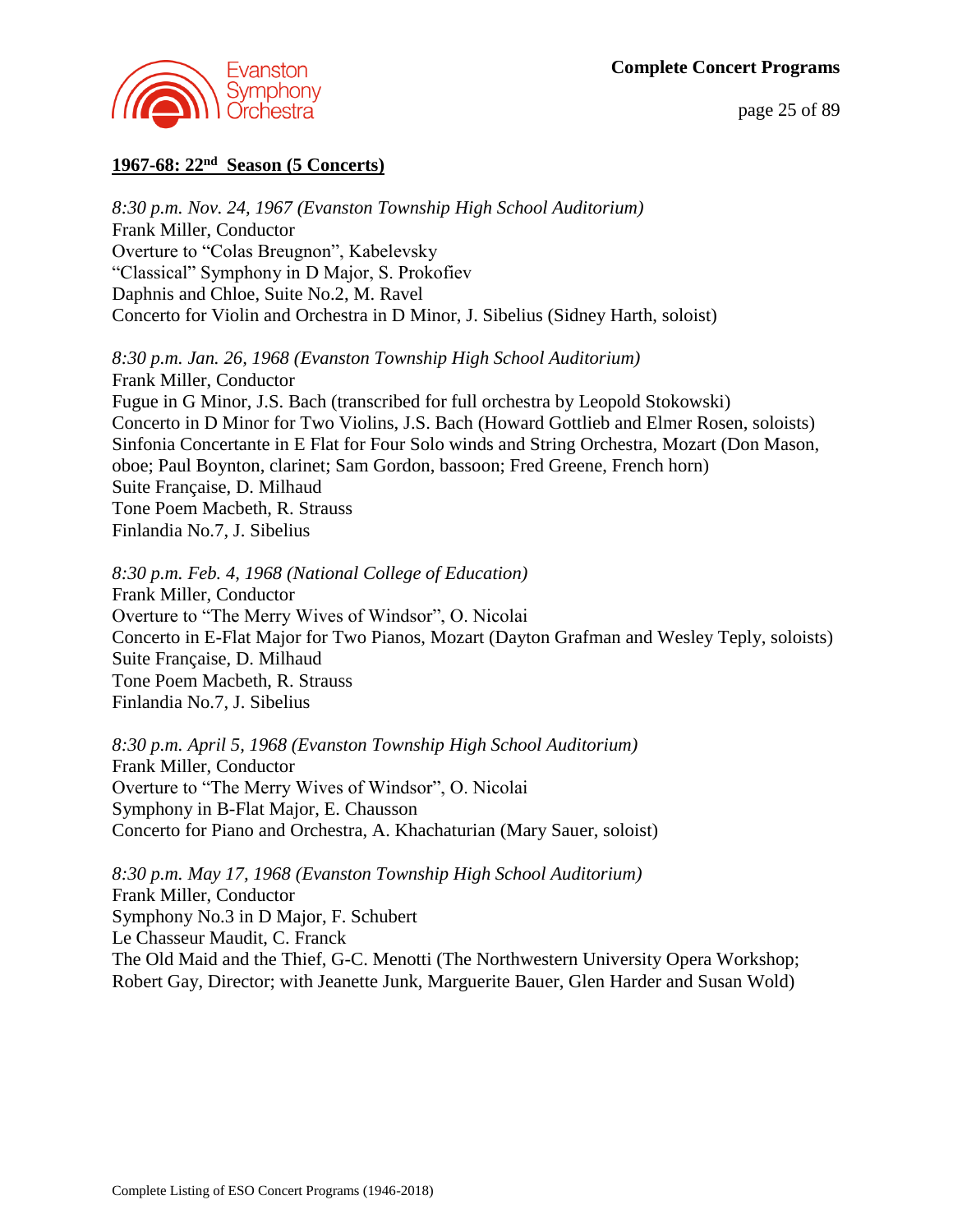

page 26 of 89

## **1968-69: 23rd Season (4 Concerts)**

*8:30 p.m. Nov. 29, 1968 (Evanston Township High School Auditorium)* Frank Miller, Conductor Symphony No.3 in E-Flat Major ("Eroica"), L. van Beethoven Concerto da Camera for Flute, English Horn and Strings, A. Honegger (Jean Hoogheem, flute; Jerome Kaplan, English horn) Feste Romane, O. Respighi

*8:30 p.m. Jan. 24, 1969 (Evanston Township High School Auditorium)* Frank Miller, Conductor Ballet Suite, A. Gretry (transcribed by Mottl) Symphony No.5 in D Major ("Reformation"), F. Mendelssohn Concerto for Bass Tuba and Orchestra, R.Vaughan Williams (Arnold Jacobs, soloist) Dances from Galanta, Z. Kodály

*8:30 p.m. April 11, 1969 (Evanston Township High School Auditorium)* Frank Miller, Conductor Symphony No.41 in C Major ("Jupiter"), W.A. Mozart Ah Perfido, Op.65, L. van Beethoven (Eleanor Steber, soprano) Salce, Salce from "Otello", G. Verdi (Eleanor Steber, soprano) Ave Maria from "Otello", G. Verdi (Eleanor Steber, soprano) Pace, Pace, Mio Dio from "La Forza del Destino", G. Verdi (Eleanor Steber, soprano) Francesca da Rimini, Fantasia for Orchestra, P. Tchaikovsky

*4:00 p.m. May 18, 1969 (Evanston Township High School Auditorium)* Frank Miller, Conductor A Faust Overture, R. Wagner Concerto for Violin and Orchestra No.1 in G Minor, M. Bruch (Victor Aitay, soloist) Symphony No.7 in D Minor, A. Dvorák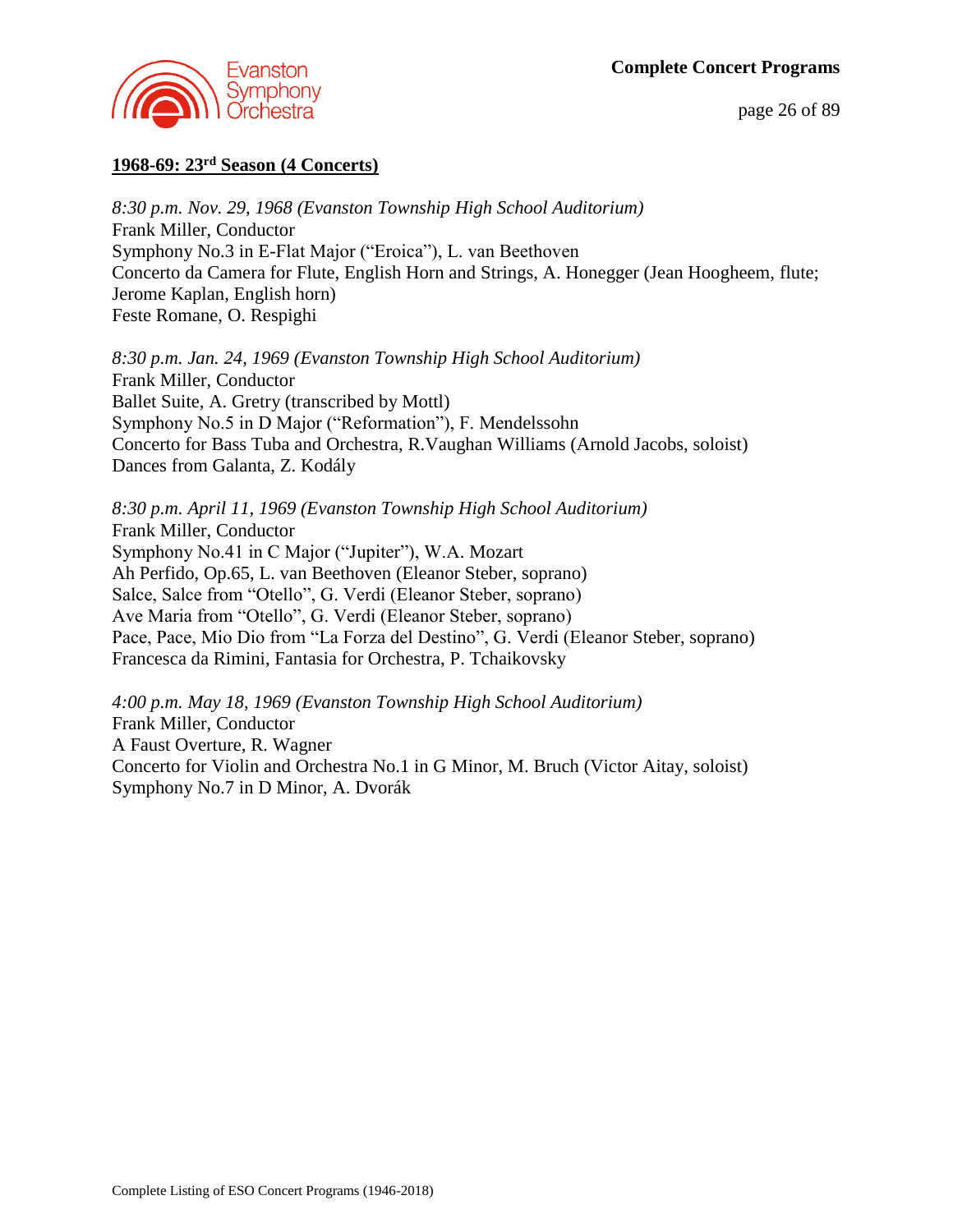

page 27 of 89

#### **1969-70: 24th Season (4 Concerts)**

*8:30 p.m. Nov. 7, 1969 (Evanston Township High School Auditorium)* Frank Miller, Conductor Overture to "The Flying Dutchman", R. Wagner Symphony No.8 in F Major, L. van Beethoven Che faro senza Eurydice, C. Gluck (Blanche Thebom, mezzo-soprano) Non so piu cosa son, W.A. Mozart (Blanche Thebom, mezzo-soprano) Adieu, fôrets," P. Tchaikovsky (Blanche Thebom, mezzo-soprano) Lieder eines fahrenden Gesellen, G. Mahler (Blanche Thebom, mezzo-soprano) La Valse, M. Ravel

*8:30 p.m. Jan. 23, 1970 (Evanston Township High School Auditorium)* Frank Miller, Conductor Egmont Overture, L. van Beethoven Symphony on a French Mountain Air, V. D'Indy Nights in the Gardens of Spain, M. da Falla (Fanchon Rosen, piano soloist) El Salon Mexico, A. Copland

*8:30 p.m. March 22, 1970 (Evanston Township High School Auditorium)* Frank Miller, Conductor The Corsair Overture, H. Berlioz Harold in Italy, Symphony in Four Movements with Viola Solo, H. Berlioz (William Preucil, viola soloist) Symphonie Fantastique, H. Berlioz

*8:30 p.m. May 8, 1970 (Evanston Township High School Auditorium)* Featuring Northwestern University Opera Workshop, Robert Gay, Director Frank Miller, Conductor Cosi Fan Tutte, Mozart (Helen Kay Eberley, Linda Giedl, Donald Gray, Clifton Ware, Raymond Mount, Jeanette Junk, Lesley Bollinger, Margaret Mann, Thomas Groceman, John Stephens)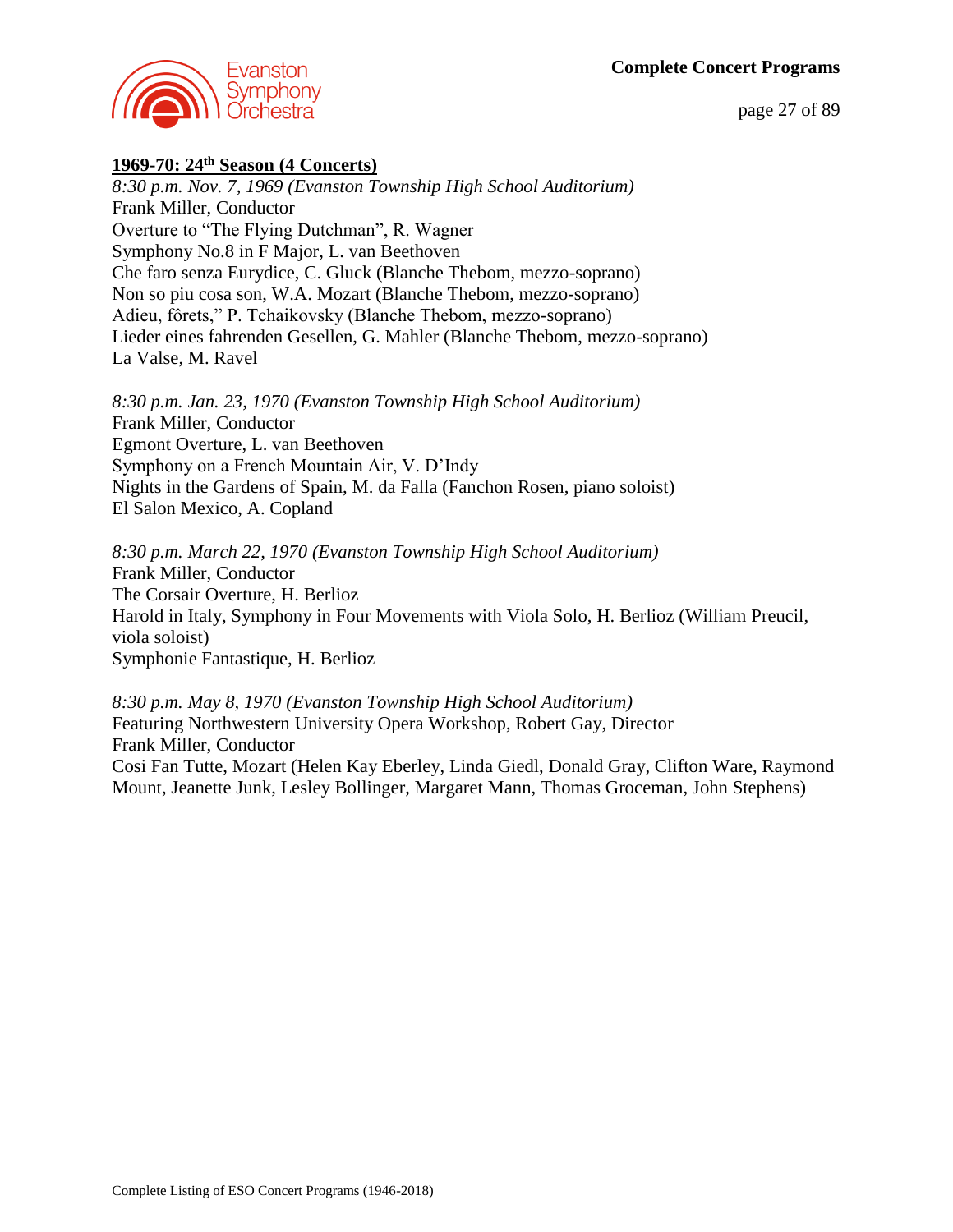

page 28 of 89

# **1970-71: 25th Season (6 Concerts)**

*8:30 p.m. Oct. 30, 1970 (Evanston Township High School Auditorium)* Frank Miller, Conductor Concert Overture Carneval, A. Dvorák Concerto for Violin and Orchestra No.2 in D Minor, H. Wieniawski (Michael Rabin, soloist) Symphony No.4 in E Minor, J. Brahms

*8:00 p.m. Dec. 15, 1970 (Christmas concert, Levy Center, Evanston)* Frank Miller, Conductor Concert Overture Carneval, A. Dvorák Schéhérazade, Symphonic Suite, N. Rimsky-Korsakov Ballet Egyptien, A. Luigini Three Selections (Belle of the Ball, Blue Tango, The Typewriter), L. Anderson Emperor Waltzes, J. Strauss

*8:30 p.m. Jan. 22, 1971 (Evanston Township High School Auditorium)* Frank Miller, Conductor Variations on a Theme by Haydn, J. Brahms Concerto Champêtre, F. Poulenc (Porter Heaps, organ soloist) Schéhérazade, Symphonic Suite, N. Rimsky-Korsakov

*8:30 p.m. March 19, 1971 (Evanston Township High School Auditorium)* Frank Miller, Conductor Overture to "The Silken Ladder", G. Rossini Symphony No.4 in D Minor, R. Schumann Concerto for Piano and Orchestra in D Minor No.1, J. Brahms (Leonard Pennario, soloist)

*8:30 p.m. May 21, 1971 (Evanston Township High School Auditorium)* Frank Miller, Conductor Overture to "Die Meistersinger", R. Wagner Symphony No.2 in B Minor, A. Borodin Ballet Program with Sybil Shearer Ballet Company (choreography by Sybil Shearer): Afternoon, Evening and the Next Day: Sonata for Strings No.4 and No.6, G. Rossini The Dark Field: Concerto for Percussion and Small Orchestra, D. Milhaud The Spark is the Child of the Flame: Gymel Suite for Flute and Piano, Castigliana (Sybil Shearer, solo dancer) Toujours le Dimanche: Les Biches Ballet Suite, F. Poulenc

*8:30 p.m. June 11, 1971 (Evanston Township High School Auditorium)* Frank Miller, Conductor Russlan and Ludmilla Overture, M. Glinka Symphonic Poem, Les Préludes, F. Liszt Hungarian Dances No.5 and No.6, J. Brahms And featuring Bunky Green Jazz and Rock Groups: Boomp, Boomp, Chomp, The Sons;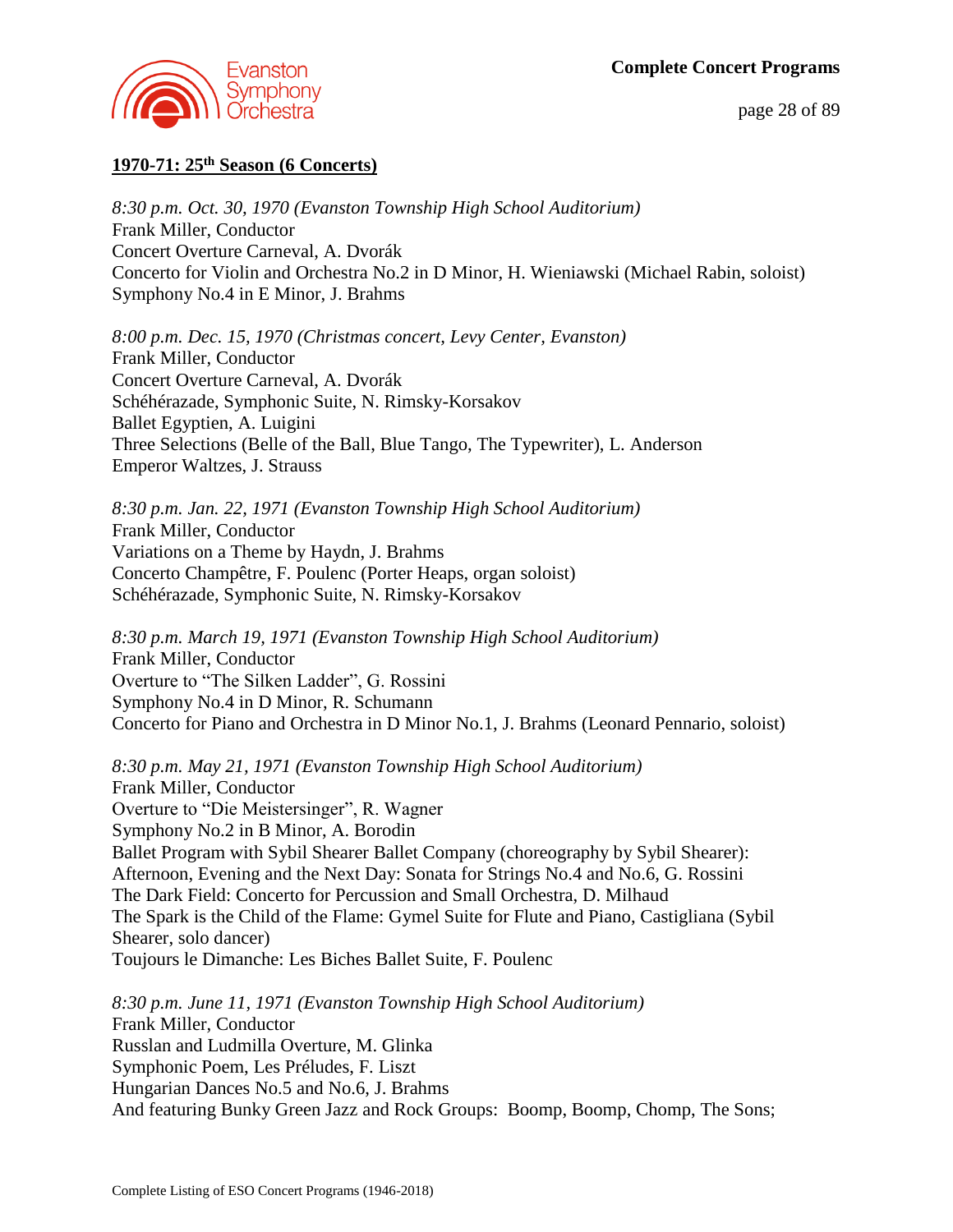**Complete Concert Programs**



page 29 of 89

Things are Getting Better, The Sons; Eland Sinfonia for Symphony Orchestra with Rock Band, Timothy Broege (Jim Albrecht, guitar and vocalist; John Priola, trumpet; Fred Poindexter, drums; Bunky Green, alto saxophone; John Hardy and Ernest Sell, bass)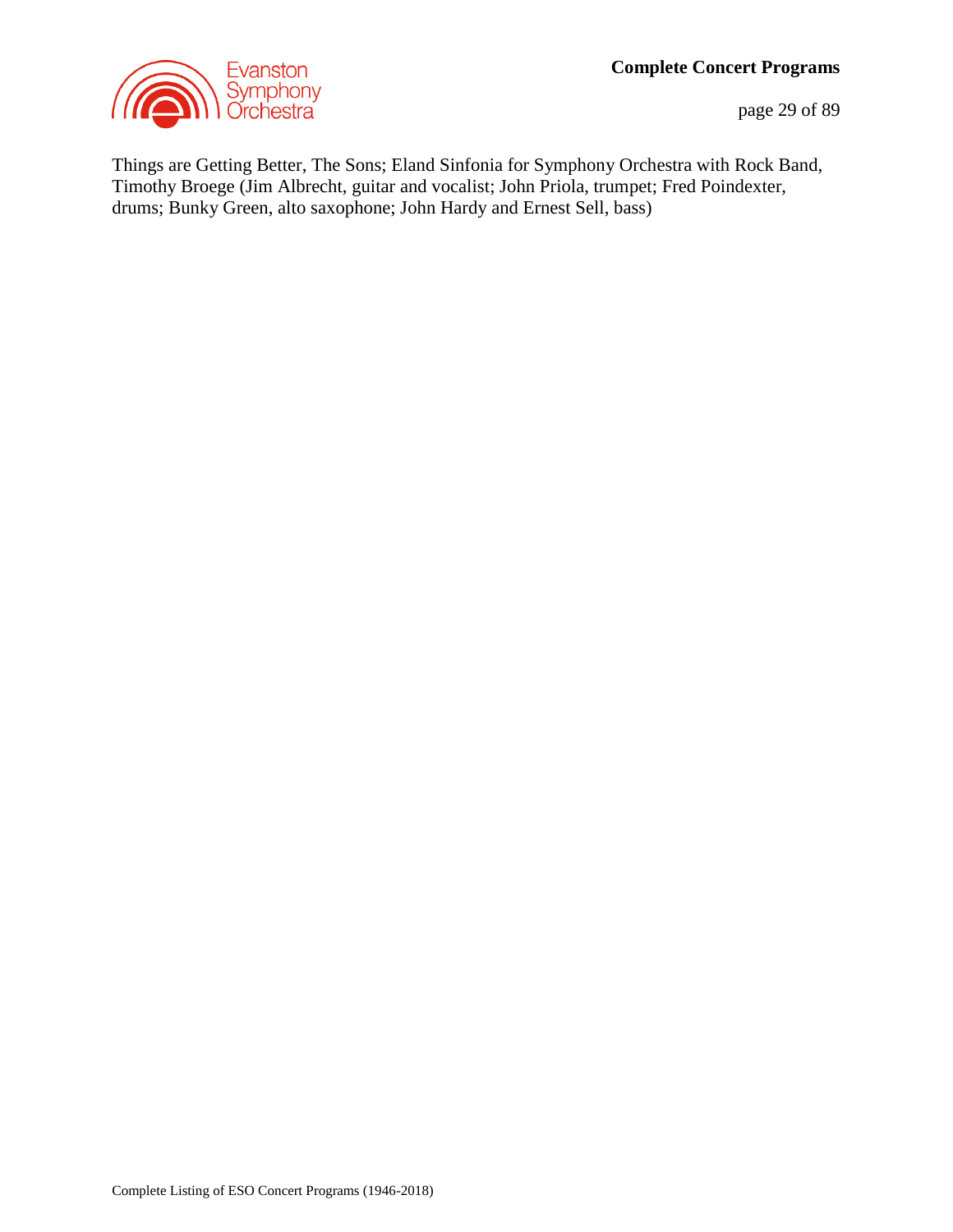

page 30 of 89

# **1971-72: 26th Season (6 Concerts)**

*8:30 p.m. Dec. 3, 1971 (Evanston Township High School Auditorium)* Frank Miller, Conductor Roman Carnival Overture, H. Berlioz Concerto for Cello and Orchestra in B Minor, A. Dvorák (Janos Starker, soloist) Salome's Dance, R. Strauss Pictures at an Exhibition, M. Mussorgsky (transcribed for full orchestra by M. Ravel)

*1:30 p.m. Dec. 19, 1971 (Christmas Concert, Levy Center, Evanston)* Frank Miller, Conductor Selected Christmas Carols (Pauline Kettnich, piano accompanist) Roman Carnival Overture, H. Berlioz Serenade in C Major for String Orchestra, P. Tchaikovsky Midsummer Night's Dream Overture (Nocturne, Wedding March), F. Mendelssohn Hungarian Dances No.5 and No.6, J. Brahms Selections from "Oklahoma", Rodgers and Hammerstein

*8:30 p.m. Jan. 21, 1972 (Evanston Township High School Auditorium)* Frank Miller, Conductor Serenade in C Major for String Orchestra, P. Tchaikovsky Avant de Quitter from "Faust", C. Gounod Nemico della Patria from "Andrea Chenier", U. Giordano Evening Star from "Tannhäuser", R. Wagner King Arthur's Farewell from "The Passing of King Arthur", Elinor Remick Warren (Louis Sudler, baritone) Suite from the ballet "The Firebird", I. Stravinsky

*8:30 p.m. March 17, 1972 (Evanston Township High School Auditorium)* Frank Miller, Conductor Symphony No.1 in D Major, G. Mahler Concerto for Piano and Orchestra in G Minor No.2, C. Saint-Saëns (Ralph Votapek, soloist) Till Eulenspiegel's Merry Pranks, R. Strauss

*8:30 p.m. April 28, 1972 (Evanston Township High School Auditorium)* Frank Miller, Conductor Symphony No.1 in C Major, G. Bizet Two Sonnets from "Michaelangelo", Karel Husa (commissioned for the ESO) Carmina Burana, Carl Orff (with the Northwestern University Choir, Margaret Hillis, Director; Glen Ellyn Children's Theater Chorus, Doreen Rao, Director; Barbara Pearson, soprano; Dennis

*8:30 p.m. May 26, 1972 (Evanston Township High School Auditorium)* Frank Miller, Conductor Symphony No.9 in E Minor ("From the New World"), A. Dvorák Introducing two winners of the 1972 ESO Youth Competition: Violin Concerto in D Major (first movement), N. Paganini (Janet Haugland, soloist)

Sinclair, tenor; Stephen Swanson, baritone)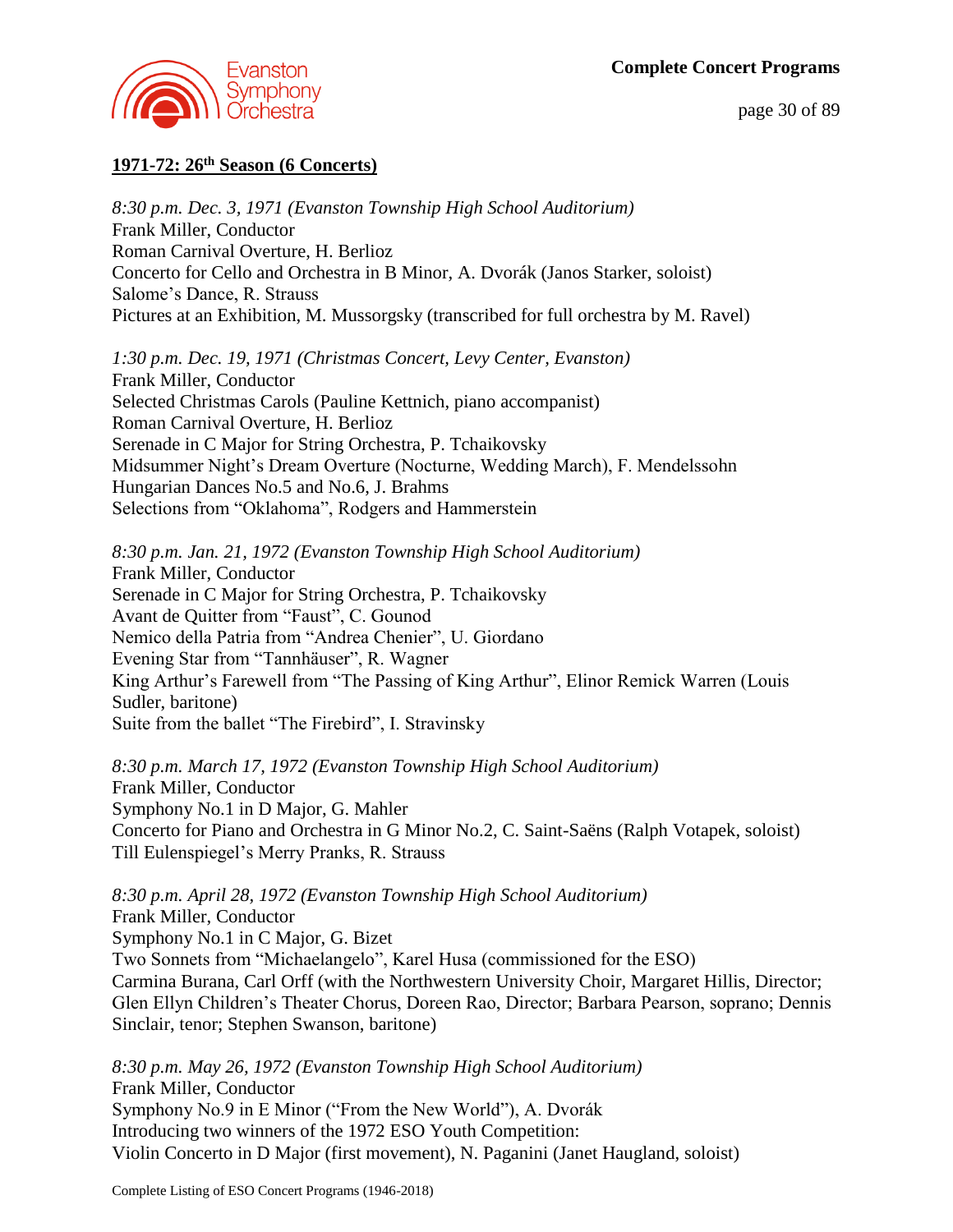**Complete Concert Programs**



page 31 of 89

Piano Concerto No.4 in C Minor (last movement), C.Saint-Saëns (Douglas Montgomery, soloist) Le Coq d'Or (Introduction and Wedding Procession), N. Rimsky-Korsakov Roumanian Rhapsody No.1, G. Enesco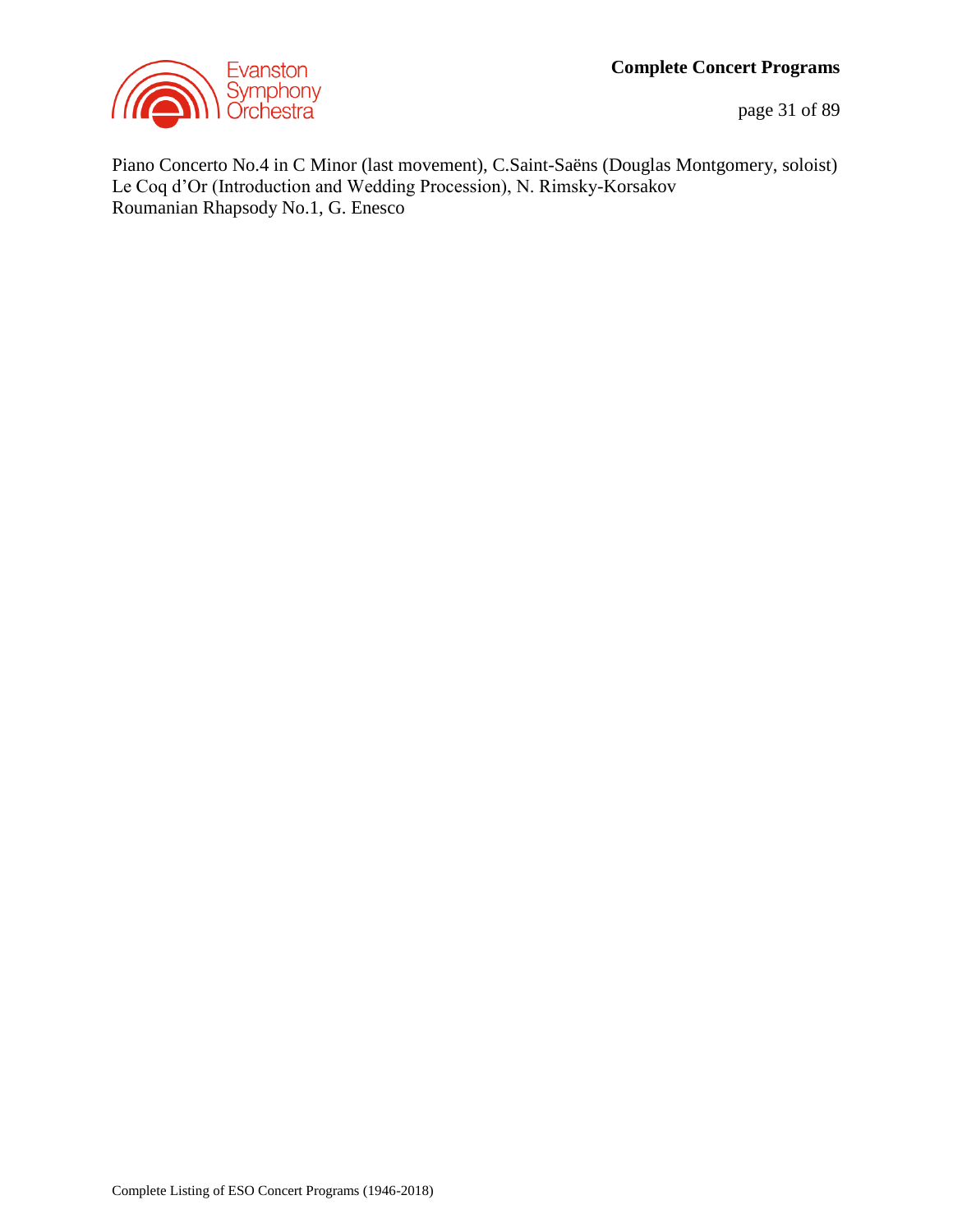

page 32 of 89

# **1972-73: 27th Season (6 Concerts)**

*8:30 p.m. Nov. 10, 1972 (Evanston Township High School Auditorium)* Frank Miller, Conductor Symphony No.4 in E-Flat Major ("Romantic"), A. Bruckner Wesendonck Songs: Der Engel, Stehe Still, Im Treibhaus, Schmerzen, Traüme, R. Wagner To This We've Come from "The Counsel", G-C. Menotti (Marcia Baldwin, mezzo-soprano) The Pines of Rome, O. Respighi

*1:00 p.m. Dec. 17, 1972 (Christmas Concert, Levy Center)* Frank Miller, Conductor Overture to "Colas Breugnon", D. Kabalevsky Scherzo from Symphony No.4, A. Bruckner Selections from "The Nutcracker Suite", P. Tchaikovsky Selections from "My Fair Lady", Lerner and Loewe Tales from the Vienna Woods, J. Strauss Jr. Selected Christmas Carols, (Pauline Kettnich, piano accompaniment; Verne Hoogheem, trombone soloist)

*8:30 p.m. Jan. 12, 1973 (Evanston Township High School Auditorium)* Frank Miller, Conductor Overture to "Colas Breugnon", D. Kabalevsky Symphony No.2 in D Major, J. Sibelius Piano Concerto No.2 in C Minor, S. Rachmaninoff (Jeffrey Siegel, soloist)

*8:30 p.m. March 9, 1973 (Evanston Township High School Auditorium)* Frank Miller, Conductor Fantasy-Overture Romeo and Juliet, P. Tchaikovsky Violin Concerto in D Major, P. Tchaikovsky (Howard Gottlieb, soloist) Symphony No.2 in C Minor, P. Tchaikovsky

*8:30 p.m. April 27, 1973 (Evanston Township High School Auditorium)* Frank Miller, Conductor Symphony No.5 in C Minor, L. van Beethoven The Medium, G-C. Menotti (Northwestern University Opera Workshop, Robert Gay, Director; and a cast of 6 principals)

*8:30 p.m. May 25, 1973 (Evanston Township High School Auditorium)* Frank Miller, Conductor Symphony No.4 in A Major, F. Mendelssohn Hark the Tempest Wildly Raging from "Partenope", G.F. Handel (William Warfield, baritone) Prince Gremin's Aria from "Eugene Onegin", P. Tchaikovsky (William Warfield, baritone) La Calumnia from "The Barber of Seville", G. Rossini (William Warfield, baritone) Suite from "Porgy and Bess", G. Gershwin (William Warfield, baritone) Old American Songs: Zion's Walls, The Little Horses, I Bought Me a Cat, At the River, Ching-A-Ring Chaw (William Warfield, baritone)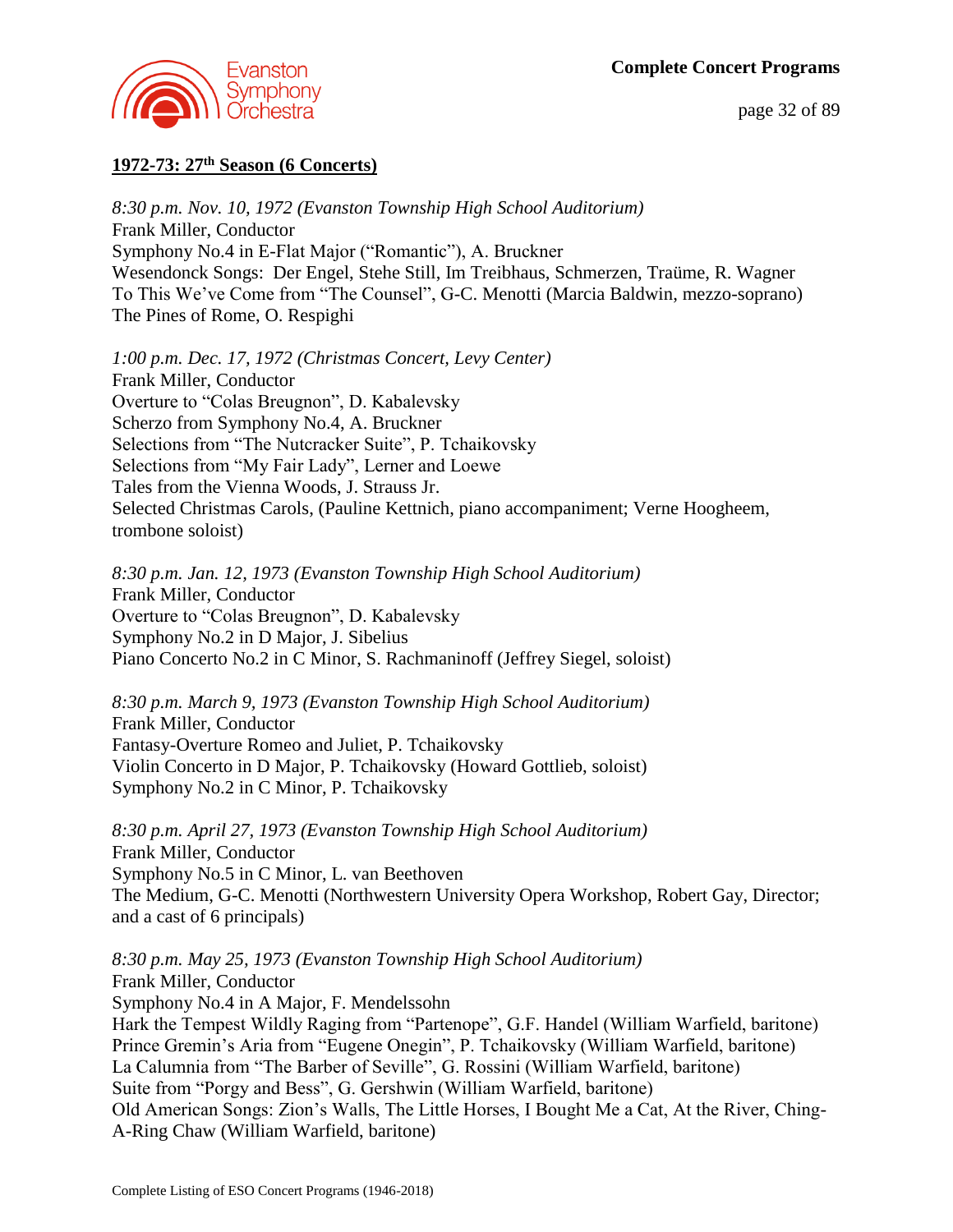

page 33 of 89

## **1973-1974: 28th Season (6 Concerts)**

*8:00 p.m. Oct. 9, 1973 (National College of Education, Inaugural Concert to dedicate the Edward B. Weinstein Center for the Performing Arts, Evanston)* Frank Miller, Conductor Symphonic Dances for Orchestra, S. Rachmaninoff Piano Concerto No.3 in D Minor, S. Rachmaninoff (Jeffrey Siegel, soloist)

*8:30 p.m. Nov. 16, 1973 (Evanston Township High School Auditorium)* Frank Miller, Conductor The Thieving Magpie Overture, G. Rossini Concerto in A Minor for Violin and Orchestra, A. Dvorák (Shmuel Ashkenasi, soloist) The Swan of Tuonela, J. Sibelius Symphonic Dances for Orchestra, S. Rachmaninoff

*1:30 p.m. Dec. 9, 1973 (Levy Center, Evanston)* Frank Miller, Conductor Polonaise from "Eugene Onegin", P. Tchaikovsky The Thieving Magpie Overture, G. Rossini The Swan of Tuonela, J. Sibelius Porgy and Bess, G. Gershwin An American in Paris, G. Gershwin Waltz from "Eugene Onegin", Tchaikovsky Christmas Carols directed by Frederick Greene (piano accompaniment by Dorothy Cragg)

*8:30 p.m. Jan. 18, 1974 (Evanston Township High School Auditorium)* Frank Miller, Conductor Concerto Grosso No.1, E. Bloch (Fanchon Rosen, ESO pianist) Oboe Concerto in C Major, F.J. Haydn (soloist Don Mason, ESO principal oboe) Suite from "El Amor Brujo", M. de Falla (Jo Ann Minds, mezzo-soprano) Prelude and Liebestod from "Tristan and Isolde", R. Wagner

*8:30 p.m. March 15, 1974 (Evanston Township High School Auditorium)* Frank Miller, Conductor Russian Easter Overture, N. Rimsky-Korsakov Symphony No.5, D. Shostakovich Concerto in B-Flat Minor for Piano and Orchestra No.1, P. Tchaikovsky (Susan Starr, soloist)

*8:30 p.m. May 10, 1974 (Evanston Township High School Auditorium)* Frank Miller, Conductor The Birds, O. Respighi Konzertstück for Four Horns and Orchestra in F Major, R. Schumann (The Chicago Symphony Horn Quartet: Dale Clevenger, Richard Oldberg, Thomas Howell, Norman Schweikert) Kikimora, Legend for Orchestra, A. Liadov Variations on an Original Theme, "Enigma", E. Elgar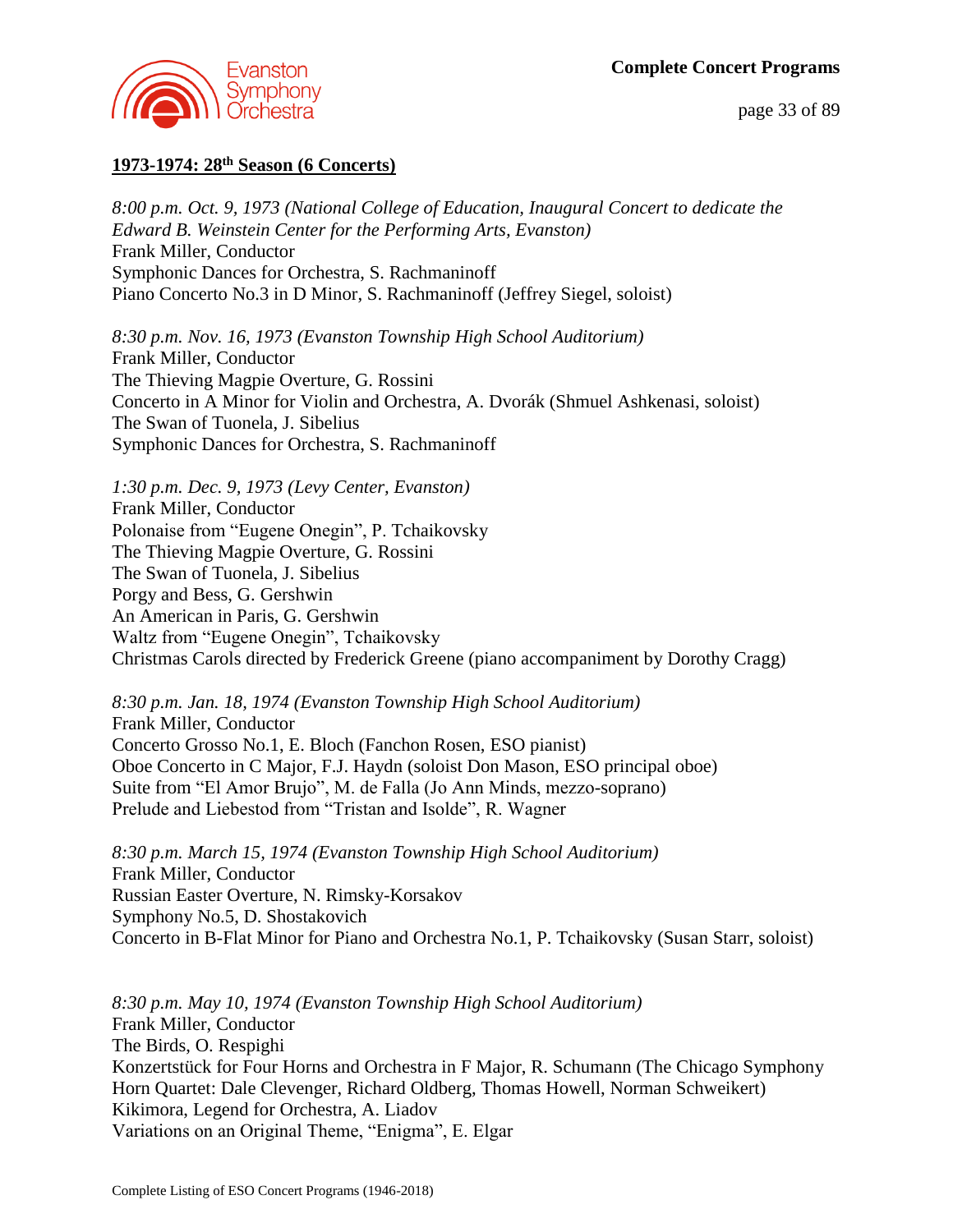

page 34 of 89

# **1974-75: 29 th Season (6 Concerts)**

*Oct. 25, 1974 (Woodfield Mall, Schaumburg)* Ralph Lane, Guest Conductor Overture to "Phèdre", J. Massenet Polonaise from "Eugene Onegin", P. Tchaikovsky Porgy and Bess, G. Gershwin The Thieving Magpie Overture, G. Rossini My Fair Lady, F. Loewe American Salute, M. Gould Waltz from "Eugene Onegin", P. Tchaikovsky Stars and Stripes March, J.P. Sousa

*8:30 p.m. Nov. 22, 1974 (Evanston Township High School Auditorium)* Frank Miller, Conductor Overture to "Phèdre", J. Massenet Concerto for Piano and Orchestra No.3, B. Bartok (Gail Niwa, soloist) Ein Heldenleben, R. Strauss (Howard Gottleib, ESO solo violin)

*1:30 p.m. Dec. 15, 1974 (Levy Center, Evanston)* Frank Miller, Conductor American Salute, M. Gould Overture to "Phèdre", J. Massenet The Thieving Magpie Overture, G. Rossini Christmas Medley Waltz from "Eugene Onegin", P. Tchaikovsky My Fair Lady, F. Loewe Stars and Stripes March, J.P. Sousa Christmas Carols directed by Frederick Greene (Pauline Kettnich, piano accompanist)

*8:30 p.m. Jan. 31, 1975 (Evanston Township High School Auditorium)* Frank Miller, Conductor Holberg Suite, E. Grieg Concerto for Trumpet in E Major, J. Hummel (Adolph Herseth, soloist) Symphony No.4 in F Minor, P. Tchaikovsky

*8:30 p.m. April 4, 1975 (Evanston Township High School Auditorium)* Frank Miller, Conductor

Concert Performance of "The Barber of Seville", G. Rossini (Artists from the Opera School of Chicago, Herbert Handt, Director; and a cast of eight principals, an Opera School Ensemble of four principals, and a chorus of eight principals; in conjunction with Lyric Opera of Chicago)

*8:30 p.m. May 23, 1975 (Evanston Township High School Auditorium* Frank Miller, Conductor Overture from "The Judges of the Secret Court", H. Berlioz Suite from "Hary Janos", Z. Kodály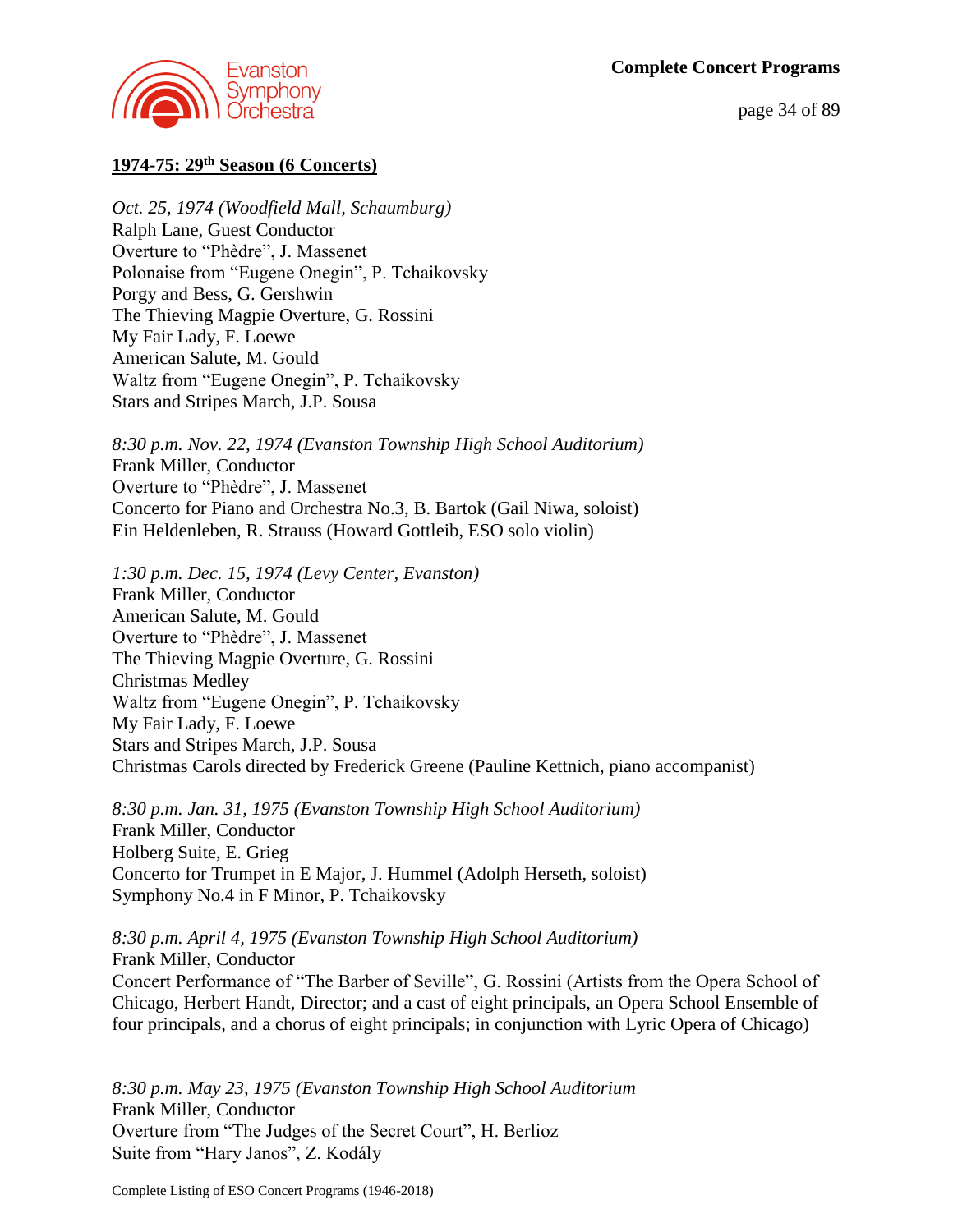

page 35 of 89

With the Evanston Concert Ballet, Phyllis Wills, Director:

Dance of the Blessed Spirits from "Orpheus and Eurydice", Act II, C. Gluck (two ballet dancers) Variations based on Overture to Il Viaggio a Reims, G. Rossini (each variation with one dancer) Paquita, L. Minkus (choreography by Marius Petipa; two ballet dancers)

Coppelia, Act 2, C. Debussy (choreography by Arthur Saint-Leon, revised by Marius Petipa: a total of fifteen ballet dancers, including three leads)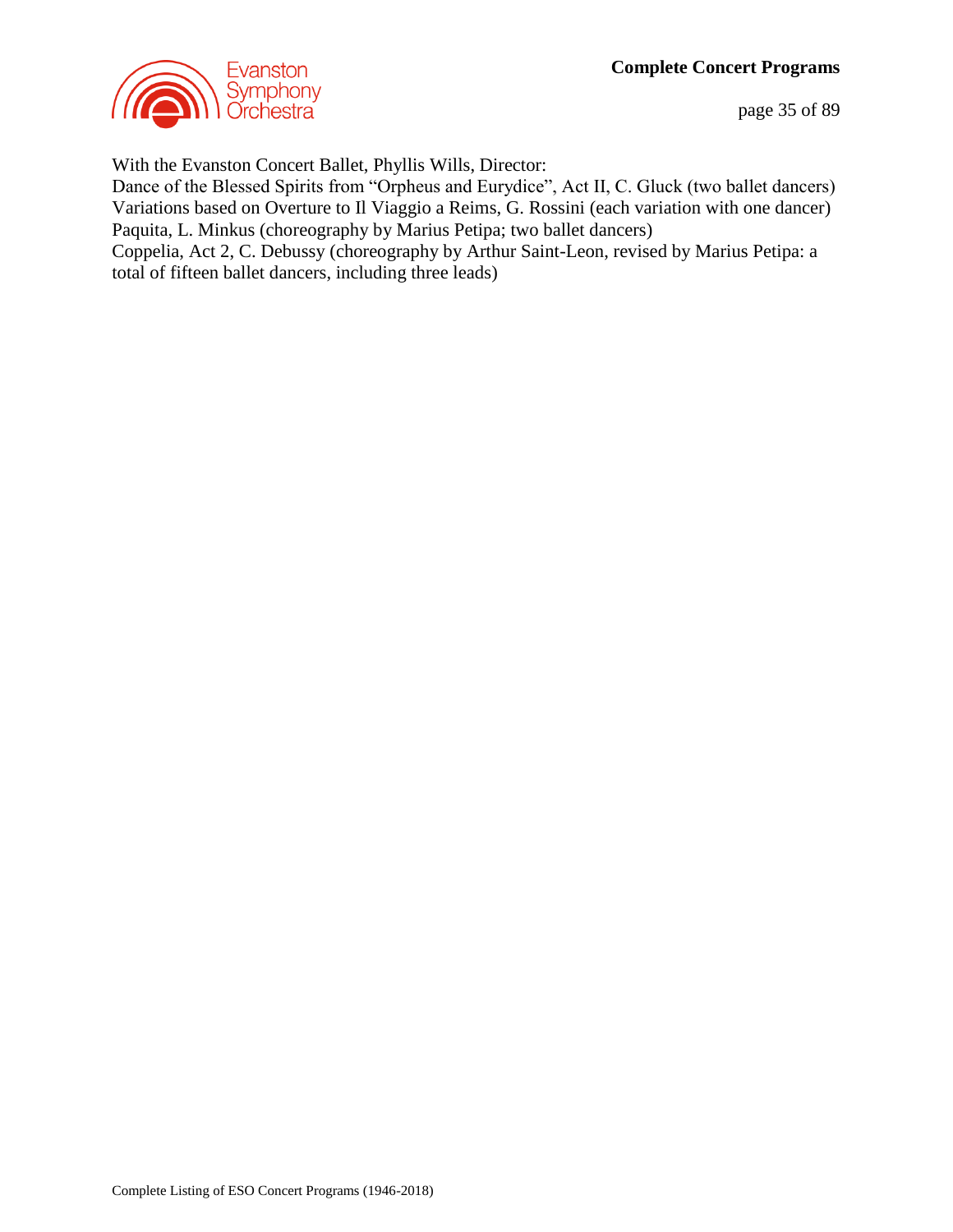

page 36 of 89

# **1975-1976: 30th Season (5 Concerts)**

*8:30 p.m. Oct. 31, 1975 (Evanston Township High School Auditorium)* Frank Miller, Conductor Tone Poem, Don Juan, R. Strauss Songs of a Wayfarer, G. Mahler (Rosalind Elias, mezzo-soprano) Variations on America, C. Ives (orchestration by William Schuman) Seguidilla, Card Scene & Gypsy Aria from "Carmen", G. Bizet (Rosalind Elias, mezzo-soprano) Symphony No.3 in C Minor ("Organ"), C. Saint-Saëns (Mary Sauer, organist)

*2:00 p.m. Dec. 21, 1975 (Levy Center, Evanston)* Frank Miller, Conductor Grand March from "Aida", G. Verdi Dance of the Hours, A. Ponchielli Norwegian Dances, E. Grieg German Dance, W.A. Mozart Slavonic Dance, A. Dvorák Polka from "Golden Age", D. Shostakovich Sound of Music, R. Rodgers Voices of Spring, J. Strauss II Christmas Carols (Pauline Kettnich, piano accompanist)

*8:30 p.m. Jan. 23, 1976 (Evanston Township High School Auditorium)* Frank Miller, Conductor Iberia, Images for Orchestra No.2, C. Debussy Four Norwegian Dances, E. Grieg The Unanswered Question, C. Ives Procession from "Little Suite for Large Orchestra", Frank Miller Tzigane, M. Ravel Introduction and Rondo Capriccioso, C. Saint-Saëns (Helen Junkunc Blazie, solo violinist) Suite No.2 from "Daphnis and Chloe", M. Ravel

*8:30 p.m. March 19, 1976 (Evanston Township High School Auditorium)* Frank Miller, Conductor Suite from "The Water Music", G.F. Handel (orchestration with strings by H. Harty) Concerto for Two Pianos, F. Poulenc Scherzo from Concerto Symphonique No.4, H. Litolff (Anthony and Joseph Paratore, pianists) The Pleasure Dome of Kubla Khan, C. Griffes A Lincoln Portrait, A. Copland (narrated by Dick Noble) Suite from the Ballet "Rodeo", A. Copland

*8:30 p.m. May 21, 1976 (Evanston Township High School Auditorium)* Frank Miller, Conductor Overture to "Candide", L Bernstein Symphony No.1 ("Nordic"), H. Hanson Interplay for Piano and Orchestra (American Concertette), M. Gould (Fanchon Rosen, soloist) Sunset and On the Trail from "Grand Canyon Suite", F. Grofé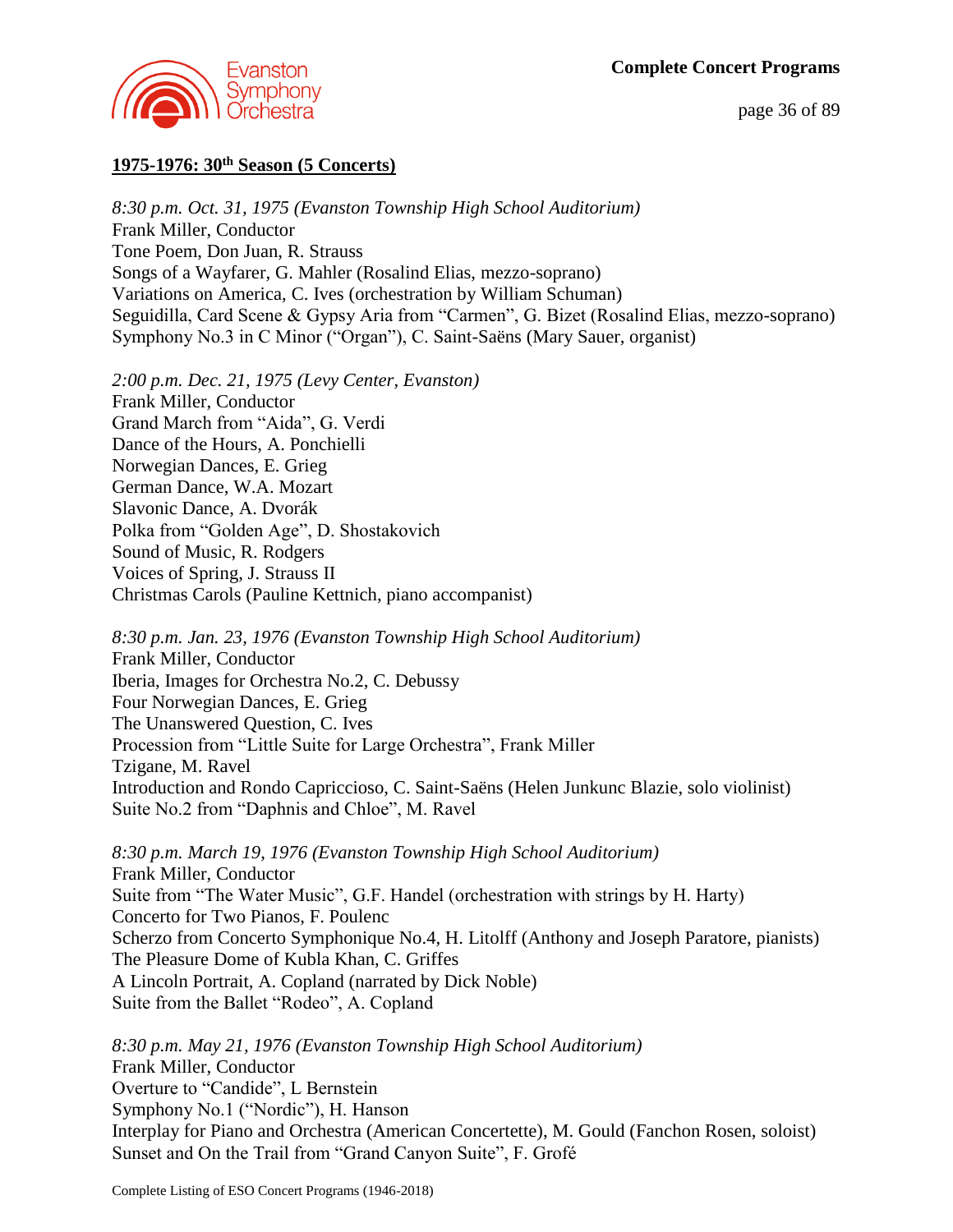

 **Complete Concert Programs**

page 37 of 89

Capriccio Italien, P. Tchaikovsky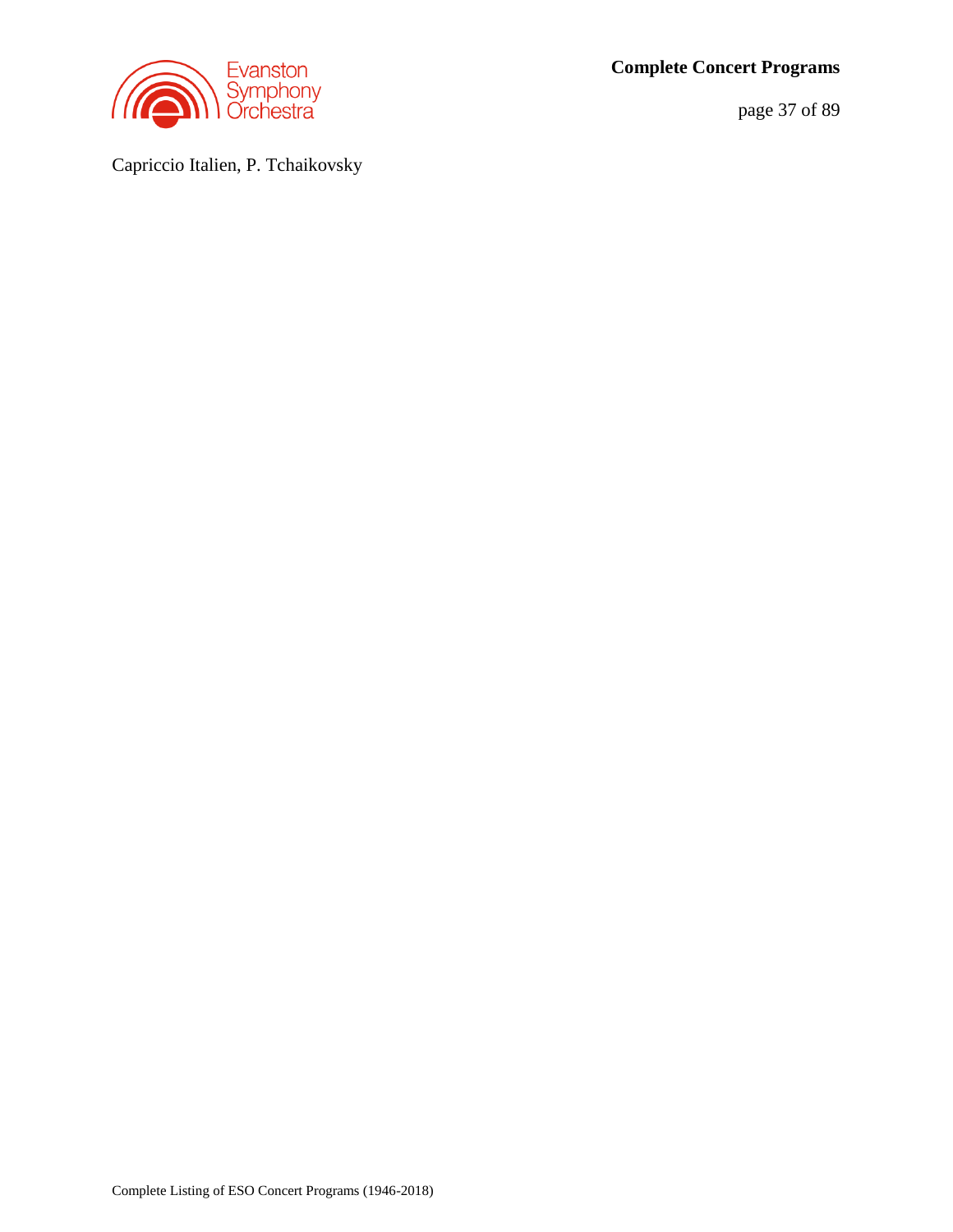

page 38 of 89

### **1976-77: 31st Season (6 Concerts)**

*4:00 p.m. Oct. 24, 1976 (St. Paul's Church, Chicago)* Frank Miller, Conductor (Program of French Organ Masterpieces) Chorale No.2 in B Minor, C. Franck Nazard, Arabesque sur les flutes, Dialogue sur les mixtures, J. Langlais Trois Danses (Joies, Deuils, Luttes), J. Alain Pastorale, J.J. Roger-Ducasse Concerto in G Minor for Organ, Strings and Tympani, F. Poulenc (Dexter Bailey, soloist on St. Paul's Aolian-Skinner Organ)

*8:30 p.m. Nov. 19, 1976 (Evanston Township High School Auditorium)* Frank Miller, Conductor Symphony No.2 in D Major, Brahms Divinités du Styx from "Alceste", C. Gluck (Isola Jones, contralto) Seguidilla from "Carmen", G. Bizet (Isola Jones, contralto) O Mio Fernando from "La Favorita", G. Donizetti (Isola Jones, contralto) Amour Viens Aider from "Samson and Delilah", C. Saint-Saëns (Isola Jones, contralto) Overture to "Tannhäuser", R. Wagner

*1:00 p.m. Dec. 19, 1976 (Levy Center, Evanston)* Frank Miller, Conductor Merry Wives of Windsor, O. Nicolai Ballet Music from "Rosamunde", F. Schubert Four Episodes from "Rodeo", A. Copland Intermezzo from "Cavalleria Rusticana", P. Mascagni Waltz Song from "Romeo and Juliet", C. Gounod Recitative and Gavotte from "Manon", J. Massenet (Kerry McCarthy, soprano) Pomp and Circumstance, E. Elgar Yuletide Fantasy, Müller Christmas Carols (Pauline Kettnich, piano accompanist)

*8:30 p.m. Jan. 14, 1977 (Evanston Township High School Auditorium)* Frank Miller, Conductor Overture to "The Secret of Suzanne", E. Wolf-Ferrari Piano Concerto No.5 in E-Flat Major ("Emperor"), L. Beethoven (George Banhalmi, soloist) La Mer: Three Symphonic Sketches, C. Debussy Suite from "The Black Maskers", R. Sessions

*8:30 p.m. March 11, 1977 (Evanston Township High School Auditorium)* Frank Miller, Conductor Leonore Overture No.2, L. van Beethoven Symphony No.1 in E Minor, J. Sibelius Serenade for Tenor, Horn and Strings, B. Britten (Kurt Hanson, tenor; Dale Clevenger, French horn)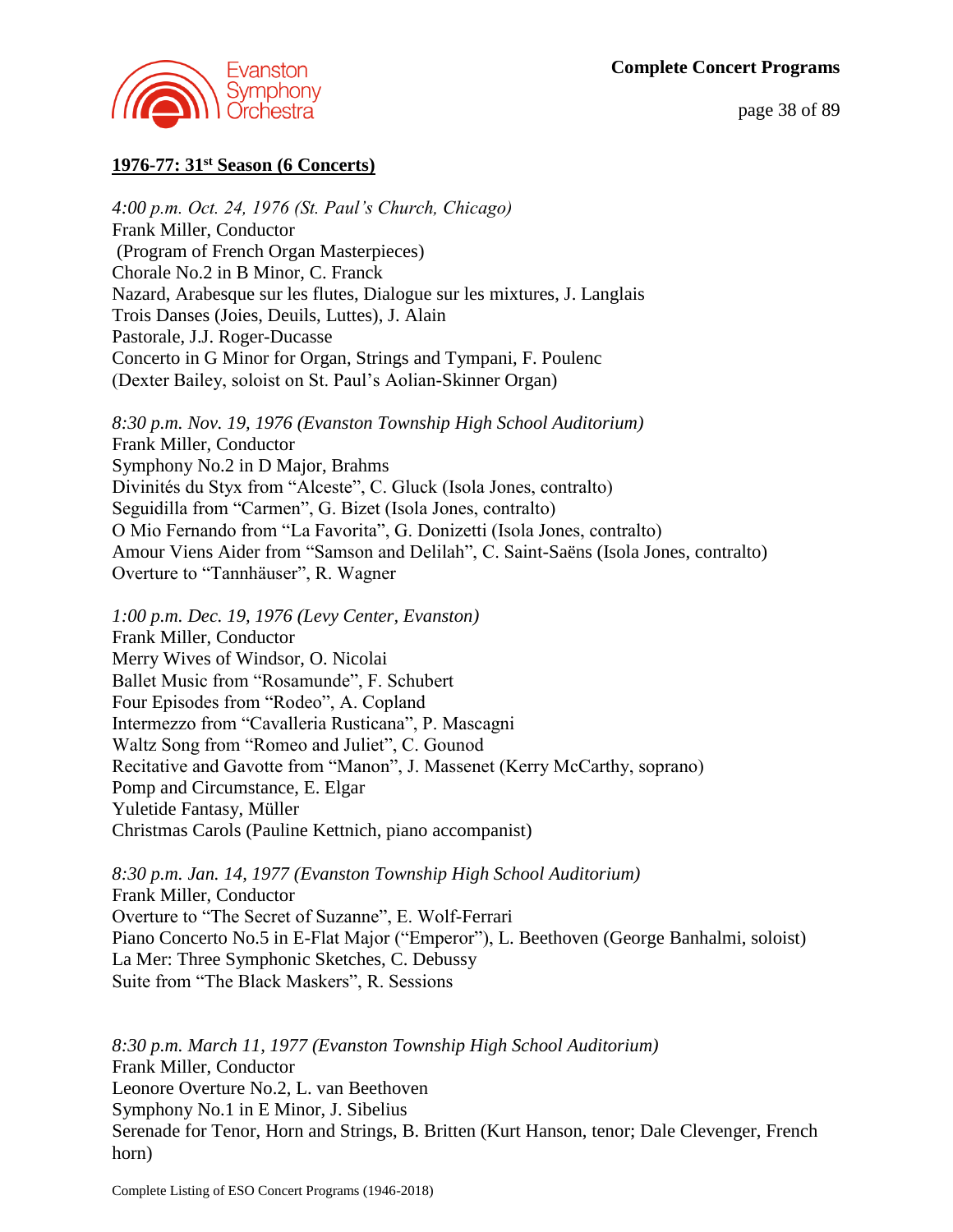

page 39 of 89

The Planets, G. Holst

*8:30 p.m. May 15, 1977 (Evanston Township High School Auditorium)* Frank Miller, Conductor Festive Overture, D. Shostakovich Concerto for Violin and Orchestra in D Major, J. Brahms (Howard Gottlieb, soloist) Symphony No.5 in E Minor, P. Tchaikovsky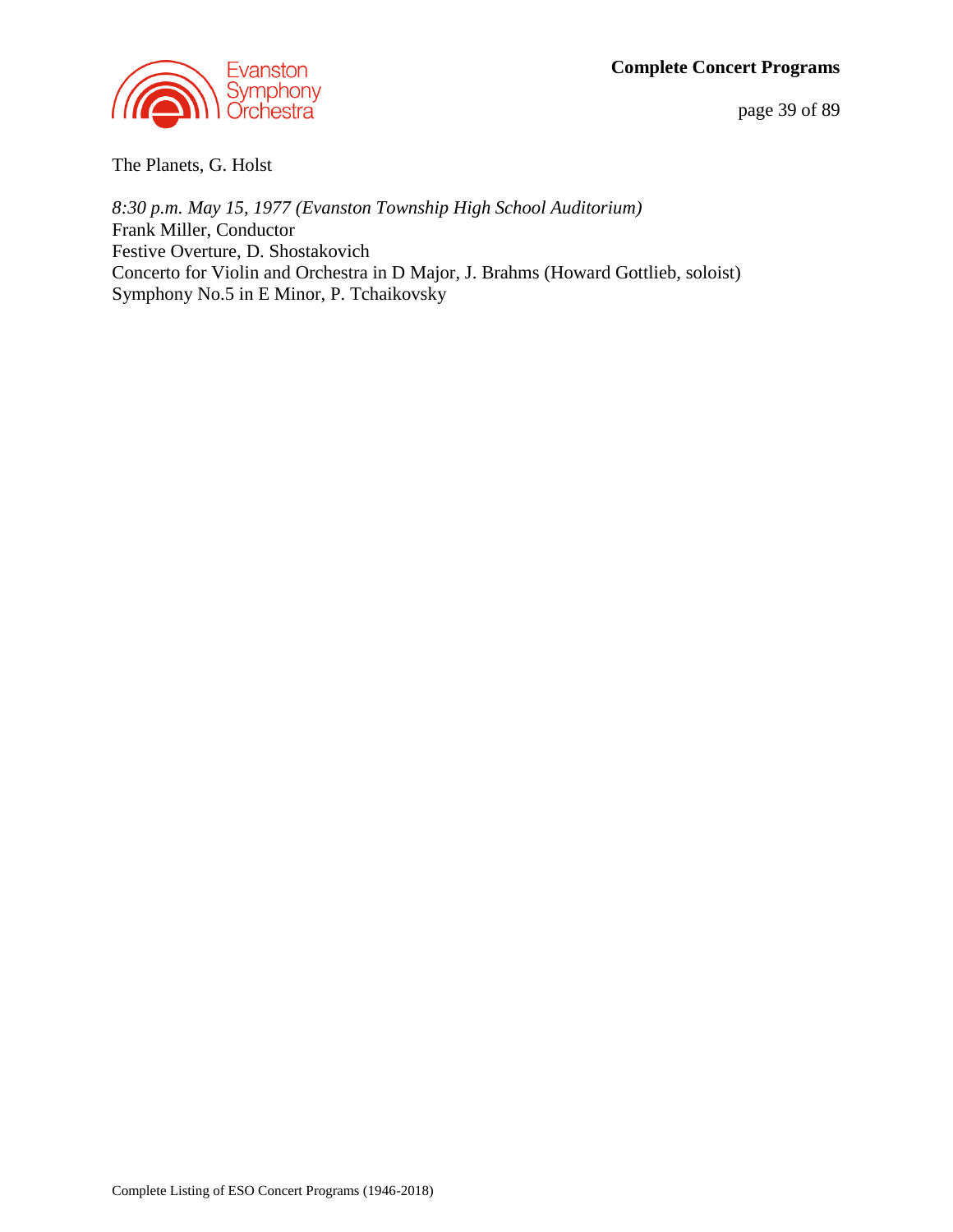

page 40 of 89

## **1977-78: 32nd Season (5 Concerts)**

*8:30 p.m. Nov. 11, 1977 (Evanston Township High School Auditorium)* Frank Miller, Conductor Overture to "Euryanthe", C.M. von Weber Concerto for Two Pianos and Orchestra, W.A. Mozart (Anthony and Joseph Paratore, pianists) Lieutenant Kije Suite, S. Prokofiev Young Person's Guide to the Orchestra, B. Britten

*1:00 p.m. Dec. 18, 1977 (Levy Center, Evanston)* Frank Miller, Conductor Overture to "Euryanthe", C.M. von Weber Prelude to "Khovantchina", M. Mussorgsky Ballet Suite, Le Cid, J. Massenet Selections from "West Side Story", L. Bernstein Waltzes from "Der Rosenkavalier", R. Strauss Bacchanale from "Samson et Dalila", C. Saint-Saëns Radetsky March, J. Strauss Sr. Christmas Carolling (directed by Robert Guenther

*8:30 p.m. Jan. 27, 1978 (Evanston Township High School Auditorium)* Frank Miller, Conductor Symphony No.6 in F Major ("Pastoral"), L. van Beethoven Violin Concerto No.2 in G Minor, S. Prokofiev (Elaine Skorodin, soloist) Suite from "Der Rosenkavalier", R. Strauss

*8:30 p.m. March 17, 1978 (Evanston Township High School Auditorium)* Frank Miller, Conductor Concerto for Two Violins in D Minor, J.S. Bach Poem for Flute and Orchestra, C. Griffes (Walfrid Kujala, soloist) Concerto for Piccolo in C Major, F. VI, No.4, A. Vivaldi (Walfrid Kujala, soloist) Alborada del Gracioso, M. Ravel Symphony in B-Flat Major, E. Chausson

*8:30 p.m. May 19, 1978 (Evanston Township High School Auditorium)* Frank Miller, Conductor Symphony No.9 in E-Flat Major, D. Shostakovich Variations on a Nursery Song, for Piano and Orchestra, E. von Dohnanyi Spring from "The Seasons", F.J. Haydn (North Shore Choral Society, David Larson, Director; with Sheryl Woods, soprano; Ellen Stanley, mezzo-soprano; Edward Quillin, tenor; Raymond Mount, bass) Fantasia in C Minor for Piano, Chorus and Orchestra, L. van Beethoven (Fanchon Rosen, ESO pianist; North Shore Choral Society)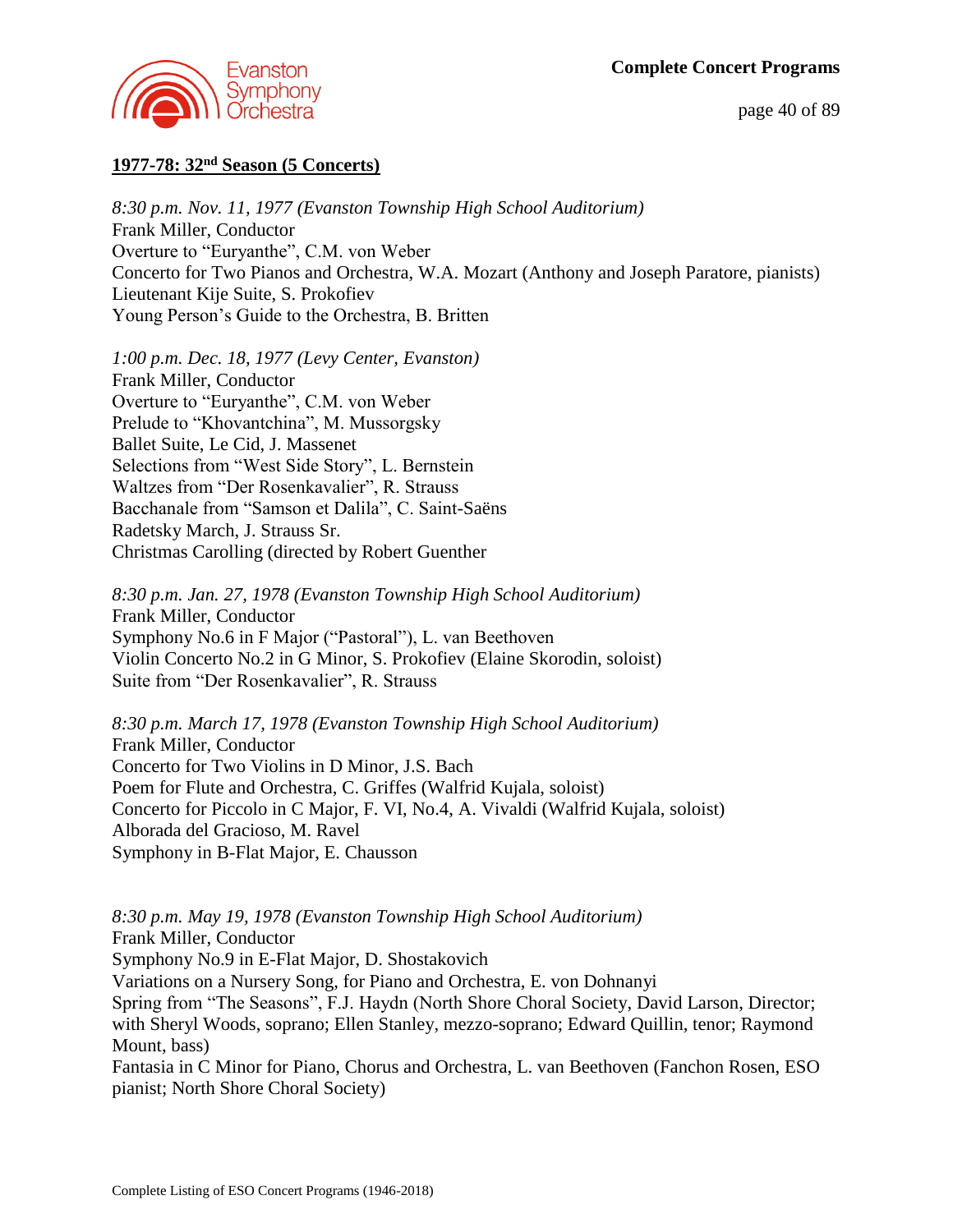

page 41 of 89

## **1978-79: 33rd Season (6 Concerts)**

*8:30 p.m. Nov. 17, 1978 (Evanston Township High School Auditorium)* Frank Miller, Conductor Symphony No. 9 in C Major ("The Great"), F. Schubert Concerto No.1 for Piano and Orchestra in E-Flat Major, F. Liszt (Carol Honigberg, soloist) Suite for Orchestra in F-Sharp Minor, E. von Dohnanyi

*1:00 p.m. Dec. 17, 1978 (Levy Center, Evanston)* Frank Miller, Conductor Light Cavalry Overture, F. von Suppé The Moldau, B. Smetana Trumpet Voluntary, H. Purcell Swedish Rhapsody, H. Alfven Yuletide Fantasy, Müller Victor Herbert Favorites, V. Herbert Emperor Waltz, J. Strauss Christmas Carols (directed by Robert Guenther)

*8:30 p.m. Jan. 26, 1979 (Evanston Township High School Auditorium)* Frank Miller, Conductor Symphony No.2 ("London Symphony"), R. Vaughan Williams Three Arias (Porgi amor, Non so più cosa son, and Deh vieni, non tardar) from "The Marriage of Figaro", W.A. Mozart (Judith Raskin, soprano) Romance from "The Desert Song", S. Romberg (Judith Raskin, soprano) Some Day from "The Vagabond King", R. Friml (Judith Raskin, soprano) Danzas Fantasticas, J. Turina Polka and Fugue from "Schwanda", J. Weinberger

*8:30 p.m. March 23, 1979 (Evanston Township High School Auditorium)* Frank Miller, Conductor Introduction and Allegro for String Quartet and Orchestra, E. Elgar Concerto for Violin and Orchestra, Wm. Walton (Samuel Thaviu, soloist) Invitation to the Dance, C.M. von Weber Variations on a Hungarian Folksong, The Peacock, Z. Kodály

*8:30 p.m. May 4, 1979 (Evanston Township High School Auditorium)* Frank Miller, Conductor "Manfred" Symphony, Op.58, P. Tchaikovsky Trial by Jury, An Opera in One Act, W.S. Gilbert and A. Sullivan (The Savoy-Aires) *7:30 p.m. June 3, 1979 (National College of Education, Edward B. Weinstein Center for the Performing Arts, Evanston -- Dedication Concert for "The Flutist")*. Frank Miller, Conductor La Gazza Ladra (The Thieving Magpie) Overture, G. Rossini Symphony No.1 in C Major, G. Bizet Piano Concerto No.5 in E-Flat Major ("Emperor"), L. van Beethoven (John Cobb, soloist)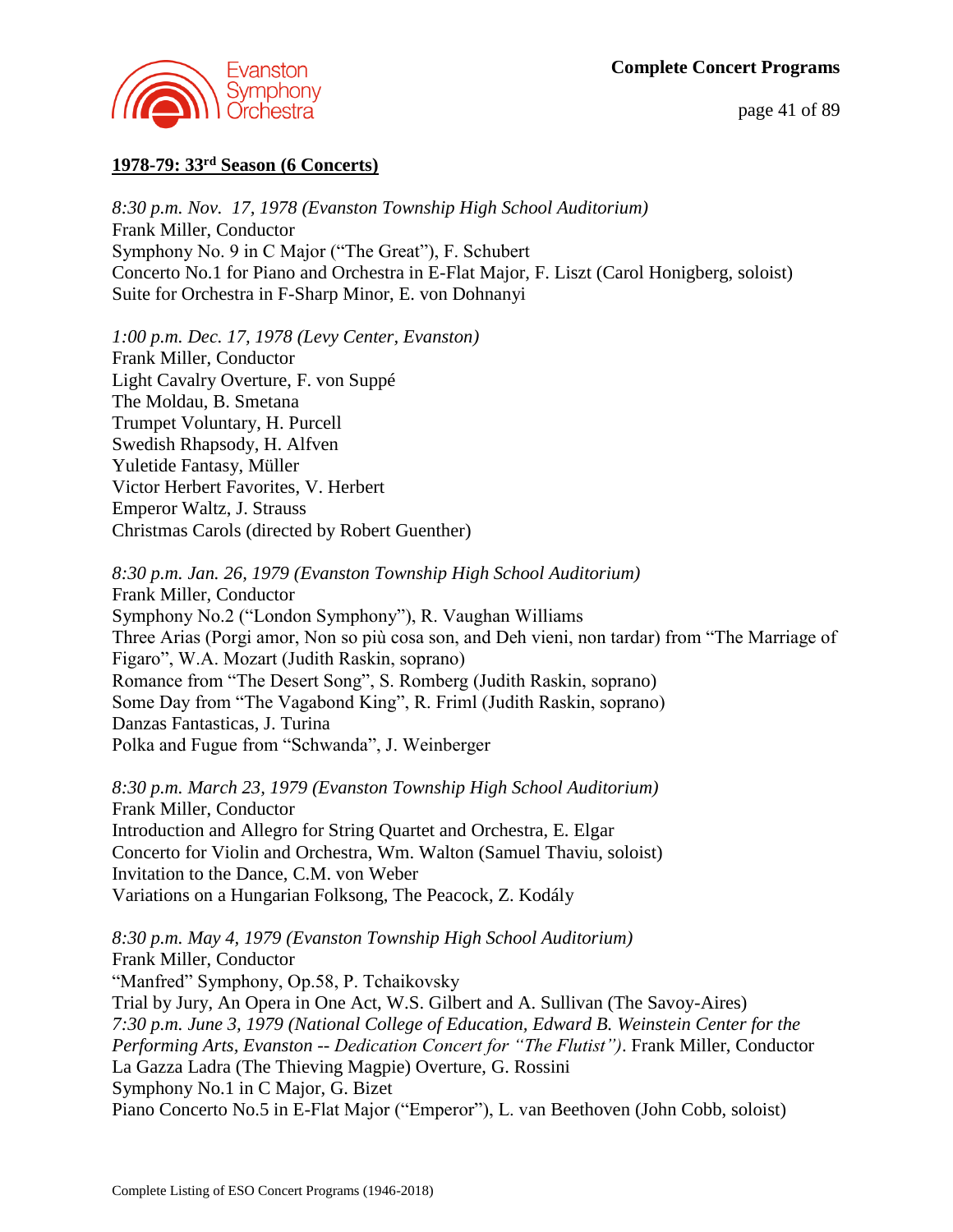

page 42 of 89

### **1979-80: 34th Season (5 Concerts)**

*8:30 p.m. Nov. 16, 1979 (Evanston Township High School Auditorium)* Henry Mazer, Guest Conductor Suite from "The Water Music", G.F. Handel (orchestration with strings by H. Harty) Schelomo, Hebraic Rhapsody for Cello and Orchestra, E. Bloch (Frank Miller, soloist) Symphony No.8 in G Major, A. Dvorák

*1:30 p.m. Dec. 16, 1979 (Levy Center, Evanston)* Frank Miller, Conductor Ruy Blas Overture, F. Mendelssohn Suite from "The Water Music", G.F. Handel (orchestration with strings by H. Harty) Peer Gynt Suite No.1, E. Grieg Selections from "Oklahoma", Rodgers-Hammerstein Marche Slave, P. Tchaikovsky Wine, Women and Song Waltz, J. Strauss Christmas Carols (Gloria Boyell, piano accompaniment)

*8:30 p.m. Jan. 25, 1980 (Evanston Township High School Auditorium)* Frank Miller, Conductor Ruy Blas Overture, F. Mendelssohn Piano Concerto No.4 in G Major, L. van Beethoven (Jeffrey Siegel, soloist) Suite from the Ballet "Petrouchka", I. Stravinsky Marche Slave, Tchaikovsky

*8:30 p.m. March 28, 1980 (Evanston Township High School Auditorium)* Frank Miller, Conductor Rienzi Overture, R. Wagner Concerto for Violin and Orchestra in D Minor, J. Sibelius (Howard Gottlieb, soloist) Symphony No.1 in B-Flat Major, R. Schumann Rakoczy March from "The Damnation of Faust", H. Berlioz

*8:30 p.m. May 16, 1980 (Evanston Township High School Auditorium)* Featuring the Northwestern University Symphonic Choir, Dr. Robert A. Harris, Director Frank Miller, Conductor Requiem Mass, G. Verdi (Winifred Brown, soprano; Mali Henigman, mezzo-soprano; Gregory Kunde, tenor; Daniel McConnell, bass)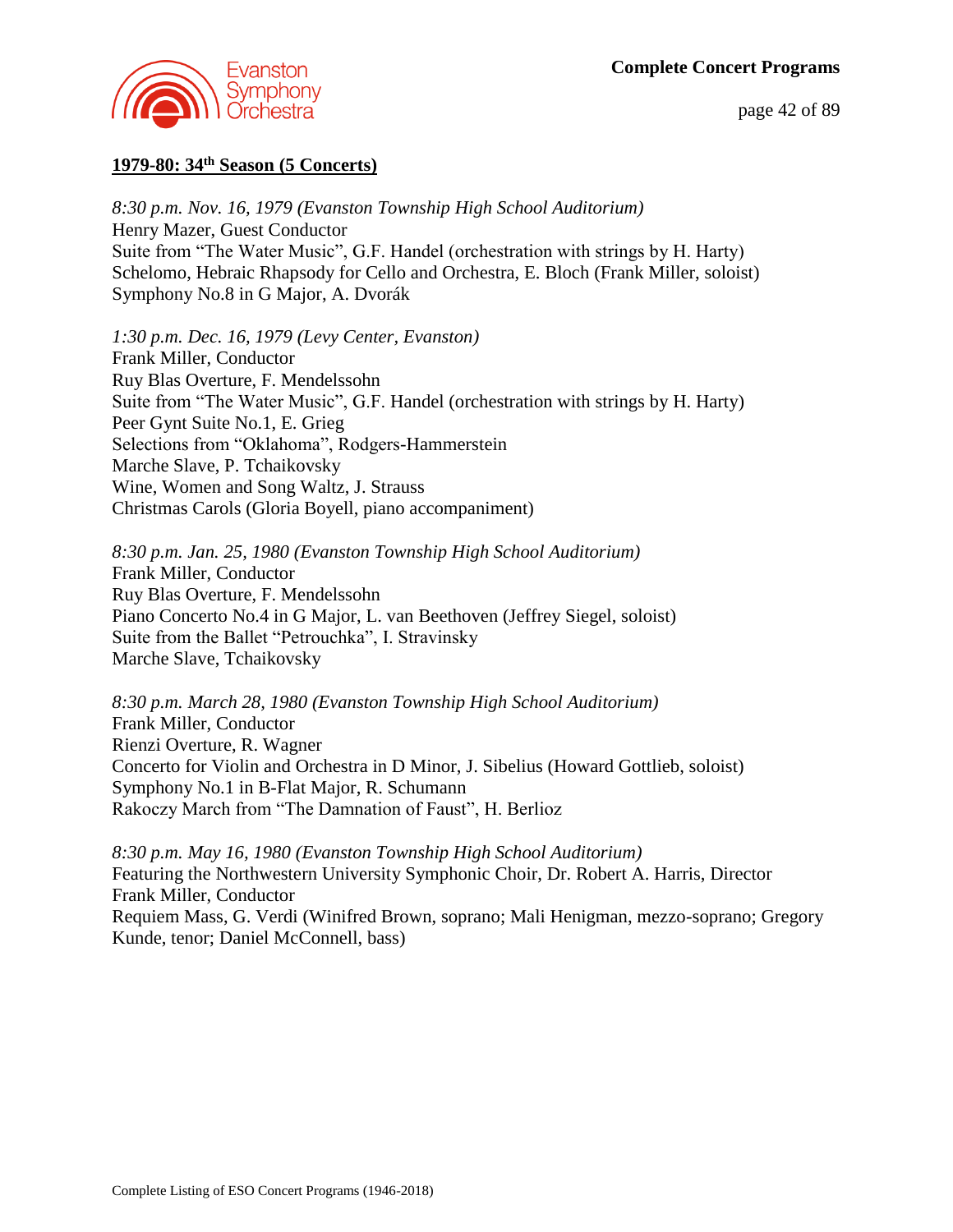

page 43 of 89

### **1980-81: 35th Season (5 Concerts)**

*8:30 p.m. Nov. 7, 1980 (Evanston Township High School Auditorium)* Frank Miller, Conductor Benvenuto Cellini Overture, H. Berlioz Concerto for Violin and Orchestra in E Minor, F. Mendelssohn (Young-Uck Kim, soloist) Pictures at an Exhibition, M. Mussorgsky (transcribed for full orchestra by M. Ravel)

*1:30 p.m. Dec. 14, 1980 (Levy Center, Evanston)* Frank Miller, Conductor Benvenuto Cellini Overture, H. Berlioz Le Cid Ballet Suite, J. Massenet Artist's Life, J. Strauss Carmen, Suites 1 and 2, G. Bizet Selections from "The Music Man", Willson Christmas Carols (Gloria Boyell, piano accompaniment)

*8:30 p.m. Feb. 6, 1981 (Evanston Township High School Auditorium)* Frank Miller, Conductor Le Tombeau de Couperin, M. Ravel Concerto for Flute and Harp in C Major, Mozart (Donald Peck, flute; Edward Druzinsky, harp) Symphonic Metamorphoses on Themes by Weber, P. Hindemith Feste Romane, O. Respighi

*8:30 p.m. April 3, 1981 (Evanston Township High School Auditorium)* Frank Miller, Conductor Scherzo Capriccioso, A. Dvorák Symphony No.1 in C Major, G. Bizet Piano Concerto No.2 in G Minor, Op.22, C. Saint-Saëns (Ruth Laredo, soloist) Capriccio Espagnol, Op.34, N. Rimsky-Korsakov

*8:30 p.m. May 15, 1981 (Evanston Township High School Auditorium)* Featuring The Chicago City Ballet, Maria Tallchief, Artistic Director Frank Miller, Conductor Carnival Overture, Op.92, A. Dvorák Valse Fantasie, M. Glinka (choreography by George Balanchine; with Gail Rosenheim, Amra Boanerges, Maria Terezia Balogh, Karen Baynham, Sophie Grzybowski, Augusta Moore) Carmen Excerpts (Les Torréadors, Prélude, Aragonnaise, Chanson Bohème), G. Bizet Fantasy-Overture Romeo and Juliet, P. Tchaikovsky (choreography by Paul Mejia; with Maria Terezia Balogh, Allan Kinzie, and Company) Swedish Rhapsody, "Midsommarvaka", H. Alfven Sylvia Ballet, L. Delibes (choreography by Paul Mejia; with Sophie Grzybowski, John Dement, Karen Baynham, Patti Eylar, Kathy Kepler, Sherry Moray, Andrea Riley, Gail Rosenheim, Maria Thomas, Renee Wilson, Andrew Birkhoff, Garrison Clarke, Geoffrey Day, John Gossett, David Gottberg, Ken Heidecke, John Nell, Paul Wilson)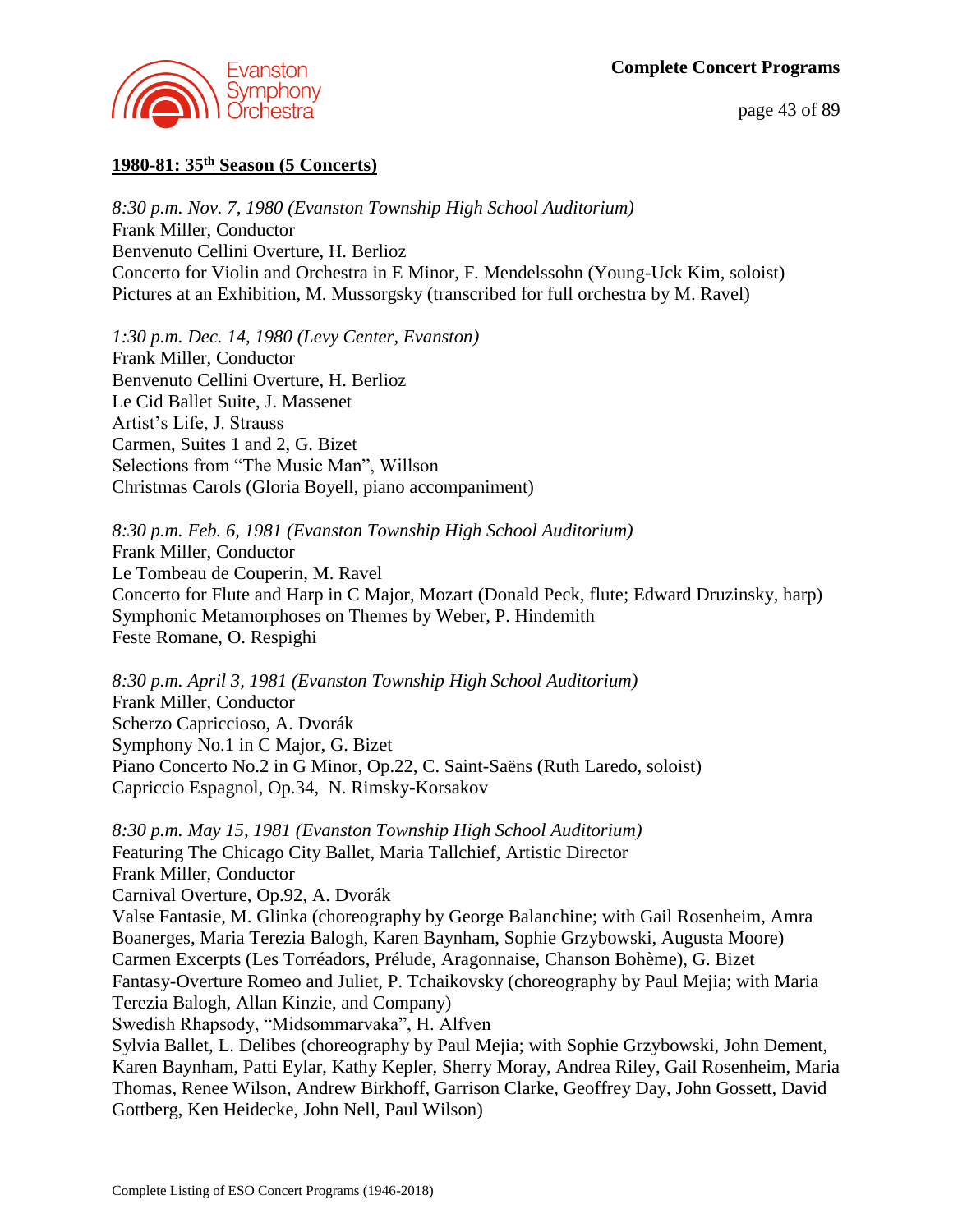

page 44 of 89

## **1981-82: 36th Season (5 Concerts)**

*8:30 p.m. Nov. 20, 1981 (Evanston Township High School Auditorium)* Frank Miller, Conductor Festive Overture, D. Shostakovich Variations on a Theme by Haydn, J. Brahms Suite from the Ballet "The Incredible Flutist," W. Piston Piano Concerto No.2 in C Minor, S. Rachmaninoff (Tedd Joselson, soloist)

*1:00 p.m. Dec. 13, 1981 (Levy Center, Evanston)* Frank Miller, Conductor Festive Overture, D. Shostakovich Borodine Fantasy, Frank Miller (William Schoen, viola) San Domingo, A. Benjamin (William Schoen, viola; Fanchon Rosen, piano) L'Arlésienne Suite No.1, G. Bizet Selections from "Porgy and Bess", G. Gershwin (Susan Bloss, mezzo-soprano; John Lagerlof, baritone; John Kattas, piano) The Skaters Waltz, E. Waldteufel Fiddle-Faddle, L. Anderson Holiday for Strings, D. Rose Rapsodie Espagnole, E. Chabrier Christmas Carols (directed by Robert Guenther; Fanchon Rosen, piano accompanist)

*8:30 p.m. Feb. 5, 1982 (Evanston Township High School Auditorium)* Frank Miller, Conductor Symphony No.4 in F Minor, P. Tchaikovsky Concerto for Cello and Orchestra in B Minor, A. Dvorák (Leonard Rose, soloist)

*8:30 p.m. March 19, 1982 (Evanston Township High School Auditorium)* Frank Miller, Conductor La Gazza Ladra (The Thieving Magpie) Overture, G. Rossini Concerto for Violin, Piano and Strings in D Minor, F. Mendelssohn (Elmer Rosen, violin, and Fanchon Rosen, piano) Incidental Music for A Midsummer Night's Dream, F. Mendelssohn (narrated by Louis Sudler; with Rosemarie Morgan, soprano; Carolyn Papai, soprano; and The Festival Chorus from William Rainey Harper College directed by Anthony Mostardo)

*8:30 p.m. May 14, 1982 (Evanston Township High School Auditorium)*

Frank Miller, Conductor Music for String Orchestra, A.F. Mistak (conducted by the composer) Flos Campi for Chorus and Orchestra with Viola Obligato, R.Vaughan Williams (Toby Appel, viola soloist; William Ferris Chorale directed by William Ferris) "The Flying Dutchman" Overture, R. Wagner Concerto for Viola and Orchestra, Wm. Walton (Toby Appel, soloist) Set Me As a Seal Upon Thine Heart, Wm. Walton (T. Gordon Ward, tenor; Elizabeth Brindley, soprano)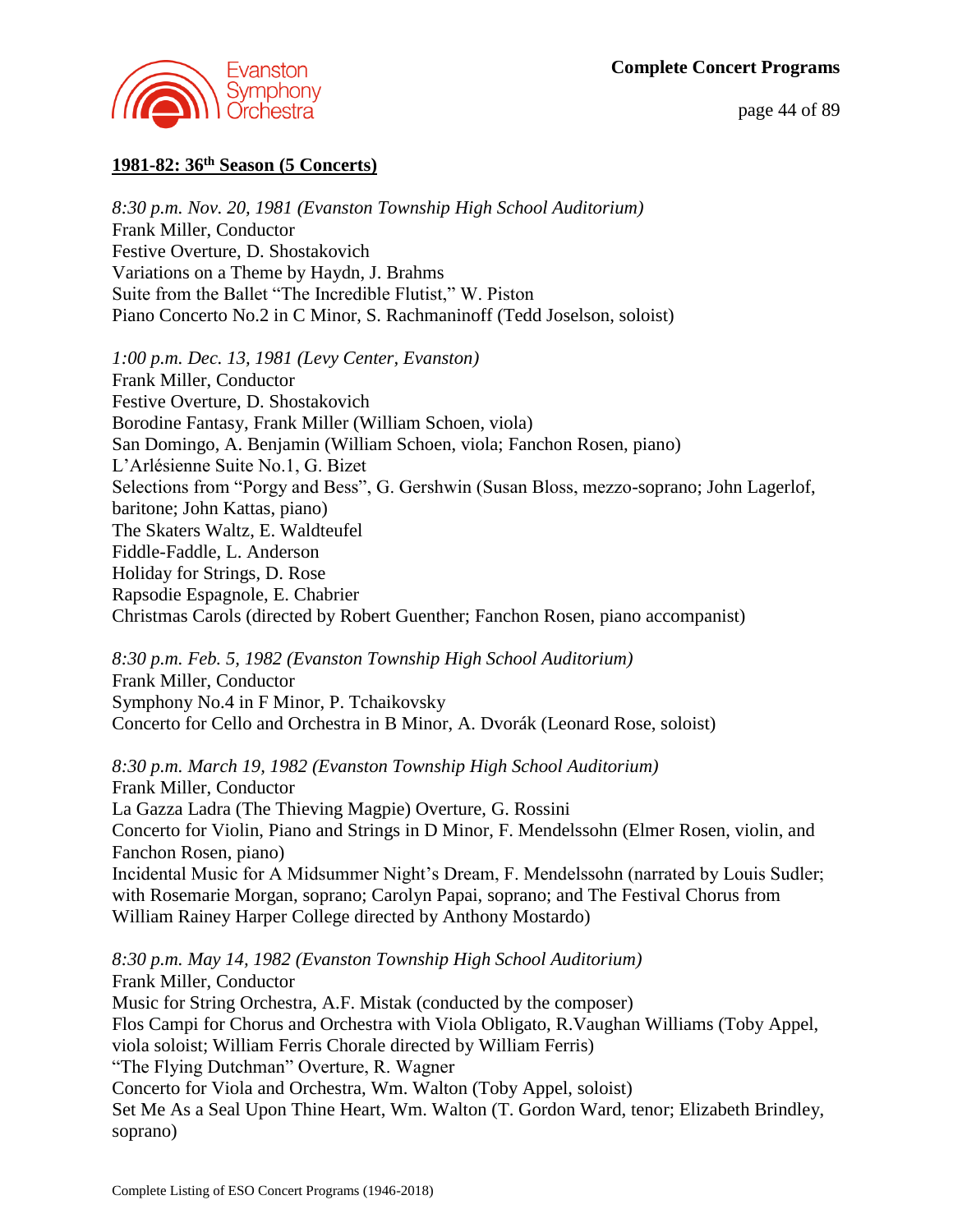**Complete Concert Programs**



page 45 of 89

The Twelve, Wm. Walton (Patricia Sutton, soprano; Judith Scoville, mezzo-soprano; Katerina Reistroffer, alto; John Vorrasi, tenor; Thomas Sillitti, baritone; Thomas Weisflog, organist; William Ferris Chorale directed by William Ferris) "Colas Breugnon" Overture, D. Kabalevsky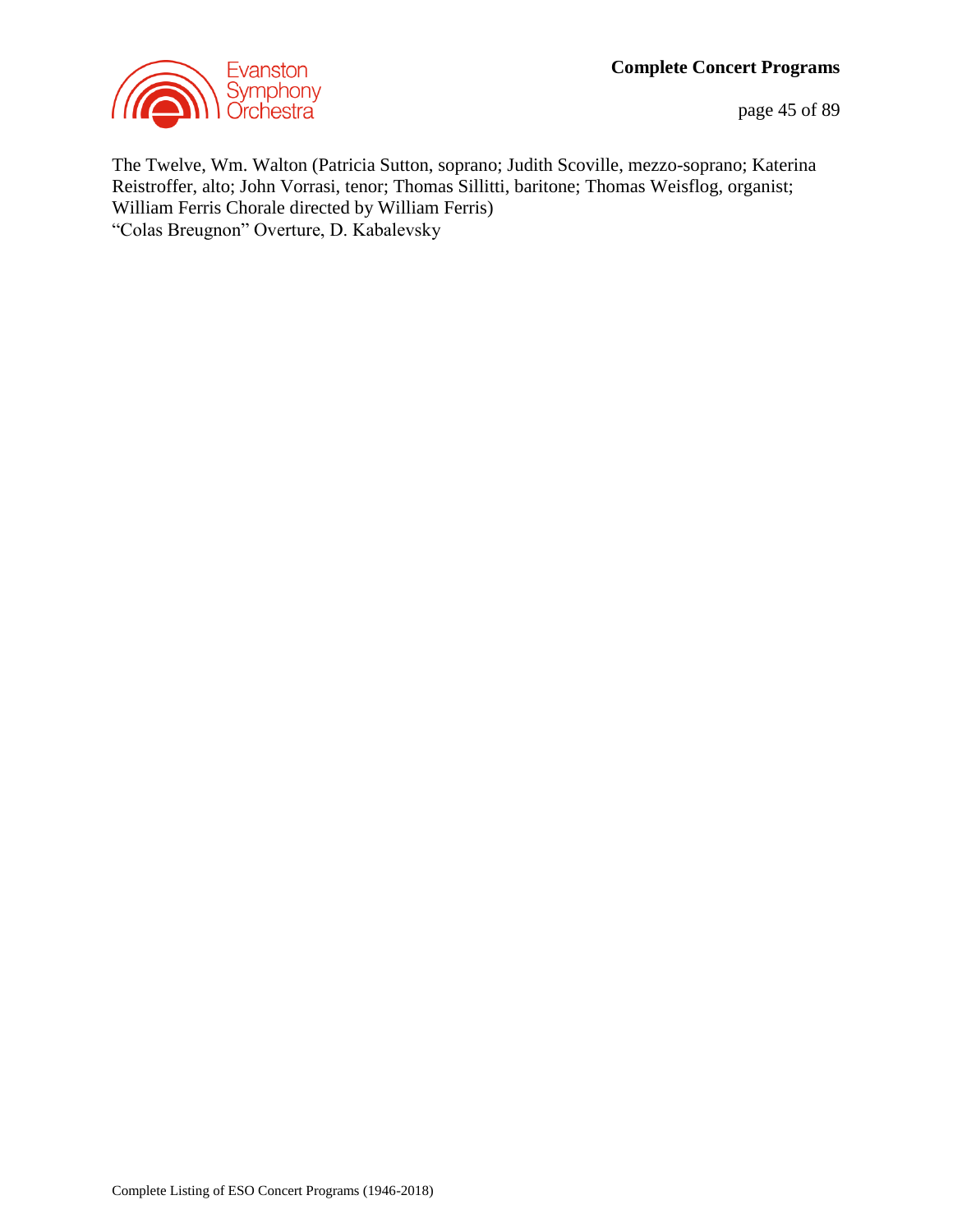

page 46 of 89

### **1982-83: 37th Season (5 Concerts)**

(Conductor Frank Miller, with Samuel Thaviu and Henry Mazer, Guest Conductors)

*8:30 p.m. Nov. 12, 1982 (Evanston Township High School Auditorium)* Samuel Thaviu, Guest Conductor Overture to "Le Roi d'Ys", E. Lalo Pavane for a Dead Princess, M. Ravel Symphonic Suite, "Escales" (Ports of Call), J. Ibert Symphony No.1 in C Major, Op.68, J. Brahms

*1:00 p.m. Dec. 12, 1982 (Levy Center, Evanston)* Samuel Thaviu, Guest Conductor "La Forza del Destino" Overture, G. Verdi Pavane for a Dead Princess, M. Ravel Selections from "My Fair Lady", Lerner-Loewe Hoe-Down from "Rodeo", A. Copland Fantasia on Greensleeves, R.Vaughan Williams Emperor Waltzes, J. Strauss Selections from "The Nutcracker Suite", Tchaikovsky Christmas Carols (directed by Robert Guenther)

*8:30 p.m. Jan. 28, 1983 (Evanston Township High School Auditorium)* Frank Miller, Conductor "La Forza del Destino" Overture, G. Verdi Essay for Orchestra No.2, S. Barber Concerto for Two Pianos & Strings in C Major, J.S. Bach (Anthony & Joseph Paratore, soloists) Francesca da Rimini Fantasia for Orchestra, P. Tchaikovsky Rhapsody in Blue, G. Gershwin (Anthony and Joseph Paratore, piano soloists)

*8:30 p.m. March 25, 1983 (Evanston Township High School Auditorium)* Frank Miller, Conductor "Semiramide" Overture, G. Rossini Symphonie Espagnole for Violin and Orchestra, E. Lalo (Aaron Rosand, violin soloist) The Sorcerer's Apprentice, Scherzo for Orchestra, P. Dukas Symphonic Dances, S. Rachmaninoff

*8:30 p.m. May 13, 1983 (Evanston Township High School Auditorium)* Henry Mazer, Guest Conductor Suite from "The Three-Cornered Hat", M. da Falla Admonition to Youth, P. Hindemith (Glen Ellyn Children's Chorus, Doreen Rao, Director) Laudate Dominum from "Vesperae de Confessore",W.A. Mozart (Glen Ellyn Children's Chorus) Old American Songs (Simple Gift, Little Horses, I Bought Me a Cat, Ching-a-Ring Chaw), A. Copland (Glen Ellyn Children's Chorus) Symphony No.2 in D Major, J. Sibelius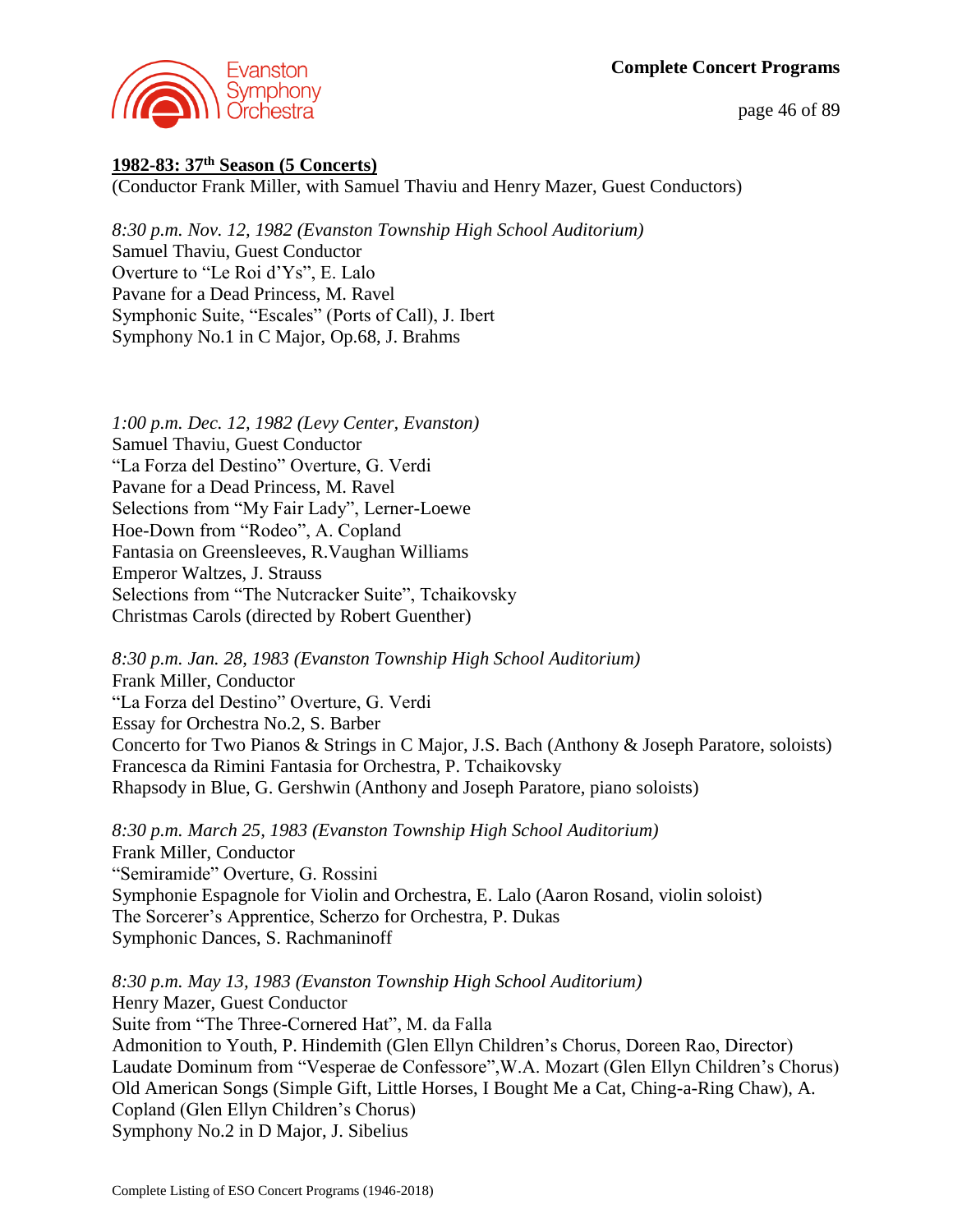

page 47 of 89

#### **1983-84: 38th Season (5 Concerts)**

(Conductor Frank Miller's last season, with Guest Conductor Samuel Thaviu)

*8:00 p.m. Nov. 11, 1983 (Evanston Township High School Auditorium)* Frank Miller, Conductor "Cockaigne" Overture, E. Elgar Selections from "Romeo and Juliet Ballet", S. Prokofiev Piano Concerto No.2 in B-Flat Major, J. Brahms (Ralph Votapek, soloist)

*1:00 p.m. Dec. 18, 1983 (Levy Center, Evanston)* Frank Miller, Conductor "Poet and Peasant" Overture, F. von Suppé Scènes Pittoresques, J. Massenet Norwegian Dances, E. Grieg Polovtsian Dances (from "Prince Igor"), A. Borodin

*8:00 p.m. Jan. 27, 1984 (Evanston Township High School Auditorium)* Samuel Thaviu, Guest Conductor Husitska Overture, Op.67, A. Dvorák "Death and Transfiguration" Tone Poem, Op.24,, R. Strauss Exsultate Jubilate Motet for Soprano & Orch., K.165, W.A. Mozart (Kerry McCarthy, soprano) Bacchanale from "Samson and Delilah", C. Saint-Saëns The Jewel Song from "Faust", C. Gounod (Kerry McCarthy, soprano) Rakoczy March from "The Damnation of Faust", H. Berlioz

*8:00 p.m. March 23, 1984 (Evanston Township High School Auditorium)* Samuel Thaviu, Guest Conductor Pomp and Circumstance March No.5, E. Elgar Concerto for Violin and Orchestra, Op.61, L. van Beethoven (Stephanie Chase, soloist) Mathis der Maler, Symphony in Three Movements, P. Hindemith Dances of "Galanta", Z. Kodály

*8:00 p.m. May 11, 1984 (Evanston Township High School Auditorium)* Samuel Thaviu, Guest Conductor Featuring The Ensemble Espanol Dance Company (directed by Dame Libby Komaiko Fleming) "Phèdre" Overture, J. Massenet La Era del Romance, E. Granados (dancers: Karen Stelling, Vida Bitinas, Maria Christina Herrera, Graciela Loredo, Irma Suarez, Carmen Pagan, Tom Seaton, Juan Ramon, Edgar Serna, Gregory Franklin, Paul Gilbert) Boda de Luis Alonso, G. Jiminez (choreography by Libby Komaiko Fleming, also solo dancer) Ride of the Valkyries from "Die Walküre", R. Wagner Cuadro Flamenco from "Canto Chico" (folk music, with dancers from the entire company) Triana from "Iberia", I. Abeniz (choreography by Libby Komaiko Fleming) Two Excerpts from "Danzas Espanol", E. Granados (Libby Komaiko Fleming, solo dancer) Ecos de Espana to music from "Capriccio Espanol", N. Rimsky-Korsakov (choreography by Libby Komaiko Fleming, with same dancers listed under La Era del Romance)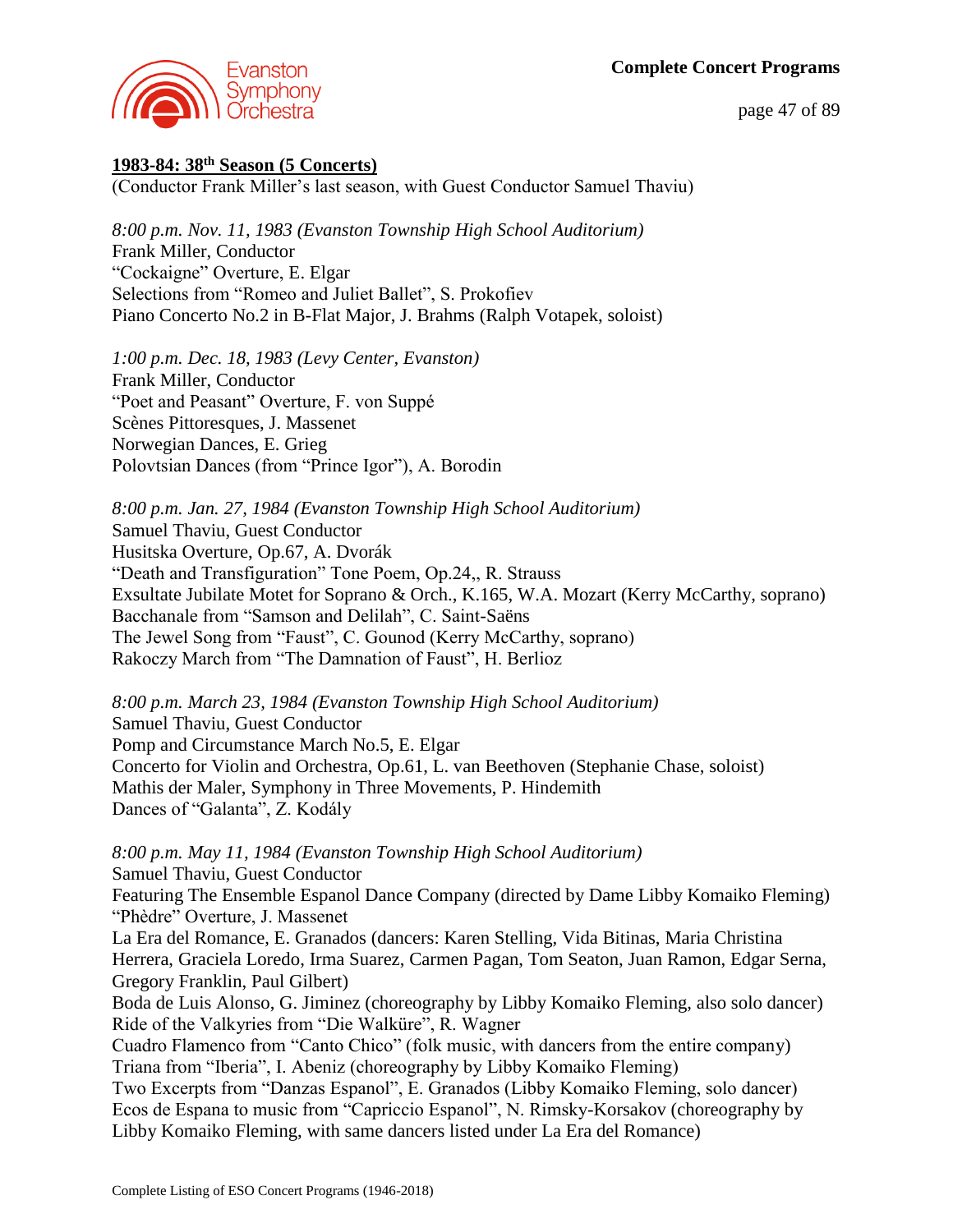

page 48 of 89

#### **1984-1985: 39th Season (5 Concerts)**

(season of guest conductors to select the next resident conductor)

*8:00 p.m. Nov. 16, 1984 (Evanston Township High School Auditorium)* Lynn Schornick, Guest Conductor "The Magic Flute" Overture, W.A. Mozart Triple Concerto for Violin, Cello & Piano in C Major, Op.56, L. van Beethoven (The Chadamin Trio: Edgar Muenzer, violin; Leonard Chausow, cello; Laurence Davis, piano) Prelude to "Die Meistersinger von Nurnberg", R. Wagner Symphony No.2 ("Romantic"), H. Hanson

*1:00 p.m. Dec. 16, 1984 (Levy Center, Evanston)* Tim Bobinsky, Guest Conductor "Russlan and Ludmilla" Overture, M. Glinka Soirées Musicales, B. Britten Barber of Seville, G. Rossini Selections from "Kiss Me Kate", C. Porter Selections from "My Fair Lady", Lerner and Loewe A Christmas Festival, L. Anderson Hungarian March, H. Berlioz

*8:00 p.m. Jan. 25, 1985 (Evanston Township High School Auditorium)* Michael Esselstrom, Guest Conductor Egmont Overture, L. van Beethoven Concerto for Alto Saxophone and Orchestra, Wm. Karlins (Robert Black, soloist) Trumpet Voluntary, J. Clarke (orchestration by Henry Wood) Symphony No.2 in D Major, J. Brahms

*8:00 p.m. March 29, 1985 (Evanston Township High School Auditorium)* Meng-Kong Tham, Guest Conductor The Royal Fireworks Music, G.F. Handel (orchestration edited by A. Baines and C. Mackerras) Suite from the Ballet "Rodeo", A. Copland Songs of a Wayfarer, G. Mahler (Robert Orth, baritone) Suite from Hary Janos, Z. Kodály

*8:00 p.m. May 17, 1985 (Evanston Township High School Auditorium)* Robert Hanson, Guest Conductor Festival Overture, D. Shostakovich Concerto for Cello in A Minor, C. Saint-Saëns (Carter Brey, soloist) Symphony No.5 in E Minor, P. Tchaikovsky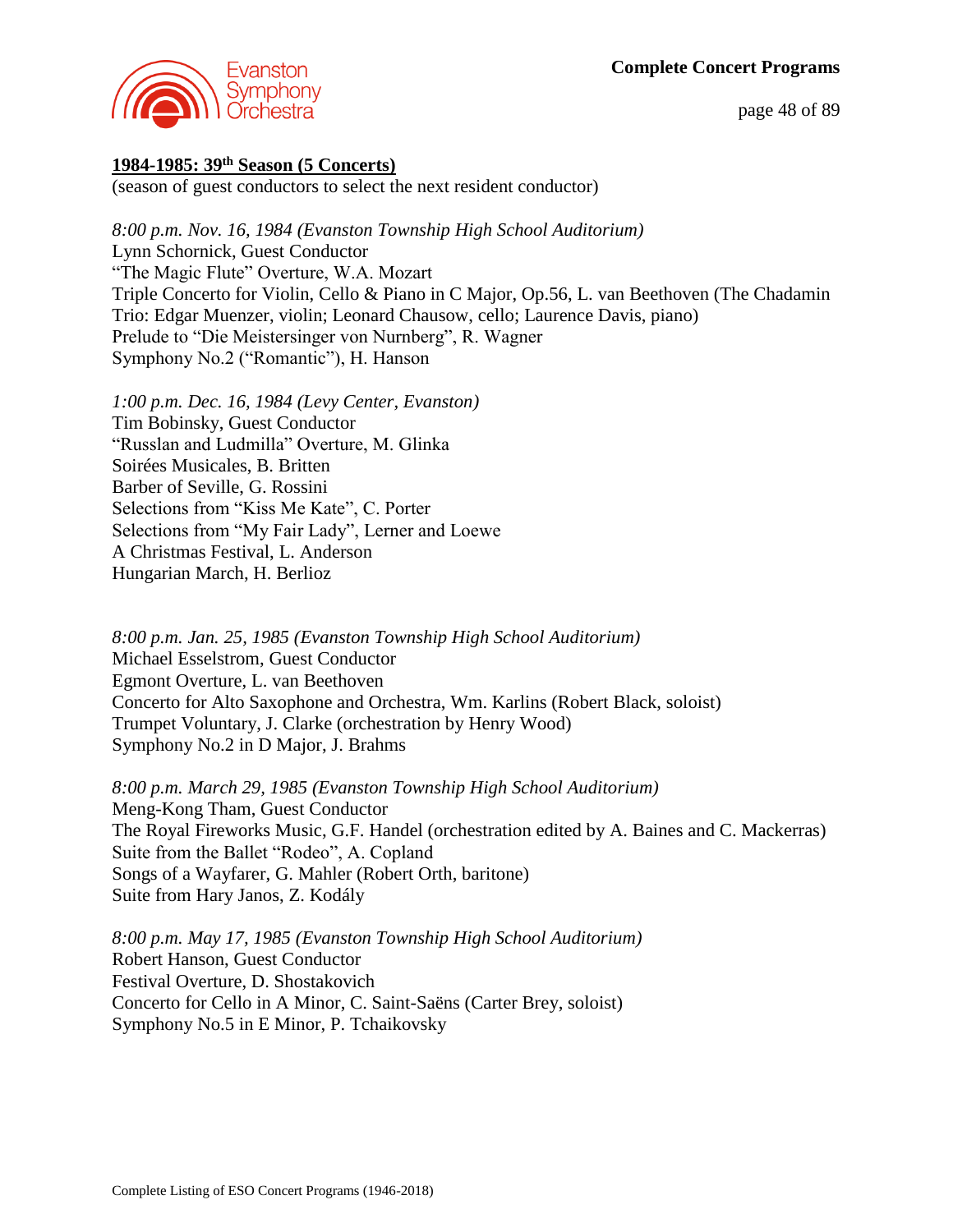

page 49 of 89

#### **1985-6: 40th Season (5 Concerts)**

(start of conductor Lynn Schornick's 17-year tenure as Music Director)

*8:00 p.m. Nov. 22, 1985 (Evanston Township High School Auditorium)* Featuring the Chicago City Ballet (Maria Tallchief, Artistic Director) Invitation to the Dance, C.M. von Weber Joie de Vivre Ballet, J. Offenbach (choreography by Paul Mejia, with 22 dancers) Suite from the Ballet "Firebird", I. Stravinsky Who Cares Ballet (Strike Up the Band, The Man I Love, Bidin' My Time, I'll Build a Stairway to Paradise, Embraceable You, My One and Only, Who Cares?, I Got Rhythm), G. Gershwin (choreography by George Balanchine, with various combinations of dancers)

*1:30 p.m. Dec. 15, 1985 (Levy Center, Evanston)* Lynn Schornick, Conductor Fanfare for the Common Man, A. Copland Radetsky March, J. Strauss Nutcracker Suite, P. Tchaikovsky Greensleeves, R.Vaughan Williams Trumpet Voluntary, J. Clarke (orchestration by Henry Wood) Christmas Medley, J. Cacavas

*8:00 p.m. Jan. 31, 1986 (Evanston Township High School Auditorium) (dedicated to the memory of Frank Miller)* Lynn Schornick, Conductor The Tempest, A Symphonic Fantasy, P. Tchaikovsky Piano Concerto No.2, D. Shostakovich (Dmitry Paperno, soloist) Symphony No.5 in B-Flat Major, S. Prokofiev

*8:00 p.m. April 11, 1986 (Evanston Township High School Auditorium)* Lynn Schornick, Conductor Overture to "The Impresario", W.A. Mozart Concerto for Violin and Orchestra, F. Mendelssohn (William Preucil, soloist) Symphonie Fantastique, H. Berlioz

*8:00 p.m. May 16, 1986 (Evanston Township High School Auditorium)* Lynn Schornick, Conductor Fantasia on a Theme of Thomas Tallis for Double String Orchestra, R.Vaughan Williams Concerto for Trumpet, J. Hummel (Adolph Herseth, soloist) Symphony No.3 ("Organ"), C. Saint-Saëns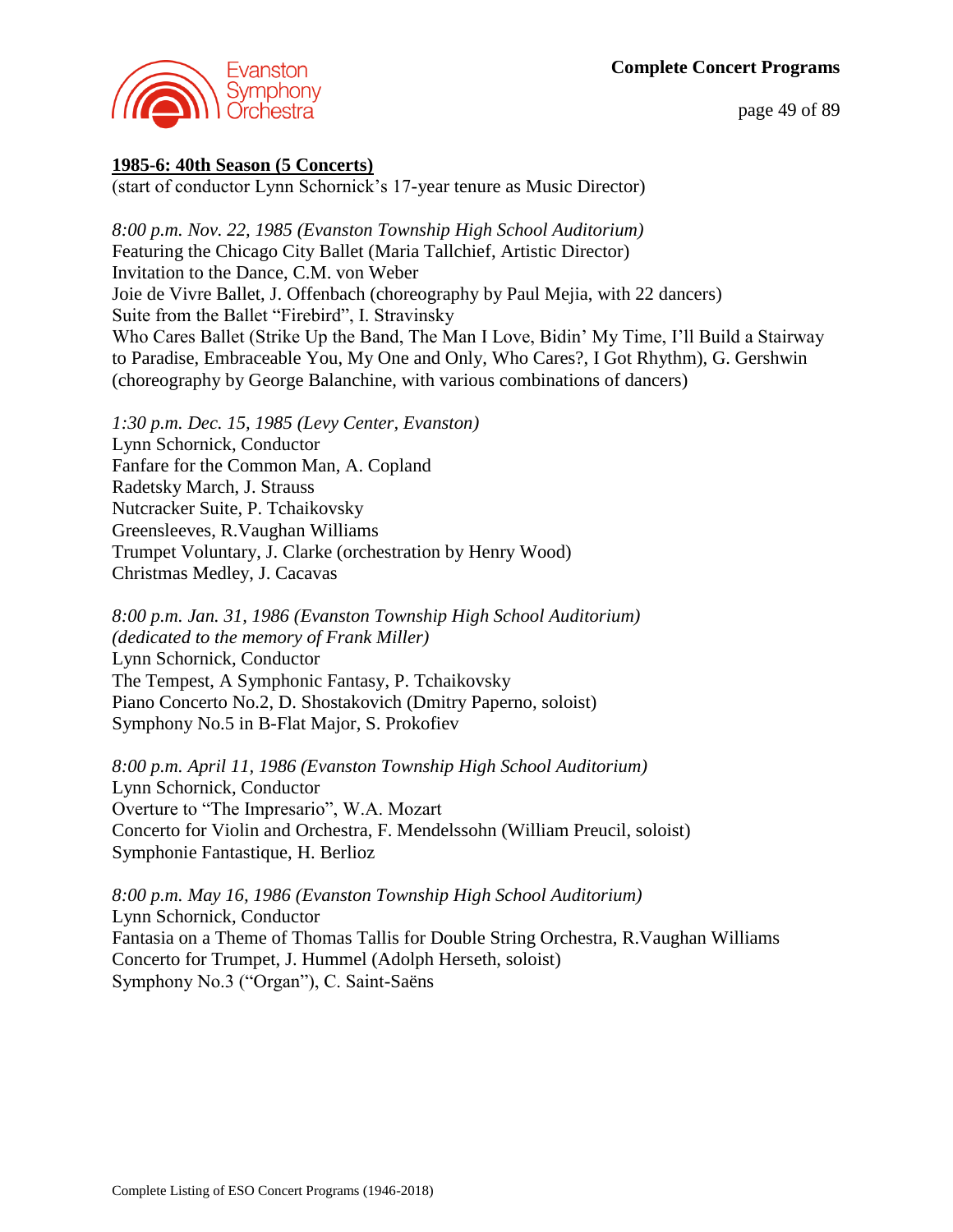

page 50 of 89

# **1986-87: 41st Season (5 Concerts)**

*8:00 p.m. Nov. 7, 1986 (Evanston Township High School Auditorium)* Lynn Schornick, Conductor Egmont Overture, L. van Beethoven Hymn of Praise ("Lobgesang"), F. Mendelssohn (featuring North Shore Choral Society, Donald Chen, Director; Kay Standifer, soprano; Kay Paulsen, soprano; Jerome Padorr, tenor)

*1:00 p.m. Dec. 14, 1986 (Levy Center, Evanston)* Lynn Schornick, Conductor Egmont Overture, L. van Beethoven Tales from the Vienna Woods, J. Strauss Schéhérazade, Symphonic Suite (first movement), N. Rimsky-Korsakov Greensleeves, R.Vaughan Williams Jazz Pizzicato, L. Anderson Can-Can, J. Offenbach Christmas Medley, J. Cacavas

*8:00 p.m. Jan. 23, 1987 (Evanston Township High School Auditorium)* Lynn Schornick, Conductor Schéhérazade, Symphonic Suite, N. Rimsky-Korsakov Prelude to the Afternoon of a Faun, C. Debussy Pines of Rome, O. Respighi

*8:00 p.m. March 27, 1987 (Evanston Township High School Auditorium)* Lynn Schornick, Conductor Leonore Overture No.3, L. van Beethoven Concerto for Cello and Orchestra No.1 in E-Flat Major, D. Shostakovich (Carlos Prieto, soloist) Symphony No.2 ("The Four Temperaments"), C. Nielsen

*8:00 p.m. M ay 15, 1987 (Evanston Township High School Auditorium)* Lynn Schornick, Conductor Overture to "Der Freischütz", C.M. von Weber Piano Concerto No.2 in C Minor, S. Rachmaninoff (Stephanie Brown, soloist) Symphonic Variations, A. Dvorák Symphonic Poem No.3 ("Les Préludes"), F. Liszt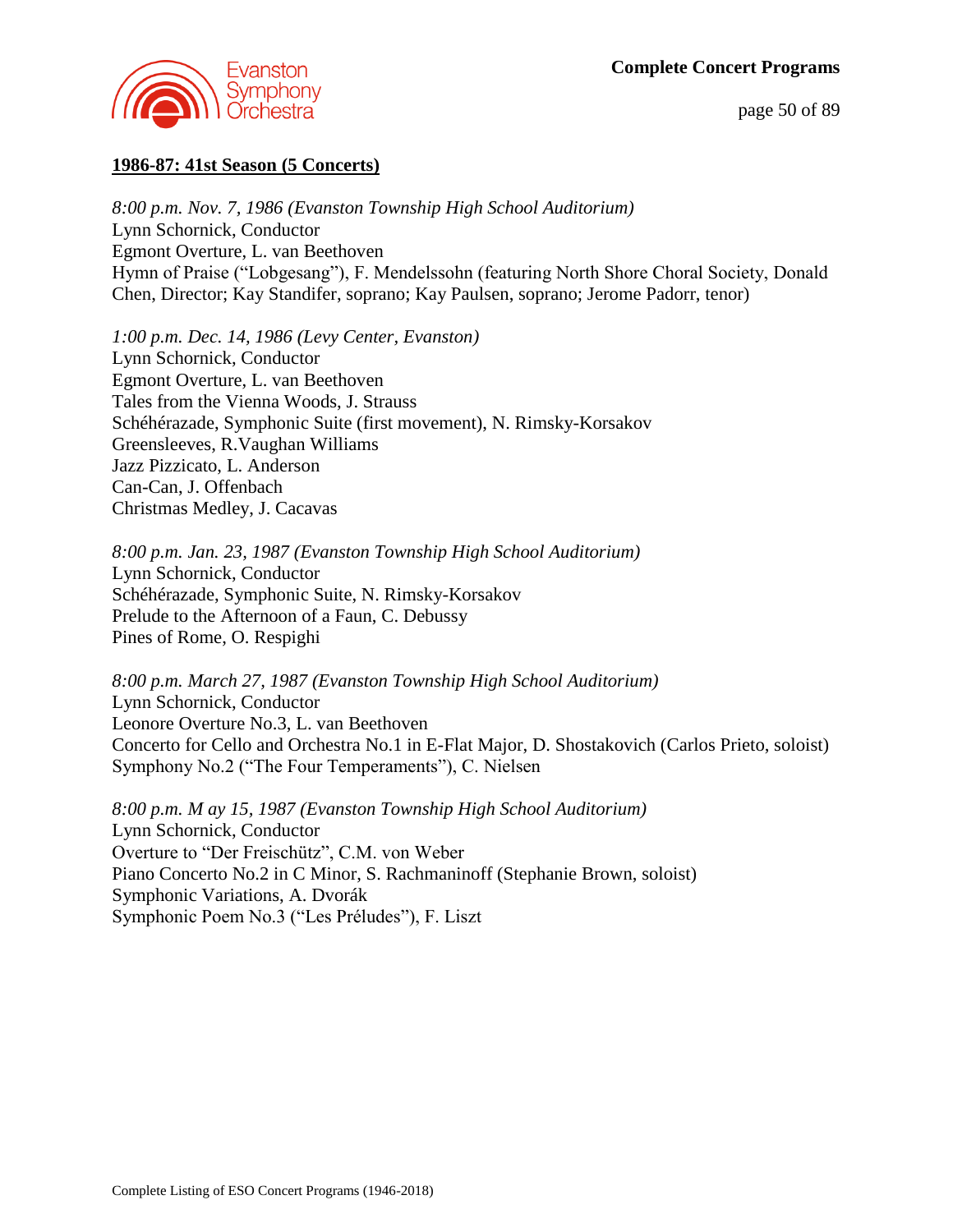



# **1987-88: 42nd Season (5 Concerts)**

*\8:00 p.m. Nov. 13, 1987 (Evanston Township High School Auditorium)* Featuring The Ensemble Espanol, directed by Dame Libby Komaiko Fleming: Lynn Schornick, Conductor Danzas Fantasticas, J. Turina Danza de Fuego from the "Zarzuela Ben Amor", R. de Luna (5 dancers) La Boda de Luis Alonso, G. Jiminez (Libby Komaiko Fleming, solo dancer) Fiesta Flamenca, M. Elena "La Cordobesa" (choreography by L.K. Fleming, 6 dancers) Rapsodie Espagnol, M. Ravel Asturias (Leyenda) from "Suite Española", I. Albeniz (choreography by L.K. Fleming,5 dancers) Oriental from "Danzas Españolas", E. Granados (Libby Komaiko Fleming, solo dancer) Ecos de España to music from Capriccio Espagnol, N. Rimsky-Korsakov (choreography by L.K. Fleming, 6 dancers)

*1:00 p.m. Dec. 20, 1987 (Levy Center, Evanston)* Lynn Schornick, Conductor La Boda de Luis Alonso, G. Jiminez Danzas Españolas, E. Granados Capriccio Espagnol, N. Rimsky-Korsakov Prelude and Liebestod, R. Wagner Capriccio Italien, P. Tchaikovsky Christmas Medley, J. Cacavas

*8:00 p.m. Jan. 22, 1988 (Evanston Township High School Auditorium)* Lynn Schornick, Conductor Prelude and Love Death from "Tristan and Isolde", Wagner Capriccio Italien, P. Tchaikovsky Symphony No.4 in E Minor, J. Brahms

*8:00 p.m. March 25, 1988 (Evanston Township High School Auditorium)* Lynn Schornick, Conductor Adagio for Strings, S. Barber Piano Concerto No.2 in F Minor, F. Chopin Symphony No.6 in F Major ("Pastorale"), L. van Beethoven

*8:00 p.m. May 13, 1988 (Evanston Township High School Auditorium)* Lynn Schornick, Conductor Rumanian Rhapsody No.1, G. Enesco Concerto for Violin and Orchestra in D Minor, J. Sibelius (Benny Kim, soloist) Symphony in D Minor, C. Franck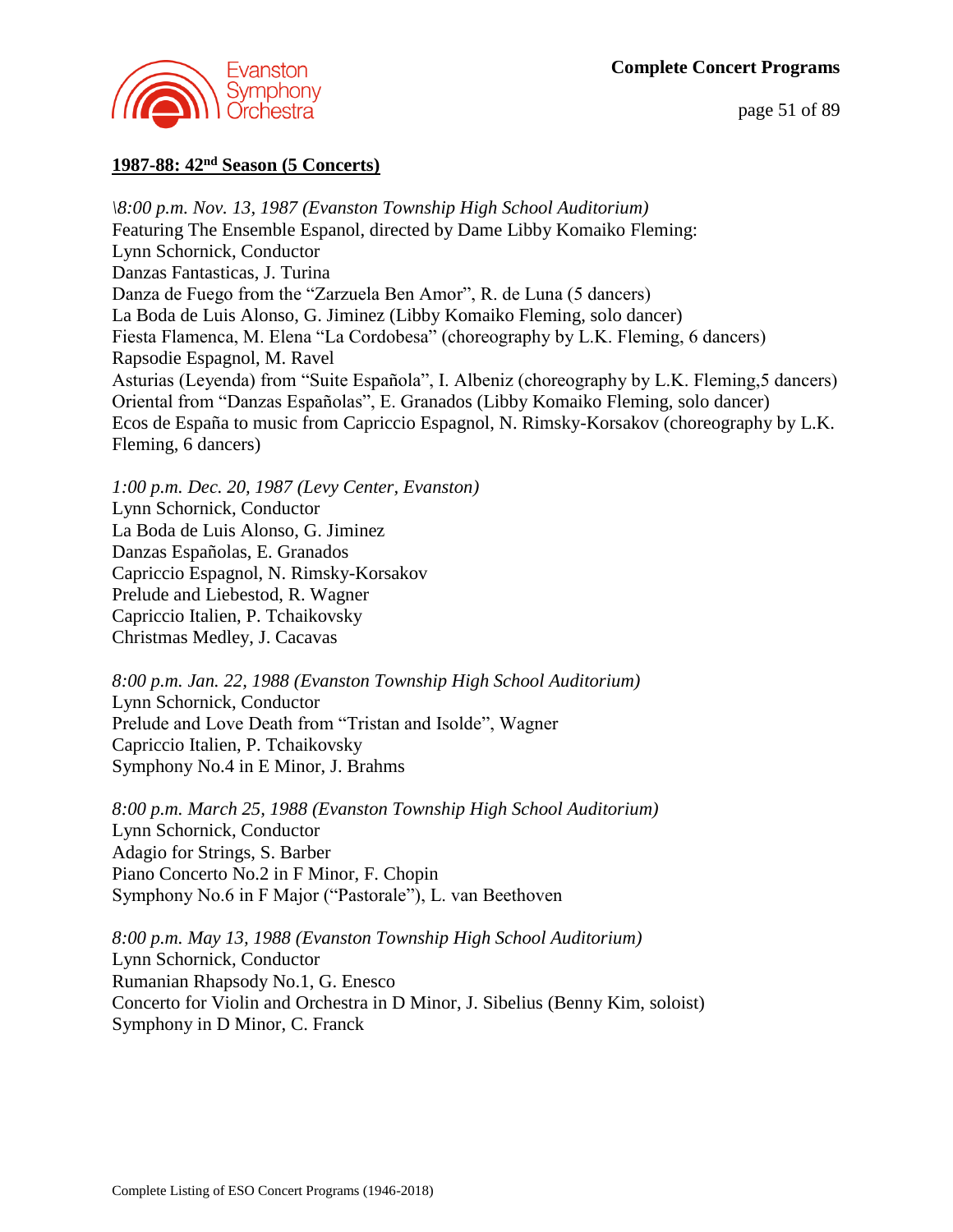

page 52 of 89

## **1988-89: 43rd Season (5 Concerts)**

*8:00 p.m. Nov.11, 1988 (Evanston Township High School Auditorium)* Lynn Schornick, Conductor Introduction to "Khovanchtchina", M. Moussorgsky Piano Concerto No.1 in B-Flat Minor, P. Tchaikovsky (James Tocco, soloist) Symphony No.5, D. Shostakovich

*1:00 p.m. Dec. 11, 1988 (Levy Center, Evanston)* Lynn Schornick, Conductor Brandenburg Concerto No. 2 (last movement), J.S. Bach Emperor Waltz, J. Strauss Tales from the Vienna Woods, J. Strauss Three Pieces (Belle of the Ball, Jazz Pizzicato, Blue Tango), L. Anderson Fascination, Cavacas Hooked on Classics, Cavacas Christmas Music, Cavacas

*8:00 p.m. Jan. 20, 1989 (Evanston Township High School Auditorium)* Lynn Schornick, Conductor Brandenburg Concerto No.2 in F Major, Bach (Channing Philbrick, trumpet; Norman MacLean, flute; Donald Mason, oboe; Nita Savage, violin) Passacaglia and Four Sea Interludes from Peter Grimes, B. Britten Symphony No.4 in B-Flat Major, L. van Beethoven

*8:00 p.m. March 17, 1989 (Evanston Township High School Auditorium)* Lynn Schornick, Conductor Overture to "The Creatures of Prometheus", L. van Beethoven Concerto for Violin and Orchestra in A Minor, A. Dvorák (Nisanne Graff, soloist) Symphony No.2 in D Major, J. Sibelius

*8:00 p.m. May 12, 1989 (Evanston Township High School Auditorium)* Lynn Schornick, Conductor Overture to "La Forza del Destino", G. Verdi Il mio tesora intanto from "Don Giovanni", W.A. Mozart (Lee Henning, tenor) Non mir dir from "Don Giovanni", W.A. Mozart (Jean Herzberg, soprano) Finale from Act I of "La Bohème", G. Puccini (Jean Herzberg, soprano; Lee Henning, tenor) Comme autrefois dans la nuit sombre from "The Pearlfishers", G. Bizet (Jean Herzberg, soprano) La donna e mobile from "Rigoletto", G. Verdi (Lee Henning, tenor) O lovely moon from "Rusalka", A. Dvorák (Jean Herzberg, soprano) Parigi, o cara, moi Lasceremo from "La Traviata", G. Verdi (Jean Herzberg, soprano, and Lee Henning, tenor) Suite No.1 from "Carmen", G. Bizet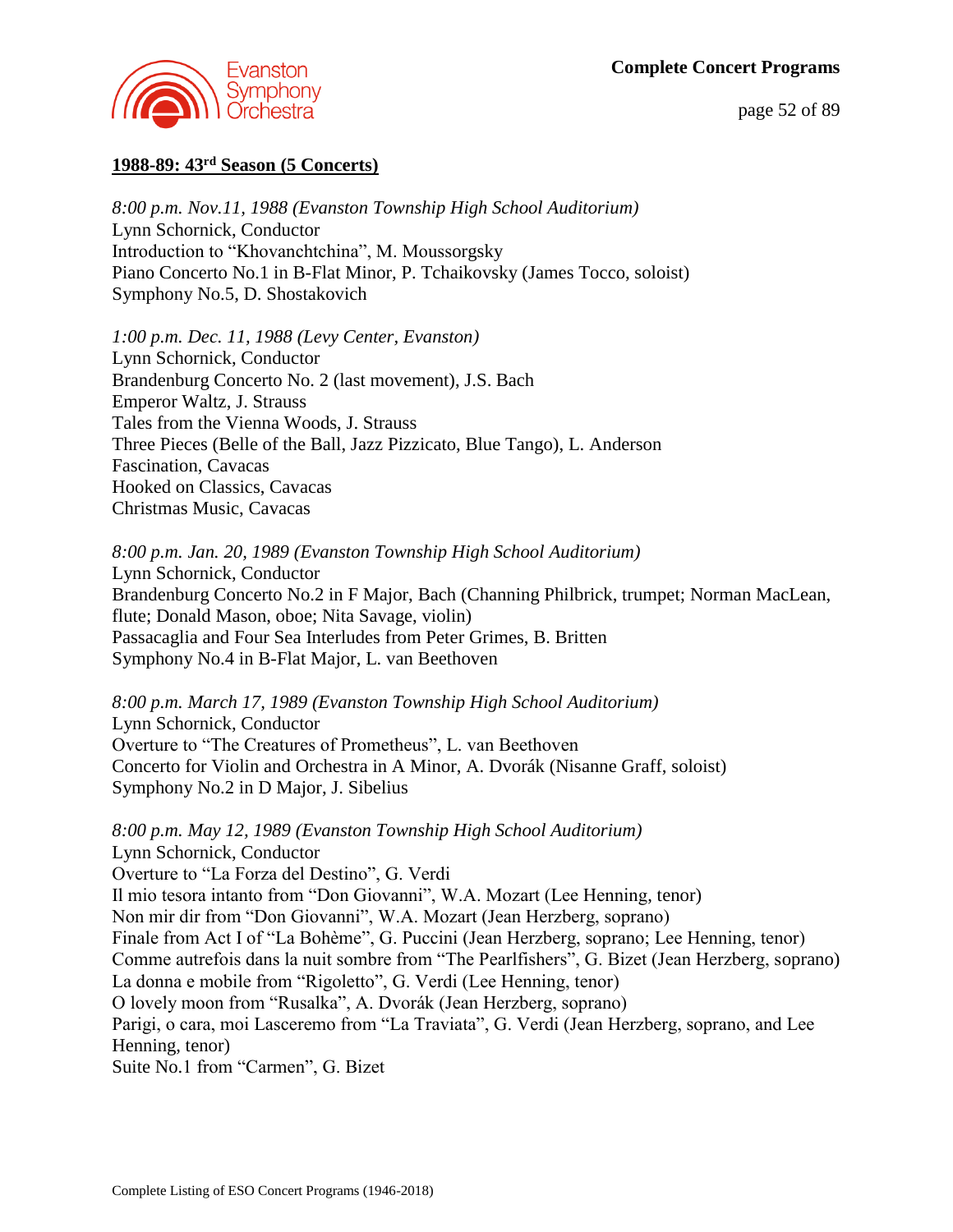

page 53 of 89

## **1989-90: 44th Season (5 Concerts)**

*8:00 p.m. Nov. 10, 1989 (Evanston Township High School Auditorium)* Lynn Schornick, Conductor Roman Carnival Overture, H. Berlioz Romanze for Violin and Orchestra, M. Bruch (Paul Coletti, soloist) Symphony in C Major, G. Bizet Harold in Italy for Viola and Orchestra, H. Berlioz (Paul Coletti, soloist)

*1:00 p.m. Dec. 10, 1989 (Levy Center, Evanston)* Lynn Schornick, Conductor Adagio from "Spartacus Suite", A. Khatchaturian Grand March from "Aida", G. Verdi Nutcracker Suite, P. Tchaikowsky

*8:00 p.m. Jan. 19, 1990 (Evanston Township High School Auditorium)* Lynn Schornick, Conductor Festival Overture, D. Shostakovich Concerto for French Horn and Orchestra No.3, W.A. Mozart (Daniel Gingrich, soloist) Calm Sea, Prosperous Voyage Overture, F. Mendelssohn Concerto for French Horn and Orchestra No.1, R. Strauss (Daniel Gingrich, soloist) Spartacus Suite No.2, A. Khatchaturian

*8:00 p.m. March 16, 1990 (Evanston Township High School Auditorium)* Lynn Schornick, Conductor Toccata and Fugue in D Minor, J.S.Bach (transcribed for orchestra by L. Stokowski) Suite from the Ballet "Petrouchka", I. Stravinsky Excerpts from "The Ring of the Niebelung", R. Wagner (Wotan's Farewell and Magic Fire Music, Forest Murmurs, Entry of the Gods into Valhalla)

*8:00 p.m. May 11, 1990 (Evanston Township High School Auditorium)* Lynn Schornick, Conductor The Consecration of the House Overture, L. van Beethoven Piano Concerto No.3 in C Major, S. Prokofiev (Santiago Rodriguez, soloist) Symphony No.9 ("From the New World"), A. Dvorák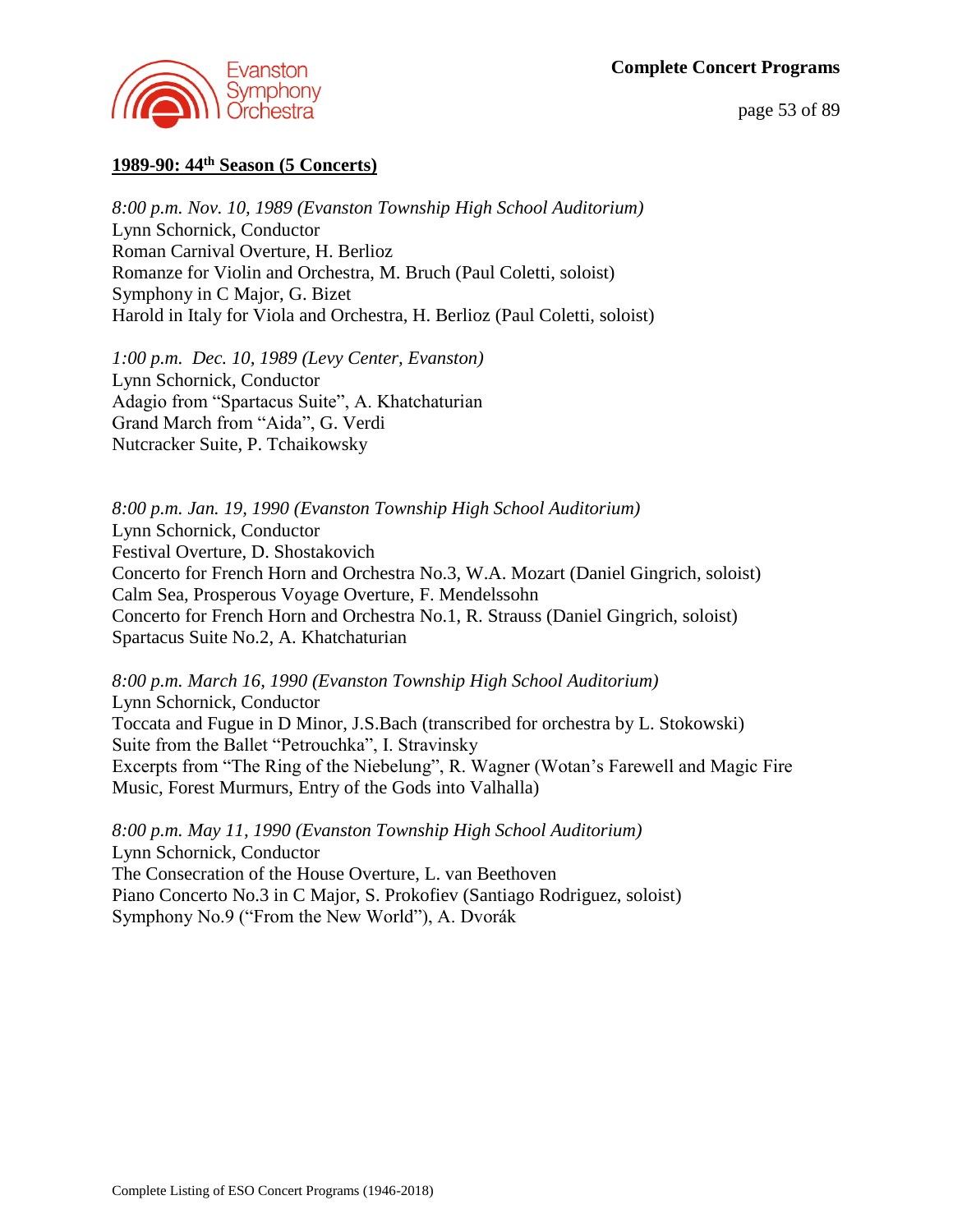

page 54 of 89

## **1990-91: 45th Season (6 Concerts)**

*8:00 p.m. Nov. 9, 1990 (Evanston Township High School Auditorium)* Lynn Schornick, Conductor Overture to Colas Breugnon, D. Kabalevsky Piano Concerto No.3 in C Minor, L. van Beethoven (Peter Orth, soloist) Symphony No.2 in E Minor, S. Rachmaninoff

*1:00 p.m. Dec. 16, 1990 (Levy Center, Evanston)* Lynn Schornick, Conductor Yuletide Fantasy, Müller Waltz and Polonaise from "Eugene Onegin", P. Tchaikovsky I remember It Well Selections from Peter and the Wolf, S. Prokofiev Symphonic Impressions from "The Music Man", M. Willson (arranged by R. Hayman) Hungarian March, H. Berlioz Festive Sounds of Hanukkah, arranged by Wm. Holcombe Sleigh Ride, L. Anderson White Christmas, I. Berlin (arranged by R.R. Bennett)

*8:00 p.m. Jan. 18, 1991 (Evanston Township High School Auditorium)* Lynn Schornick, Conductor Fugal Overture, G. Holst Peter and the Wolf, S. Prokofiev (narrated by Jim Tilmon) Symphony No.2 ("Mysterious Mountain"), A. Hovhaness Symphonic Dances from West Side Story, L. Bernstein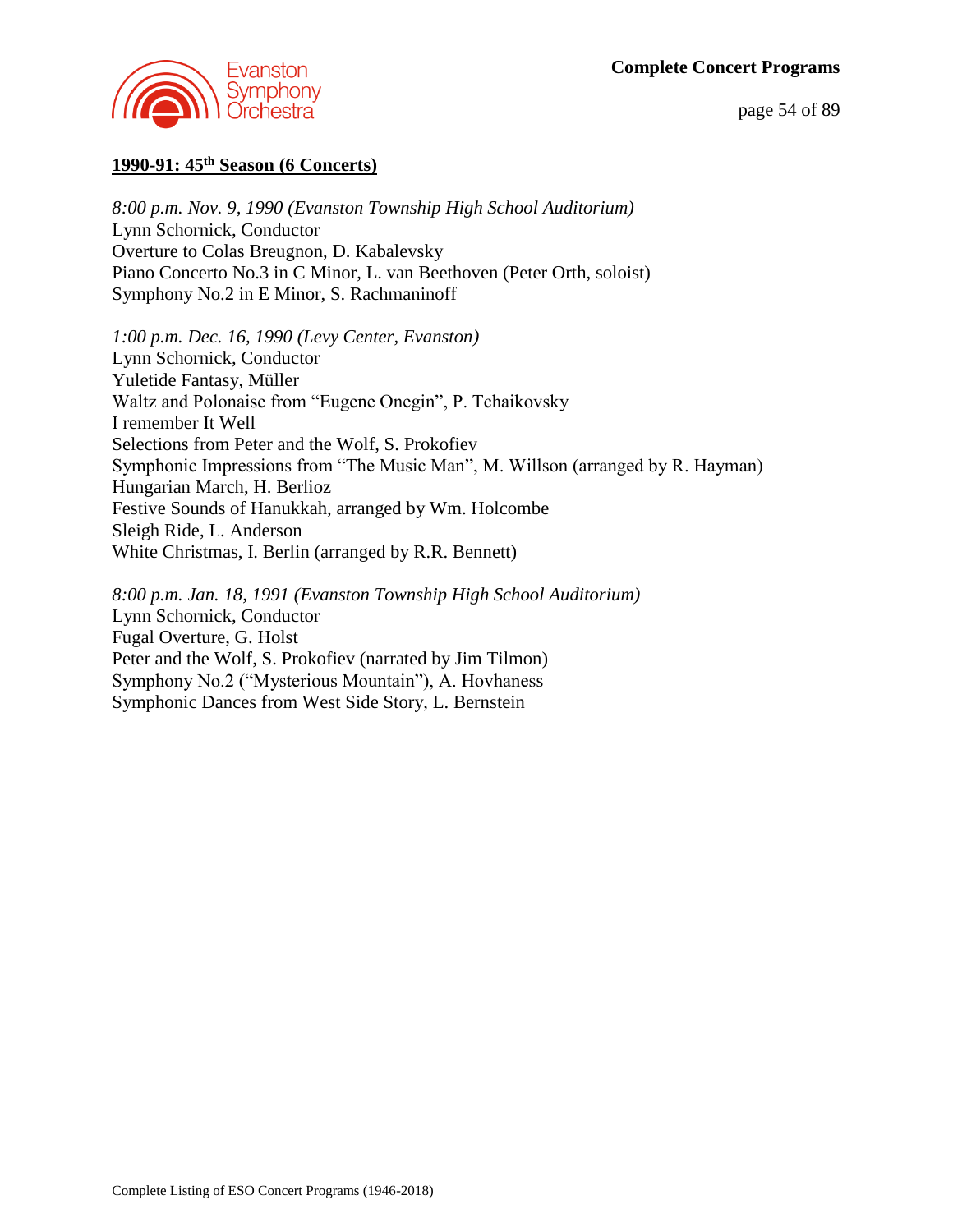### **Complete Concert Programs**



page 55 of 89

*8:00 p.m. March 8, 1991 (Evanston Township High School Auditorium)* Lynn Schornick, Conductor Invocation and Dance, P. Creston Fountains of Rome, O. Respighi The Moldau, B. Smetana Concerto in A Major for Basset Clarinet, W.A. Mozart (Gregory Smith, soloist)

*8:00 p.m. May 10, 1991 (Evanston Township High School Auditorium)* Lynn Schornick, Conductor The School for Scandal Overture, S. Barber Cello Concerto, E. Elgar (Steven Honigberg, soloist) The Beautiful Blue Danube Waltz, J. Strauss, Jr. Romeo and Juliet Fantasy-Overture, P. Tchaikovsky Symphonic Metamorphoses on Themes by Weber, P. Hindemith

*8:00 p.m. June 6, 1991 (Evanston Township High School Auditorium)* Lynn Schornick, Conductor (A Salute to America benefit concert narrated by Sen. Charles Percy) Star Spangled Banner, F.S. Key Poet and Peasant Overture, F. von Suppé Variations on America, C. Ives Saturday Night Waltz and Hoedown from "Rodeo", A. Copland Battle Hymn of the Republic, Steffe (arranged by Wilhousky Tara Theme from "Gone with the Wind", Steiner (arranged by Campbell Star Spangled Spectacular, G.M. Cohan (arranged by Gordon) American Salute, M. Gould The Way We Were, M. Hamlisch (arranged by Fink) Main Theme from Star Trek, J. Goldsmith (arranged by Simeone) Stars and Stripes Forever, J.P. Sousa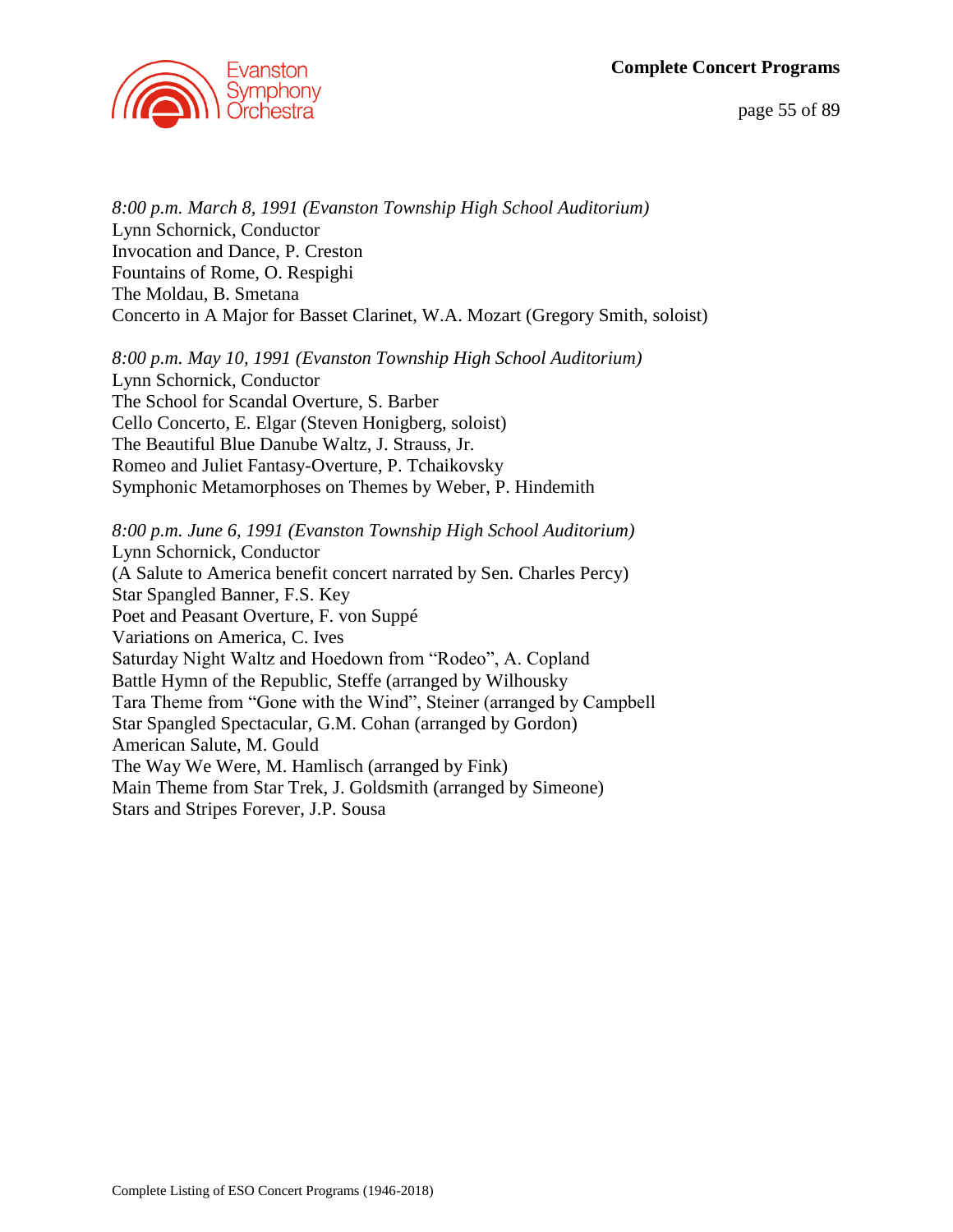

page 56 of 89

## **1991-92: 46th Season (5 Concerts)**

*8:00 p.m. Nov. 8, 1991 (Evanston Township High School Auditorium)* Lynn Schornick, Conductor Don Giovanni Overture, W.A. Mozart Concerto for Violin and Orchestra No.5 in A Major, W.A. Mozart (Gerardo Ribeiro, soloist) Symphony No.1 in D Major, G. Mahler

*1:00 p.m. Dec. 15, 1991 (Levy Center, Evanston)* Lynn Schornick, Conductor Christmas Selections, J. Cacavas Trumpet Voluntary, J. Clarke (orchestration by Henry Wood) Greensleeves, R.Vaughan Williams Poet and Peasant Overture, F. von Suppé Festive Sounds of Hanukkah, arranged by Wm. Holcombe O Holy Night (Greg Isaacs, tenor) Christmas Eve Nocturne, G. Isaacs Sleigh Ride and Syncopated Clock, L. Anderson White Christmas, I. Berlin (arranged by R.R. Bennett) Christmas Medley, Müller

*8:00 p.m. Jan. 24, 1992 (Evanston Township High School Auditorium)* Lynn Schornick, Conductor Short Ride on a Fast Machine, J. Adams Concerto for Cello and Orchestra in B Minor, A. Dvorák (Gary Stucka, soloist) Symphony No.3 in E Flat Major ("Eroica"), L. van Beethoven

*8:00 p.m. March 20, 1992 (Evanston Township High School Auditorium)* Lynn Schornick, Conductor Appalachian Spring, A. Copland Sonata for Flute and Orchestra, F. Poulenc (Carol Wincenc, soloist) Poem for Flute and Orchestra, C. Griffes (Carol Wincenc, soloist) William Tell Overture, G. Rossini La Mer: Three Symphonic Sketches, C. Debussy

*8:00 p.m. May 8, 1992 (Evanston Township High School Auditorium)* Lynn Schornick, Conductor Air for the G String from "The Orchestral Suite 113", J.S. Bach Piano Concerto No.1 in D Minor, J. Brahms (Christopher O'Riley, soloist) Variations on an Original Theme, "Enigma", E. Elgar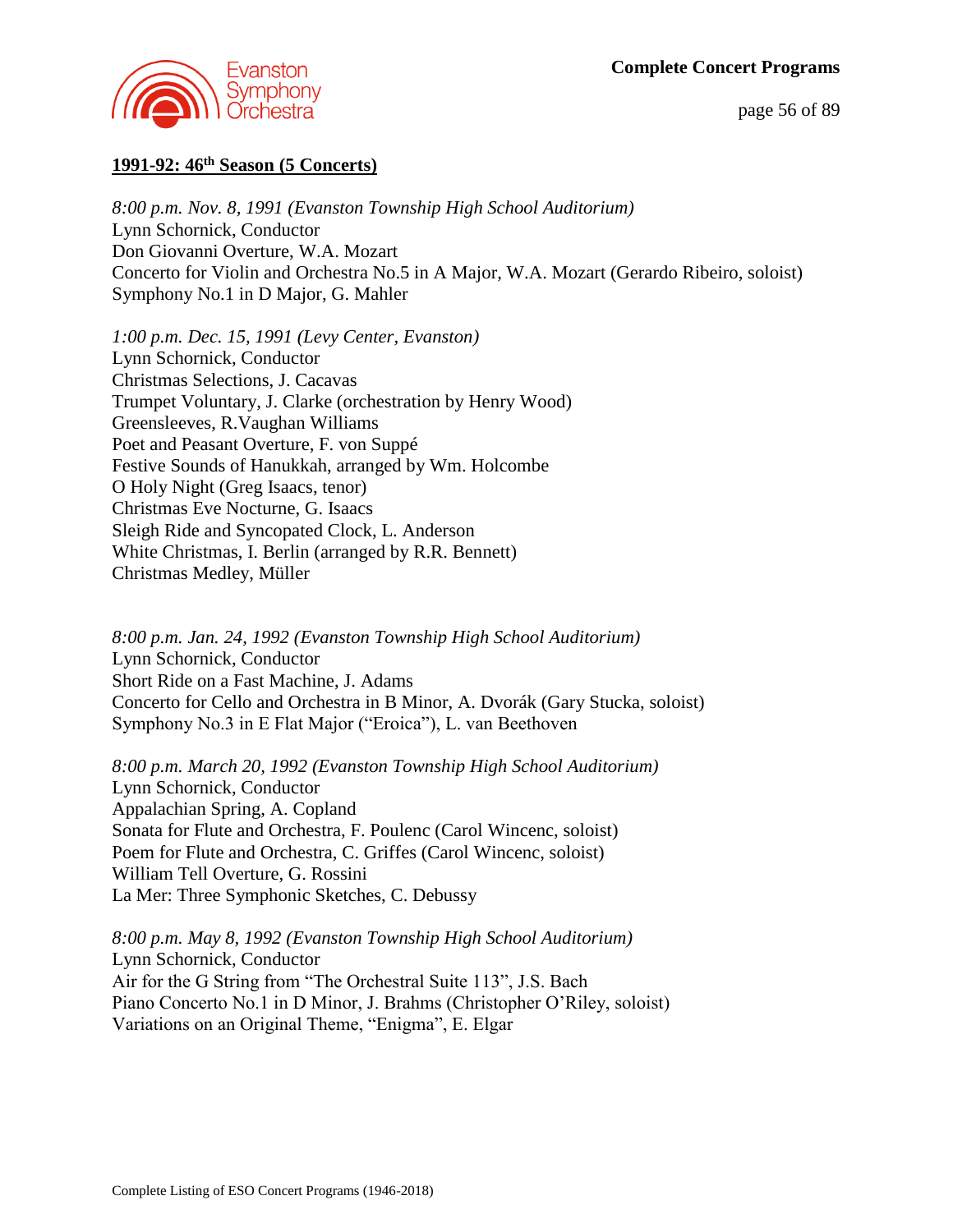

page 57 of 89

# **1992-93: 47th Season (5 Concerts)**

*8:00 p.m. Nov. 6, 1992 (Evanston Township High School Auditorium)* Lynn Schornick, Conductor Light Cavalry Overture, F. von Suppé Concerto for the Left Hand Alone, M. Ravel (Ramon Salvatore, soloist) Symphony No.8 in G. Major, A. Dvorák

*1:00 p.m. Dec. 13, 1992 (Levy Center, Evanston)* Lynn Schornick, Conductor Light Cavalry Overture, F. von Suppé Holiday for Strings, D. Rose A Tribute to Romberg, S. Romberg Festive Sounds of Hanukkah, arranged by Wm. Holcombe Christmas Selections, J. Cacavas Victor Herbert Favorites, V. Herbert Hungarian March (Rakoczy), H. Berlioz Sleigh Ride, Leroy Anderson White Christmas, I. Berlin (arranged by R.R. Bennett)

*8:00 p.m. Jan. 22, 1993 (Evanston Township High School Auditorium)* Lynn Schornick, Conductor Second Essay for Orchestra, S. Barber Sinfonia Concertante in B-Flat Major, F.J. Haydn (Julian Arron, ESO concertmaster; Jack Cameron, ESO principal cello; Donald Mason, ESO principal oboe; Anne Eagleton, ESO principal bassoon) Symphony No.3 in E-Flat Major ("Rhenish"), R. Schumann

*8:00 p.m. March 19, 1993 (Evanston Township High School Auditorium)* Lynn Schornick, Conductor Russian Easter Overture, N. Rimsky-Korsakov Concertina for Harp and Orchestra, G. Tailleferre (Elizabeth Cifani, soloist) Symphony No.3 in F Major, J. Brahms

*8:00 p.m. May 7, 1993 (Evanston Township High School Auditorium)* Lynn Schornick, Conductor L'Arlésienne Suite No.1, G. Bizet Four Last Songs, R. Strauss (Winifred Faix Brown, soprano) Symphony No.4 in F Minor, P. Tchaikovsky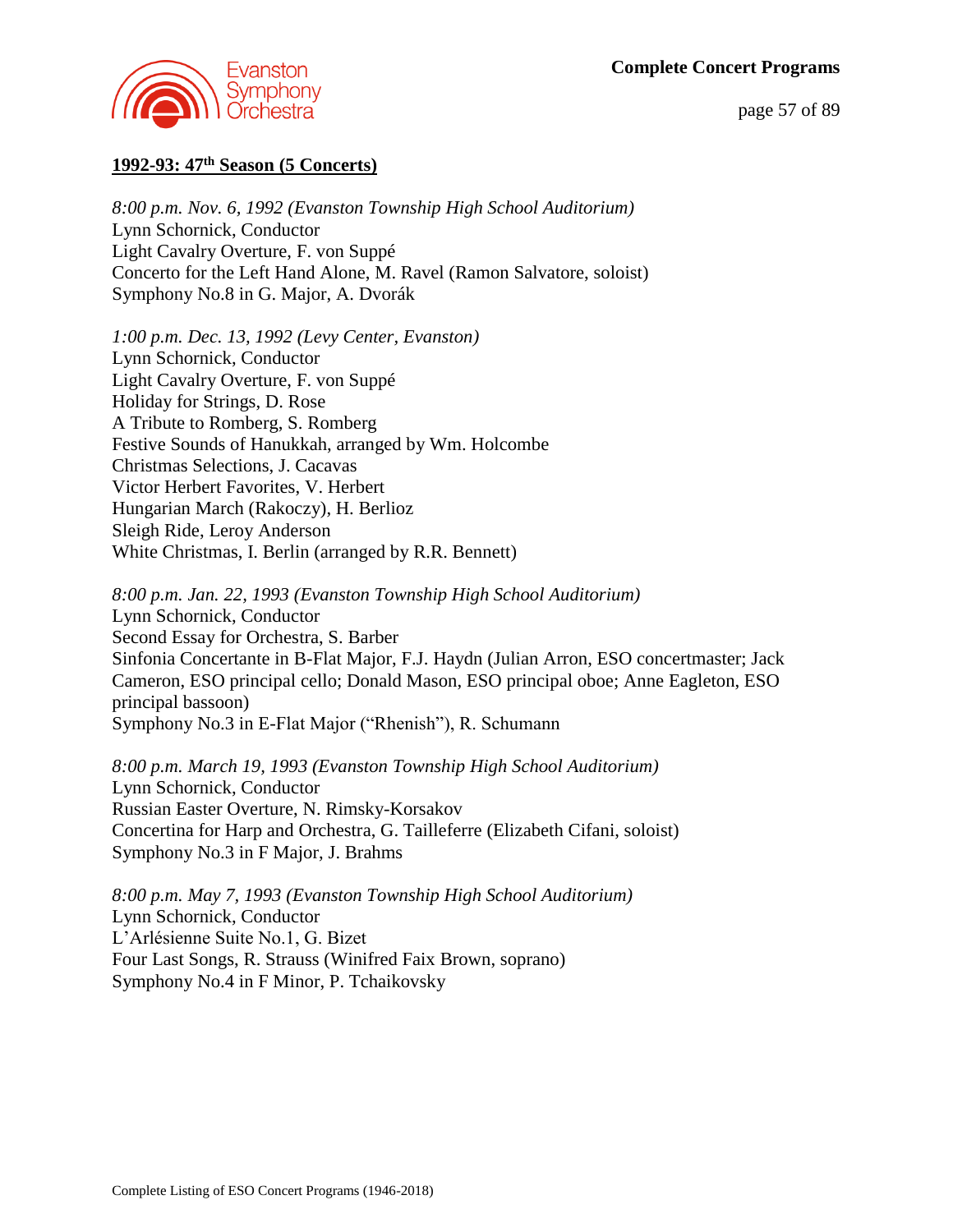

page 58 of 89

## **1993-94: 48th Season (5 Concerts)**

*8:00 p.m. Nov. 12, 1993 (Evanston Township High School Auditorium)* Lynn Schornick, Conductor Overture to "Orpheus in the Underworld", J. Offenbach Rhapsody on a Theme of Paganini, S. Rachmaninoff (Gail Niwa, soloist) Symphony No.5 in B-Flat Major, S. Prokofiev

*1:00 p.m. Dec. 12, 1993 (Levy Center, Evanston)* Lynn Schornick, Conductor Overture to Candide, L. Bernstein Slavonic Dances No.5-8, A. Dvorák Christmas Song, arranged by Lowden Sleigh Ride, Leroy Anderson White Christmas, I. Berlin (arranged by R.R. Bennett) Winter Wonderland, arranged by Rosenhaus Holiday Sing-A-Long (Deck the Halls, Silver Bells, Rudolph the Red-Nosed Reindeer, Jingle Bells), Marie Balsley, accompanying pianist

*8:00 p.m. Jan. 21, 1994 (Evanston Township High School Auditorium)* Lynn Schornick, Conductor Overture to "Candide", L. Bernstein Slavonic Dances, A. Dvorák Symphony No. 2 ("Romantic"), H. Hanson

*8:00 p.m. March 18, 1994 (Evanston Township High School Auditorium)* Lynn Schornick, Conductor Overture to "The Flying Dutchman", R. Wagner Violin Concerto No. 1 in D Major, N. Paganini (Jeremy Black, soloist) An American in Paris, G. Gershwin 1812 Overture Solenelle, P. Tchaikovsky

*8:00 p.m. May 13, 1994 (Evanston Township High School Auditorium)* Lynn Schornick, Conductor Selections from Carmen, G. Bizet (Virginia Croskery, soprano; Tracy Watson, mezzo-soprano; Franco Martorano, tenor) Selections from Madame Butterfly, G. Puccini (Virginia Croskery, soprano; Tracy Watson, mezzo-soprano; Franco Martorano, tenor)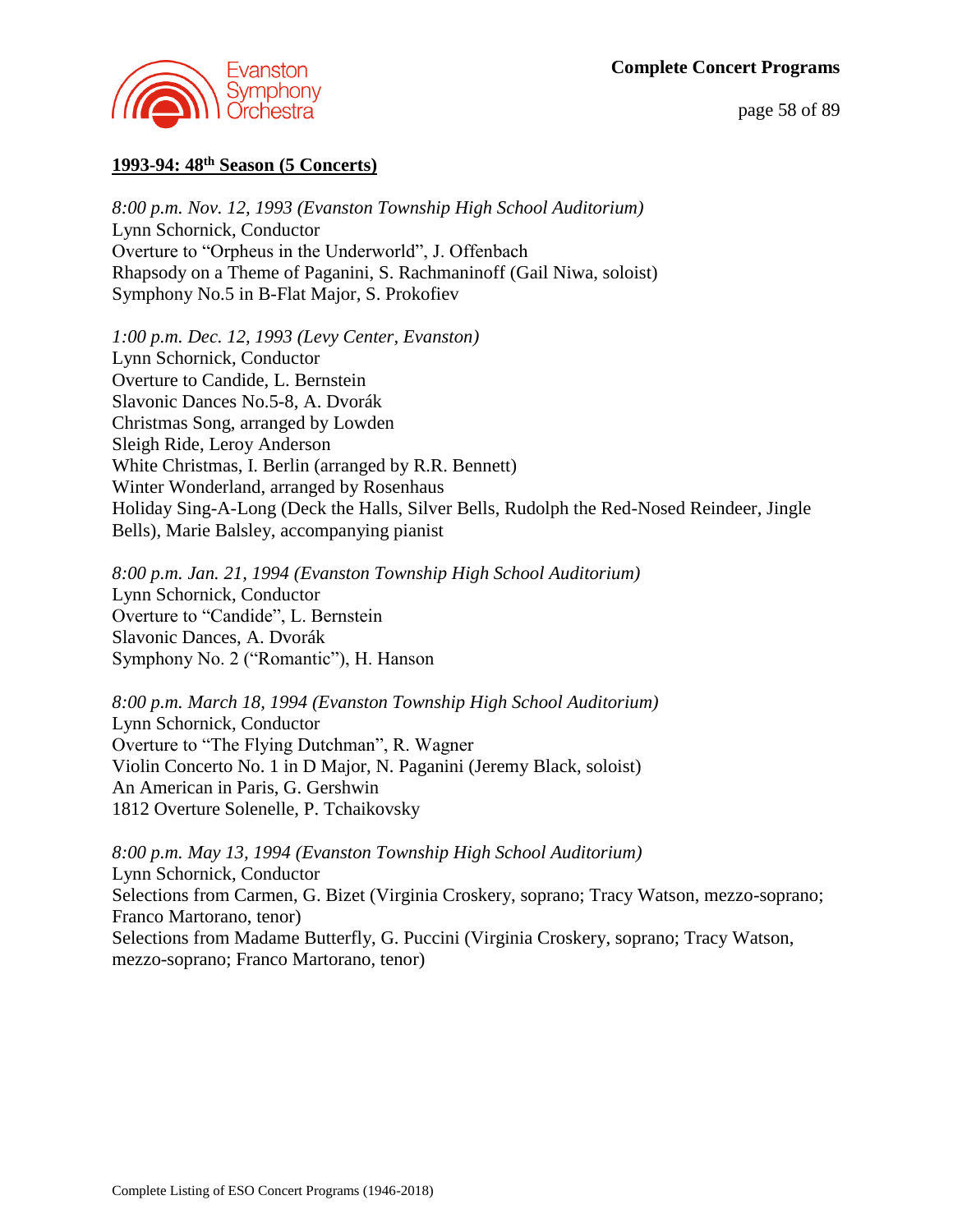



## **1994-95: 49th Season (5 Concerts)**

*8:00 p.m. Nov. 11, 1994 (Evanston Township High School Auditorium)* Lynn Schornick, Conductor The Young Person's Guide to the Orchestra, B. Britten (narrated by Richard Stilwell) Variations on a Nursery Song, E. von Dohnanyi (Andrea Schneider, piano) Mother Goose Suite, M. Ravel (narrated by Richard Stilwell) The Sorcerer's Apprentice, P. Dukas

*1:00 p.m. Dec. 11, 1994 (Levy Center, Evanston)* Capriccio Espagnole, N. Rimsky-Korsakov Jazz Pizzicato, Leroy Anderson Trumpet Voluntary, J. Clarke (orchestration by Henry Wood) Radetsky March, J. Strauss Sr. The Three Kings, D. Draganski Festive Sounds of Hanukkah, arranged by Wm. Holcombe The Skaters Waltz, E. Waldteufel Sleigh Ride and Christmas Fantasy, Leroy Anderson Holiday Sing-A-Long (Deck the Halls, O' Little Town of Bethlehem, Rudolph the Red-Nosed Reindeer, Jingle Bells, accompanied by Sam Sibley on piano)

*8:00 p.m. Jan. 20, 1995 (Evanston Township High School Auditorium)* Lynn Schornick, Conductor Interlude and Danse from La Vida Breve, M. de Falla Concerto for Guitar and Small Orchestra, H. Villa-Lobos (Paul Henry, soloist) Concerto Andaluz, J. Rodrigo (Paul Henry, Arturo Guzman, Michael Jewula, Brad Richter, guitar soloists) Capriccio Espagnol, N. Rimsky-Korsakov

*8:00 p.m. March 17, 1995 (Evanston Township High School Auditorium)* Lynn Schornick, Conductor Symphony No. 4 in G Major, G. Mahler (Ollie Watts Davis, soprano) Church Windows, O. Respighi

*8:00 p.m. May 12, 1995 (Evanston Township High School Auditorium)* Lynn Schornick, Conductor A Shakespeare Suite, Richard III, Wm. Walton Cello Concerto No. 1 in A Minor, C. Saint-Saëns (Steven Honigberg, soloist) Symphony No. 5 in E Minor, P. Tchaikovsky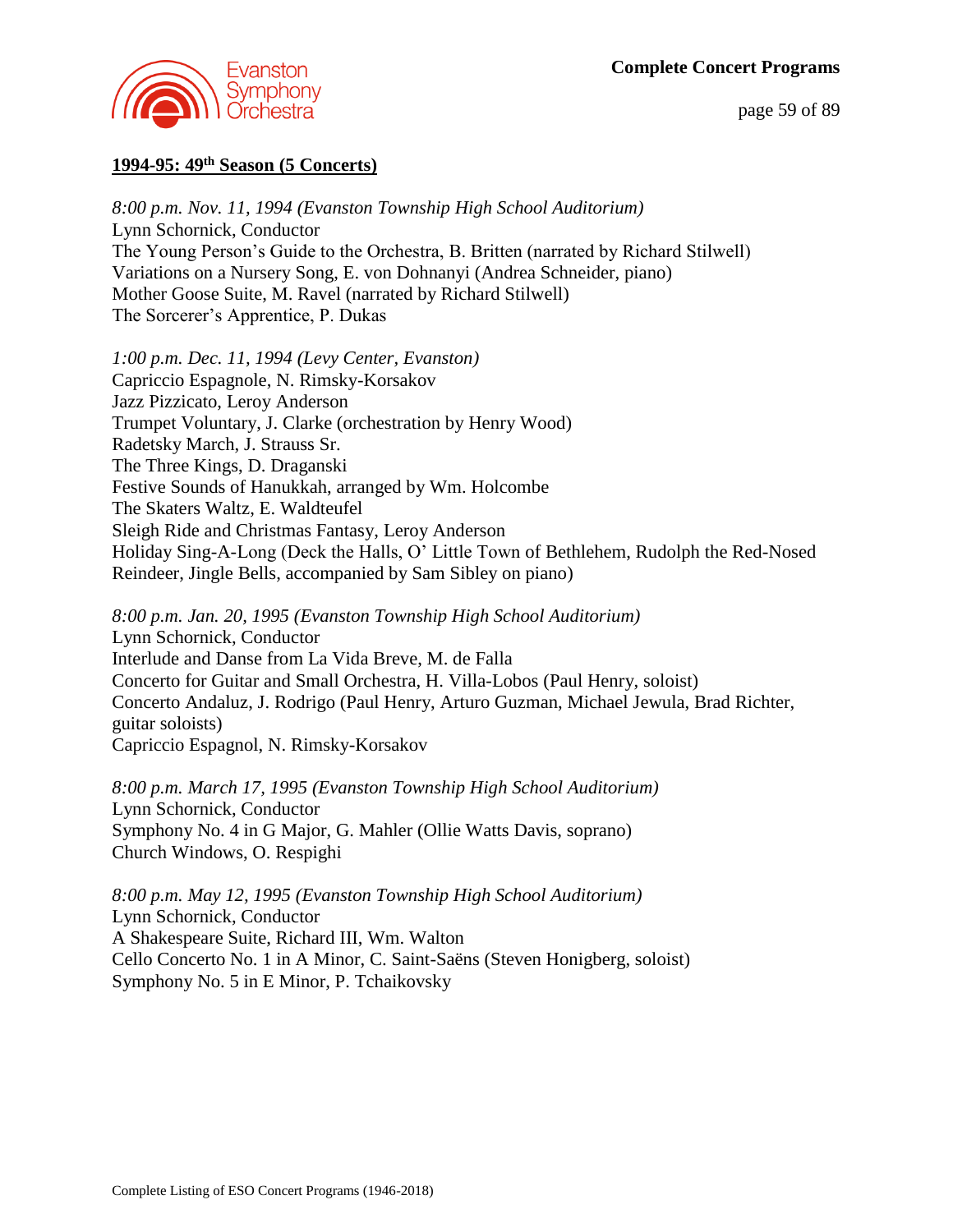

page 60 of 89

### **1995-96: 50th Season (5 Concerts)**

*8:00 p.m. Nov. 10, 1995 (Evanston Township High School Auditorium)* Lynn Schornick, Conductor Symphony No. 1 in C Major, L. van Beethoven Symphony No. 9 in D Minor ("Choral"), L. van Beethoven (Winifred Faix Brown, soprano; Emily Lodine, mezzo-soprano; Jerome Padorr, tenor; Charles Austin, bass; combined members of 30 local choruses)

*1:00 p.m. Dec. 10, 1995 (Levy Center, Evanston)* Lynn Schornick, Conductor Hungarian March, H. Berlioz Symphony No.9 ("From the New World"), 2nd Movement, A. Dvorák Symphonic Impressions from The Music Man, M. Willson (arranged by R. Hayman) Grand March from Aida, G. Verdi Radetsky March, J. Strauss Sr. Selections from "Fiddler on the Roof", J. Bock White Christmas, I. Berlin (arranged by R.R. Bennett) Holiday Sing-A-Long (Deck the Halls, Rudolph the Red-Nosed Reindeer, Jingle Bells, accompanied by Sam Sibley on piano)

*8:00 p.m. Feb. 9, 1996 (Evanston Township High School Auditorium)* Lynn Schornick, Conductor Overture with Fanfares (World Premiere), D. Draganski Old American Songs, A. Copland (Michael Devlin, baritone) Three Excerpts from "Vanessa", S. Barber (Michael Devlin, baritone) Symphony No.9 in E Minor ("New World"), A. Dvorák

*8:00 p.m. March 29, 1996 (Evanston Township High School Auditorium)* Lynn Schornick, Conductor Jubilant Fanfare for Orchestra (World Premiere), D. Zabriskie Concerto for Violin and Cello in A Minor, J. Brahms (David Taylor, violin; Gary Stucka, cello) Symphony No.6 in B Minor ("Pathétique"), P. Tchaikovsky

*8:00 p.m. May 10, 1996 (Evanston Township High School Auditorium)* Daniel Culver, Guest Conductor Overture to Russlan and Ludmilla, M. Glinka Piano Concerto No.2 in C Minor, S. Rachmaninoff (Gail Niwa, soloist) Symphony No.5, D. Shostakovich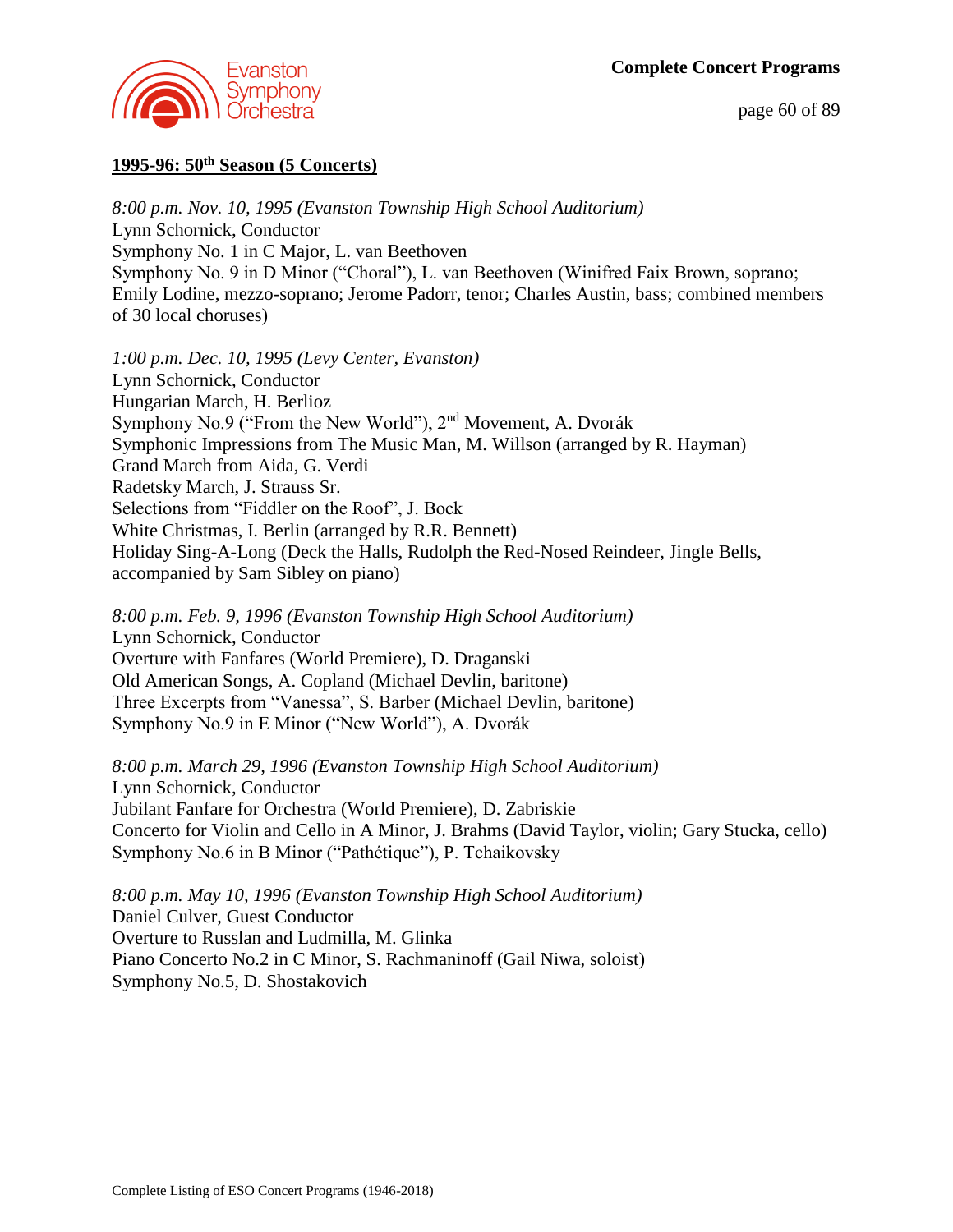

page 61 of 89

# **1996-97: 51st Season (5 Concerts)**

*8:00 p.m. Nov. 8, 1996 (Evanston Township High School Auditorium)* Lynn Schornick, Conductor Selections from Porgy and Bess, G. Gershwin Concerto in F for Piano and Orchestra, G. Gershwin (Mikhail Yanovitsky, soloist) An Outdoor Overture, A. Copland Ballet Suite from "Billy the Kid", A. Copland

*7:30 p.m. Dec. 7, 1996 (Evanston Township High School Auditorium)* Light Up the Holidays with the Evanston Symphony Orchestra and the Melodeers Lynn Schornick, ESO Conductor; Jim Arns, Melodeers Director *Part I:* Evanston Symphony Orchestra We Wish You a Merry Christmas, arranged by A.Harris Prayer and Dream Sequence from Hansel and Gretel, E. Humperdinck Festive Sounds of Hanukkah, arranged by Wm. Holcombe Carol of the Bells, M. Leontovich – P. Wilhousky, arranged by R. Hayman Deck the Halls, arranged by C. Davis

*Part II:* Melodeers Chorus Hanukkah Medley, Traditional The Christmas Song, words & music by Robert Wells & Mel Torme Jingle Bell Rock, Beale & Boothe It Came Upon A Midnight Clear, Sears-Willis Silent Night, Mohr & Gruber We Wish You A Merry Christmas, Traditional Carol Christmas Chopsticks, Novelty Arrangement White Christmas, I. Berlin (arranged by R.R. Bennett) Jingle Bells, J.S. Pierpont Coventry Carol, Robert Croo, Traditional English Melody Have Yourself A Merry Little Christmas, words & music by Hugh Martin & Ralph Blane Reindeer Medley, Gene Autrey & Randy Brooks Carol of Bells, Ukrainian Carol Let There Be Peace On Earth, words & music by Sy Miller & Jill Jackson Do You Hear What I Hear? words & music by Noel Regney & Gloria Shayne

#### *Part III:* Melodeers & Evanston Symphony Orchestra

Twas the Night Before Christmas, story: C. Moore; music: K. Darby; arrangement: H. Simeone A Christmas Festival Sing-A-Long (Joy to the World, Deck the Halls, God Rest Ye Merry Gentlemen, Good King Wenceslaus, Hark The Herald Angels Sing, Silent Night, Jingle Bells, O Come All Ye Faithful)

*8:00 p.m. Jan. 31, 1997 (ETHS Auditorium)* (\*) Play me a Picture! Paint me a Tune! Lynn Schornick, Conductor Symphony No.35 in D Major ("Haffner"), W.A. Mozart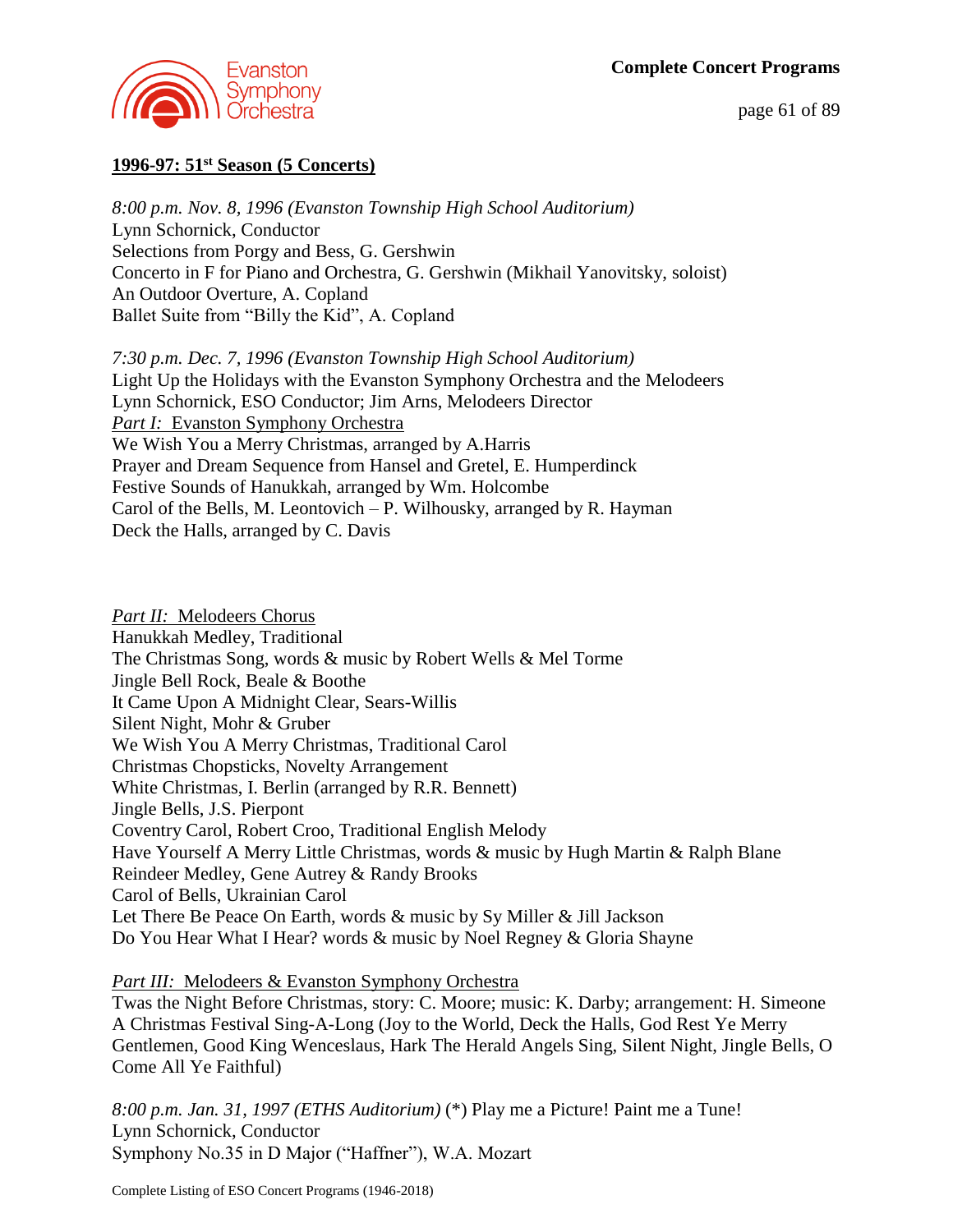

page 62 of 89

Concerto for Violin and Orchestra No.1 in D Major, S. Prokofiev (Shmuel Ashkenasi, soloist) (\*) Pictures at an Exhibition, M. Mussorgsky (transcribed for full orchestra by M. Ravel); including Gnome, The Old Castle, Tuileries, Bydio, Ballet of Unhatched Chicks, Samuel Goldenberg and Schmuyle, The Market Place at Limoges, Catacombs, The Hut on Fowls' Legs, and The Great Gate at Kiev

*8:00 p.m. March 21, 1997 (Evanston Township High School Auditorium)* Lynn Schornick, Conductor Euryanthe Overture, C.M. von Weber Selections by the Winners of the 1<sup>st</sup> Annual ESO Young Artists' Competition: Piano Concerto No. 1 in E Minor (1<sup>st</sup> movement), F. Chopin (Emily Green, soloist) Schelomo, Hebraic Rhapsody for Cello and Orchestra, E. Bloch (Daniel Katz, soloist) Sinfonia Concertante for Cello and Orchestra, S. Prokofiev (Chrissy Kim, soloist) Symphony No.4 in A Major ("Italian"), F. Mendelssohn

*8:00 p.m. May 16, 1997 (Evanston Township High School Auditorium)* Lynn Schornick, Conductor Fanfare from La Péri, P. Dukas Concerto for Flute and Orchestra, J. Ibert (Walfrid Kujala, soloist) Concerto in C Major for Piccolo, F. VI, No.4, A. Vivaldi (Walfrid Kujala, soloist) Symphony No.8 in B Minor ("Unfinished"), F. Schubert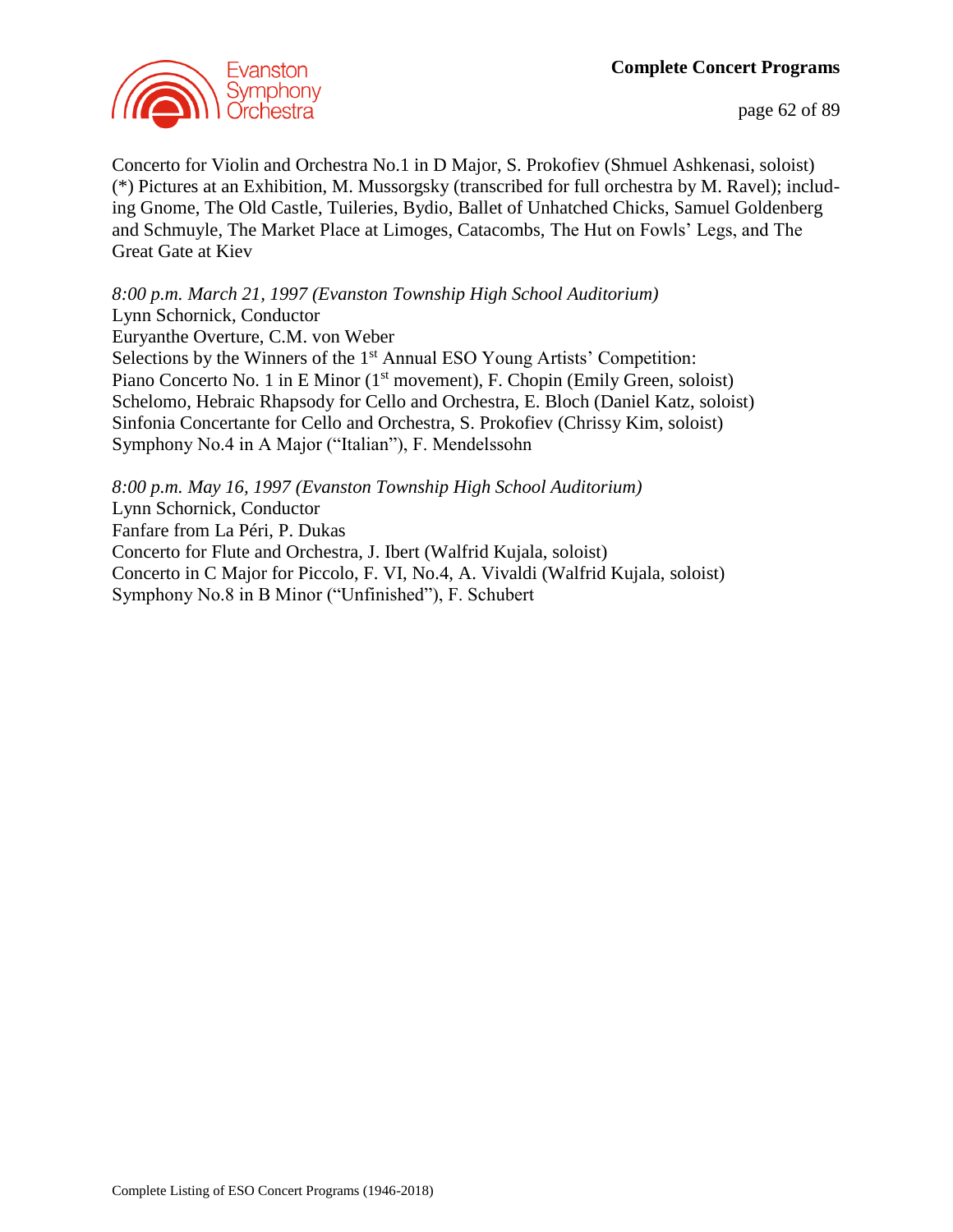

page 63 of 89

### **1997-98: 52nd Season (5 Concerts)**

*8:00 p.m. Nov. 7, 1997 (Evanston Township High School Auditorium)* Featuring Shelley Jameson, soprano; David Little, baritone Lynn Schornick, Conductor Overture to "La Forza del Destino", G. Verdi Death of Rodrigo from "Don Carlo", G. Verdi Ah, fors e lui from "La Traviata", G. Verdi Scena e Duetto from "La Traviata", G. Verdi Intermezzo to Act III from "Manon Lescaut", G. Puccini Musetta's Waltz from "La Bohème", G. Puccini Duet from Act II of "La Bohème", G. Puccini Johanna from "Sweeney Todd", S. Sondheim Barcelona from "Company", S. Sondheim Too Many Mornings from "Follies", S. Sondheim

*7:00 p.m. Dec. 14, 1997 (Pick-Staiger Concert Hall, Evanston)* Christmas Concert "Light up the Holidays" with the Melodeers Chorus (117 voices) *Part I:* Melodeers Chorus; Jim Arns, Director Do You Hear What I Hear?, words & music by Noel Regney and Gloria Shayne Silent Night, Mohr and Gruber Hanukkah Medley, Traditional The Christmas Song, words & music by Robert Wells and Mel Torme Twelve Days After Christmas, words & music by Fredrick Silver, arranged by Sylvia Alsbury It Came Upon A Midnight Clear, Sears and Willis Jingle Bell Rock, Beal and Boothe Coventry Carol, Robert Croo (Traditional English Melody) Carol of the Bells, Ukrainian Carol Have a Holly Jolly Christmas, words & music by John D. Marks Have Yourself A Merry Little Christmas, words & music by Hugh Marin and Ralph Blane Reindeer Medley, Gene Autry and Randy Brooks *Part II:* Evanston Symphony Orchestra; Lynn Schornick, Conductor Christmas Music for Orchestra, arranged by John Cacavas Festive Sounds of Hanukkah, arranged by Wm. Holcombe Carol of the Drum, Davis and Wright We Three Kings, arranged by Don Draganski Christmas, That Special Time of Year, arranged by Custer Deck the Halls, arranged by Chip Davis I'm Dreaming of a White Christmas, Irving Berlin *Part III:* Melodeers Chorus & Evanston Symphony Orchestra We Wish You a Merry Christmas, arranged by Arthur Harris Twas The Night Before Christmas, Derby, Simeone, arranged by Schoenfeld Hallelujah Chorus from "The Messiah", G.F. Handel A Christmas Festival (Sing-A-Long), Leroy Anderson

*8:00 p.m. Jan. 30, 1998 (ETHS Auditorium)* (\*) Play me a Picture! Paint me a Tune! Lynn Schornick, Conductor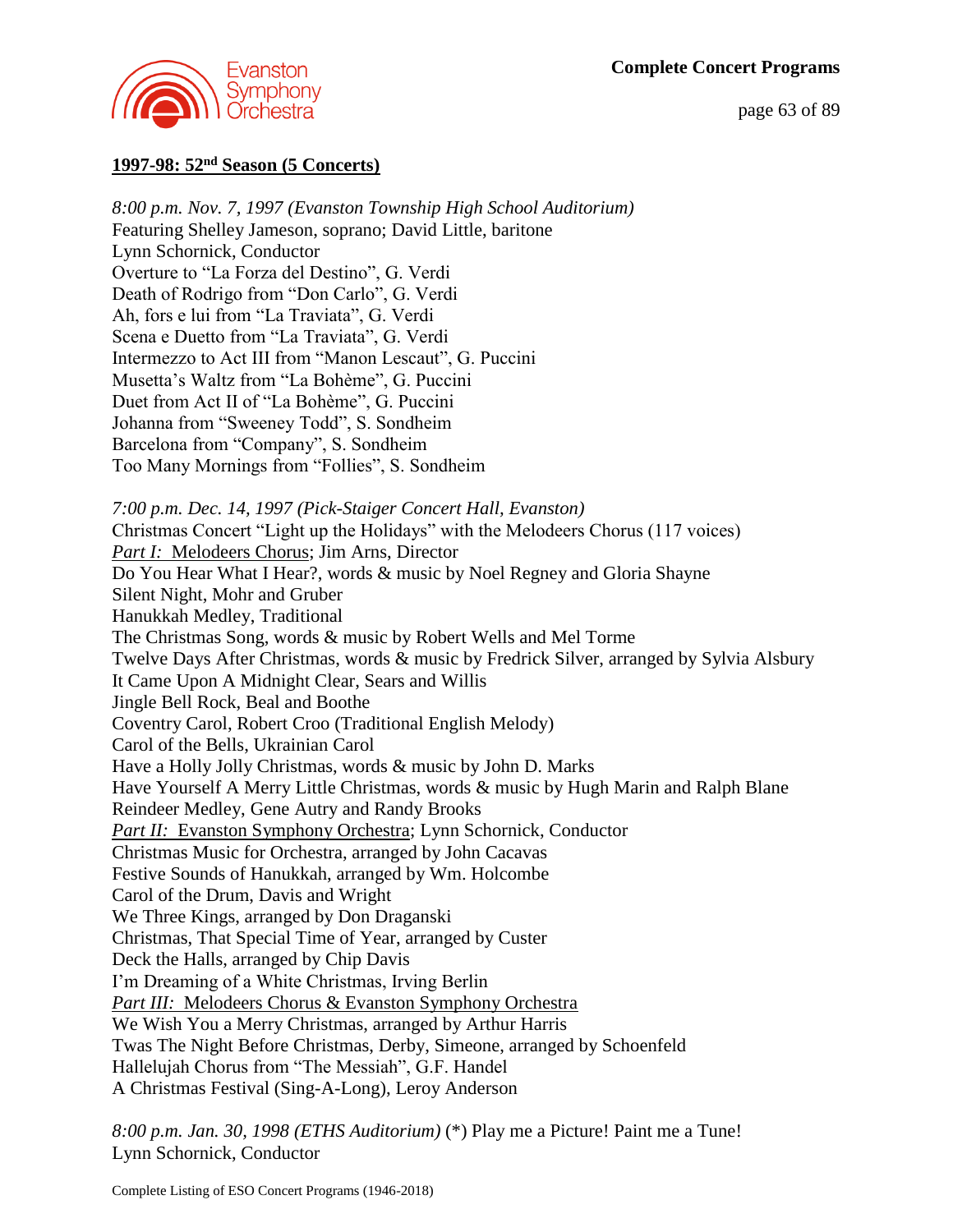

page 64 of 89

(\*) Der Rosenkavalier Suite, R. Strauss Dances of Galanta, Z. Kodály Symphony No.7, L. van Beethoven

*8:00 p.m. March 20, 1998 (Evanston Township High School Auditorium)* Lynn Schornick, Conductor Academic Festival Overture, J. Brahms Selections by the Winners of the 2<sup>nd</sup> Annual ESO Young Artists' Competition: Symphonie Espagnole ( $1<sup>st</sup>$  movement), E. Lalo (Jennifer Cheung, violin soloist) Violin Concerto in D Minor (1st movement), J. Sibelius (Julie Fischer, soloist) Cello Concerto (1st movement), E. Lalo (Jonathan Koh, soloist) Symphony No.7 in D Minor, A. Dvorák

*8:00 p.m. May 15, 1998 (Evanston Township High School Auditorium)* Lynn Schornick, Conductor Overture to The Tsar's Bride, N. Rimsky-Korsakov Piano Concerto No.3 in D Minor, S. Rachmaninoff (Ralph Votapek, soloist) Schéhérazade, Symphonic Suite, N. Rimsky-Korsakov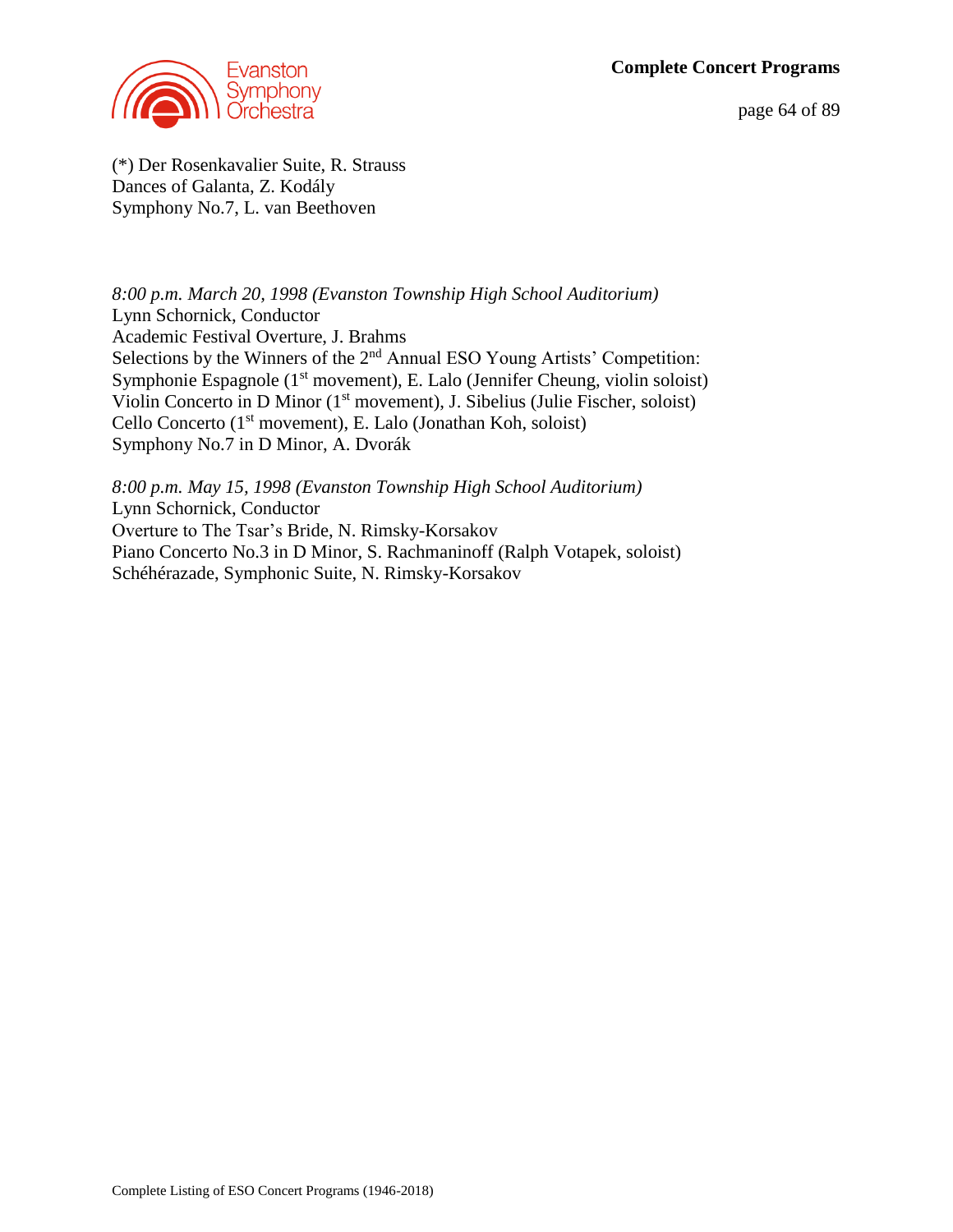

page 65 of 89

# **1998-99: 53rd Season (5 Concerts)**

*8:00 p.m. Nov. 6, 1998 (Evanston Township High School Auditorium)* Lynn Schornick, Conductor Egmont Overture, L. van Beethoven Concerto for Violin and Orchestra in D Major, J. Brahms (Richard Roberts, soloist) Romeo and Juliet Suite No.2, S. Prokofiev

*7:00 p.m. Dec. 13, 1998 (Pick-Staiger Concert Hall, Evanston)* Christmas Festival with the Melodeers Chorus (124 voices) *Part I:* Melodeers Chorus; Jim Arns, Director Hanukkah Medley, Traditional Jingle Bells, J.S. Pierpont Carol of the Bells, Ukrainian Carol Jingle Bell Rock, Beal and Boothe Silent Night, Mohr and Gruber It Came Upon A Midnight Clear, Sears and Willis Have Yourself A Merry Little Christmas, Hugh Marin and Ralph Bland The Christmas Song, Robert Wells and Mel Torme The Secret of Christmas, Jim Clancy Christmas Chopsticks, Novelty Arrangement Reindeer Medley, Gene Autry and Randy Brooks Have a Holly Jolly Christmas, John Marks Do You Hear What I Hear?, Noel Regney and Gloria Shayne

*Part II:* Evanston Symphony Orchestra; Lynn Schornick, Conductor The Nutcracker Suite, P. Tchaikovsky

Part III: Melodeers Chorus & Evanston Symphony Orchestra We Wish You A Merry Christmas, Arthur Harris Twas The Night Before Christmas, Darby, Simone, Schoenfeld A Christmas Festival (Sing-A-Long), Leroy Anderson Hallelujah Chorus from "The Messiah", G.F. Handel

*8:00 p.m. Jan. 22, 1999 (ETHS Auditorium)* (\*) Play me a Picture! Paint me a Tune! Lynn Schornick, Conductor Russian Easter Overture, N. Rimsky-Korsakov Trumpet Concerto, A. Arutyunian (John Hagstrom, soloist) Prelude to "Die Meistersinger von Nürnberg", R. Wagner (\*) Polovetsian Dances from "Prince Igor", A. Borodin

*8:00 p.m. March 19, 1999 (Evanston Township High School Auditorium)* Lynn Schornick, Conductor Overture to "The Marriage of Figaro", W.A. Mozart Selections by the Winners of the 3<sup>rd</sup> Annual ESO Young Artists' Competition: Piano Concerto No.2 in C Minor (3<sup>rd</sup> movement), S. Rachmaninoff (Kristen Figard, soloist) Violin Concerto in D Minor, (1st movement), J. Sibelius (Dylana Leung, soloist)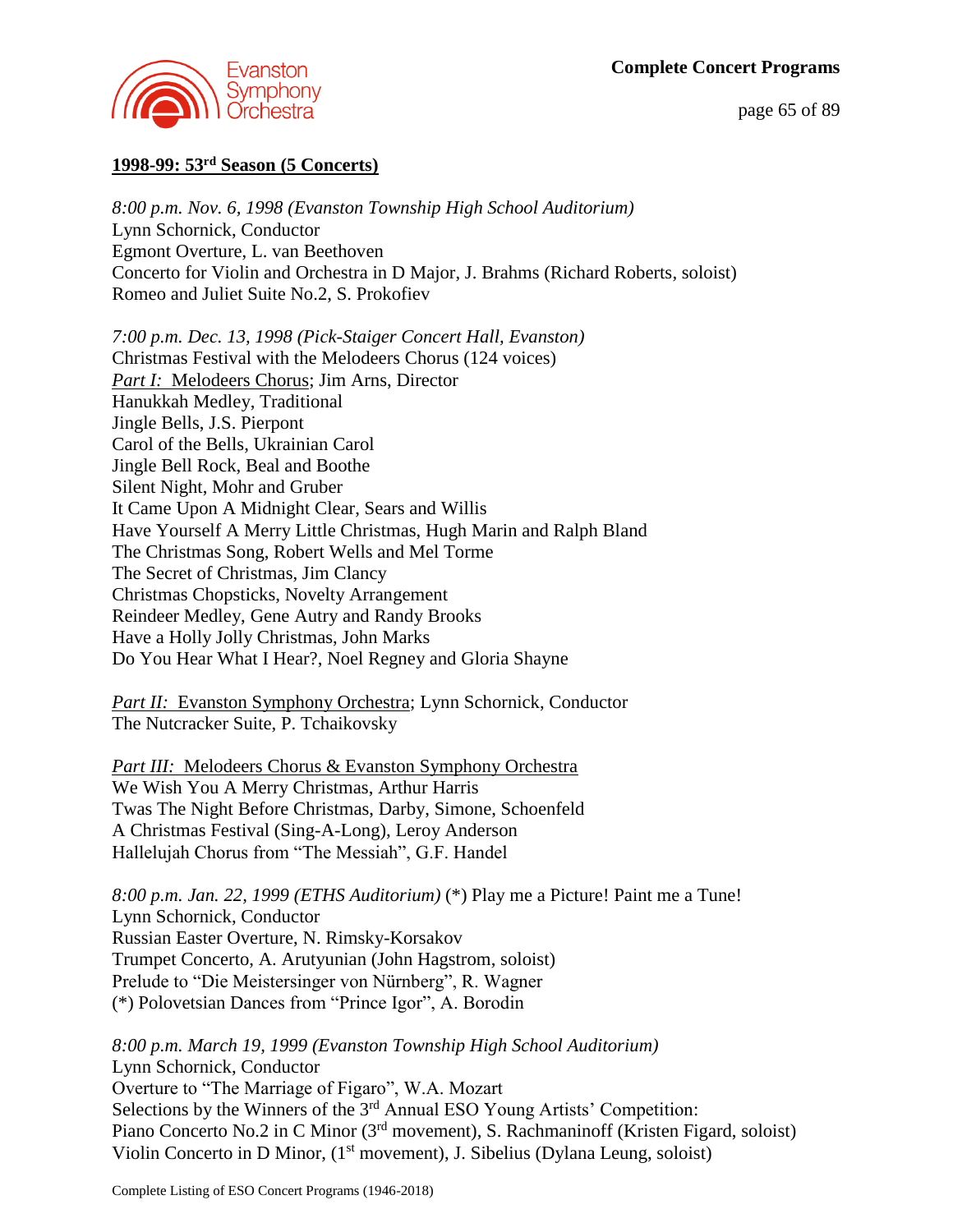

page 66 of 89

Concerto for Violin in One Movement, J. Conus (Sherry Hong, soloist) Variations on an Original Theme, "Enigma", E. Elgar

*8:00 p.m. May 14, 1999 (Pick-Staiger Concert Hall, Evanston)* Lynn Schornick, Conductor The Moldau, B. Smetana Concerto No.3 for Piano and Orchestra, B. Bartok (Gail Niwa, soloist) Symphony No.8 in G Major, A. Dvorák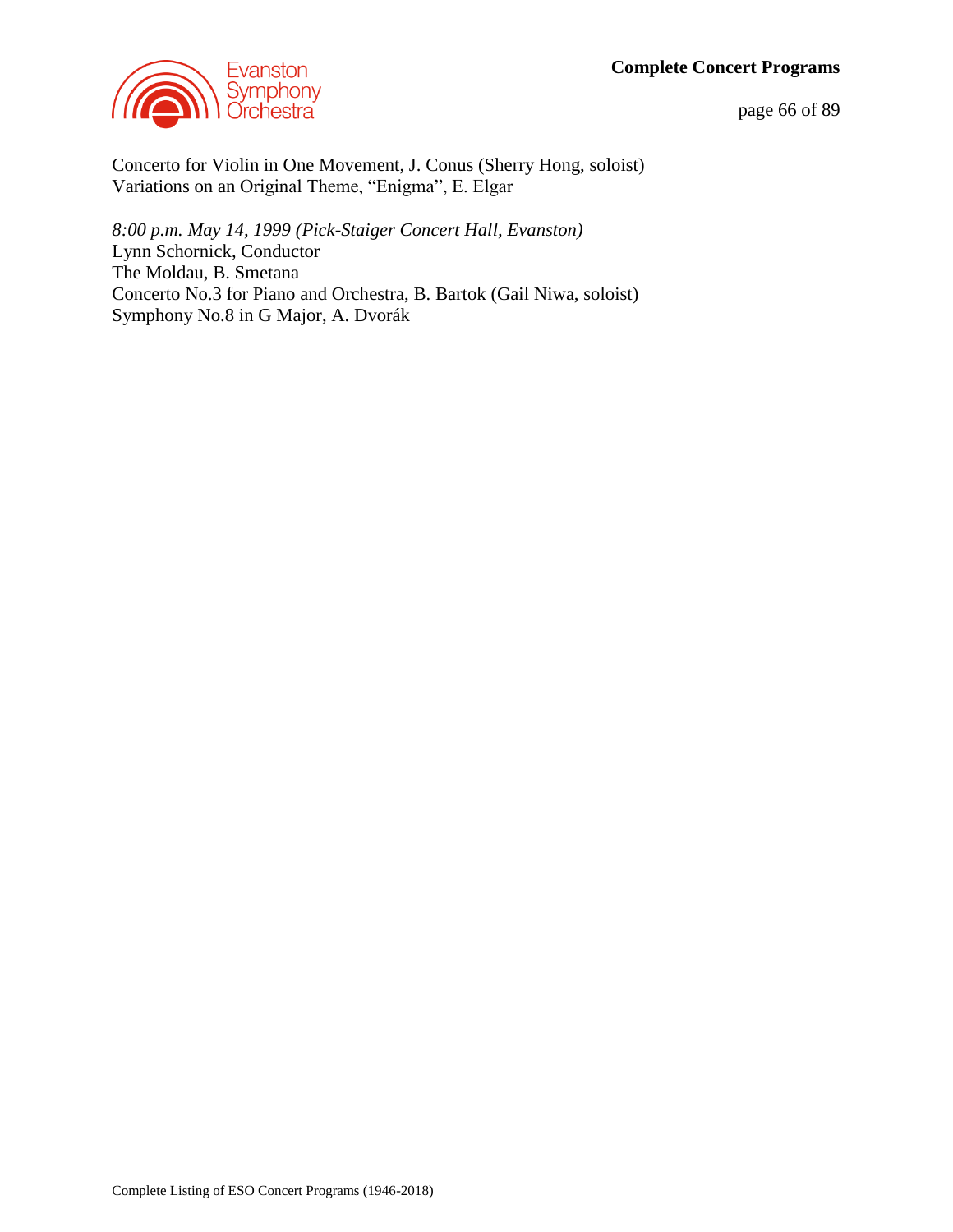

page 67 of 89

## **1999-2000: 54th Season (5 Concerts)**

*7:00 p.m. Nov. 14, 1999 (Evanston Township High School Auditorium)* Lynn Schornick, Conductor Leonore Overture No. 3, L. van Beethoven Triple Concerto for Violin, Piano and Orchestra, L. van Beethoven (David Taylor, violin; Gary Stucka, cello; Andrea Swan, piano) Symphony No. 3 ("Eroica"), L. van Beethoven

*7:00 p.m. Dec. 12, 1999 (Evanston Township High School Auditorium* Featuring the following soloists: Marcia Porter, soprano; Ayanna T. Clark, alto; John Morrissey, tenor; and Kirk Walker, bass-baritone; plus the Chancel Choir of the Second Baptist Church of Evanston, directed by Eddie Drummond; Lynn Schornick, Conductor In Silent Night, M. Southall I'm Dreaming of a White Christmas, I. Berlin Behold The Star, W. Dawson (Kathy Jones, soprano; Ronald Pitts, tenor) Sleigh Ride, Leroy Anderson Silent Night, arranged by A. Luck (Eddie Drummond, soloist) A Christmas Medley Sing-A-Long, Leroy Anderson (Joy To The World, Deck The Halls, God Rest Ye Merry Gentlemen, Good King Wenceslaus, Hark The Herald Angles Sing, Silent Night, Jingle Bells, O Come All Ye Faithful) All Rise! Arranged by D. Clydesdale (Evelyn Danner, soloist) Hallelujah – A Soulful Celebration, adapted by J. Higgins from "The Messiah", G.F. Handel; arranged by M. Warren, M. Jackson, M. Kibble (Vernon Clark, tenor solo)

*7:00 p.m. Jan. 23, 2000 (ETHS Auditorium)* (\*) Play me a Picture! Paint me a Tune! Lynn Schornick, Conductor Cello Concerto No. 1, D. Milhaud (John Sharp, soloist) Suite Française, D. Milhaud Cello Concerto, A. Honegger (John Sharp, soloist) (\*) Symphony No. 2 ("The Four Temperaments"), C. Nielsen

*7:00 p.m. March 26, 2000 (Evanston Township High School Auditorium)* Lynn Schornick, Conductor Tromba Lontano, J. Adams Selections by the Winners of the  $4<sup>th</sup>$  Annual ESO Young Artists' Competition: Flute Concerto in G Major (1<sup>st</sup> movement), W.A. Mozart (Irene Hsieh, soloist) Viola Concerto  $(1<sup>st</sup>$  movement), B. Bartok (Kristen Figard, soloist) Piano Concerto No.3 in D Minor (1<sup>st</sup> movement), S. Rachmaninoff (Michael Hui, soloist) Symphonic Dances, S. Rachmaninoff

*7:00 p.m. May 21, 2000 (Evanston Township High School Auditorium)* Lynn Schornick, Conductor Concerto for Violin and Orchestra in D Major, P. Tchaikovsky (Yuan-Qing Yu, soloist) Symphony No.4 in F Minor, P. Tchaikovsky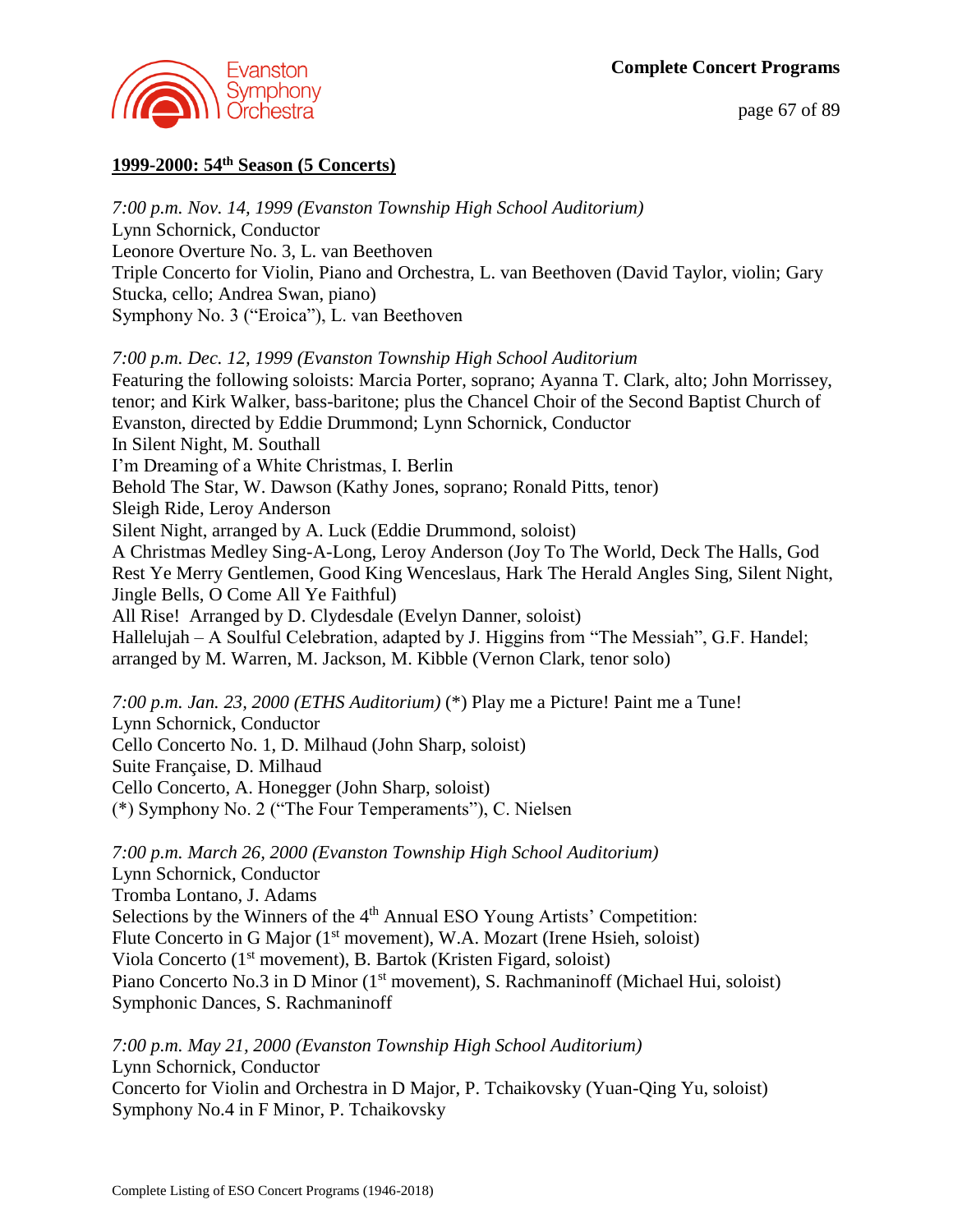

page 68 of 89

## **2000-01: 55th Season (4 Concerts)**

*8:00 p.m. Nov. 10, 2000 (Evanston Township High School Auditorium)* Lynn Schornick, Conductor (with The North Shore Choral Society, Donald Chen, Music Director; and the Music Institute of Chicago Chorale, Daniel Wallenberg, Music Director) Requiem, G. Verdi (Debra DeNoon, soprano; Emily Lodine, mezzo-soprano; Tod Kowallis, tenor; Robert Swan, bass)

*8:00 p.m. Jan. 26, 2001 (ETHS Auditorium)* (\*) Play me a Picture! Paint me a Tune! Lynn Schornick, Conductor Symphony No.41 in C Major ("Jupiter"), W.A. Mozart (\*) A Lincoln Portrait, A. Copland (narrated by Henry Fogel) Symphony No.5 in E-Flat Major, J. Sibelius

*8:00 p.m. March 30, 2001 (Evanston Township High School Auditorium)* Lynn Schornick, Conductor The Hebrides Overture ("Fingal's Cave"), F. Mendelssohn Serenade for Strings in C Major, P. Tchaikovsky Cuban Overture, G. Gershwin Four Sea Interludes from "Peter Grimes", B. Britten

*8:00 p.m. May 18, 2001 (Evanston Township High School Auditorium)* Lynn Schornick, Conductor The Lark Ascending, Romance for Violin and Orchestra, R. V. Williams (David Taylor, soloist) Symphony No.2 in D Major, J. Brahms Soirées Musicales, Suite from "Rossini", B. Britten Concerto for Violin and Orchestra in A Minor, A. Glazunov (David Taylor, soloist)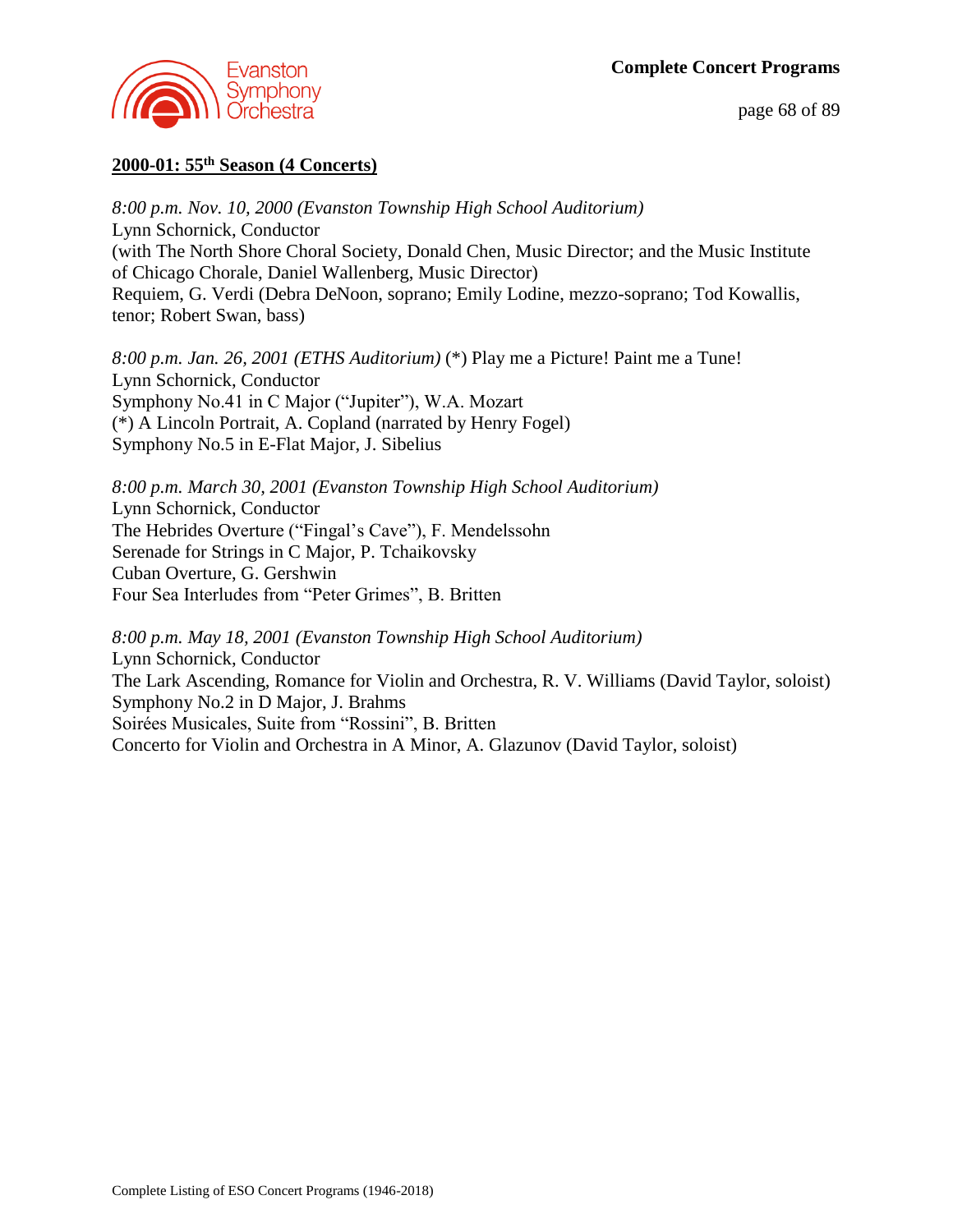

page 69 of 89

## **2001-02: 56th Season (4 Concerts)**

*8:00 p.m. Nov. 2, 2001 (Evanston Township High School Auditorium)* Lynn Schornick, Conductor (with The North Shore Choral Society, Donald Chen, Music Director) A German Requiem, J. Brahms (Marie-Ann Lewis, soprano; Samuel Smith, bass-baritone)

*8:00 p.m. Jan. 18, 2002 (ETHS Auditorium)* (\*) Play me a Picture! Paint me a Tune! Lynn Schornick, Conductor Overture to "The Barber of Seville", G. Rossini (\*) Concierto de Aranjuez, Rodrigo (Norman Ruiz, classical guitarist) Danzas fantasticas, J. Turina El Salon Mexico, A. Copland

*8:00 p.m. March 22, 2002 (Northwestern University's Pick-Staiger Concert Hall)* Lynn Schornick, Conductor Symphony No.9 in C Major ("The Great"), F. Schubert Four Last Songs, R. Strauss (Rose Guccione, soprano)

*8:00 p.m. May 31, 2002 (Evanston Township High School Auditorium)* Lynn Schornick, Conductor Symphony No.2 in D Major, L. van Beethoven Symphonie Fantastique, H. Berlioz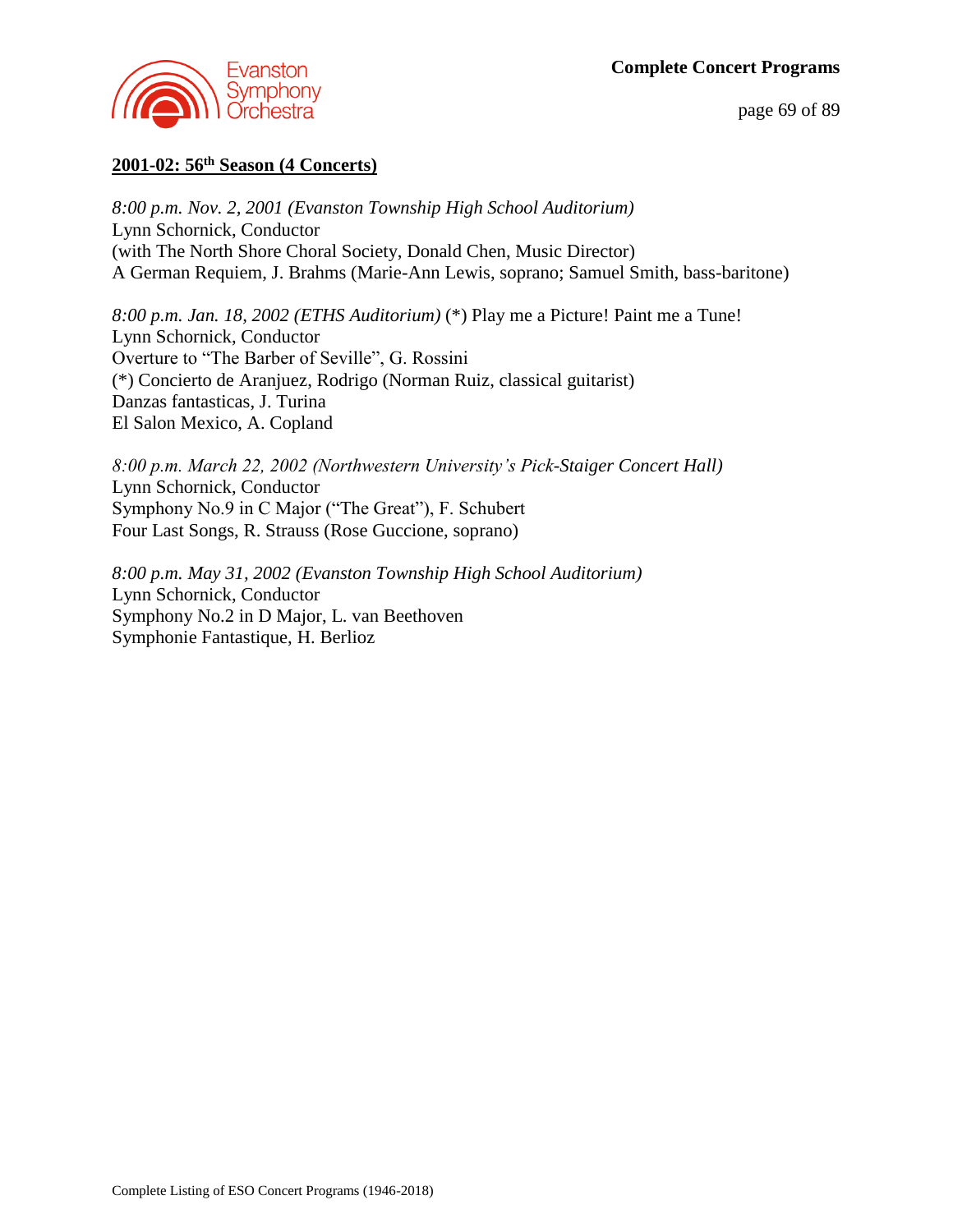

page 70 of 89

# **2002-03: 57th Season (4 Concerts)**

(season of guest conductors to select ESO's next resident conductor)

*3:00 p.m. Nov. 17, 2002 (Northwestern University's Pick-Staiger Concert Hall)* Alexander Platt, Guest Conductor Overture to The Magic Harp, F. Schubert Music to a Scene from Shelley, S. Barber (narrated by Henry Fogel) A Charm of Lullabies, B. Britten (Julia Bentley, mezzo-soprano) Orchestral Suite No.1, P. Tchaikovsky

*3:00 p.m. Jan. 12, 2003 (Pick-Staiger Concert Hall)* (\*) Play me a Picture! Paint me a Tune! Lawrence Eckerling, Guest Conductor Variations on a Theme by Haydn, J. Brahms Piano Concerto No. 2 in C Minor, S. Rachmaninoff (Christopher Weldon, soloist) (\*) The Pines of Rome, O. Respighi

*3:00 p.m. March 16, 2003 (Pick-Staiger Concert Hall)* Ho Chung Yeh, Guest Conductor Overture to "The Magic Flute", W.A. Mozart Carmen Fantasia for Two Trumpets and Orchestra, based on G. Bizet's "Carmen" (composed by D. Hunsberger for trumpet soloists, Barbara Butler and Charlie Geyer) Symphony No.5 in E Minor, P. Tchaikovsky

*3:00 p.m. May 11, 2003 (Pick-Staiger Concert Hall)* Kevin McMahon, Guest Conductor Piano Concerto No.2 in B-Flat Major, J. Brahms (Peter Van Beck, soloist) Symphony No.7 in D Minor, A. Dvorák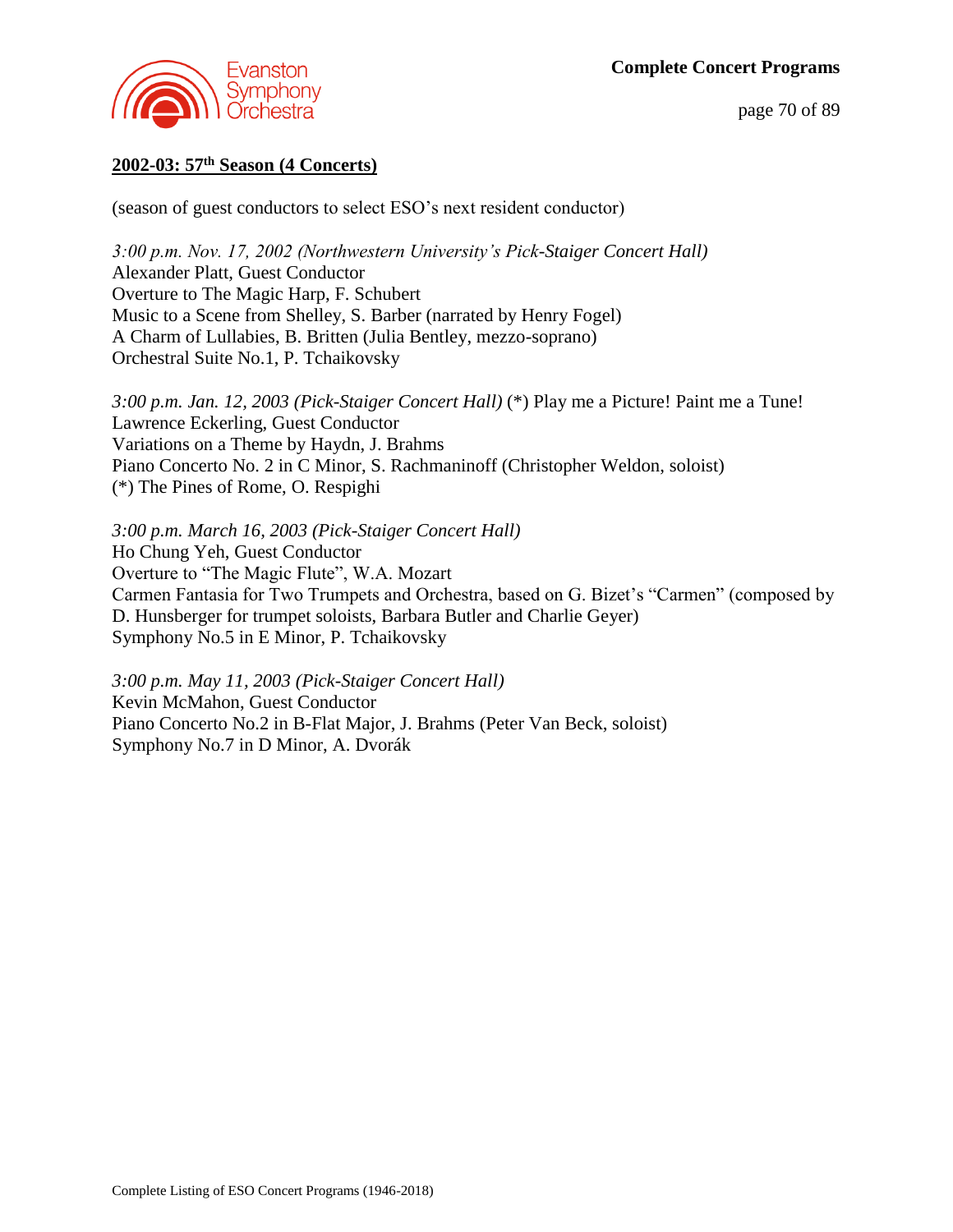

page 71 of 89

#### **2003-04: 58th Season (4 Concerts)**

(start of conductor Lawrence Eckerling's tenure as Music Director)

*3:00 p.m. Nov. 9, 2003 (Northwestern University's Pick-Staiger Concert Hall)* Lawrence Eckerling, Conductor Prelude to "Die Meistersinger von Nurnberg", R. Wagner Concerto for Piano and Orchestra in A Minor, E. Grieg (Graham Scott, soloist) Symphony No.5 in C Minor, L. van Beethoven

*3:00 p.m. Jan. 18, 2004 (Pick-Staiger Concert Hall)* (\*) Play me a Picture! Paint me a Tune! Lawrence Eckerling, Conductor (\*) Three Dances from "The Three Cornered Hat", M. de Falla Concerto for Violin and Orchestra in E Minor, F. Mendelssohn (Nicolas Kendall, soloist) Symphony No.5, D. Shostakovich

*3:00 p.m. March 28, 2004 (Pick-Staiger Concert Hall)* Lawrence Eckerling, Conductor Symphony No.38 in D Major ("Prague"), W.A. Mozart Renaissance Concerto for Flute and Orchestra, L. Foss (Linda Chatterton, soloist) Schéhérazade, Symphonic Suite, N. Rimsky-Korsakov

*3:00 p.m. May 16, 2004 (Pick-Staiger Concert Hall)* Dance; Lawrence Eckerling, Conductor Slavonic Dances No.1 and No.8, A. Dvorák Waltz from Swan Lake, P. Tchaikovsky Pizzicato Polka and Emperor Dances, J. Strauss Jr. Three Dance Episodes from On the Town, L. Bernstein Sabre Dance from Gayane, A. Khachaturian Hungarian Dance No. 5, J. Brahms Rodeo (Complete Ballet), A. Copland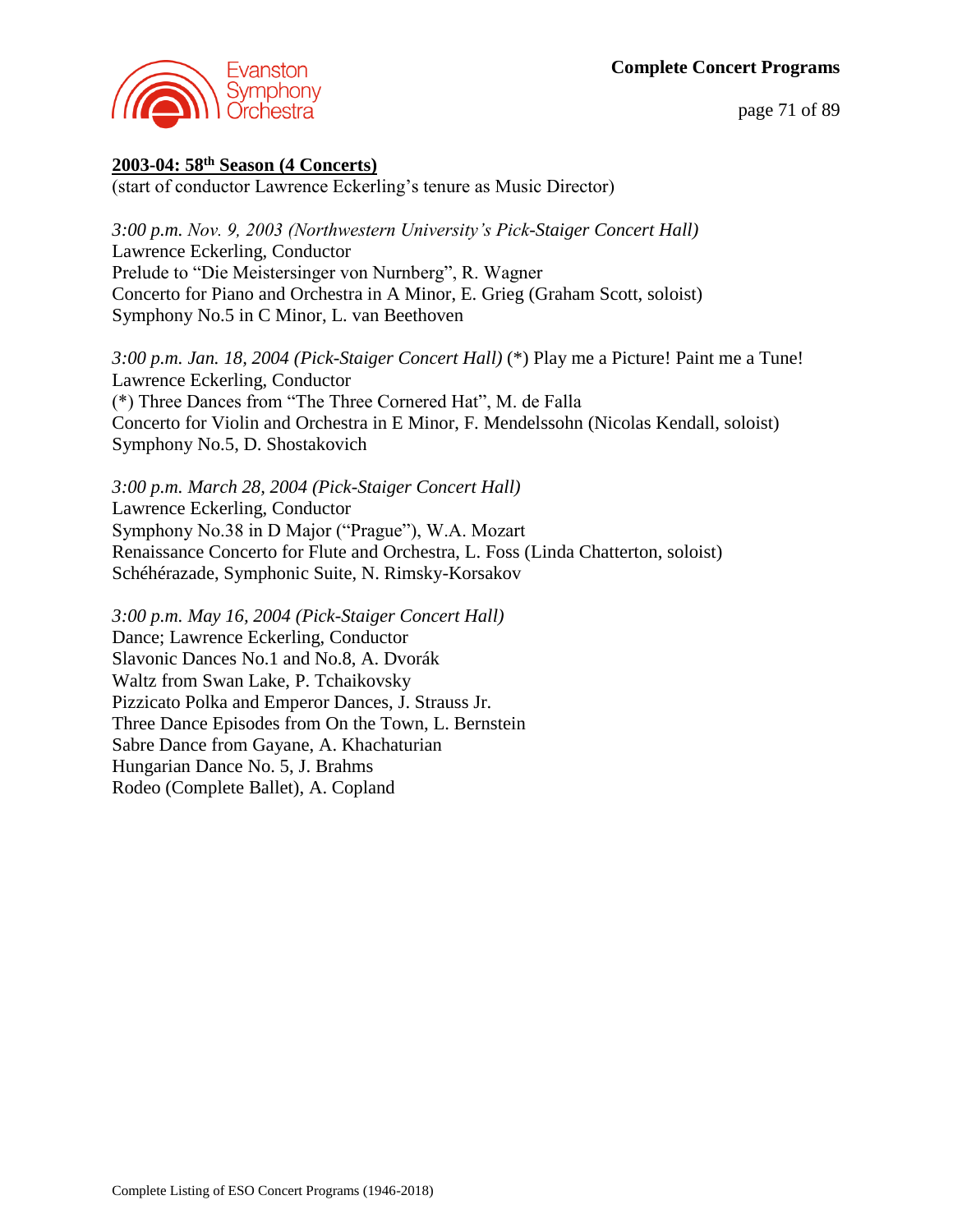



## **2004-05: 59th Season (5 Concerts)**

*2:30 p.m. Oct. 17, 2004 (Northwestern University's Pick-Staiger Concert Hall)* The Fire Concert; Lawrence Eckerling, Conductor The Star Spangled Banner, arranged by I. Stravinsky Music for the Royal Fireworks, G.F. Handel Concerto for Violin and Orchestra in D Minor, J. Sibelius (Asmira Woodward-Page, soloist) Suite from "The Firebird" (1919), I Stravinsky

*3:00 p.m. Dec. 5, 2004 (Evanston Township High School Auditorium)*

An Evanston Symphony Christmas; Lawrence Eckerling, Conductor [1<sup>st</sup> Half]: Sleigh Ride, L.Anderson; Fantasia on Greensleeves, R. V. Williams; A Rocking Christmas, arranged by C. Sayre; Five Sided S'vivon (World Premiere), R. Applebaum (Music Institute Children's Chorus); Selection from "The Nutcracker", P. Tchaikovsky (Evanston Dance Ensemble from Dance Center Evanston, and Music Institute Children's Chorus); [Intermission] [2<sup>nd</sup> Half]: 'Twas the Night Before Christmas, Wm. Holcombe (narrated by Mary Ann Ahern); The Many Moods of Christmas, R. Shaw/R.R. Bennett (Evanston Symphony Festival Chorus); Christmas Carol Sing-A-Long (Audience Participation); Encore: Hallelujah Chorus from "The Messiah", G.F. Handel *2:30 p.m. Jan. 16, 2005 (Pick-Staiger Concert Hall)* (\*) Play Me a Picture! Paint Me a Tune! Lawrence Eckerling, Conductor (\*) Bright Blue Music, M. Torke Lieder eines fahrenden Gesellen, G. Mahler (Randall Scarlata, baritone Symphony No.6 in D, A. Dvorák

*2:30 p.m. March 20, 2005 (Pick-Staiger Concert Hall)* Lawrence Eckerling, Conductor Symphony No.32 in G Major, W.A. Mozart Piano Concerto No.3 in C Major, S. Prokofiev (Brenda Huang, soloist) Symphony No.1 in C Minor, J. Brahms

*2:30 p.m. June 5, 2005 (Pick-Staiger Concert Hall)* "French Connection"; Lawrence Eckerling, Conductor Fanfare for the Common Man, A. Copland For the Uncommon Woman (Fanfare No.4), J. Tower Danses sacrée et profane for Harp and Chamber Orchestra, C. Debussy (Marcia Labella, Harp) Concerto for Contrabassoon, D. Dorff (Susan Nigro, soloist) Roman Carnival Overture, H. Berlioz Mother Goose Suite: Five Pieces for Children, M. Ravel An American in Paris, G. Gershwin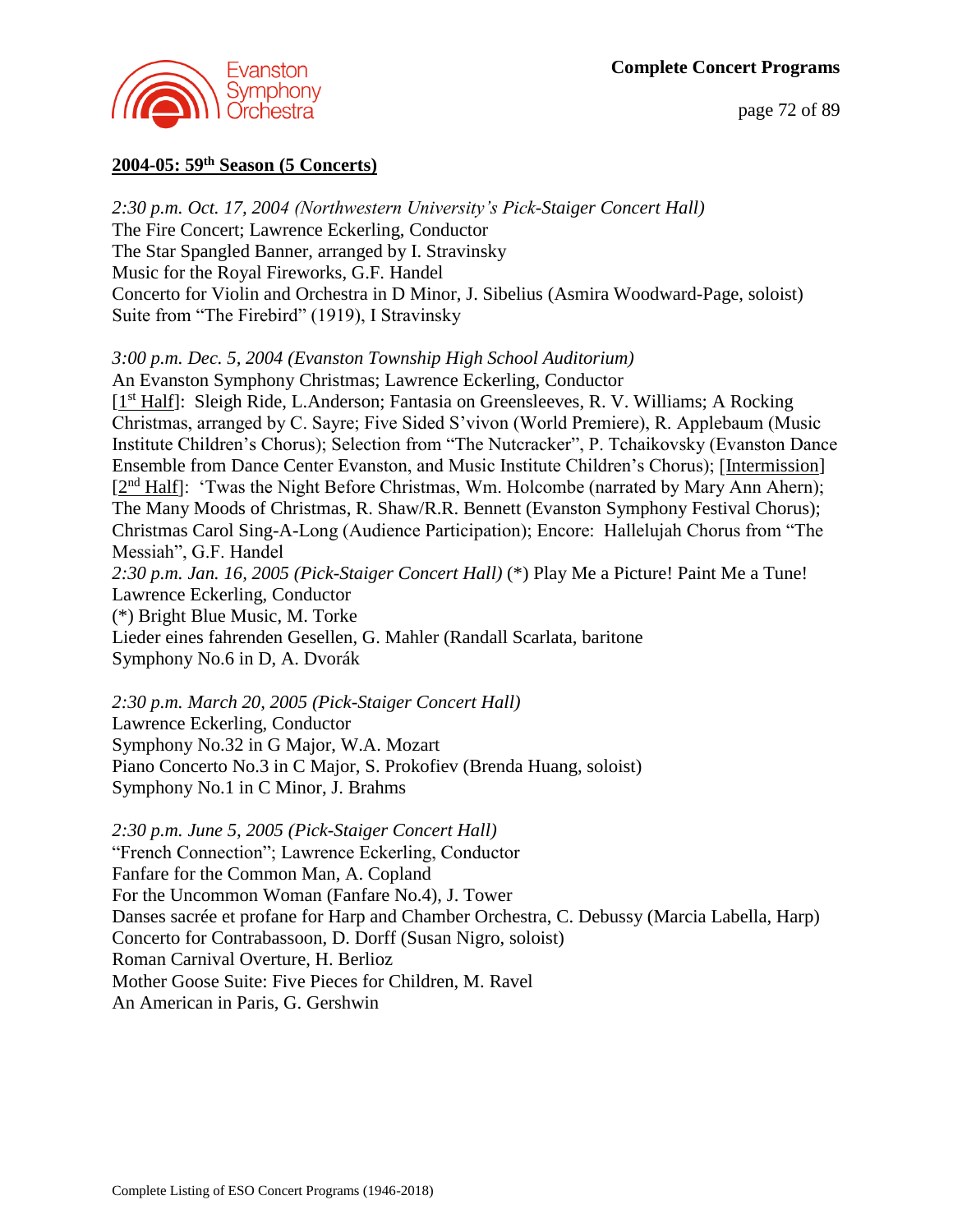





**2005-06: 60th Season (5 Concerts)**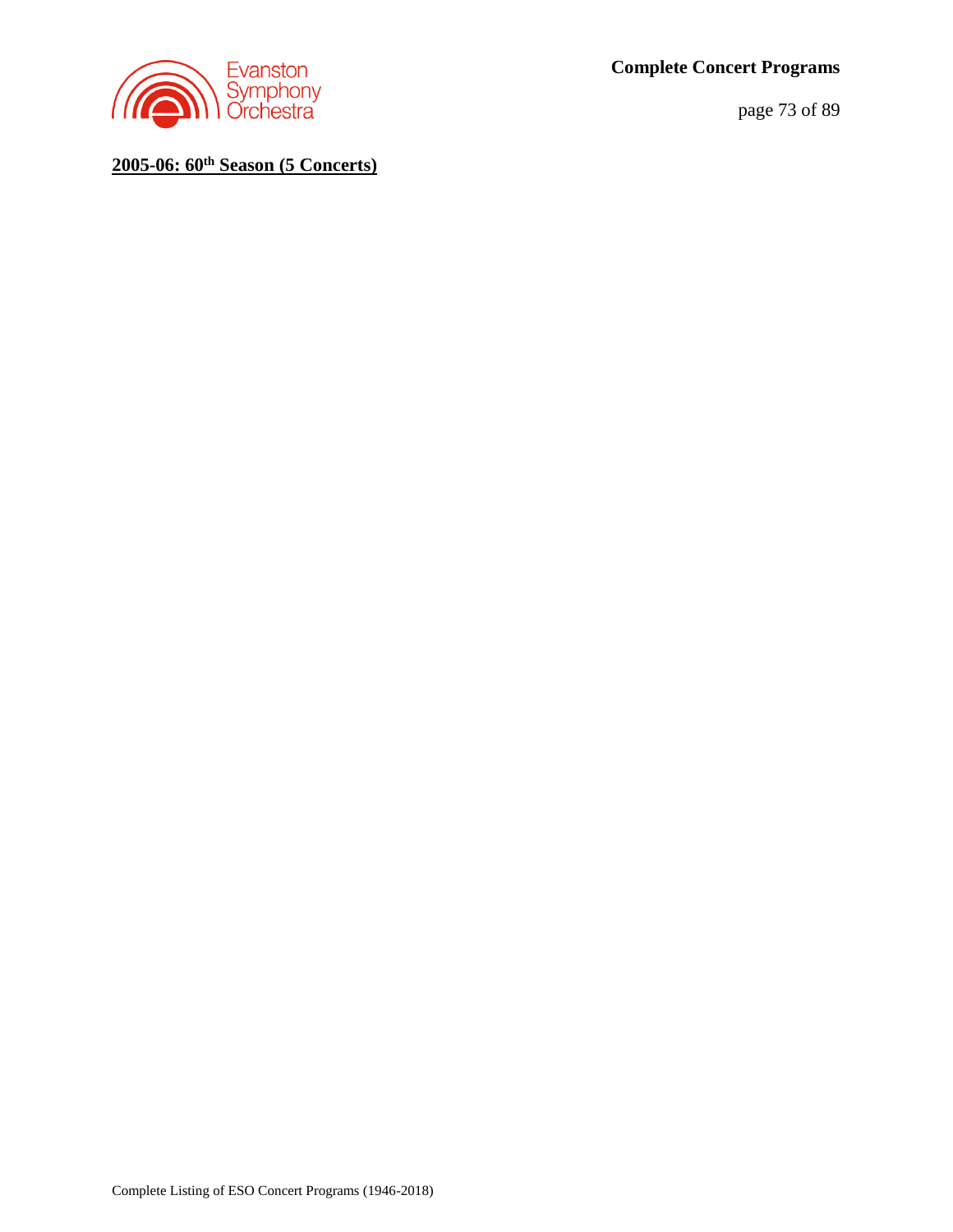#### **Complete Concert Programs**



page 74 of 89

*2:30 p.m. Oct. 16, 2005 (Northwestern University's Pick-Staiger Concert Hall)* Lawrence Eckerling, Conductor Egmont Overture, L. van Beethoven Piano Concerto No.5 ("Emperor"), L. van Beethoven (James Giles, soloist) Symphony No.6 in B Minor ("Pathétique"), P. Tchaikovsky

### *3:00 p.m. Dec.4, 2005 (Evanston Township High School Auditorium)*

An Evanston Symphony Christmas; Lawrence Eckerling, Conductor

[1<sup>st</sup> Half] Sleigh Ride, L. Anderson; A Holiday Hoedown, D. Kallman; The Snowflake Ballet, S. Rashid (with dancers from Dance Center Evanston, Béa Rashid, Director); Chanukah Suite, arr. by S. Barnett (narrated by Mary Ann Ahern), incl. For the Miracles; Blessings for Chanukah; Oh Chanukah; Who Will Light the Narrow Candles?; Who can Retell?; Chanukah; Little Top, Spin, Spin, Spin; Rock of Ages; Waltz of the Flowers from "The Nutcracker", P. Tchaikovsky (choreography by Béa Rashid, with dancers from Dance Center Evanston; Béa Rashid, Director) [Intermission]

[2<sup>nd</sup> Half] 'Twas the Night Before Christmas, Wm. Holcombe (narrated by Mary Ann Ahern) Gloria, R. Bass (Evanston Symphony Festival Chorus); A Musicological Journey Through Twelve Days of Christmas, arranged by C. Courtney (Evanston Symphony Festival Chorus); Christmas Carol Sing-a-long Medley, J. Finnegan (Evanston Chorus with audience participation) Hallelujah Chorus from "The Messiah", G.F. Handel (Evanston Symphony Festival Chorus, Susan J. Young and Mary Theresa Reed, Co-Directors)

*2:30 p.m. Feb. 5, 2006 (Pick-Staiger Concert Hall)*

Lawrence Eckerling, Conductor An Outdoor Overture, A. Copland Made in America, J. Tower The Planets (Mars, Venus, Mercury, Jupiter, Saturn, Uranus, Neptune), G. Holst

*2:30 p.m. Mar.26, 2006 (Pick-Staiger Concert Hall)* "Opera's Greatest Hits" with Jonita Lattimore, Soprano; and Kenneth Gayle, Tenor Lawrence Eckerling, Conductor Les Toréadors, Prélude, Aragonaise from "Carmen", G. Bizet (Orchestra) La fleur que (Flower Song) from "Carmen", G. Bizet (Kenneth Gayle, soloist) Parle-moi de ma mère from "Carmen", G. Bizet (Jonita Lattimore and Kenneth Gayle, soloists) Overture to "Semiramide", G. Rossini (Orchestra) Che gelida manina (Kenneth Gayle), Si, Mi chiamano Mimi (Jonita Lattimore), O soave fanciulla (Jonita Lattimore and Kenneth Gayle), from "La Bohème", Act 1, G. Puccini E Susanna non vien! - Dove sono i bei momenti from "Marriage of Figaro", W.A. Mozart (Jonita Lattimore, soloist) Intermezzo sinfonico from "Cavalleria Rusticana", P. Mascagni (Orchestra) Vesti la giubba from "Pagliacci", R. Leoncavallo (Kenneth Gayle, soloist) Ebben? Ne Andro Lontana from "La Wally", A. Catalani (Jonita Lattimore, soloist) Overture to "La Forza del destino", G. Verdi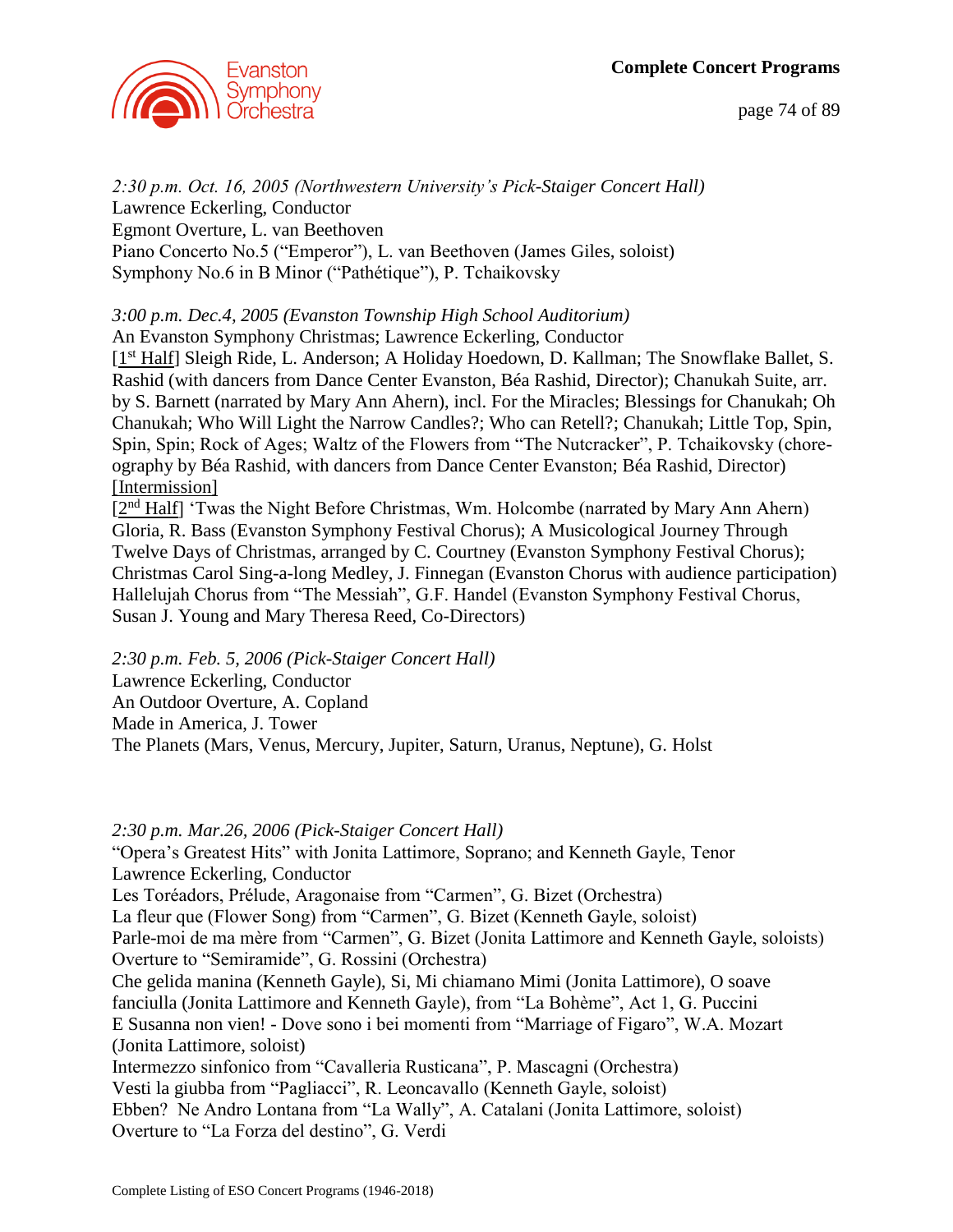

page 75 of 89

Summertime (Jonita Lattimore), It Ain't Necessarily So (Kenneth Gayle), Oh, Lawd, I'm On My Way (Jonita Lattimore and Kenneth Gayle), from "Porgy and Bess", G. Gershwin Encore: "Brindisi", G. Verdi (Jonita Lattimore and Kenneth Gayle, soloists)

*2:30 p.m. May 7, 2006 (Pick-Staiger Concert Hall)* (\*) Play me a Picture! Paint me a Tune! Lawrence Eckerling, Conductor (\*) Symphonie Espagnole for Violin and Orchestra, E. Lalo (Rachel Barton Pine, soloist) Symphony No.1 in D Major, G. Mahler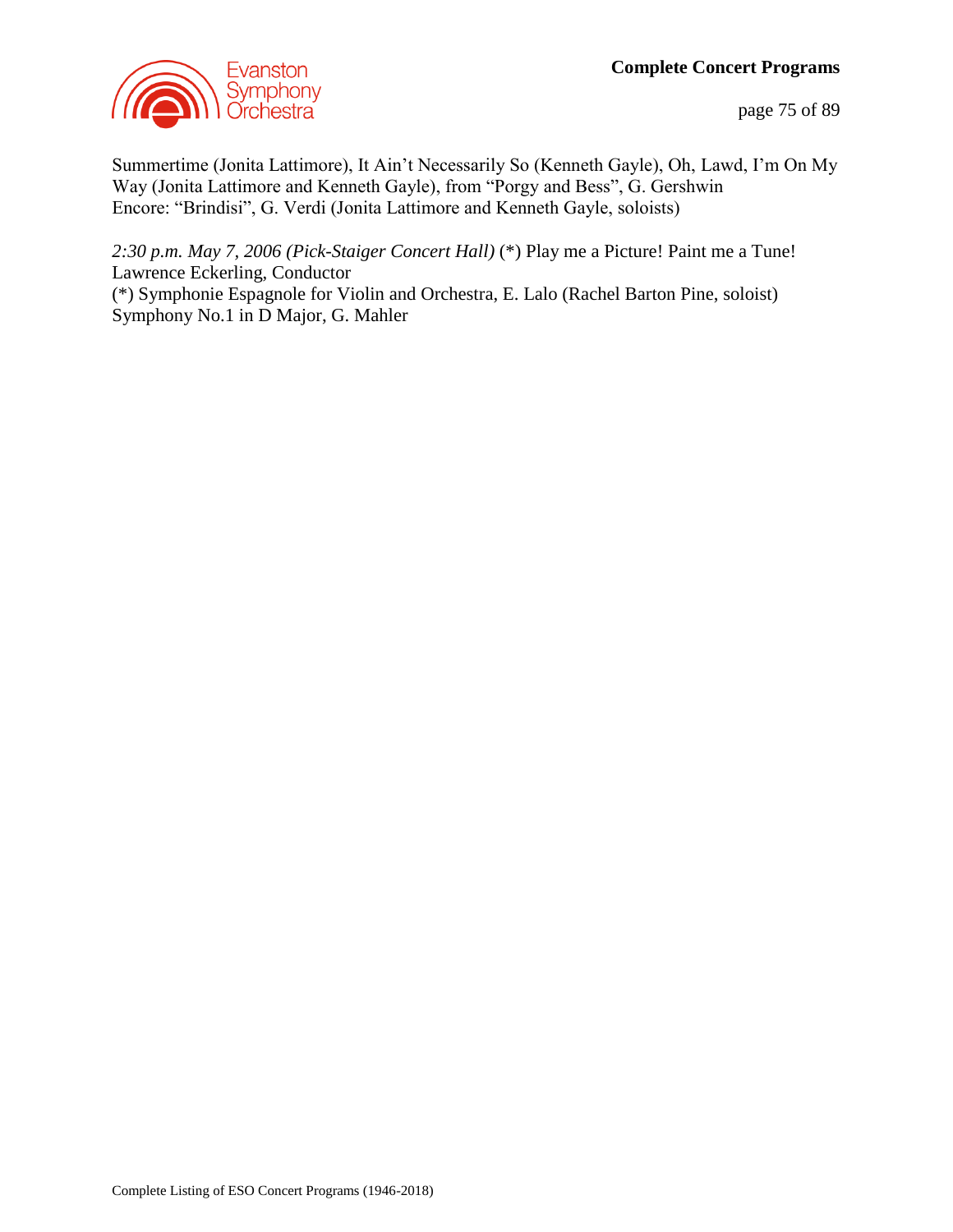



#### **2006-07: 61st Season (5 Concerts)**

*2:30 p.m. October 29, 2006 (Northwestern University's Pick-Staiger Concert Hall*  Lawrence Eckerling, Conductor Tragic Overture, Op.81, J.Brahms Piano Concerto No.21 in C, K.467, W.A. Mozart (Vassily Primakov, soloist) Symphony No.7 in A Major, Op.92, L. van Beethoven

*3:00 p.m. December 3, 2006 (Evanston Township High School Auditorium)* Lawrence Eckerling, Conductor)

[1<sup>st</sup> half] Sleigh Ride, L. Anderson; Introduction, March and Shepherd's Dance from "Amahi and the Night Visitors", G. C. Menotti; Carols and Bells I, D. Bridges; Stille Nacht, arr. C.Davis/ C.Custer; Prelude to "Hansel and Gretel", E. Humperdinck (with Evanston Dance Ensemble); It's Christmastime, arr. Calvin Custer; [Intermission]

[2<sup>nd</sup> half] Te Deum, J. Rutter; The First Nowell, arr. M. Wilberg; Worthy is the Lamb & Amen from "The Messiah", G.F. Handel (with Evanston Symphony Festival Chorus); Christmas Carol Sing-a-long, J. Finnegan (with audience participation); Hallelujah Chorus from "The Messiah", G.F. Handel (with Evanston Symphony Festival Chorus and audience)

*2:30 p.m. February 4, 2007 (Pick-Staiger Concert Hall)* (\*) Play me a Picture! Paint me a Tune! Lawrence Eckerling, Conductor

(\*) Symphonic Dances from "West Side Story", L. Bernstein Variations on a Rococo Theme, Op.33, P Tchaikovsky (Edward Arron, cello soloist) Three Meditations from "Mass for Cello & Orchestra", L. Bernstein (Edward Arron, cello) (\*) Romeo and Juliet Overture-Fantasy, P. Tchaikovsky

*2:30 p.m. March 18, 2007 (Pick-Staiger Concert Hall)*

Lawrence Eckerling, Conductor "The Flying Dutchman" Overture, R. Wagner Death and Transfiguration, Op.24, R. Strauss Concerto for Horn and Orchestra in E flat, Op.11, R. Strauss (Gail Williams, horn) Symphonic Poem No.3 ("Les Préludes"), F. Liszt

*2:30 p.m. May 13, 2007 (Pick-Staiger Concert Hall)*

Lawrence Eckerling, Conductor "Zampa" Overture, L.J.F. Hérold Concerto for Jazz Clarinet and Orchestra, J. Calandrelli (Ralph Wilder, clarinet) Symphony No.9 in E Minor, Op.95 (From the New World), A. Dvorák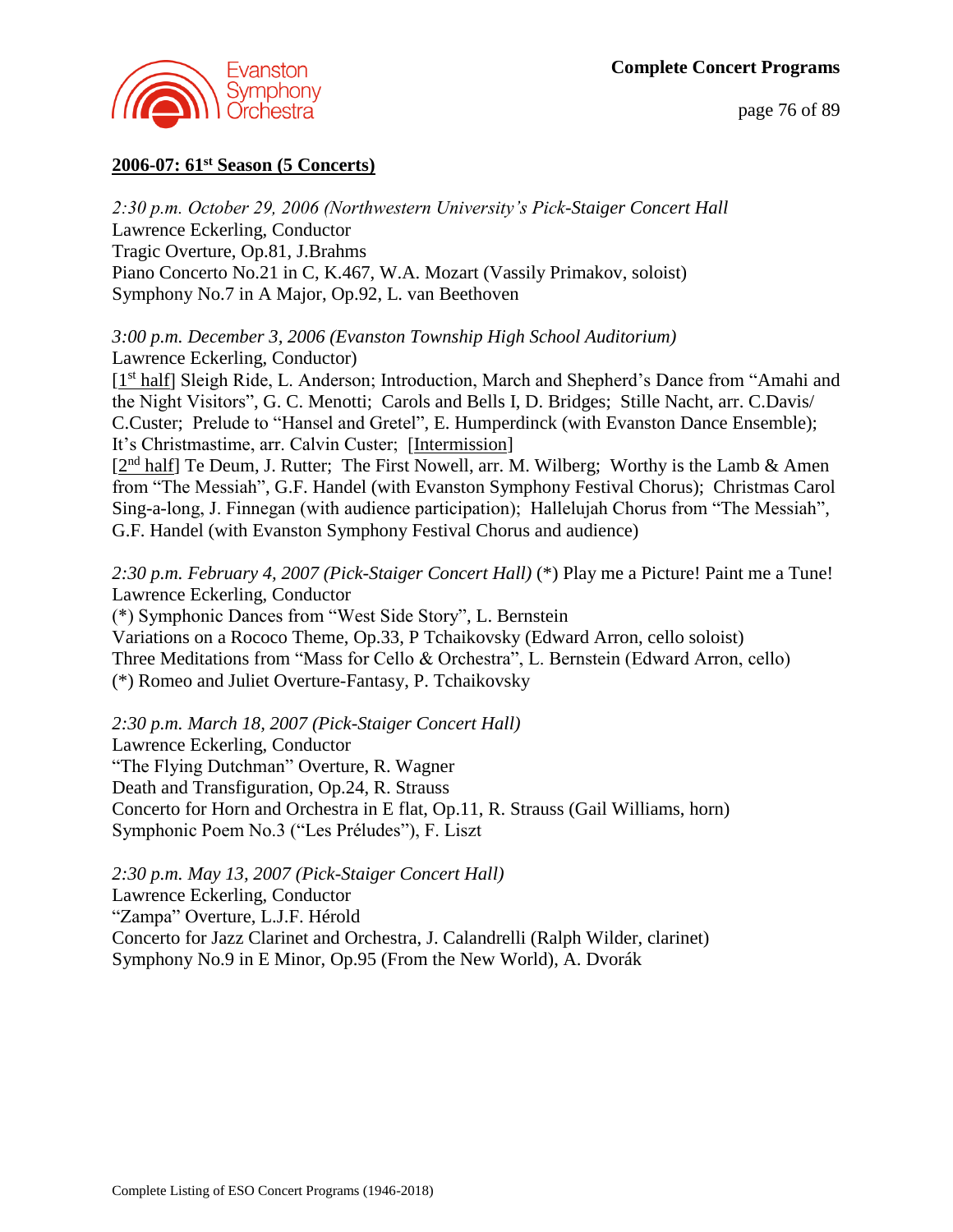



## **2007-08: ESO's 62nd Season (6 concerts)**

*2:30 p.m. October 28, 2007 (Northwestern University's Pick-Staiger Concert Hall)* Lawrence Eckerling, Conductor Fidelio: Overture, Op.72c, L. van Beethoven Concerto for Violin and Orchestra in D Major, Op.77, J. Brahms (Irina Muresanu, violin) Symphony No.1 in B Flat, Op.38 ("Spring"), R. Schumann

*3:00 p.m. December 2, 2007 (ETHS Auditorium) An Evanston Symphony Christmas* Lawrence Eckerling, Conductor; Susan J. Young, Evanston Symphony Festival Chorus Choirmaster; Bea Rashid, Evanston Dance Ensemble Artistic Director; Master of Ceremonies: Harry Porterfield (ABC 7 News, Chicago):

[1<sup>st</sup> Half]: A Christmas Festival, L. Anderson; The Christmas Song (Chestnuts), M. Torme/arr. R. Wells; Selection from "The Nutcracker", P. Tchaikovsky (with Evanston Dance Ensemble); Troika from "Lieutenant Kije", S. Prokofiev; Sleigh Ride, L. Anderson; In the Manger, Little Bolero Boy, Arr. R. Wendell; [Intermission]

[2<sup>nd</sup> Half]: Gloria in Excelsis Deo, M. Hayes (Evanston Symphony Festival Chorus); Donkey Carol, J. Rutter (Evanston Symphony Festival Chorus); The Many Moods of Christmas, No.4, R.R. Bennett (Evanston Symphony Festival Chorus); Christmas Carol Sing-Along; Hallelujah Chorus from "The Messiah", G.F. Handel (with ESF Chorus and audience).

*2:30 p.m. February 3, 2008 (Pick-Staiger Concert Hall)* Lawrence Eckerling, Conductor Overture with Fanfares, D. Draganski Poem for Flute and Orchestra, C.T. Griffes (Sherry Kujala, flute) Symphony No.2 in E Minor, Op.27, S. Rachmaninoff

*2:30 p.m. March 16, 2008 (Pick-Staiger Concert Hall)* (\*) Play me a Picture! Paint me a Tune! Lawrence Eckerling, Conductor L'Arlésienne Suite No.2, G. Bizet Selected "Songs of the Auvergne", J. Canteloube (Michelle Areyzaga, soprano) (\*) The Sorcerer's Apprentice, P. Dukas Gloria, F. Poulenc (The North Shore Choral Society and Michelle Areyzaga, soprano)

*2:30 p.m. May 11, 2008 (Pick-Staiger Concert Hall)* Lawrence Eckerling, Conductor Symphony No.6 in F Major, Op.68 ("Pastorale"), L. van Beethoven Percussion Concerto (2005), J. Higdon (Jordan Wirth, percussion) Capriccio Espagnol, Op.34, N. Rimsky-Korsakoff *2:00 p.m. June 22, 2008 (Westfield Old Orchard Shopping Center, Skokie)* Lawrence Eckerling, Conductor [1<sup>st</sup> Half] Light Cavalry Overture, F. von Suppé; Morning, In the Hall of the Mountain King (from "Peer Gynt"), E. Grieg; Orange Blossom Special, Arr. Wendel; Raiders March, J. Williams; Selections from "My Fair Lady", Loewe/Bennett; [Intermission] [2<sup>nd</sup> Half] Overture to "Die Fledermaus", J. Strauss: The Carousel Waltz, R. Rodgers; Bugler's Holiday (featuring ESO's trumpet section), L. Anderson; Capriccio Italien, P. Tchaikovsky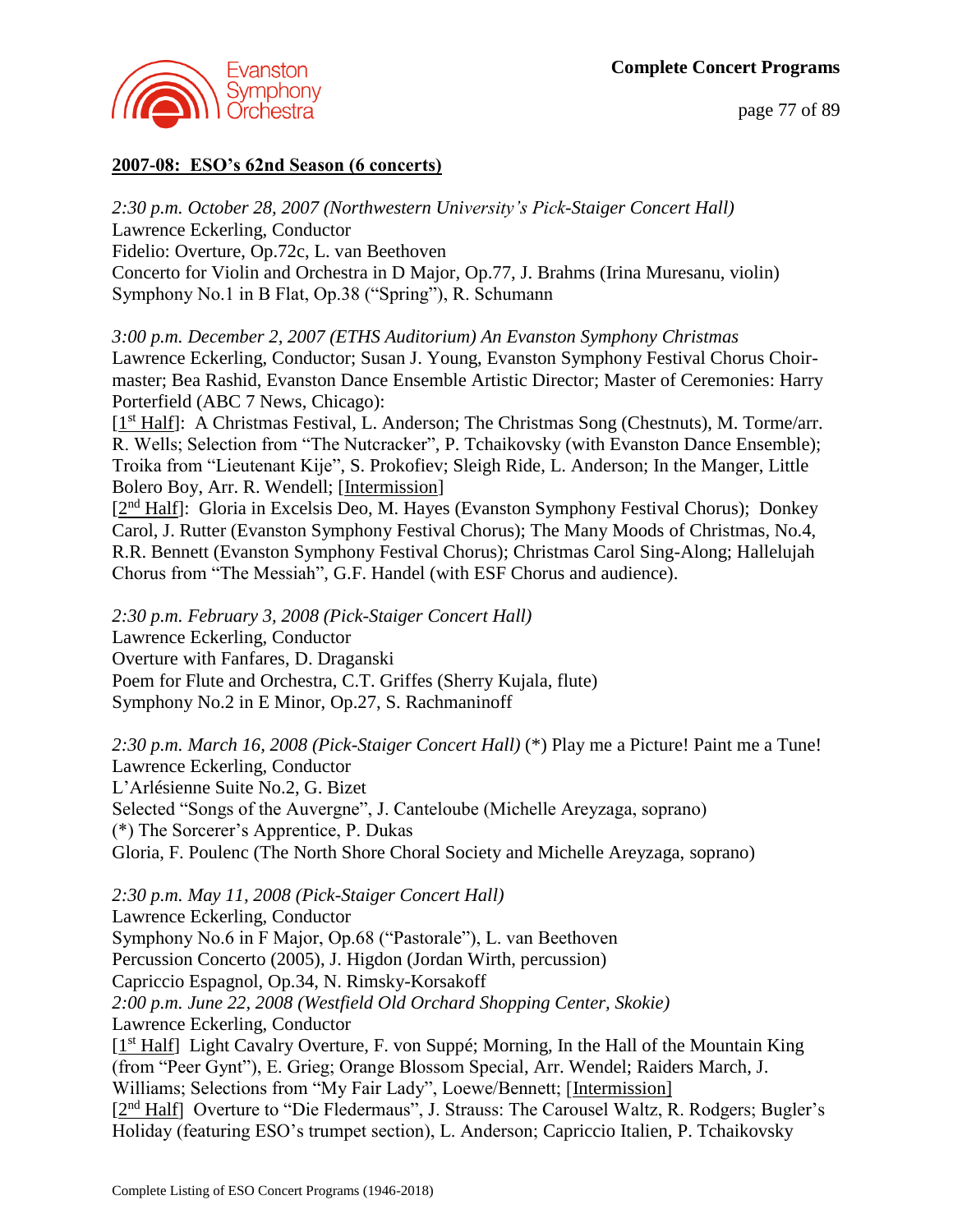



### **2008-09: ESO's 63rd Season (6 concerts)**

*2:30 p.m. October 26, 2008 (Northwestern University's Pick-Staiger Concert Hall)* Lawrence Eckerling, Conductor) "Finlandia" Tone Poem, Op.26, J. Sibelius Violin Concerto in D Major, Op.61, L. van Beethoven (Chee Yun, violin) Enigma Variations, Op.36 (Variations on an Original Theme), E. Elgar

*3:00 p.m. December 7, 2008 (ETHS Auditorium) An Evanston Symphony Christmas* Lawrence Eckerling, Conductor; Susan J. Young, Evanston Symphony Festival Chorus Choirmaster; Bea Rashid, Evanston Dance Ensemble Artistic Director; Master of Ceremonies: Harry Porterfield (ABC 7 News, Chicago):

[1<sup>st</sup> Half]: Overture to a Merry Christmas, arr. R. Wendell; White Christmas, I. Berlin/R.R. Bennett; Overture to "The Messiah", G.F. Handel; A Snowy Christmas, J.M. Stephenson III Sleigh Ride, L. Anderson; From "The Nutcracker", P. Tchaikovsky (Evanston Dance Ensemble) [Intermission]

[2<sup>nd</sup> Half]. (with Evanston Symphony Festival Chorus): We Need a Little Christmas, J. Herman (arr. R. Wendell); A Feast of Carols, R. Bass; Christmas Carol Sing-Along, arr. J. Finnegan; Hallelujah Chorus from "The Messiah", G.F. Handel (ESF Chorus and audience)

*2:30 p.m. February 8, 2009 (Pick-Staiger Concert Hall* Lawrence Eckerling, Conductor Variations on "America", C. Ives / Wm. Schuman Adagio for Strings, S. Barber Chasing Light... (for orchestra), J. Schwantner The Fiddle Concerto (Mvt. III), M. O'Connor (Mark O'Connor, Fiddler) Appalachia Waltz, M. O'Connor (Mark O'Connor, violin) Fanfare for the Volunteer, M. O'Connor (Mark O'Connor, violin

*2:30 p.m. March 22, 2009 (Pick-Staiger Concert Hall)* (\*)Play me a Picture! Paint me a Tune! Lawrence Eckerling, Conductor (\*) The Hebrides, Op.26 (Fingal's Cave), F. Mendelssohn Siegfried Idyll, R. Wagner Harold in Italy, Op.16, H. Berlioz (Charles Pikler, viola)

*2:30 p.m. May 3, 2009 (Pick-Staiger Concert Hall)* Lawrence Eckerling, Conductor Symphony No.4, Op.98 in E Minor, J. Brahms Piano Concerto No.1 in B Flat Minor, Op.23, P. Tchaikovsky (Mio Nakamura, piano)

*2:00 p.m. June 28, 2009 (Westfield Old Orchard Shopping Center, Skokie)* Lawrence Eckerling, Conductor [1<sup>st</sup> Half] American Salute and Amber Waves, M. Gould; Russian Sailors' Dance, R. Glière; "Pops" Hoe-down, R. Hayman; A Lincoln Portrait, A. Copland (Narrator: Harry Porterfield);

[Intermission]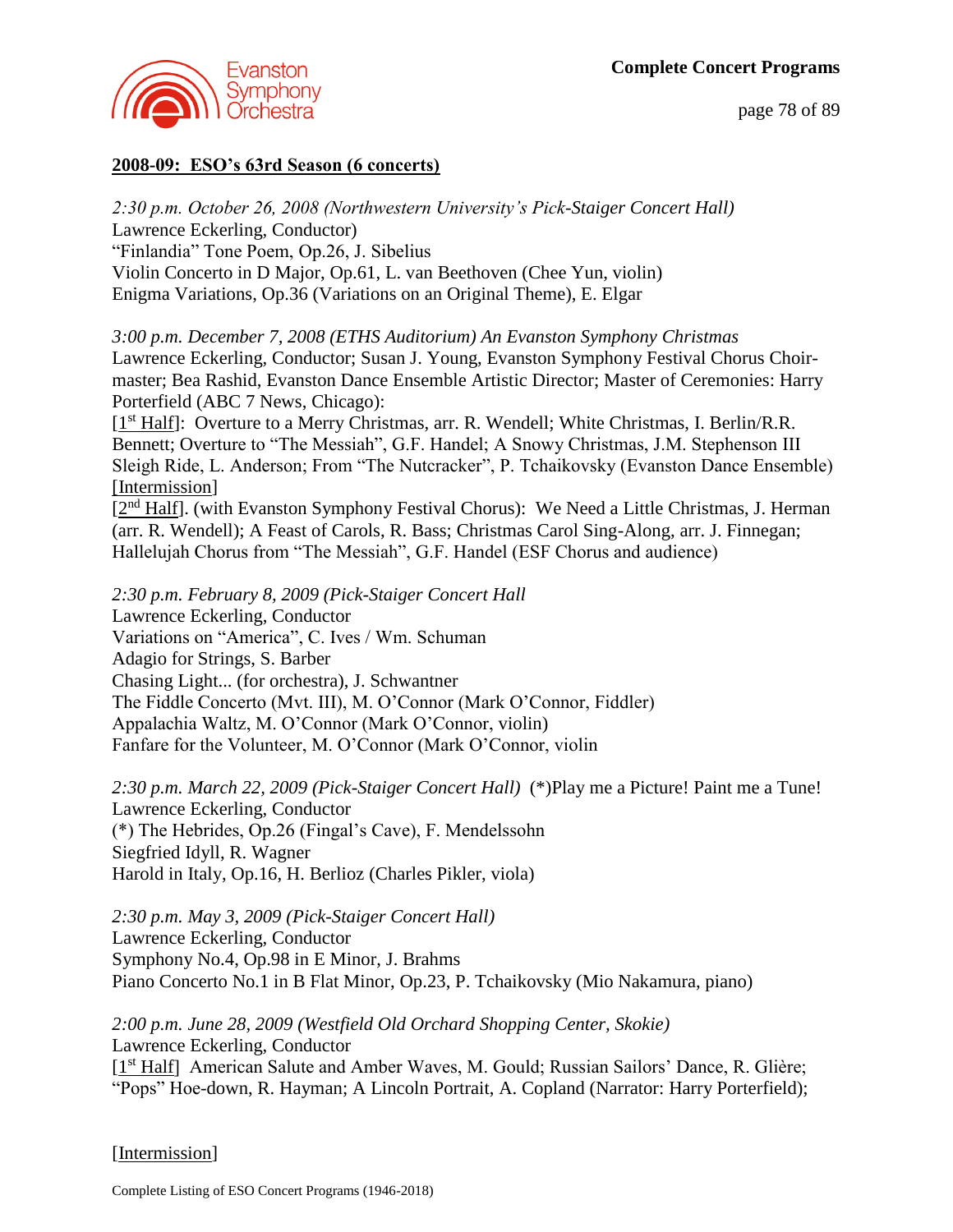**Complete Concert Programs**



page 79 of 89

[2<sup>nd</sup> Half] Disney Supertime (Medley from "Mary Poppins"), R. Sherman (arr. R. Lowden); Overture to "Orpheus in the Underworld", J. Offenbach; 1812 Overture, P. Tchaikovsky; Stars and Stripes Forever, J. Ph. Sousa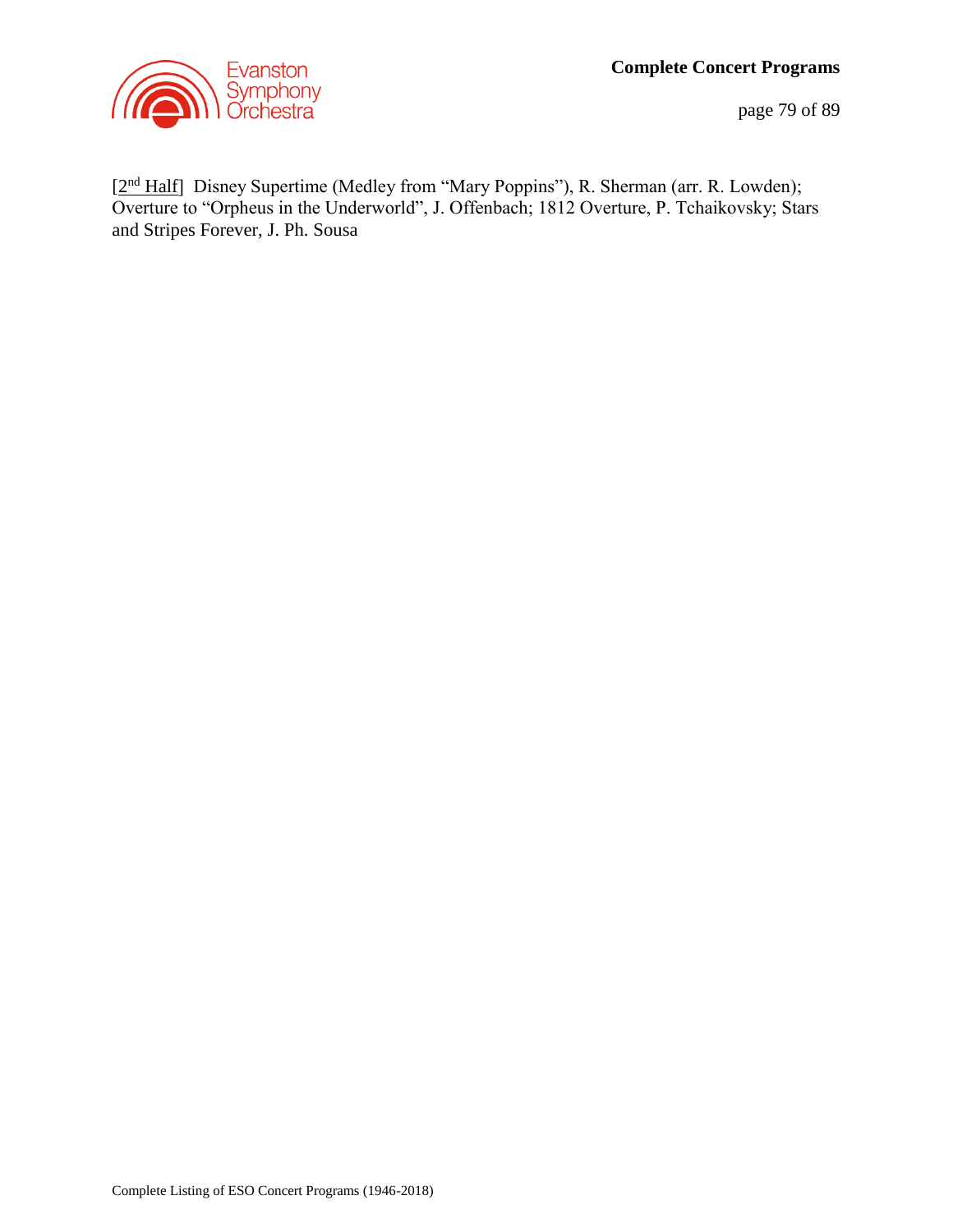



### **2009-10: ESO's 64th Season (6 concerts)**

*2:30 p.m. October 25, 2009 (Northwestern University's Pick-Staiger Concert Hall)* Lawrence Eckerling, Conductor)

Le Tombeau de Couperin, M. Ravel

Concerto in D Minor for Two Pianos, F. Poulenc (Irina Kotlyar and Gregory Shifrin, Pianists) Symphony No.3 in C Minor with Organ, Op.78, C. Saint Saëns (Jeannie Richardson, Organist)

*3:00 p.m. December 6, 2009 (ETHS Auditorium) An Evanston Symphony Christmas*

Lawrence Eckerling, Conductor; Susan J. Young, Evanston Symphony Festival Chorus Choirmaster; Bea Rashid, Evanston Dance Ensemble Artistic Director; Master of Ceremonies: Ebony Jordan, Director of the Fleetwood Jourdain Theater, Noyes Cultural Center, Evanston: Part 1: Sleigh Ride, Leroy Anderson; Winter from "The Four Seasons", A. Vivaldi (Julian Arron, Violin; Evanston Dance Ensemble); Improvisations on Christmas Carols, B. Kelly; Rudolph the Red Nosed Reindeer, arr. J. Stephenson III (Evanston Dance Ensemble); Arabian Dance and Waltz of the Flowers, from "The Nutcracker", P. Tchaikovsky (Evanston Dance Ensemble); [intermission]

Part 2: Joy to the World, arr. M. Wilberg (Evanston Symphony Festival Chorus); Gloria, J. Rutter (Evanston Symphony Festival Chorus); A Holly Jolly Sing-Along, arr. J. Stephenson III (Evanston Symphony Festival Chorus and Audience); Hallelujah Chorus from "Messiah", G. Handel (Evanston Symphony Festival Chorus and Audience)

### *2:30 p.m. February 7, 2010 (Pick-Staiger Concert Hall)*

Lawrence Eckerling, Conductor

Concerto for 7 Trumpets and Timpani in C Major, J. E. Altenburg (7 Trumpets: B. Millett, solo; M. Baker, A. DiMauro; N. Dvora, A. Messing, Z. Thomas, S. Woomert; prepared by C. Geyer) Fantasia on a Theme by Thomas Tallis, R.V. Williams (Chicago Chamber Choir, Dir. T. Adams) Concerto for Trumpet and Orchestra in Eflat Major, F. J. Haydn (Don Cagen, Trumpet) Scherzo Cappriccioso, Op.66, A. Dvorák

Sinfonietta, Op.60, L. Janacek (10 Trumpets: M. Baker, Wm. Cooper, A. DiMauro, N. Dvora, K. Kremer, K. Marchuk, A. Messing, B. Millett, E. Seligman, Z. Thomas; prepared by C. Geyer)

*2:30 p.m. March 21, 2010 (Pick-Staiger Concert Hall)*

Lawrence Eckerling, Conductor Overture to "Oberon", J.306, C. M. von Weber Symphony No.8 in F, Op.93, L. van Beethoven Cello Concerto, Op.104 in B Minor, A. Dvorák (Wendy Warner, Cello)

*2:30 p.m. May 2, 2010 (Pick-Staiger Concert Hall)* (\*) Play me a Picture! Paint me a Tune! Lawrence Eckerling, Conductor (\*) Eight Russian Folk Songs, Op.58, A. Liadov Concerto for Violin and Orchestra in D Major, Op.35, P. Tchaikovsky (Irina Muresanu, Violin) Petrushka (1947 Orchestral Version, Complete Ballet), I. Stravinsky

*2:00 p.m. June 27, 2010 (Westfield Old Orchard Shopping Center, Skokie)* Lawrence Eckerling, Conductor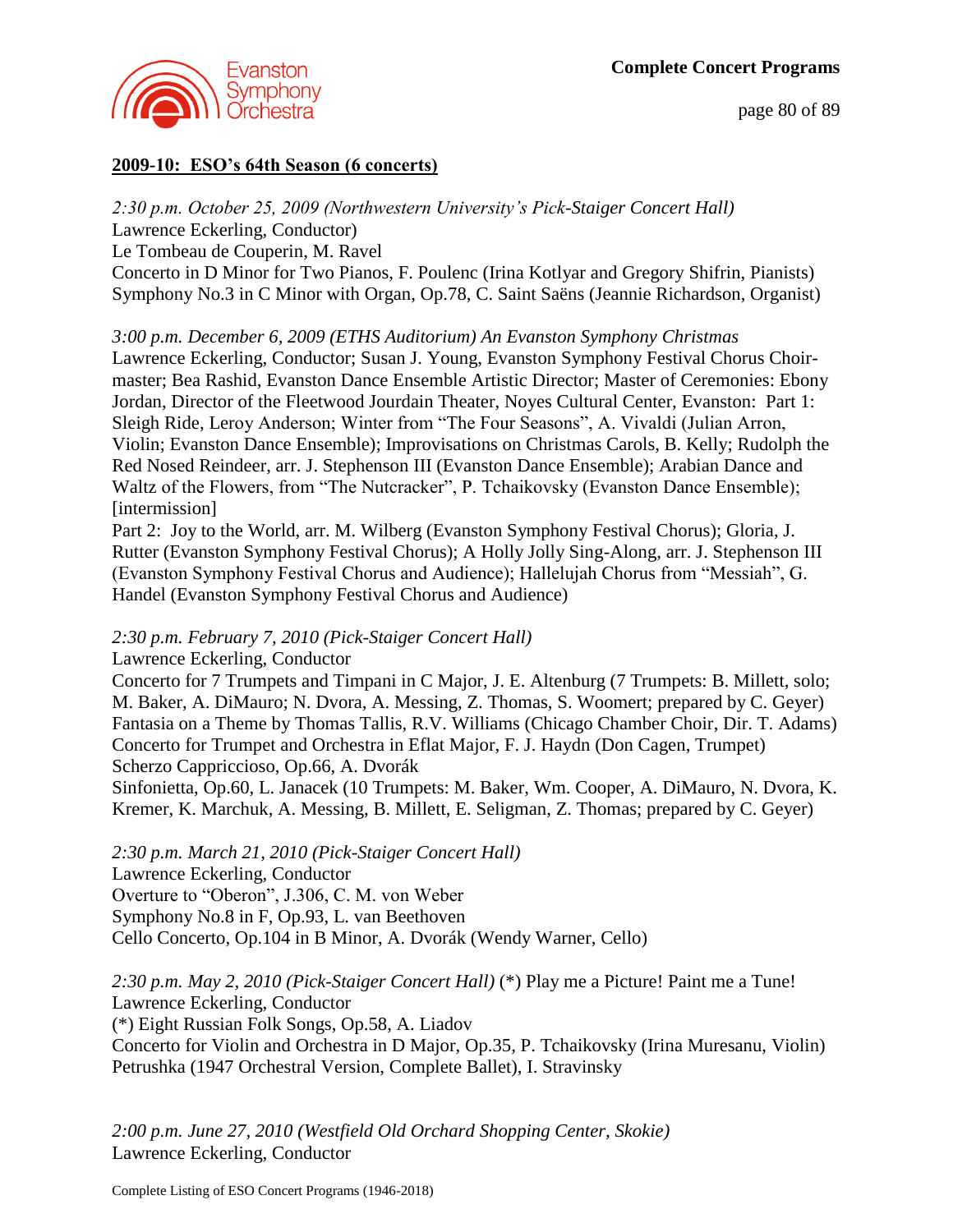

page 81 of 89

(1<sup>st</sup> Half) La Gazza Ladra Overture, G. Rossini; Selections from "My Fair Lady", A. Lerner & F. Loewe; Dance Bacchanale from "Samson and Dalila", C. Saint-Saëns; That's It, That's All… The End!, arr. R. Wendel; [Intermission]

[2<sup>nd</sup> Half] Symphonic Swing: Big Band Classics, arr. J. Tyzik; Tales from the Vienna Woods, J. Strauss; Thunder & Lighting Polka, J. Strauss; Marche Slave, P. Tchaikovsky; Washington Post March, J. Sousa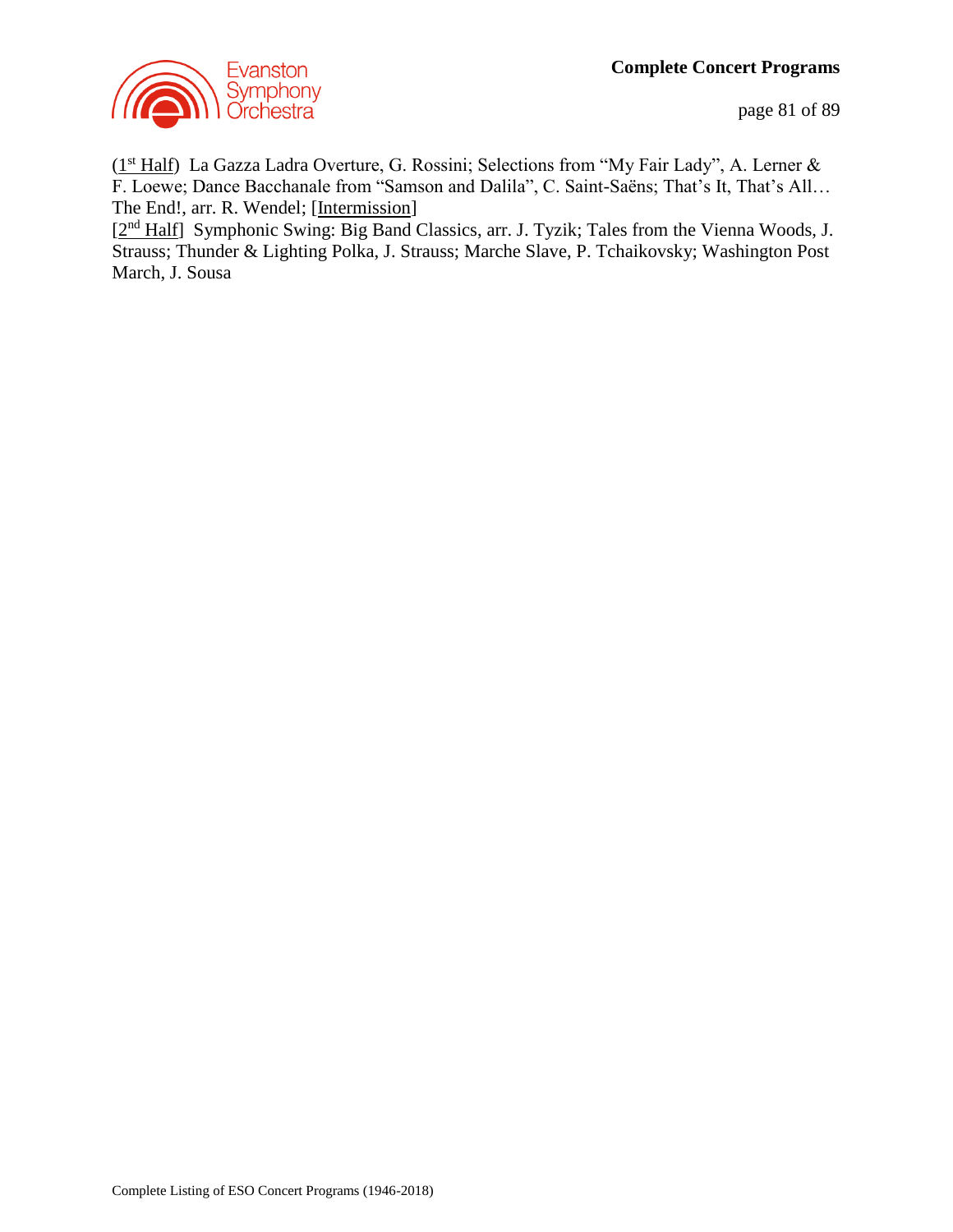

### **2010-11: ESO's 65th Season (6 concerts)**

*2:30 p.m. October 24, 2010 (Northwestern University's Pick-Staiger Concert Hall)* Lawrence Eckerling, Conductor Academic Festival Overture, Op.80, J. Brahms Concerto for Violin, Cello and Piano in C, Op.56, L. van Beethoven (The Lincoln Trio, soloists) Symphony No.4 in F Minor, Op.36, P. Tchaikovsky

*3:00 p.m. December 6, 2010 (ETHS Auditorium) An Evanston Symphony Christmas* Lawrence Eckerling, Conductor; Susan J. Young, Evanston Symphony Festival Chorus Choirmaster; Bea Rashid, Evanston Dance Ensemble Artistic Director; Gary Geiger, Evanston Children's Choir Director:

[1st Half] Holiday Fanfare No.1, J. Stephenson III; Fantasia on Greensleaves, V. Williams (Evanston Children's Choir); Mi Burrito Sabanero, H. Blanco (arr. G.Geiger; Evanston Children's Choir); Rocket Sleight, D. Case; Sleeping Beauty Variations, P. Tchaikovsky; Waltz of the Snowflakes from "The Nutcracker", P. Tchaikovsky (Dancers and Children's Choir) [Intermission]

[2<sup>nd</sup> Half] Te Deum, J. Haydn; The First Nowell, M. Wilberg; Angels in the Snow, T. Rush (Evanston Children's Choir), Rudolph the Red Nosed Reindeer, arr. J. Stephenson III (Evanston Dance Ensemble); Christmas Carol Sing-Along, J. Finnegan (Evanston Symphony Festival Chorus and Audience); Hallelujah Chorus from "Messiah", G. Handel (Evanston Symphony Festival Chorus and Audience)

*2:30 p.m. January 30, 2011 (Pick-Staiger Concert Hall)* Lawrence Eckerling, Conductor Preludio Sinfonico, G. Puccini The Promised Land (Songs of the Next Life), G. Walker (Michelle Areyzaga, Soprano) Symphony No.4 in G Major, G. Mahler (Michelle Areyzaga, Soprano)

*2:30 p.m. March 13, 2011 (Pick-Staiger Concert Hall)* (\*) Play me a Picture! Paint me a Tune! Lawrence Eckerling, Conductor; (with the North Shore Choral Society, Julia Davids, Music Director) Leonore Overture No.3, Op.72b, L. van Beethoven (\*)(Scherzo) Symphony No.9 in D Minor, "Chorcal", Op.125, L. van Beethoven

*2:30 p.m. May 8, 2011 (Pick-Staiger Concert Hall)* – A "Suite" Mother's Day Lawrence Eckerling, Conductor (and Pianist in Gershwin's Rhapsody in Blue) Overture to "Candide", L. Bernstein Suite from "Candide", L. Bernstein (arr. Harmon) Merry Mount: Suite, H. Hanson Appalachian Spring: Suite (full orchestra), A. Copland Rhapsody in Blue (full orchestra), G. Gershwin (L. Eckerling, Pianist and Conductor)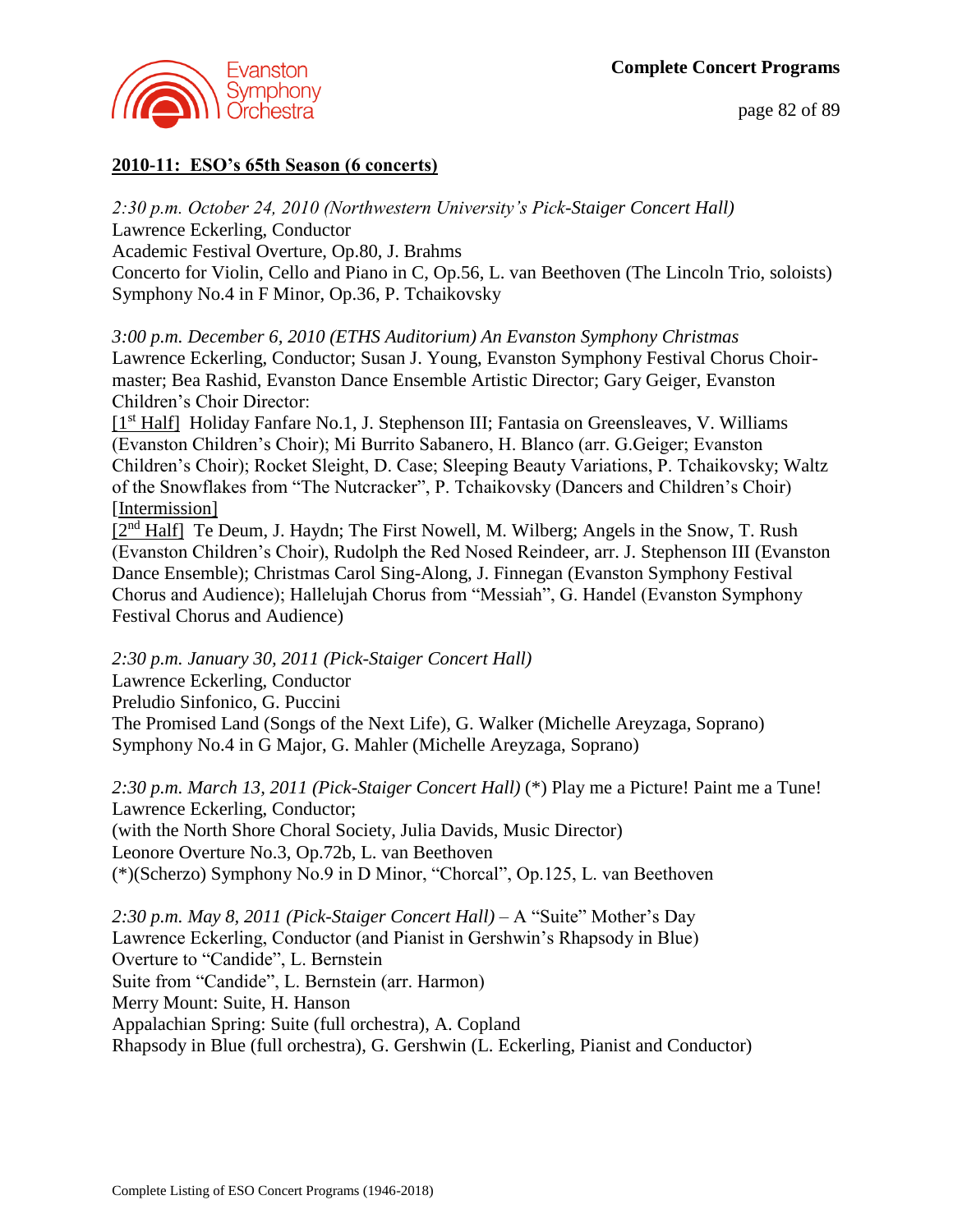



### **2011-12: ESO's 66th Season (5 concerts)**

*2:30 p.m. October 23, 2011 (Northwestern University's Pick-Staiger Concert Hall)* Lawrence Eckerling, Conductor Symphony in B Minor, D759 "Unfinished", F. Schubert Concerto No.1 for Piano and Orchestra in E Flat Major, F. Liszt (Colton Peltier, Piano) Symphony No.8 in G Major, Op.88, A. Dvořák

*3:00 p.m. December 4, 2011 (ETHS Auditorium) An Evanston Symphony Christmas* Lawrence Eckerling, Conductor; Julia Davids, North Shore Choral Society Music Director; Bea

Rashid, Evanston Dance Ensemble Founder and Co-Artistic Director; Christina Ernst, Evanston Dance Ensemble Co-Artistic Director; Gary Geiger, Evanston Children's Choir Director: [1<sup>st</sup> Half] Sleigh Ride, L. Anderson; White Christmas, I. Berlin, arr. Bennett; Swing Carol Fantasy, arr. J. Stephenson III; In the Manger, R. Wendel (Evanston Children's Choir); from "The Nutcracker", P. I. Tchaikovsky: March, Dance of the Sugar Plum Fairy, Russian Dance, Chinese Dance, Spanish Dance, Dance of the Reed Pipes, Waltz of the Flowers (Evanston Dance Ensemble); [Intermission]

[2<sup>nd</sup> Half] Magnificat, M. Gresham (North Shore Choral Society and Evanston Children's Choir) The Many Moods of Christmas, Suite No.4, R. Shaw/R. Bennett (North Shore Choral Society); A Holly Jolly Sing-a-long, J. Stephenson III (N. Shore Choral Society, Evanston Children's Choir and Audience); Hallelujah Chorus from "Messiah", G. Handel (North Shore Choral Society and Audience)

*2:30 p.m. February 5, 2012 (Northwestern University's Pick-Staiger Concert Hall)* Lawrence Eckerling, Conductor Night on Bald Mountain (arr. Rimsky-Korsakov), M. Mussorgsky Concerto for Violin and Orchestra in D Minor, A. Khachaturian (Bella Hristova, Violin) Symphony No.1 in F Minor, Op.10, D. Shostakovich

*2:30 p.m. March 11, 2012 (Northwestern University's Pick-Staiger Concert Hall)* Lawrence Eckerling, Conductor; Timothy Adams, Chicago Chamber Choir Music Director Symphony No.7 in C Major, Op.105, J. Sibelius Rainbow Body, C. Theofanidis Lux Aeterna (Eternal Light), M. Lauridsen (Chicago Chamber Choir) Vltava (The Moldau) from "Ma Vlast", B. Smetana

*2:30 p.m. May 13, 2012 (Northwestern University's Pick-Staiger Concert Hall)* Lawrence Eckerling, Conductor

Toccata & Fugue in D Minor, BWV 565, J. S. Bach (orchestrated by Leopold Stokowski) Concerto No.2 for Flute and Orchestra in D Major, K.314, W. Mozart (Mathieu Dufour, Flute) Piano Quartet No.1 in G Minor, Op.25, J. Brahms (orchestrated by A. Schönberg)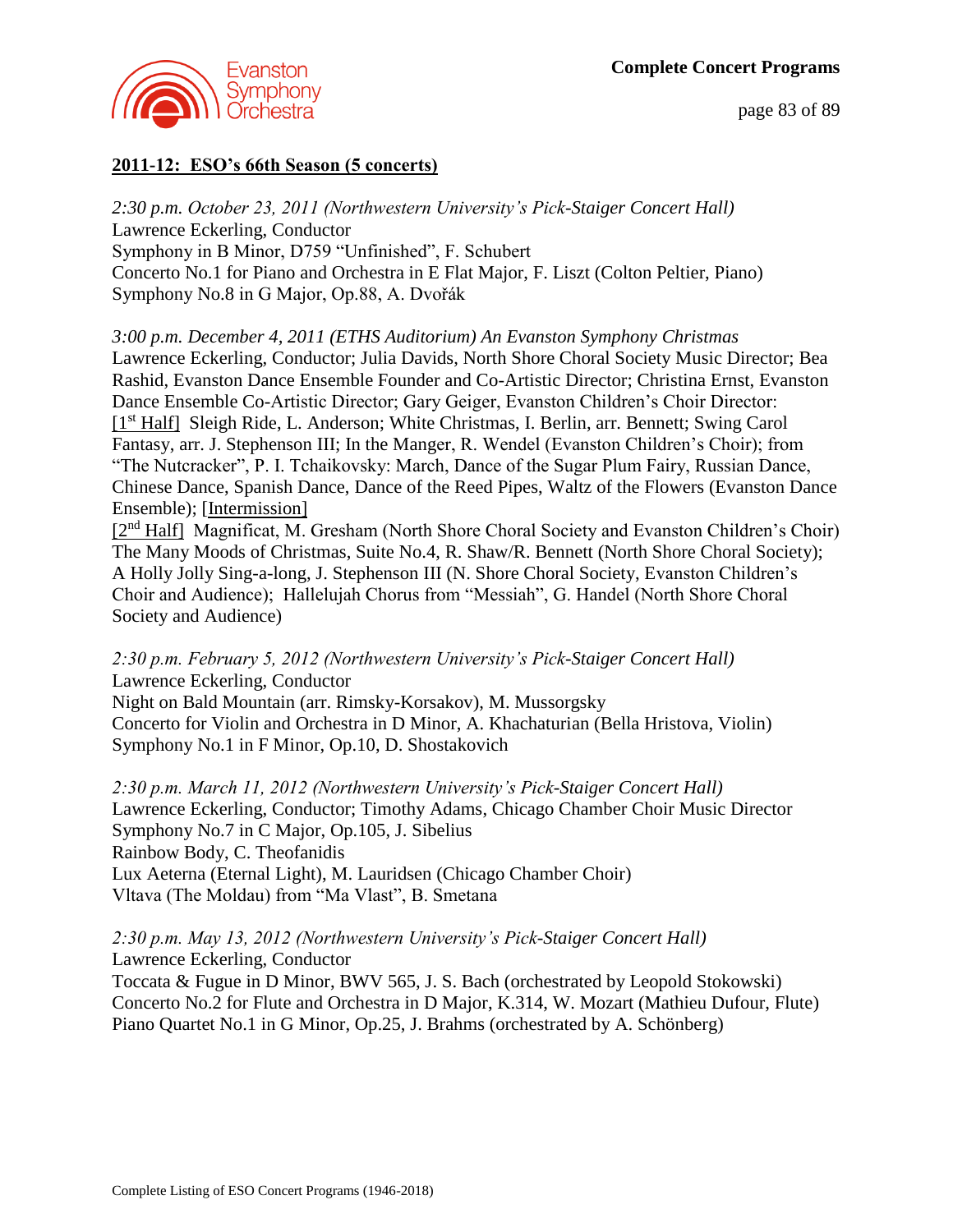



## **2012-13: ESO's 67th Season (5 concerts)**

*2:30 p.m. October 21, 2012 (Northwestern University's Pick-Staiger Concert Hall)* Lawrence Eckerling, Conductor Overture to "The Magic Flute", K.620, W. Mozart Piano Concerto No.4 in G Major, Op.58, L. van Beethoven (Matthew Hagle, Piano) Symphony No.2 in D Major, Op.73, J. Brahms

*3:00 p.m. December 9, 2012 (ETHS Auditorium) An Evanston Symphony Christmas* Lawrence Eckerling, Conductor; Julia Davids, North Shore Choral Society Music Director; Bea Rashid, Evanston Dance Ensemble Founder and Director; Christina Ernst, Evanston Dance Ensemble Artistic Director; Gary Geiger, Evanston Children's Choir Director and Founder: [1st Half] A Christmas Festival, L. Anderson; Allegro Assai from Violin Concerto No.2 in E Major, J. S. Bach (Julian Arron, Violin, and Evanston Dance Ensemble); Troika from "Lieutenant Kije Suite", Op.60, S. Prokofiev (Evanston Dance Ensemble); Sleigh Ride, L. Anderson; This Christmastide (Jessye's Carol), D. Fraser (J. Davids, Soprano, and Evanston Children's Choir); Three Holiday Songs from "Home Alone": Somewhere in my Memory, Star of Bethlehem, Merry Christmas Merry Christmas, J. Williams (North Shore Choral Society and Evanston Children's Choir); [Intermission]

[2<sup>nd</sup> Half] Snowflake Ballet from "The Lion, the Witch and the Wardrobe", S. Rashid (Evanston Dance Ensemble); Polonaise from "Christmas Eve", N. Rimsky-Korsakov; Fantasia on Greensleeves, R. V. Williams; A Charleston Christmas, arr. J. Stephenson (Evanston Dance Ensemble) The First Nowell, M. Wilberg (North Shore Choral Society); Gloria, R. Bass (North Shore Choral Society); Christmas Carol Sing-a-long, J. Finnegan; Hallelujah Chorus from "Messiah", G. Handel (North Shore Choral Society and Audience)

*2:30 p.m. March 3, 2013 (Northwestern University's Pick-Staiger Concert Hall)*

Lawrence Eckerling, Conductor Overture to "Russlan and Ludmilla", M. Glinka Concerto for Violin and Orchestra in A Minor, Op.53, A. Dvořák (Irina Muresanu, Violin) Symphony No.5 in E Minor, Op.64, P. I. Tchaikovsky

*2:30 p.m. May 5, 2013 (Northwestern University's Pick-Staiger Concert Hall)* Lawrence Eckerling, Conductor Four Sea Interludes from "Peter Grimes", Op.33a, B. Britten Concerto for Cello and Orchestra, Op.85, E. Elgar (Wendy Warner, Cello) Symphony No.5 in D Major, R. Vaughan Williams

*2:30 p.m. June 16, 2013 (Northwestern University's Pick-Staiger Concert Hall)* Lawrence Eckerling, Conductor Fanfare: La Péri, P. Dukas Danse Macabre, Op.40, C. Saint-Saëns Concerto for Organ in G Minor, F. Poulenc (David Schrader, Organ) Prelude to the Afternoon of a Faun, C. Debussy Roman Festivals, O. Respighi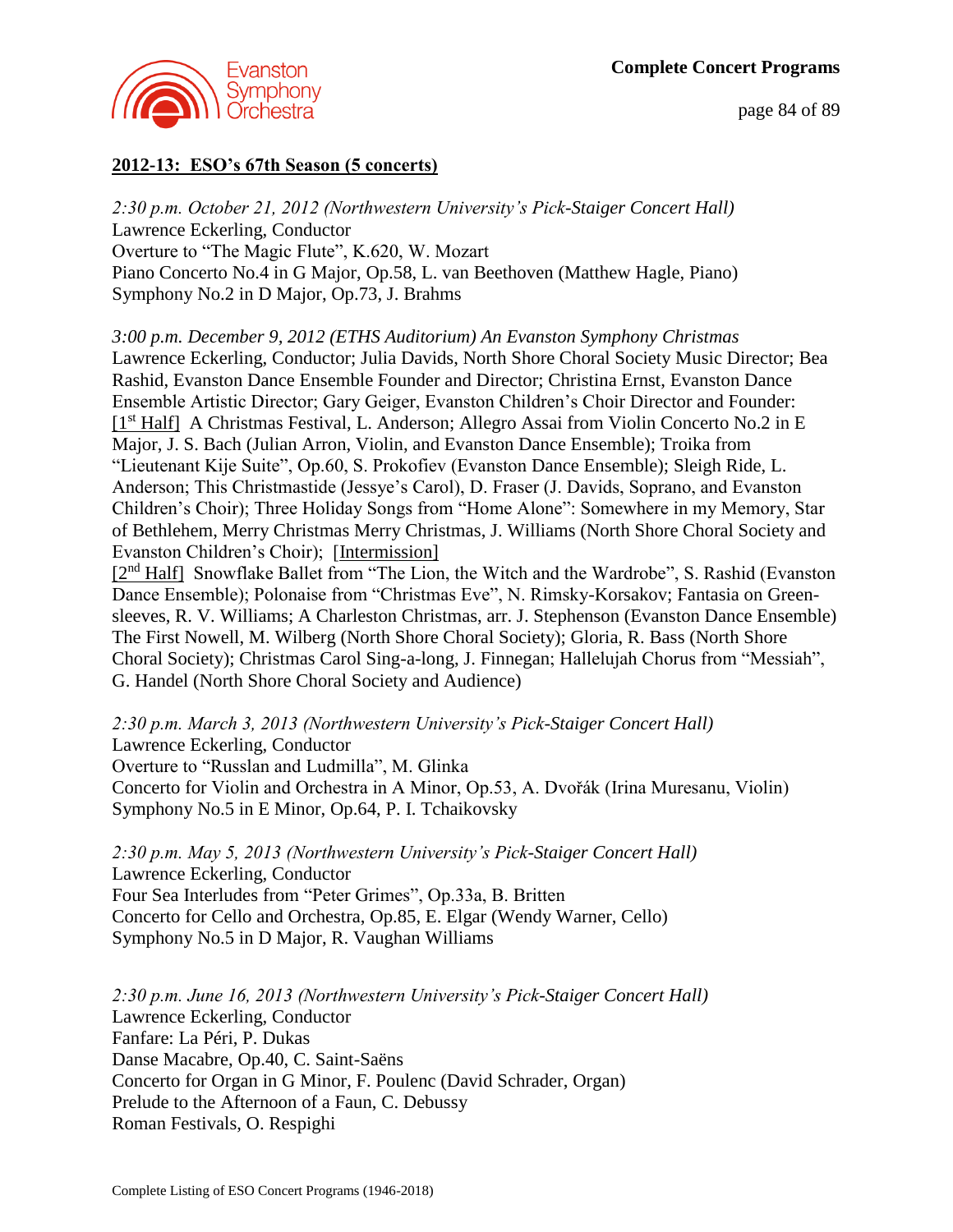



### **2013-14: ESO's 68th Season (5 concerts)**

*2:30 p.m. November 10, 2013 (Northwestern University's Pick-Staiger Concert Hall)* Lawrence Eckerling, Conductor Evanston Fanfare, M. Gresham Overture to Orpheus in the Underworld, J. Offenbach Carnival of the Animals, C. Saint-Saëns (Kyle and Ryan Jannak-Huang, Piano; Toni-Marie Montgomery, Narrator) Bolero, M. Ravel Pictures at an Exhibition, M. Mussorgsky (Orch. M. Ravel)

*3:00 p.m. December 8, 2013 (ETHS Auditorium) An Evanston Symphony Christmas* Lawrence Eckerling, Conductor; Julia Davids, North Shore Choral Society Music Director; Bea Rashid, Evanston Dance Ensemble Founder and Director; Christina Ernst, Evanston Dance Ensemble Artistic Director; Gary Geiger, Evanston Children's Choir Director and Founder; Mary Teresa Reed, ETHS A Capella Choir Director:

[1<sup>st</sup> Half] Sleigh Ride, L. Anderson; Holiday Hoe Down, D. Kallman; Folk Songs of the Four Seasons (Children's Christmas Song, Wassail Song), R. Vaughan Williams; Dances from *The Snow Maiden*, N. Rimsky-Korsakov (Evanston Dance Ensemble); Christmas at Home Medley, J. Stephenson (North Shore Choral Society and Evanston's Children's Choir); [Intermission] [2nd Half] Waltz of the Flowers from *The Nutcracker*, P.I. Tchaikovsky; *Rudolph the Red Nosed Reindeer*, arr. J. Stephenson (Evanston Dance Ensemble); *A Feast of Carols*, R.A. Bass (North Shore Choral Society); *A Holly Jolly Sing-a-long*, arr. J. Stephenson (North Shore Choral Society and Audience); Hallelujah Chorus from *Messiah*, G.F. Handel.

*2:30 p.m. March 16, 2014 (Northwestern University's Pick-Staiger Concert Hall)* Lawrence Eckerling, Conductor Dance Suite, B. Bartok Totentanz, F. Liszt (Gleb Ivanov, Piano) Symphony No.2 in D Major, J. Sibelius

*2:30 p.m. May 4, 2014 (Northwestern University's Pick-Staiger Concert Hall)* Lawrence Eckerling, Conductor Overture to *The School for Scandal*, S. Barber Violin Concerto No.1 in G Minor, Op.26, M. Bruch (Sang Mee Lee, Violin) Symphony No.3 in E Flat, Op.55 ("Eroica"), L. van Beethoven

*2:30 p.m. June 15, 2014 (Northwestern University's Pick-Staiger Concert Hall)* Lawrence Eckerling, Conductor; Julia Davids, North Shore Choral Society Music Director Requiem, G. Verdi (Sarah Hibbard, Soprano; Stacy Eckert, Mezzo Soprano; Eric Ashcraft, Tenor; Aaron K. Stegemöller, Bass; North Shore Choral Society)

### **2014-15: ESO's 69th Season (5 concerts)**

*2:30 p.m. October 26, 2014 (Northwestern University's Pick-Staiger Concert Hall)* Lawrence Eckerling, Conductor Rhapsody on Moldavian Themes, Op.47, No.1, M. Weinberg Rhapsody on a Theme of Paganini, Op.43, S. Rachmaninoff (Kate Liu, Piano) Symphony No.5 in B Flat, Op.100, S. Prokofiev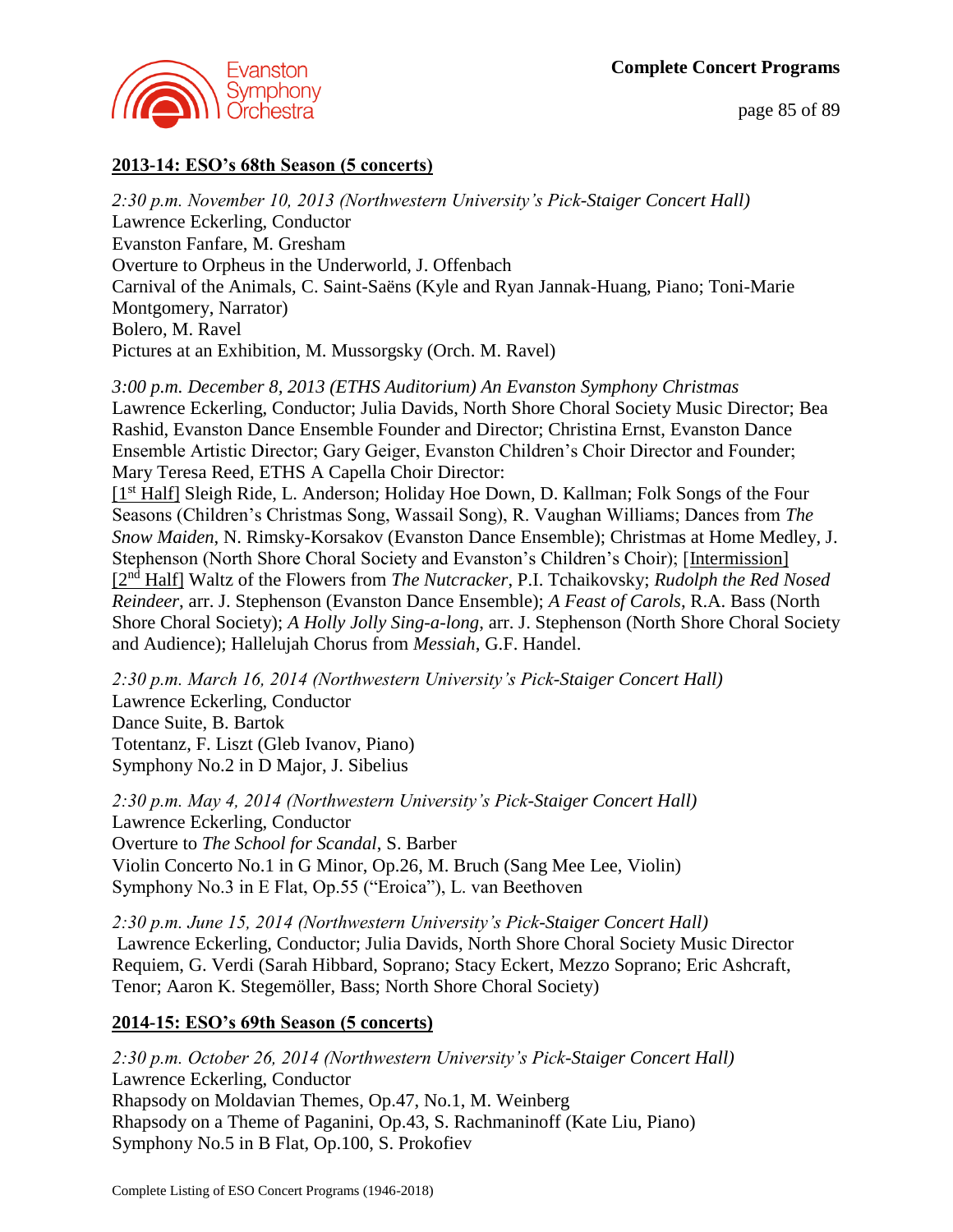

*3:00 p.m. December 7, 2014 (ETHS Auditorium) An Evanston Symphony Holiday Concert* Lawrence Eckerling, Conductor; Julia Davids, North Shore Choral Society Music Director; Gary Geiger, Evanston Children's Choir Director; Allison Kurtz Volkers, Evanston Dance Ensemble ede2 Artistic Director; Mike Gosney, Elements Contemporary Ballet Artistic Director: [1st Half] *Holiday Overture* for Orchestra, arr. J. Stephenson; Suite from *Messiah*, G.F. Handel (Elements Contemporary Ballet); *The Christmas Song*, M. Torme/arr. R. Lowden; *Prelude and Five-Sided S'vivon* [Dreidel], R. Applebaum (Evanston Children's Choir); Scene from the Pine Forest and Waltz of the Snowflakes from *The Nutcracker*, P.I. Tchaikovsky (Evanston's Children's Choir); [Intermission]

[2nd Half] Sleigh Ride (from *Three German Dances*, K.605), W.A. Mozart (Evanston Dance Ensemble ede2); *Sleigh Ride*, L. Anderson; *O Holy Night*, arr. M. Wilberg (North Shore Choral Society and Evanston Children's Choir); Magnificat, J. Stephenson (North Shore Choral Society); Christmas Carol Sing-a-long, J. Finnegan; Hallelujah Chorus from *Messiah*, G.F. Handel.

*2:30 p.m. February 1, 2015 (Northwestern University's Pick-Staiger Concert Hall) (this concert had to be rescheduled to May 31 due to a serious snowstorm)*

*2:30 p.m. March 15, 2015 (Northwestern University's Pick-Staiger Concert Hall)* Lawrence Eckerling, Conductor El Salón México, A. Copland Fratres for Violin and Orchestra, A. Pärt (Desirée Ruhstrat, Violin) Violin Concerto, Op.14, S. Barber (Desirée Ruhstrat, Violin) Symphony No.2 in D Flat Major, Op.30 "Romantic", H. Hanson

*2:30 p.m. April 26, 2015 (Northwestern University's Pick-Staiger Concert Hall)* Lawrence Eckerling, Conductor Symphony No.40 in G Minor, A. Mozart *Swan Lake* Symphonic Suite, P.I. Tchaikovsky

*2:30 p.m. May 31, 2015 (Northwestern University's Pick-Staiger Concert Hall, originally scheduled for Feb.1, but postponed due to a major snowstorm)* Lawrence Eckerling, Conductor Symphony No.3 in F Major, J. Brahms Four Last Songs, R. Strauss (Michelle Areyzaga, Soprano) Overture to *Tannhäuser*, R. Wagner

### **2015-16: ESO's 70th Season (5 concerts)**

*2:30 p.m. October 25, 2015 (Northwestern University's Pick-Staiger Concert Hall)* Lawrence Eckerling, Conductor Overture to *William Tell*, G. Rossini *The Tempest*; Fantasy Overture, Op.18, P.I. Tchaikovsky *Scheherazade*, Op.35, N. Rimsky-Korsakov

*3:00 p.m. December 6, 2015 (ETHS Auditorium) An Evanston Symphony Holiday Concert* Lawrence Eckerling, Conductor; Julia Davids, North Shore Choral Society Music Director; Gary Geiger, Evanston Children's Choir Artistic Director; Evanston Symphony Holiday Gospel Choir, Rev. K. Cherry Music Director; Bea Rashid, Evanston Dance Ensemble Founder and Director; Christina Ernst, Evanston Dance Ensemble Artistic Director:

Complete Listing of ESO Concert Programs (1946-2018)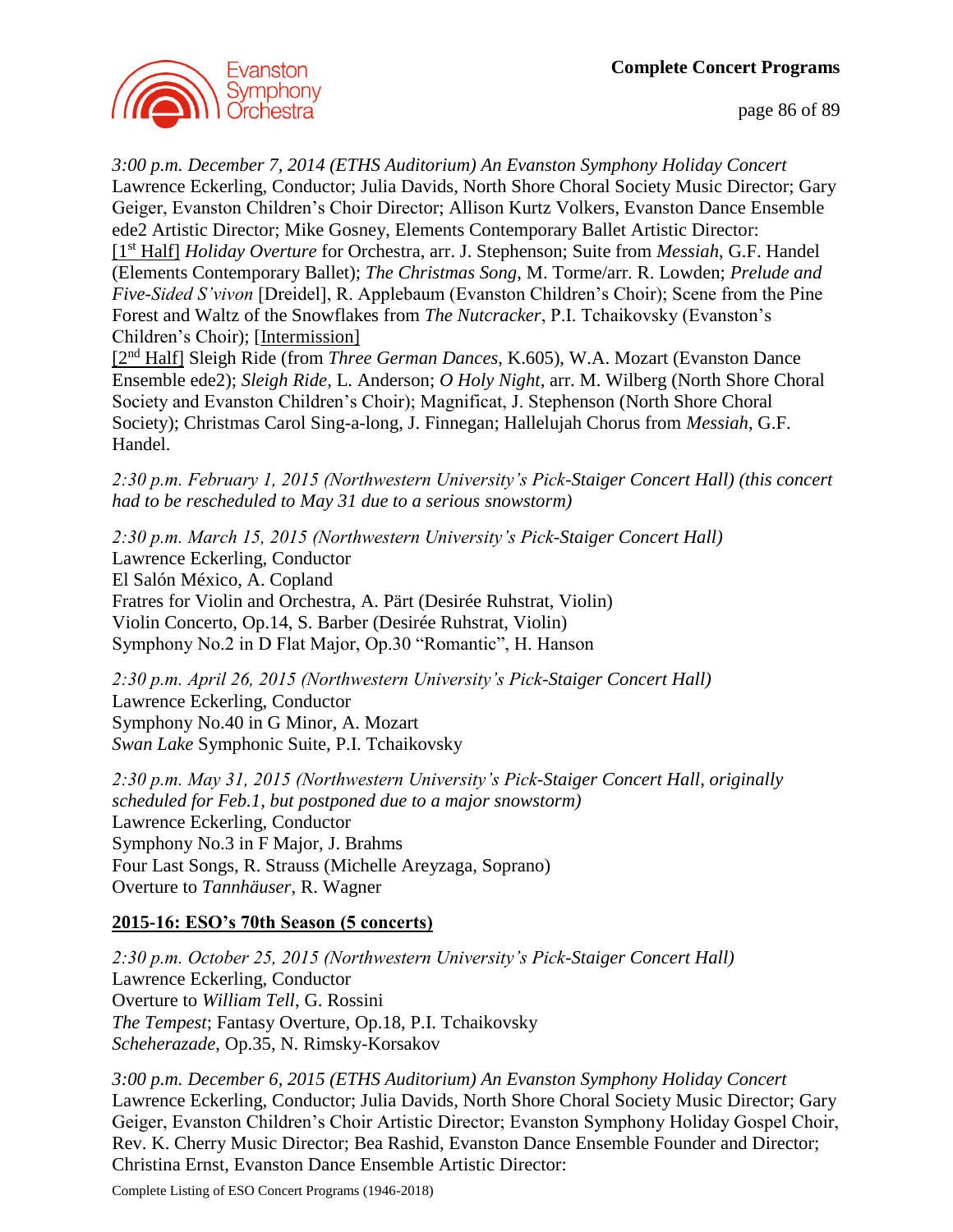

page 87 of 89

[1st Half] *Sleigh Ride*, L. Anderson; Wolcom Yole from *Ceremony of Carols*, B. Britten, and Welcome Yule from *Salvator Mundi*, Wm.Mathias (Evanston Children's Choir); *Christmas a la Valse*, arr. R. Wendel; *Pretty Baby*, Rev. T. Wright (Evanston Symphony Holiday Gospel Choir); Selections from *The Nutcracker*, P.I. Tchaikovsky (Evanston Dance Ensemble); [Intermission].

[2nd Half] *A Chanukah Overture*, arr. R. Wendel; *Shepherd's Pipe Carol*, J. Rutter; *Away In A Manger*, arr. M. Wilberg; *Gloria*, F. Poulenc; Hallelujah Chorus from *Messiah*, G.F. Handel (North Shore Choral Society); Christmas Carol Sing-a-long, Wm. Finnegan; Hallelujah from Quincy Jones' *Handel's Messiah: A Soulful Celebration*, Handel/Warren/Jackson/Kibble/ Higgens/Schiff (ESO and All Choruses).

*2:30 p.m. February 14, 2016 (Northwestern University's Pick-Staiger Concert Hall)* Lawrence Eckerling, Conductor *Dreamtime Ancestors,* C. Theofanidis Concerto for Diatonic Harmonica, H. Levy (Howard Levy, Harmonica) *The Red Pony,* A. Copland Selections from *Porgy and Bess,* G. Gershwin/R.R. Bennett

*2:30 p.m. April 10, 2016 (Northwestern University's Pick-Staiger Concert Hall)* Lawrence Eckerling, Conductor Overture to *Egmont,* L. van Beethoven Piano Concerto No.3 in C Minor, Op.37, L. van Beethoven (Inna Faliks, Piano) Symphony No.5 in C Minor, Op.67, L. van Beethoven

*2:30 p.m. June 5, 2016 (Northwestern University's Pick-Staiger Concert Hall)* Lawrence Eckerling, Conductor Slavonic Dance Op.46, No.3 in A Flat, A. Dvorák Concerto for Violin, Cello and Orchestra in A minor, Op.102, J. Brahms (Irina Muresanu, Violin and Wendy Warner, Cello) Slavonic Dance Op.72 , No.2 in E minor, A. Dvorák /O.Morawetz (Irina Muresanu, Violin; and Wendy Warner, Cello) Hungarian Dance No.6 in D Major, J. Brahms/M. Schmeling Symphony No.7 in D Minor, Op.70, A. Dvorák

# **2016-17: ESO's 71st Season (5 concerts)**

*2:30 p.m. October 30, 2016 (Northwestern University's Pick-Staiger Concert Hall)* Lawrence Eckerling, Conductor *Cariolan* Overture, L. van Beethoven Violin Concerto No.5 in A Major "Turkish", A. Mozart (Alexandra Switala, Violin) Symphony No.9 in C Major "The Great", F. Schubert

*3:00 p.m. December 4, 2016 (ETHS Auditorium) An Evanston Symphony Holiday Concert* Lawrence Eckerling, Conductor; Julia Davids, North Shore Choral Society Music Director; Gary Geiger, Evanston Children's Choir Artistic Director; Evanston Symphony Holiday Gospel Choir, Rev. K. Cherry, Music Director; Bea Rashid, Evanston Dance Ensemble Founding Director; Christina Ernst, Evanston Dance Ensemble Artistic Director; Mary Theresa Reed, ETHS A Cappella Choir Director: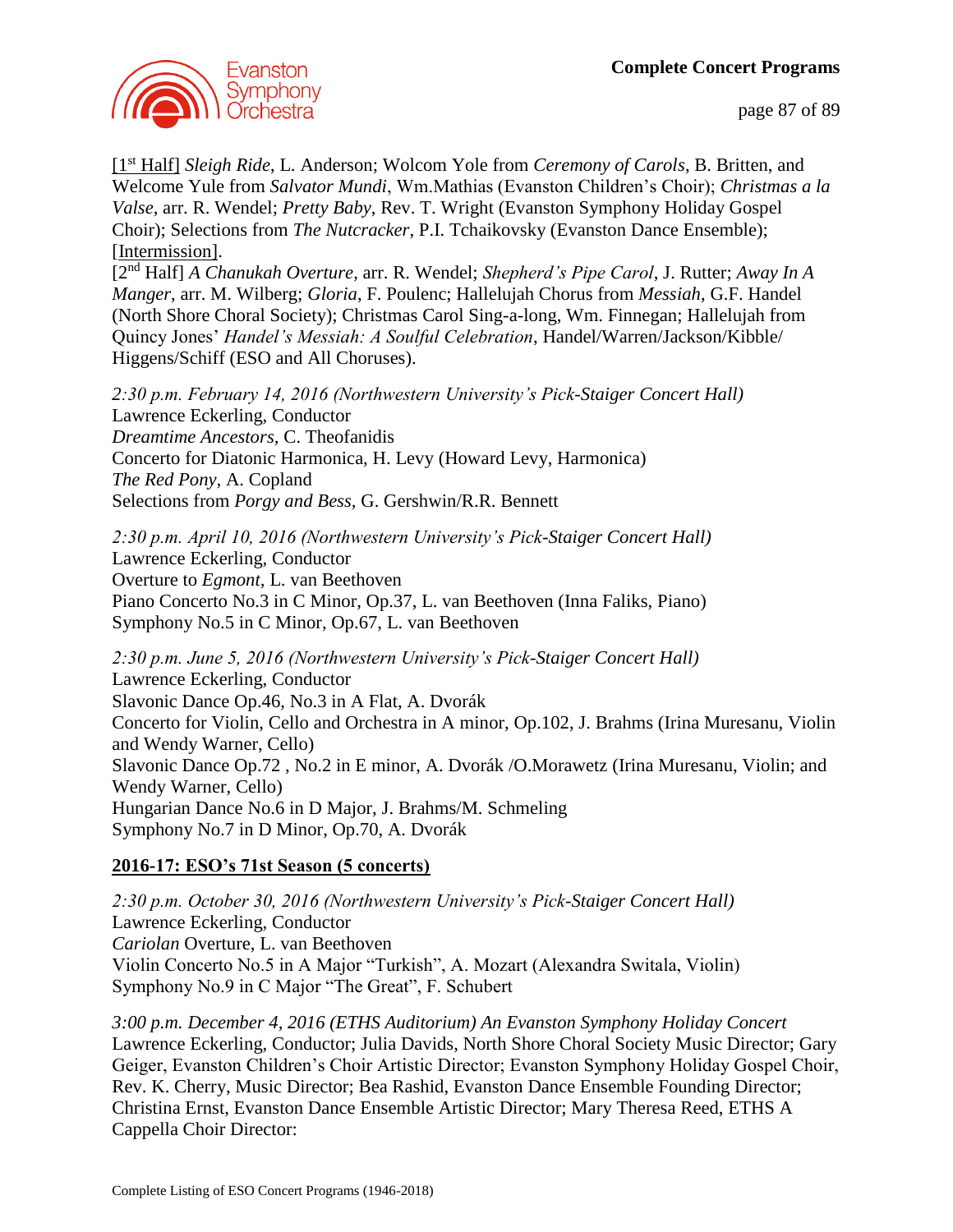

[1st Half] *Deck the Halls*, arr. C. Davis; *Sir Christemas*, Wm. Mathias (Evanston Children's Choir); Prelude to *Hansel and Gretel*, E. Humperdinck; *Jesus, What a Wonderful Child*, Trad. (Evanston Symphony Holiday Gospel Choir); Introduction, March, and Shepherd's Dance from *Amahl and the Night Visitors*, G.C. Menotti; Selections from *The Nutcracker*, P.I. Tchaikovsky (Evanston Dance Ensemble); [Intermission]

[2nd Half] *Sleigh Ride*, L. Anderson; *Gloria* (Allegro Vivace), J. Rutter (North Shore Choral Society); *This is Chanukah*, R. Wendel (North Shore Choral Society and Evanston's Children's Choir); Merry Christmas, Merry Christmas from *Home Alone*, J. Williams (North Shore Choral Society and Evanston's Children's Choir); Hallelujah Chorus from *Messiah*, G.F. Handel (North Shore Choral Society); Christmas Carol Sing-a-long, J. Finnegan; Hallelujah from Quincy Jones' *Handel's Messiah: A Soulful Celebration*, Handel/Warren/Jackson/Kibble/Higgens/Schiff (ESO and All Choruses).

*2:30 p.m. February 14, 2017 (Northwestern University's Pick-Staiger Concert Hall)* Lawrence Eckerling, Conductor Piano Concerto No.1 in E Minor, F. Chopin (Sean Chen, Piano) *Symphonie fantastique,* H. Berlioz

*2:30 p.m. May 7, 2017 (Northwestern University's Pick-Staiger Concert Hall)* Lawrence Eckerling, Conductor Piano Concerto No.3 in D Minor, S. Rachmaninoff (Jeffrey Biegel, Piano) *Lt. Kije* Suite, S. Prokofiev *Star Wars* Symphonic Suite, J. Williams

*2:30 p.m. June 11, 2017 (Northwestern University's Pick-Staiger Concert Hall)* Lawrence Eckerling, Conductor *Ave Verum Corpus,* W.A. Mozart Symphony No.2 in C Minor "Resurrection", G. Mahler (Carla Janzen, Soprano; Stacy Eckert, Alto; and the North Shore Choral Society)

### **2017-18: ESO's 72nd Season (5 concerts)**

*2:30 p.m. October 22, 2017 (Northwestern University's Pick-Staiger Concert Hall)* Lawrence Eckerling, Conductor *Manfred* Overture, R. Schumann Violin Concerto in D Minor, J. Sibelius (William Hagen, Violin) Symphony No.7 in A Major, L. van Beethoven

*3:00 p.m. December 10, 2017 (ETHS Auditorium) An Evanston Symphony Holiday Concert* Lawrence Eckerling, Conductor; Julia Davids, North Shore Choral Society Music Director; Gary Geiger, Evanston Children's Choir Artistic Director; Rev. Kenneth Cherry, Evanston Symphony Holiday Gospel Choir Music Director; Béa Rashid, Evanston Dance Ensemble Founding Director; Christina Ernst, EDE Artistic Director; Allison Kurtz Volkers, EDE Artistic Director 2; Mary Theresa Reed, ETHS A Cappella Choir Director.

[1<sup>st</sup> Half]: *Holiday Overture*, J M. Stephenson III; *Ding Dong! Merrily on High*, setting by S. Mager (Evanston Children's Choir); *Sleigh Ride* (German Dance No.3), W.A. Mozart (Evanston Dance Ensemble); *Silent Night,* Gruber/Temptations/Eckerling (Evanston Symphony Holiday Gospel Choir); *We Three Kings* (after Schubert), R. Wendel; *Little Bolero Boy* (after Ravel), R.